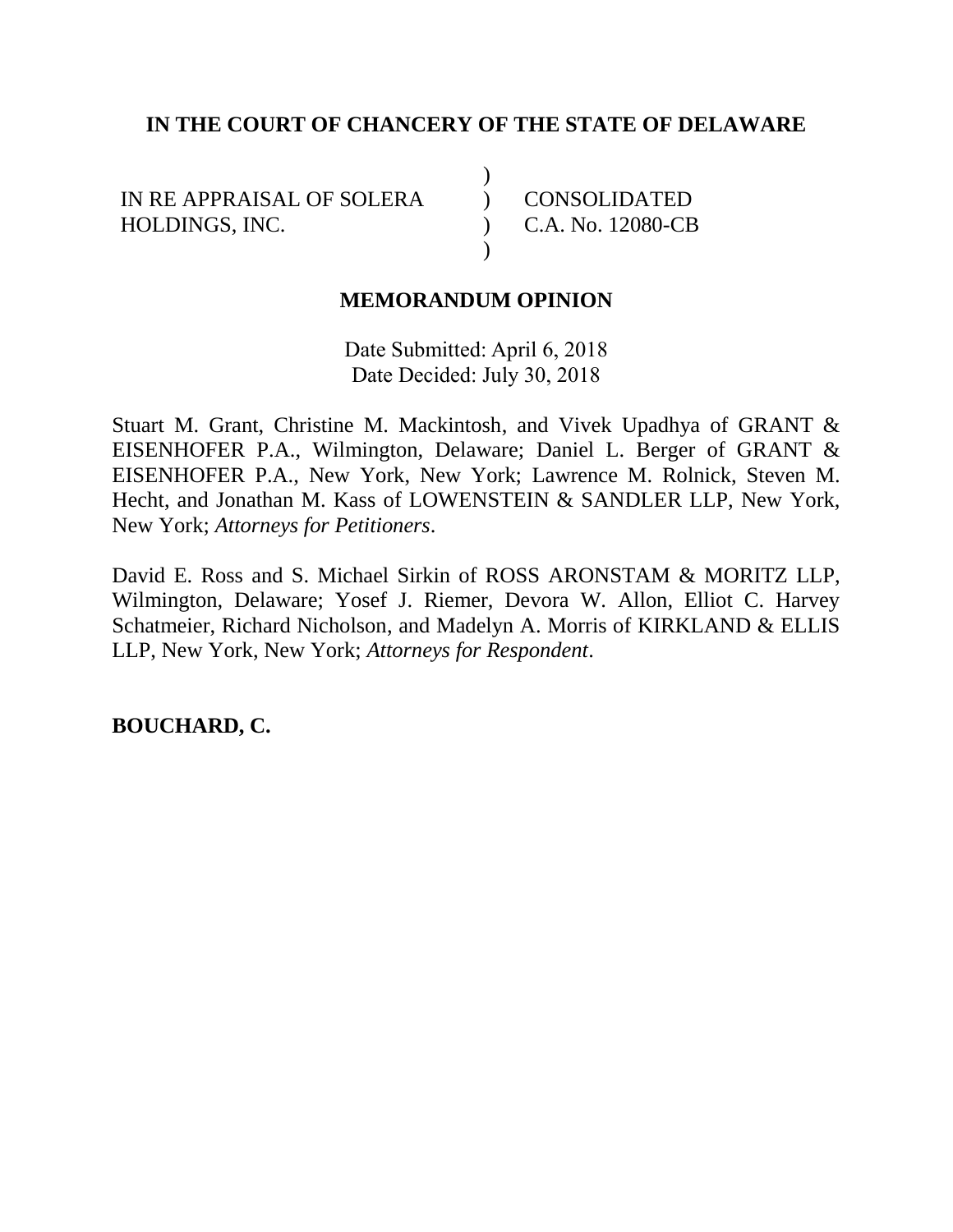In this appraisal action, the court must determine the fair value of petitioners' shares of Solera Holdings, Inc. as of March 3, 2016, when Vista Equity Partners acquired Solera for \$55.85 per share, or approximately \$3.85 billion in total equity value, in a merger transaction. Unsurprisingly, the parties have widely divergent views on this question.

Relying solely on a discounted cash flow analysis, petitioners contend that the fair value of their shares is \$84.65 per share—approximately 51.6% over the deal price. Until recently, respondent consistently argued that the "best evidence" of the fair value of Solera shares is the deal price less estimated synergies, equating to \$53.95 per share. After an appraisal decision in another case recently used the "unaffected market price" of a company's stock to determine fair value, however, respondent changed its position to argue for the same measure of value here, which respondent contends is \$36.39 per share—about 35% below the deal price.

Over the past year, our Supreme Court twice has heavily endorsed the application of market efficiency principles in appraisal actions. With that guidance in mind, and after carefully considering all relevant factors, my independent determination is that the fair value of petitioners' shares is the deal price less estimated synergies—*i.e.*, \$53.95 per share.

As discussed below, the record reflects that Solera was sold in an open process that, although not perfect, was characterized by many objective indicia of reliability.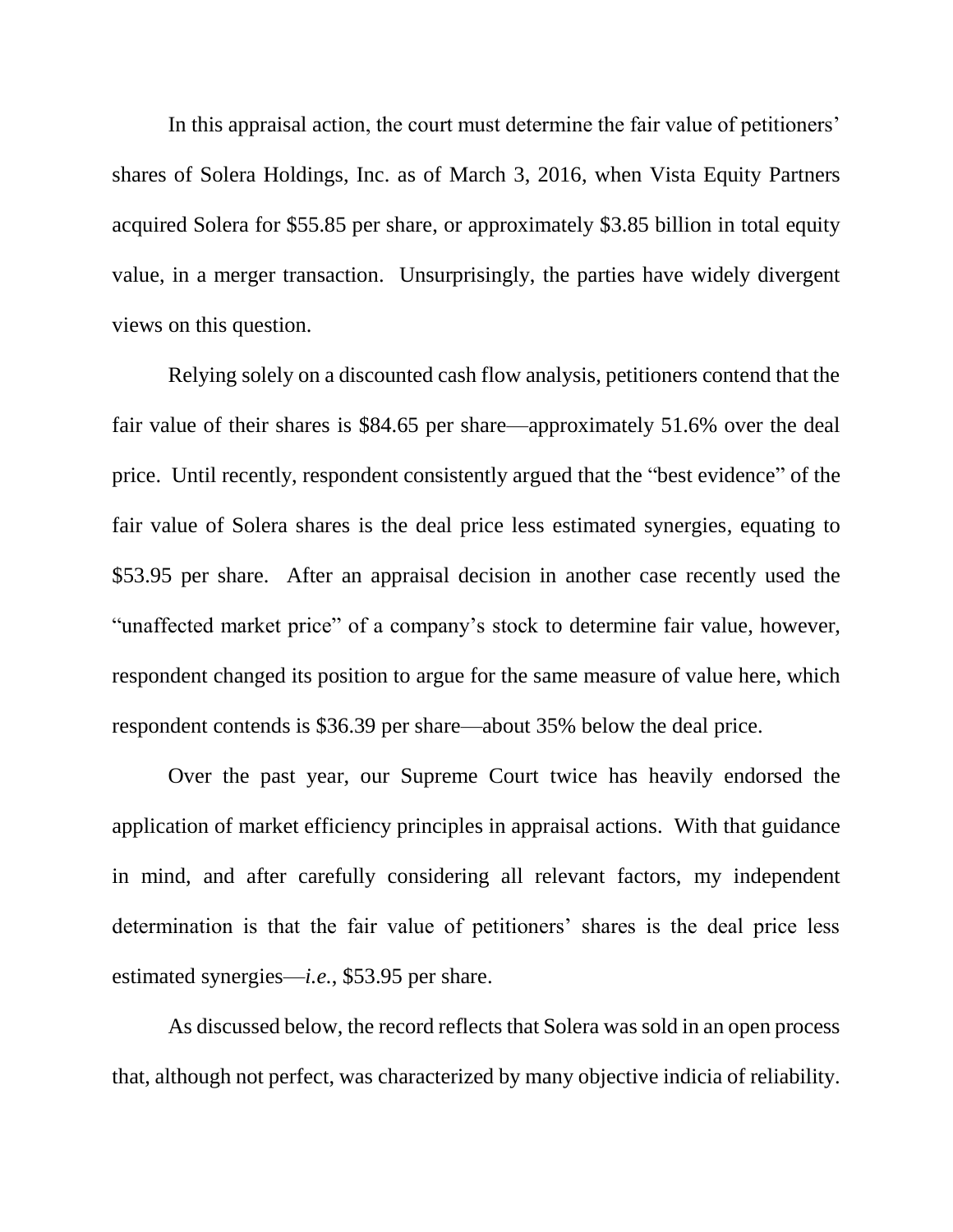The merger was the product of a two-month outreach to large private equity firms followed by a six-week auction conducted by an independent and fully authorized special committee of the board, which contacted eleven financial and seven strategic firms. Public disclosures made clear to the market that the company was for sale. The special committee had competent legal and financial advisors and the power to say no to an underpriced bid, which it did twice, without the safety net of another bid. The merger price of \$55.85 proved to be a market-clearing price through a 28 day go-shop that the special committee secured as a condition of the deal with Vista, one which afforded favorable terms to allow a key strategic competitor of Solera to continue to bid for the company.

The record further suggests that the sales process was conducted against the backdrop of an efficient and well-functioning market for Solera's stock. Before the merger, for example, Solera had a deep base of public stockholders, its shares were actively traded on the New York Stock Exchange and were covered by numerous analysts, and its debt was closely monitored by ratings agencies.

In short, the sales process delivered for Solera stockholders the value obtainable in a *bona fide* arm's-length transaction and provides the most reliable evidence of fair value. Accordingly, I give the deal price, after adjusting for synergies in accordance with longstanding precedent, sole and dispositive weight in determining the fair value of petitioners' shares as of the date of the merger.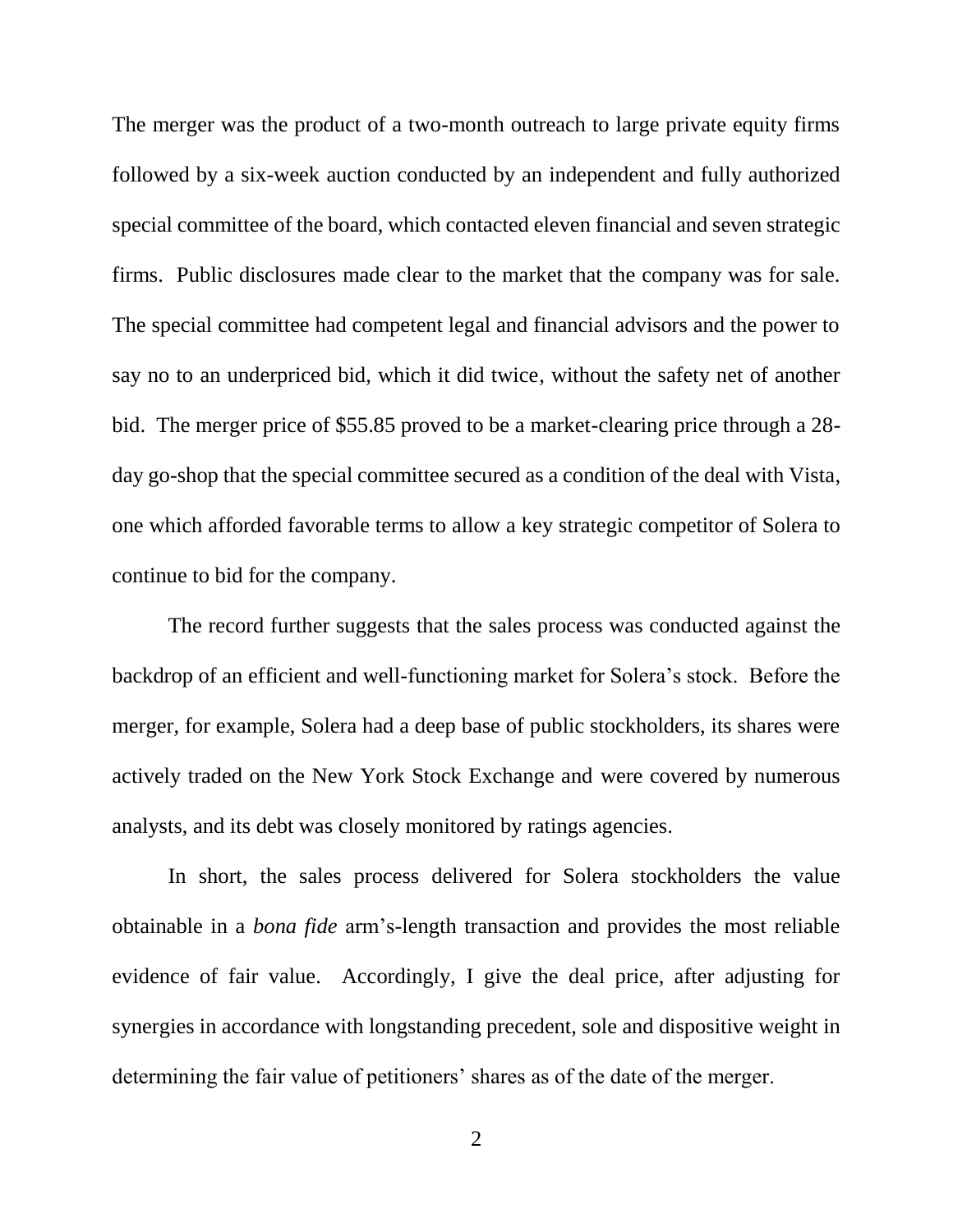## **I. BACKGROUND**

The facts recited in this opinion are my findings based on the testimony and documentary evidence submitted during a five-day trial. The record includes over 400 stipulations of fact in the Stipulated Joint Pre-Trial Order ("PTO"), <sup>1</sup> over 1,000 trial exhibits, including fourteen deposition transcripts, and the live testimony of four fact witnesses and three expert witnesses. I accord the evidence the weight and credibility I find it deserves.

#### **A. The Parties**

Respondent Solera Holdings, Inc. ("Solera" or the "Company") is a Delaware corporation with headquarters in Westlake, Texas.<sup>2</sup> Solera was founded in 2005 and was publicly traded on the New York Stock Exchange from May 2007 until March 3, 2016, when it was acquired by an affiliate of Vista Equity Partners ("Vista") in a merger transaction (the "Merger").<sup>3</sup>

From Solera's inception through the Merger, Tony Aquila served as Chairman of the Board of Directors (the "Board"), Chief Executive Officer, and President of Solera.<sup>4</sup> Over this time period, Aquila made all top-level decisions about product

 $<sup>1</sup>$  The court appreciates the parties' efforts in reaching agreement on a thorough set of</sup> factual stipulations.

 $2$  PTO ¶ 75.

<sup>3</sup> *Id.* ¶¶ 1, 77 & Ex. A.

 $4$  *Id.*  $\sqrt{\phantom{a}}$  81.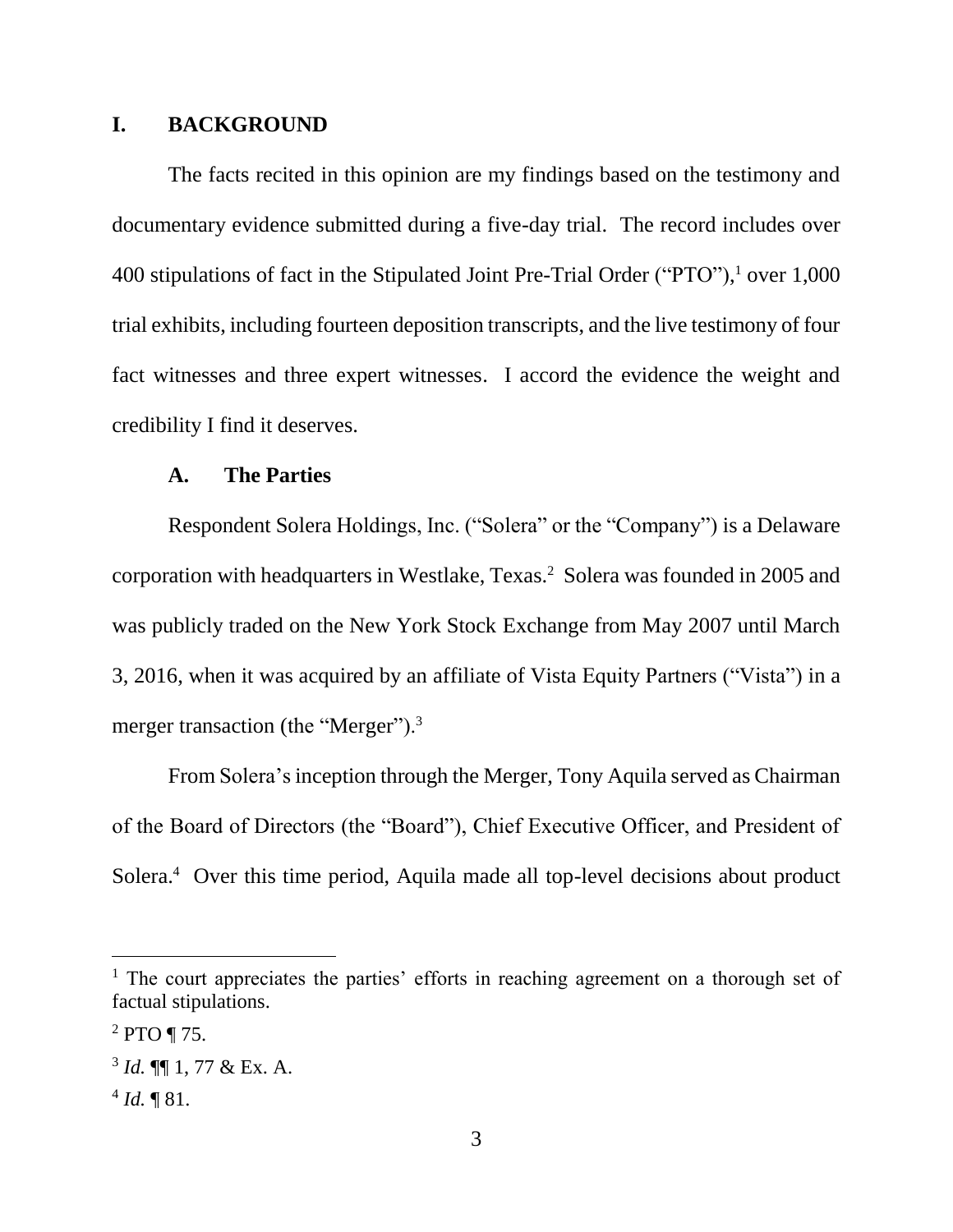innovation, corporate marketing, and investor relation efforts.<sup>5</sup> After the Merger, Aquila remained the CEO of Solera.<sup>6</sup>

Petitioners consist of seven funds that were stockholders of Solera at the time of the Merger: Muirfield Value Partners LP, Fir Tree Value Master Fund, L.P., Fir Tree Capital Opportunity Master Fund, L.P., BlueMountain Credit Alternatives Master Fund L.P., BlueMountain Summit Trading L.P., BlueMountain Foinaven Master Fund L.P., and BlueMountain Logan Opportunities Master Fund L.P. Petitioners collectively hold 3,987,021 shares of Solera common stock that are eligible for appraisal.<sup>7</sup>

### **B. Solera's Business**

In early 2005, Aquila founded Solera with aspirations to bring about a digital evolution of the insurance industry, starting with the processing of automotive insurance claims.<sup>8</sup> Aquila viewed Solera as a potential disruptor, akin to Amazon.com, Inc., in its specific industry.<sup>9</sup>

l

<sup>9</sup> Tr. 369-70, 375 (Aquila).

<sup>5</sup> *Id*. ¶ 82.

<sup>6</sup> *Id*. ¶ 83.

<sup>7</sup> *Id.* ¶¶ 12, 22-24, 30-32, 39.

<sup>8</sup> *Id.* ¶¶ 76, 80.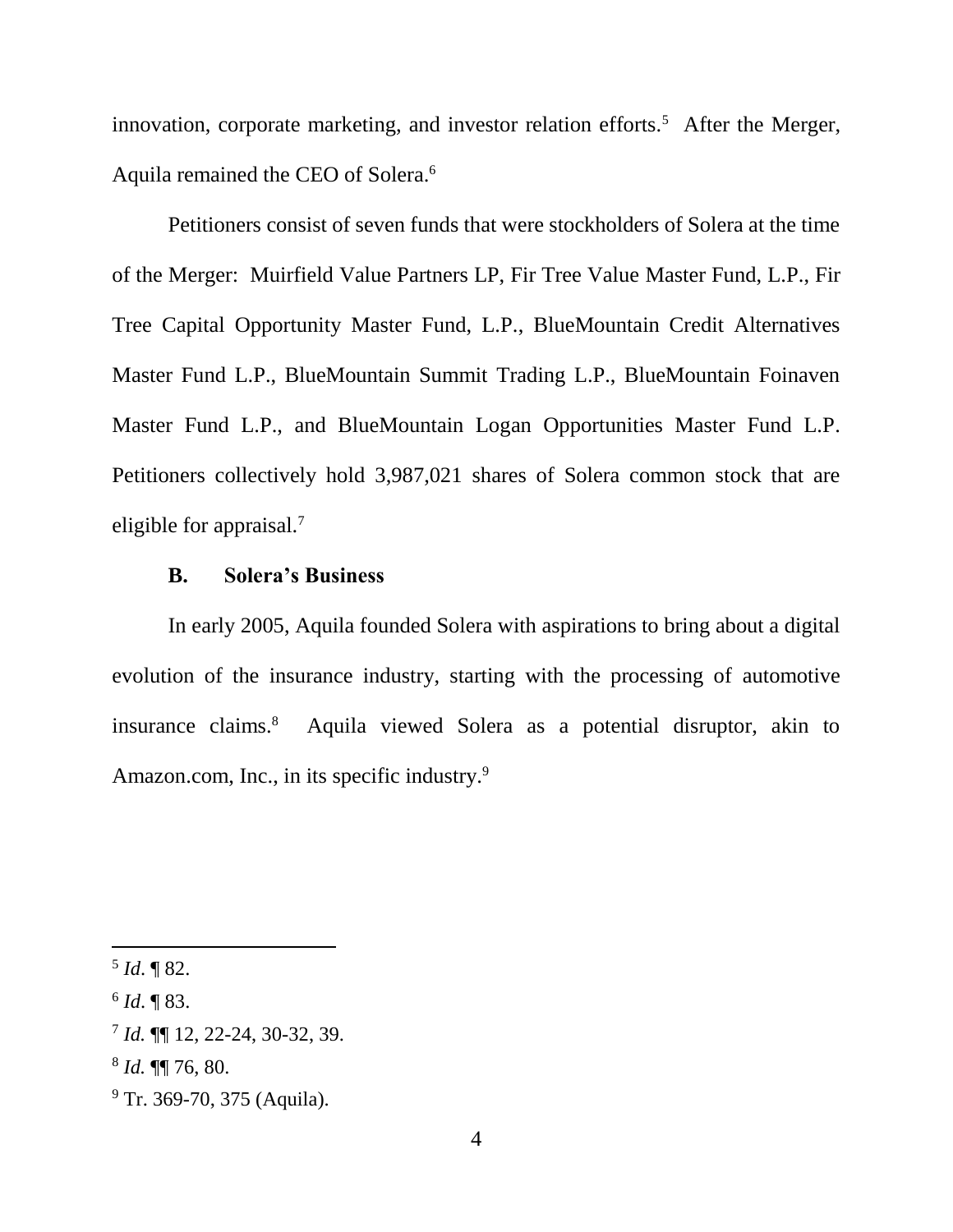Solera, in its current form, is a global leader in data and software for automotive, home ownership, and digital identity management.<sup>10</sup> At the time of the Merger, Solera's business consisted of three main platforms: (i) Risk Management Solutions; (ii) Service, Maintenance, and Repair; and (iii) Customer Retention Management.<sup>11</sup> The Risk Management Solutions platform helps insurers digitize and streamline the claims process with respect to automotive and property content claims.<sup>12</sup> The Service, Maintenance, and Repair platform digitally assists car technicians and auto service centers to diagnose and repair vehicles efficiently, accurately, and profitably, and to identify and source original equipment manufacturer and aftermarket automotive parts.<sup>13</sup> The Customer Retention Management platform provides consumer-centric and data-driven digital marketing solutions for businesses that serve the auto ownership lifecycle, including property and casualty insurers, vehicle manufacturers, car dealerships, and financing providers.<sup>14</sup> Solera was operating in 78 countries at the time of the Merger.<sup>15</sup>

- <sup>10</sup> PTO ¶ 117.
- $11$  *Id.* 118.

- <sup>12</sup> *Id*. ¶ 120.
- <sup>13</sup> *Id*. ¶ 125.
- <sup>14</sup> *Id.* ¶ 128.
- $15$  Tr. 659-60 (Giger).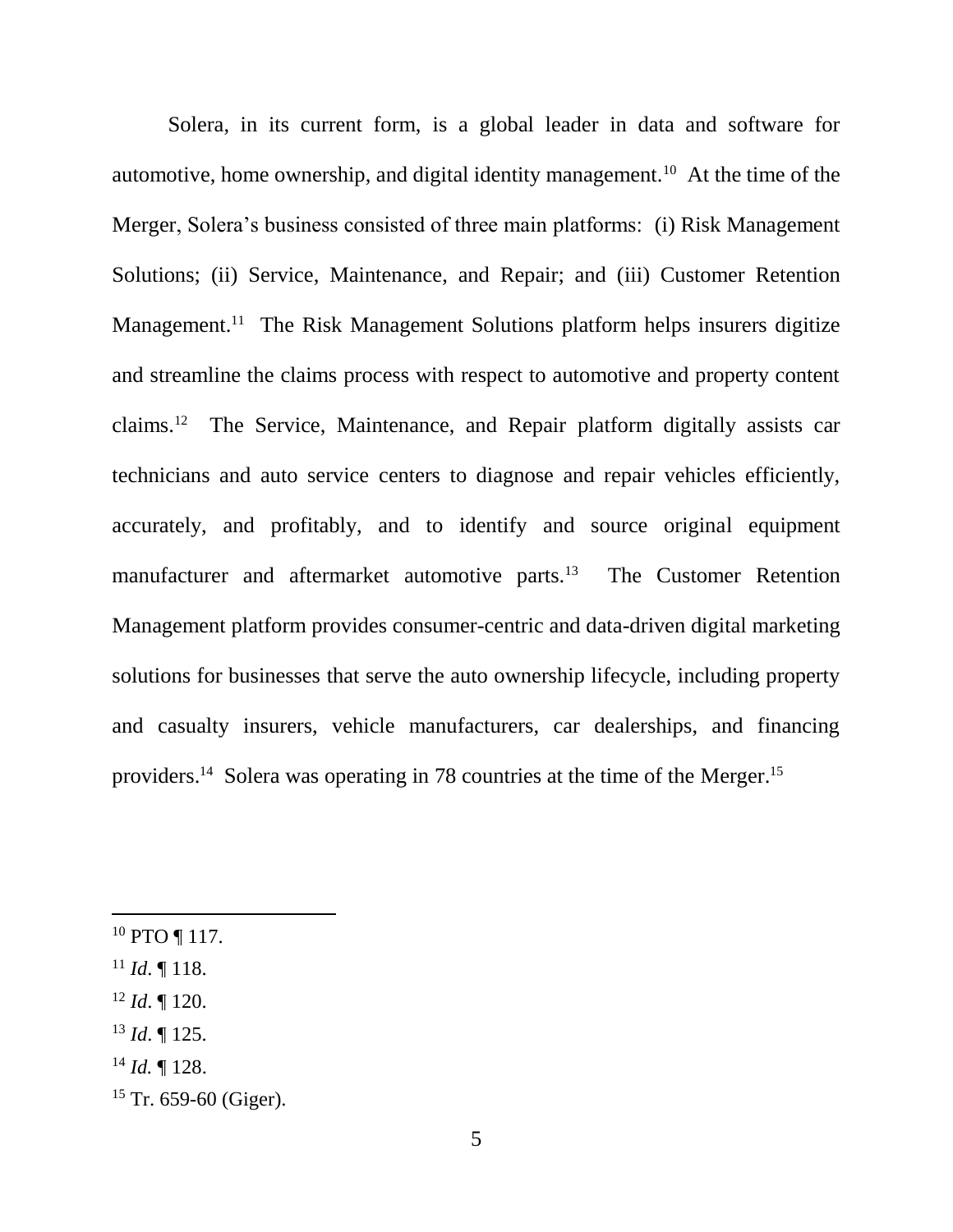## **C. Solera Expands Aggressively Through Acquisitions**

Solera's business was not always so diverse. During the Company's early years, the vast majority of Solera's revenues was derived from claims processing.<sup>16</sup> But the claims business was facing pressure<sup>17</sup> as a result of maturation,<sup>18</sup> advances in automotive technology like collision avoidance and self-driving cars,<sup>19</sup> and competition.<sup>20</sup>

In August 2012, Aquila implemented a plan called "Mission 2020" to increase Solera's revenue and EBITDA through acquisitions and diversification.<sup>21</sup> Solera aspired to become a "cognitive data and software and services company" that would address the entire lifecycle of a car.<sup>22</sup>

The Mission 2020 goals included growing revenue from \$790 million in fiscal year 2012 to \$2 billion by fiscal year 2020, and increasing adjusted EBITDA from \$345 million to \$800 million over that same period.<sup>23</sup> To meet these benchmarks,

<sup>16</sup> PTO ¶¶ 134-138.

<sup>17</sup> *Id*. ¶ 163.

<sup>18</sup> Tr. 23-24 (Cornell); JX0121.0007.

<sup>19</sup> Tr. 32 (Cornell); JX0092.0012-13.

<sup>20</sup> Tr. 207-08 (Cornell); 758-60 (Yarbrough); JX0092.0014-15.

<sup>21</sup> PTO ¶¶ 159-61, 163.

<sup>22</sup> Tr. 372-73, 381 (Aquila).

<sup>23</sup> PTO ¶ 160.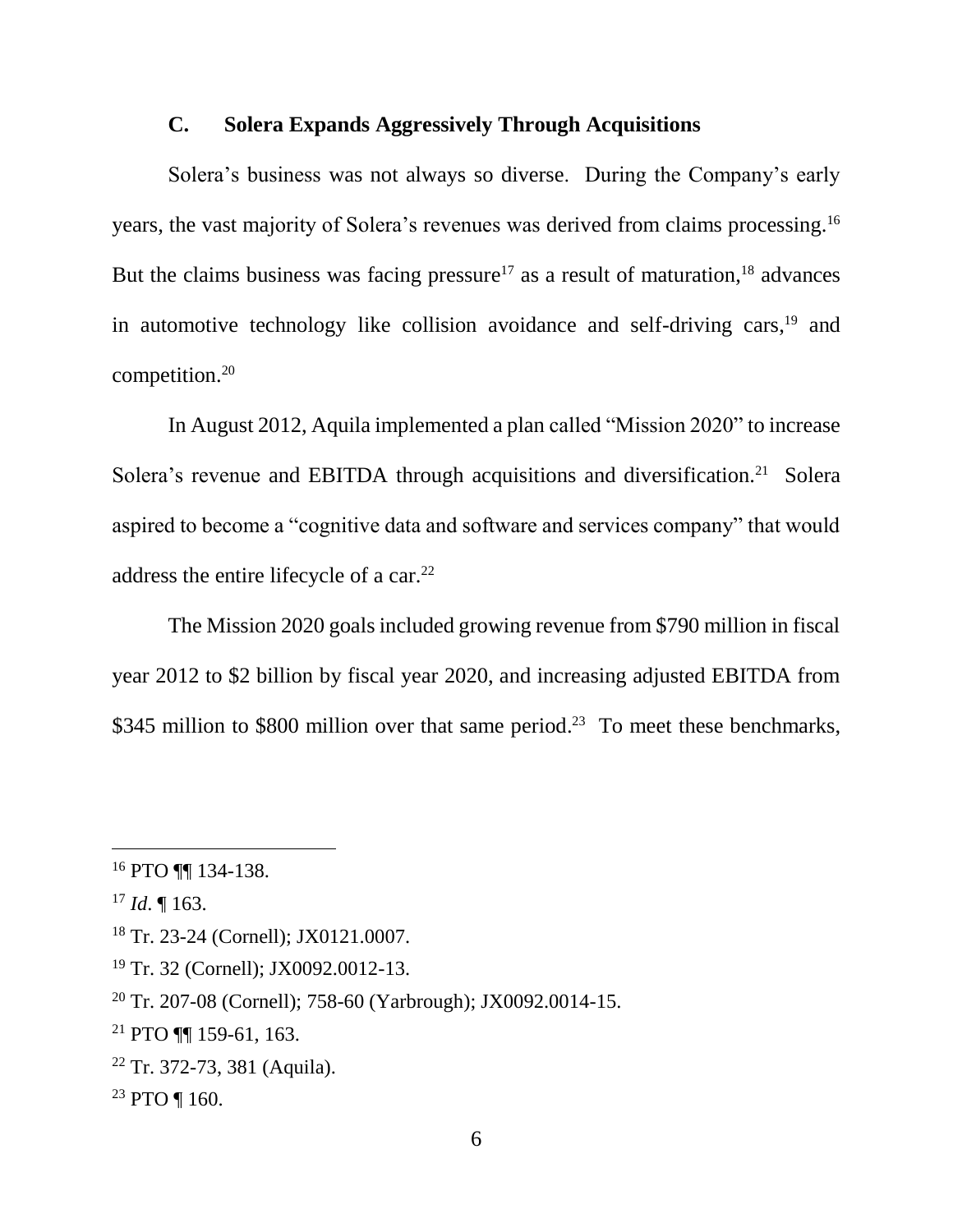Solera implemented its "Leverage. Diversify. Disrupt." ("LDD") business strategy. $24$ 

LDD was a three-pronged strategy. First, Solera sought to "leverage" its claims processing revenue in a given geographic area to gain a foothold in that area. Second, Solera sought to "diversify" its service offerings in the given geographic area. Third, Solera's longer-term objective was to "disrupt" the market by integrating its service offerings such that vehicle owners and homeowners could use Solera's software to manage their purchases, maintenance, and insurance claims all in one place.<sup>25</sup>

## **D. The Market's Reaction to LDD**

Between the formulation of Mission 2020 and the Merger, Solera invested approximately \$2.1 billion in acquisitions.<sup>26</sup> These acquisitions often were "scarcity value transactions" that involved Solera paying a premium for unique assets.<sup>27</sup> The multiples Solera paid in these acquisitions not only were relatively high but were increasing over time, generating lower returns on invested capital.<sup>28</sup> As a result,

l

<sup>26</sup> *Id.* ¶ 165.

 $^{24}$  *Id.*  $\blacksquare$  132.

<sup>25</sup> *Id*. ¶ 133.

 $27$  Tr. 386-88 (Aquila).

<sup>28</sup> *Id*. at 387 (Aquila), 1063 (Hubbard); JX0899.0050-51.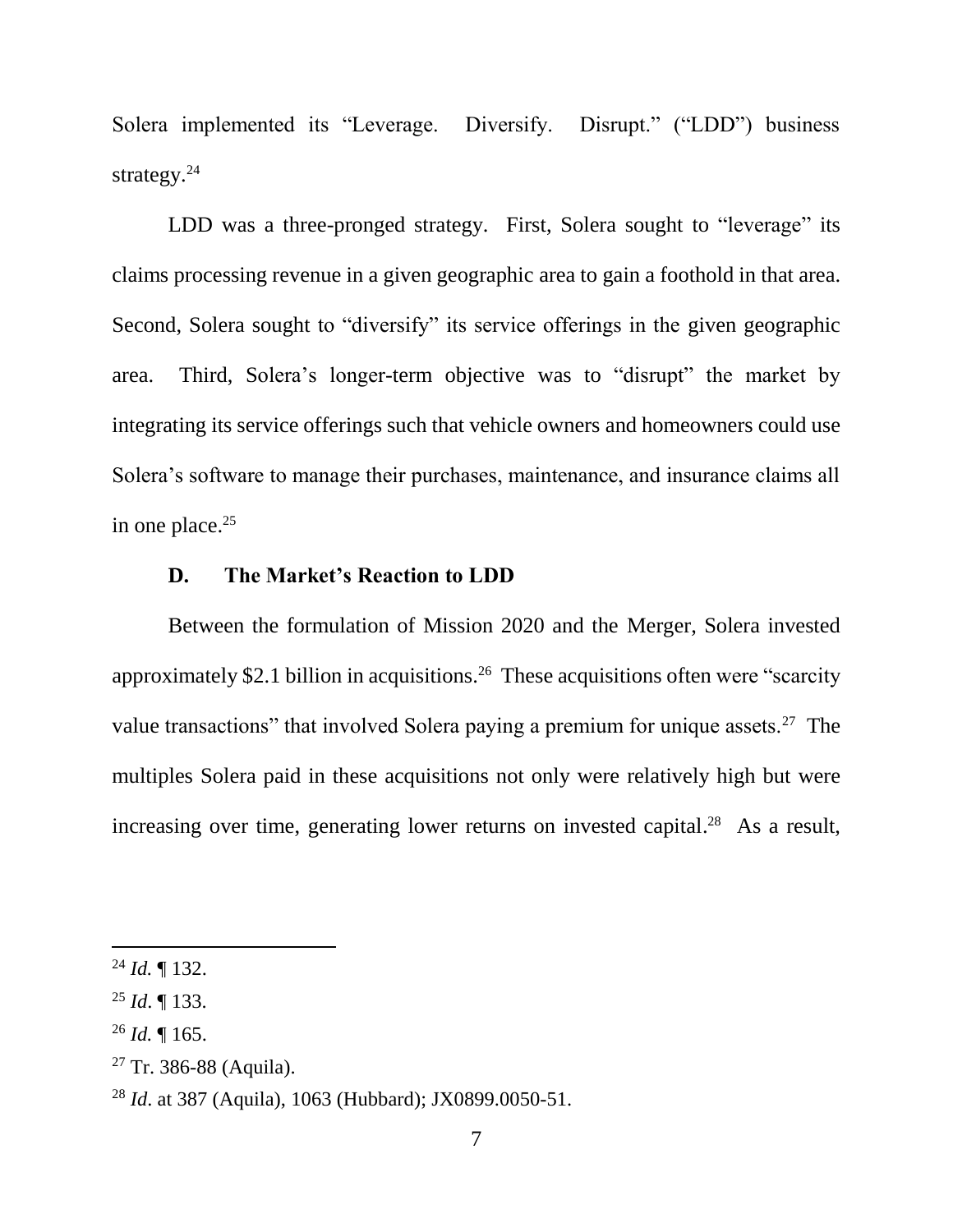Solera's leverage increased while its EPS essentially remained flat and its EBITDA margins shrank.<sup>29</sup>

Some analysts were skeptical of Solera's evolution-through-acquisitions strategy, taking a "show me" approach to the Company.<sup>30</sup> These analysts struggled to understand Solera's diversification plan<sup>31</sup> and complained that management's lack of transparency about the Company's strategy impeded their ability to value Solera appropriately.<sup>32</sup> Aquila, the Board, and other analysts believed that the market misunderstood Solera's value proposition and that its stock traded at a substantial discount to fair value.<sup>33</sup>

Compounding the challenges Solera was facing in the equity markets, Solera was encountering difficulties in the debt markets. Solera needed to have access to debt financing to execute its acquisition strategy, but by the time of the Merger, Solera was unable to find lenders willing to finance its deals due to its highly-levered balance sheet. For example, upon the announcement that Solera planned to issue tack-on notes in November 2014, "the proceeds of which, along with balance sheet

<sup>29</sup> JX1101.0056, 151-52, 175-76.

<sup>30</sup> JX1101.0030.

<sup>31</sup> PTO ¶ 241; Tr. 478-79 (Aquila).

<sup>32</sup> PTO ¶¶ 244-46.

<sup>33</sup> Tr. 464-67 (Aquila), 861 (Yarbrough); JX0175.0108 (William Blair & Company); JX0301.0001 (Goldman Sachs); JX0325.0001 (Goldman Sachs).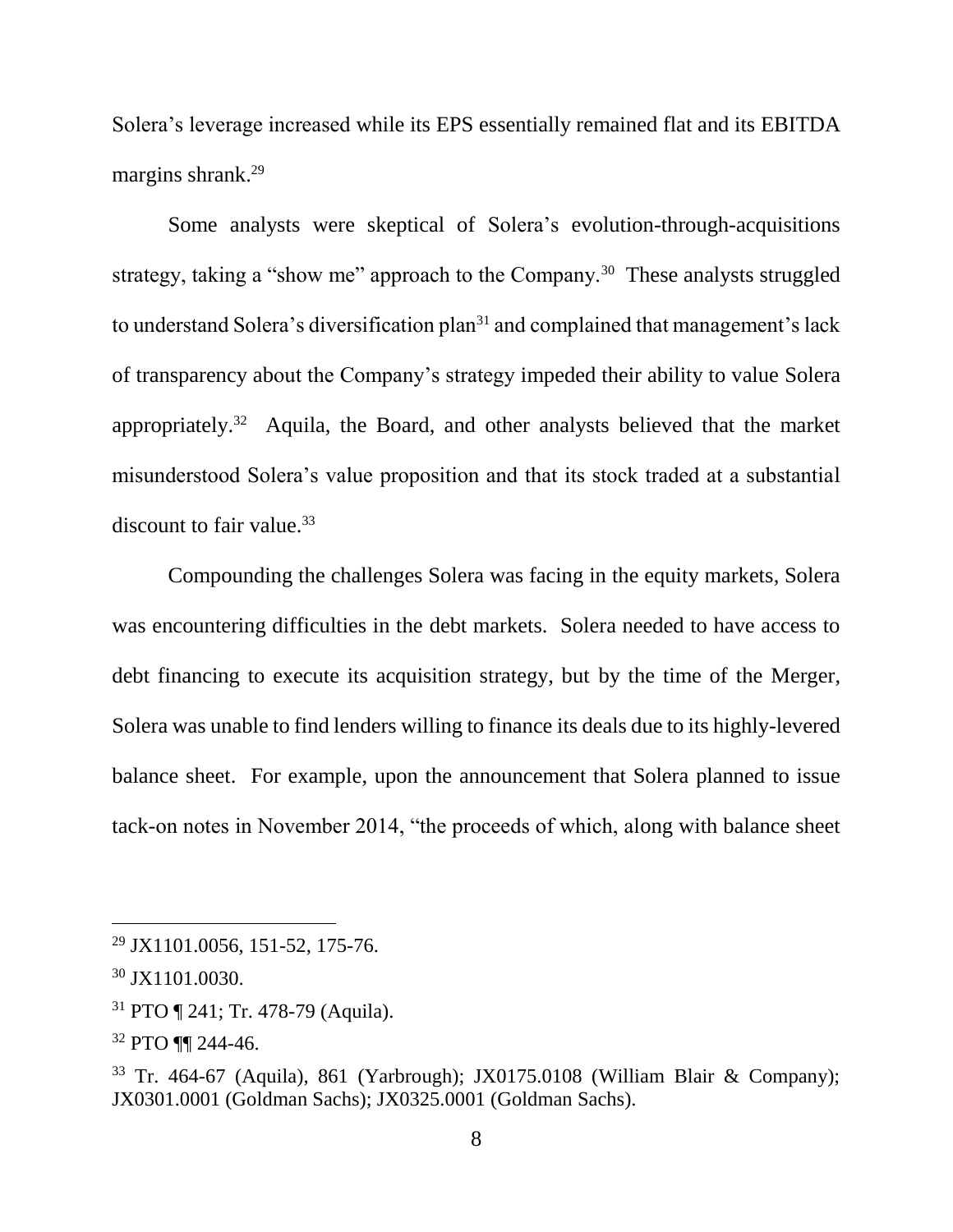cash, [were] expected to effect a strategic acquisition," Moody's Investors Service downgraded Solera's credit rating from Ba2 to Ba3. 34 Moody's noted that "the company has been actively pursuing acquisitions, often at very high purchase multiples," and warned that "[r]atings could be downgraded [further] if the company undertakes acquisitions that, after integration, fail to realize targeted margins."<sup>35</sup>

In late May 2015, management began discussing an \$850 million notes offering with Goldman Sachs, the proceeds of which the Company planned to use to fund acquisitions and refinance outstanding debt.<sup>36</sup> The offering fell approximately \$11.5 million short, and Goldman was forced to absorb the notes that it could not sell into the market.<sup>37</sup> In July 2015, Moody's downgraded Solera again,<sup>38</sup> commenting "[t]he ongoing, cumulative impacts of debt assumed for acquisitions and for the buyout of its joint venture partner's 50% share . . . plus ramped up share buybacks and dividends, have pushed Moody's expectations for [Solera's] intermediate-term leverage to approximately 7.0 times, a level high even for a B1-

<sup>&</sup>lt;sup>34</sup> JX0140.0003. "Ba" obligations are those "judged to be speculative and are subject to substantial credit risk." *Rating Symbols and Definitions*, MOODY'S INV'R SERV. 6 (June 2018),

https://www.moodys.com/researchdocumentcontentpage.aspx?docid=PBC\_79004.

<sup>35</sup> JX0140.0003.

<sup>36</sup> Tr. 409-11 (Aquila); JX0258.004.

<sup>37</sup> Tr. 412-14 (Aquila); JX0318.001.

<sup>38</sup> Tr. 416-17 (Aquila); JX0310.0004.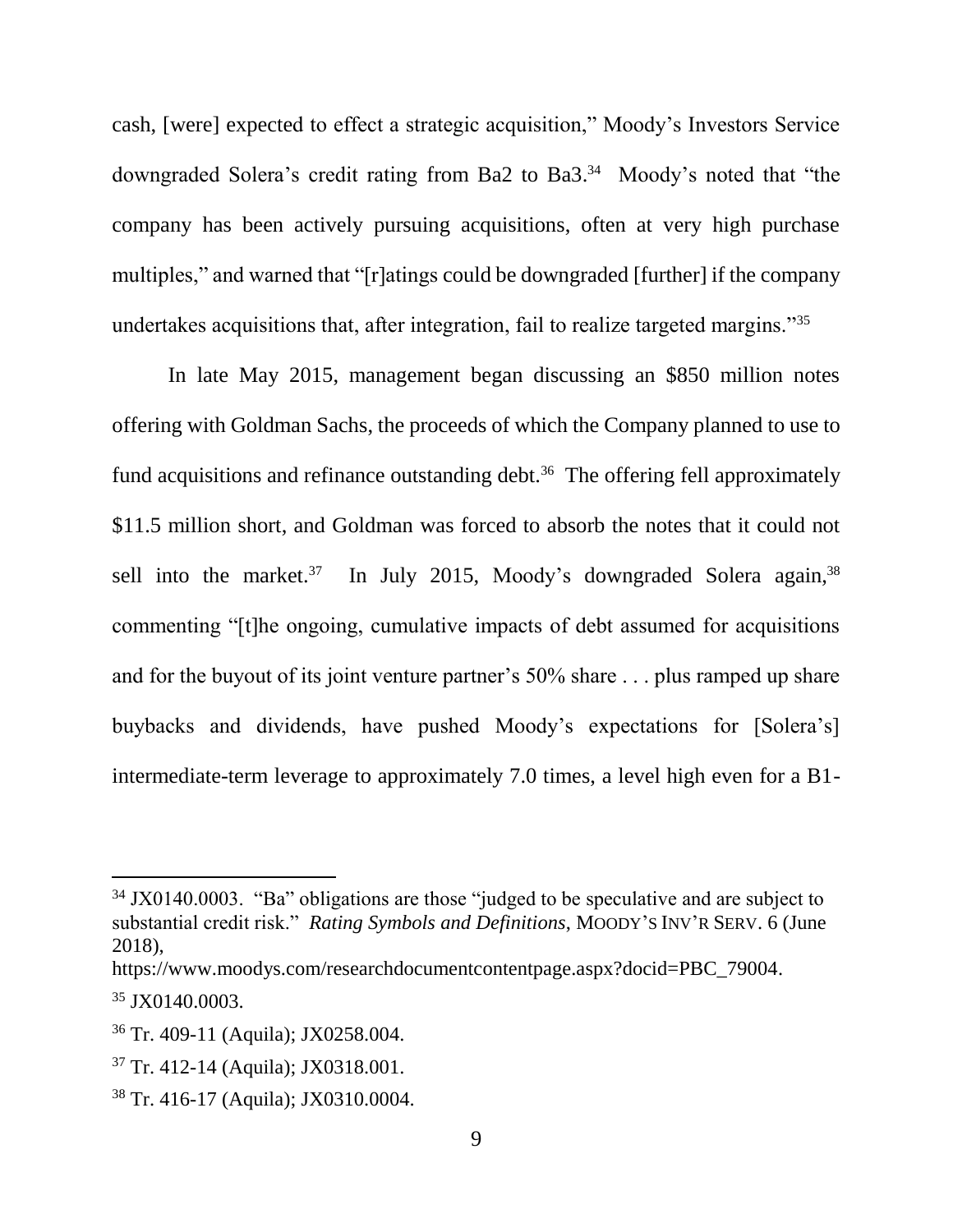rated credit."<sup>39</sup> As Aquila testified, Solera was "out of runway" shortly before the Merger to execute the rest of its acquisition strategy because creditors were unwilling to loan funds to Solera at tolerable interest rates. 40

## **E. Aquila Expresses Displeasure with his Compensation at Solera**

Solera's stock price affected Aquila personally. His compensation was tied to "total shareholder return," and the majority of his stock options were underwater.<sup>41</sup> Aquila did not receive a performance bonus in 2011, 2012, or 2013. <sup>42</sup> In February 2015, he emailed Thomas Dattilo, Chair of the Compensation Committee, saying "I've poured a great deal of time, inventions and sacrifice during this time in the company's transition and I really need to get something meaningful for it."<sup>43</sup> At one point, Aquila threatened to leave Solera if his compensation was not reconfigured.<sup>44</sup>

The Board recognized Aquila's value to the Company and took his request and threat to leave seriously. Dattilo commented "the way [S]olera is structured, we would probably need three people to replace him, and even that would not really

 $39$  JX0310.0004. "B" obligations are those "considered speculative and are subject to high credit risk." *Rating Symbols and Definitions*, MOODY'S INV'R SERV. 6 (June 2018), https://www.moodys.com/researchdocumentcontentpage.aspx?docid=PBC\_79004.

 $40$  Tr. 414 (Aquila).

<sup>41</sup> *Id.* at 460, 485 (Aquila); JX0088.0002.

 $42$  Tr. 461 (Aquila).

<sup>43</sup> PTO ¶ 222.

<sup>44</sup> *Id.* ¶ 224; JX0174.0002-03.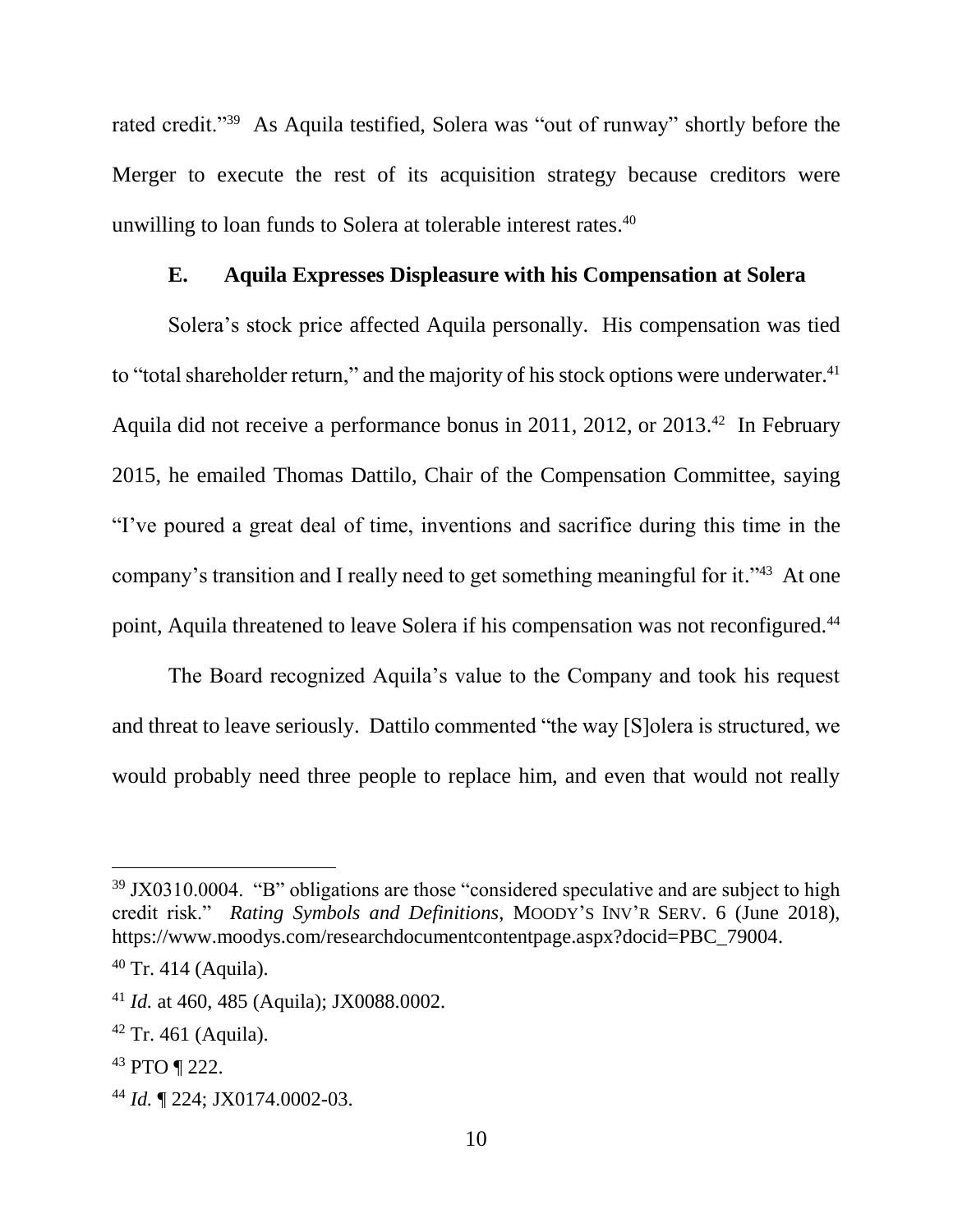fulfill the Solera requirements because of the pervasive founder[']s culture found there. . . . Solera possibly couldn't exist without Tony."<sup>45</sup> Although the Compensation Committee was looking for a solution to address Aquila's underwater stock options, they ultimately "didn't get it done."<sup>46</sup>

#### **F. Aquila Privately Explores a Sale of Solera**

Around the time that Aquila complained to the Board about his compensation, he began to engage in informal discussions with private equity firms regarding a potential transaction to take the Company private. In December 2014, Aquila was introduced to David Baron, an investment banker at Rothschild Inc. ("Rothschild").<sup>47</sup> Aquila and Baron met again in January 2015, when they "talked through a bunch of buy-side ideas" and Aquila expressed his frustration at the disconnect between Solera's stock price performance relative to its peers and his own views on the Company's growth opportunities.<sup>48</sup>

In March 2015, Aquila was introduced to Orlando Bravo, a founder of the private equity firm Thoma Bravo LLC ("Thoma Bravo"), and Robert Smith, the

<sup>45</sup> JX0174.0002.

 $46$  Tr. 464 (Aquila).

<sup>47</sup> PTO ¶ 251.

<sup>48</sup> *Id.* ¶ 252.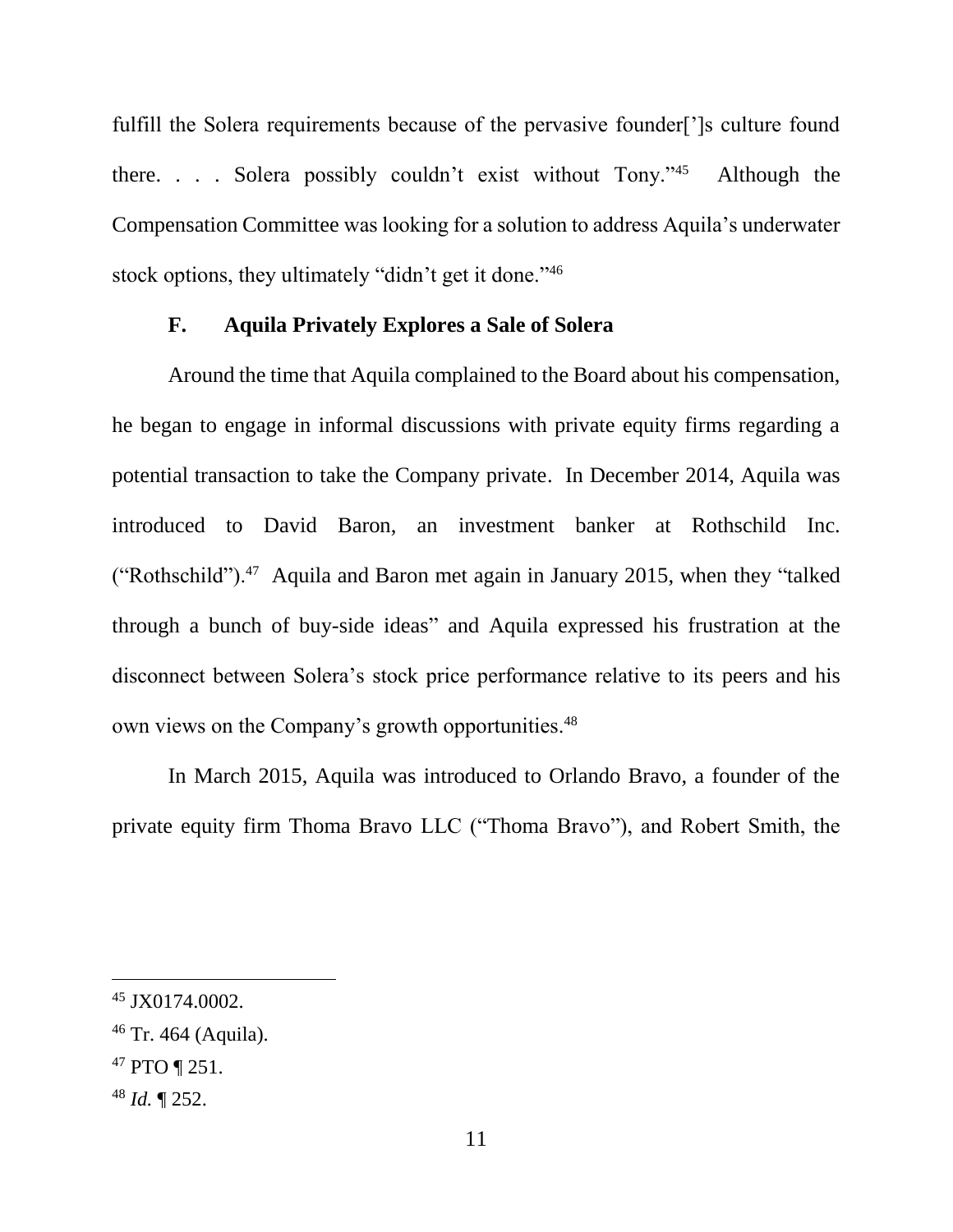founder of Vista.<sup>49</sup> Before these two meetings, Aquila was aware that both Thoma Bravo and Vista recently had launched new multi-billion dollar funds.<sup>50</sup>

On April 29, 2015, Baron contacted Brett Watson, the head of Koch Equity, to tell him, without identifying Solera as the target, about an opportunity to invest in preferred equity.<sup>51</sup> Baron wrote in an email to Watson: "I'd like you to speak for as much of pref[erred stock] as possible – Ceo objective is to try to get control back[.] I'm going to clear it w[ith] chairman/ceo next week."<sup>52</sup>

On May 4, 2015, Baron travelled to Aquila's ranch in Jackson Hole, Wyoming, bringing with him a presentation book that included leverage buyout ("LBO") analyses that the two had previously discussed.<sup>53</sup> Two days later, during an earnings call on May 6, Aquila raised the possibility of taking Solera private as a means of returning money to its stockholders while still pursuing its growth strategy:

Q (Analyst): And just if I can bring that around to [the Solera CFO's] comment about being opportunistic in share repurchases when you think the stock is detached from intrinsic value, you haven't bought a lot of stock. So how do we square that circle in terms of what you think the Company is worth today?

A (Aquila): Look, you're bringing up a great point. So, look, it is a chicken-or-egg story. We're going to make some of you happy, which

<sup>&</sup>lt;sup>49</sup> Tr. 480 (Aquila); PTO  $\P\P$  258-60.

 $50$  Tr. 481-84 (Aquila).

<sup>51</sup> PTO ¶ 262.

<sup>52</sup> JX0208.0002.

<sup>53</sup> Tr. 500-01 (Aquila); JX1120.0004, 17.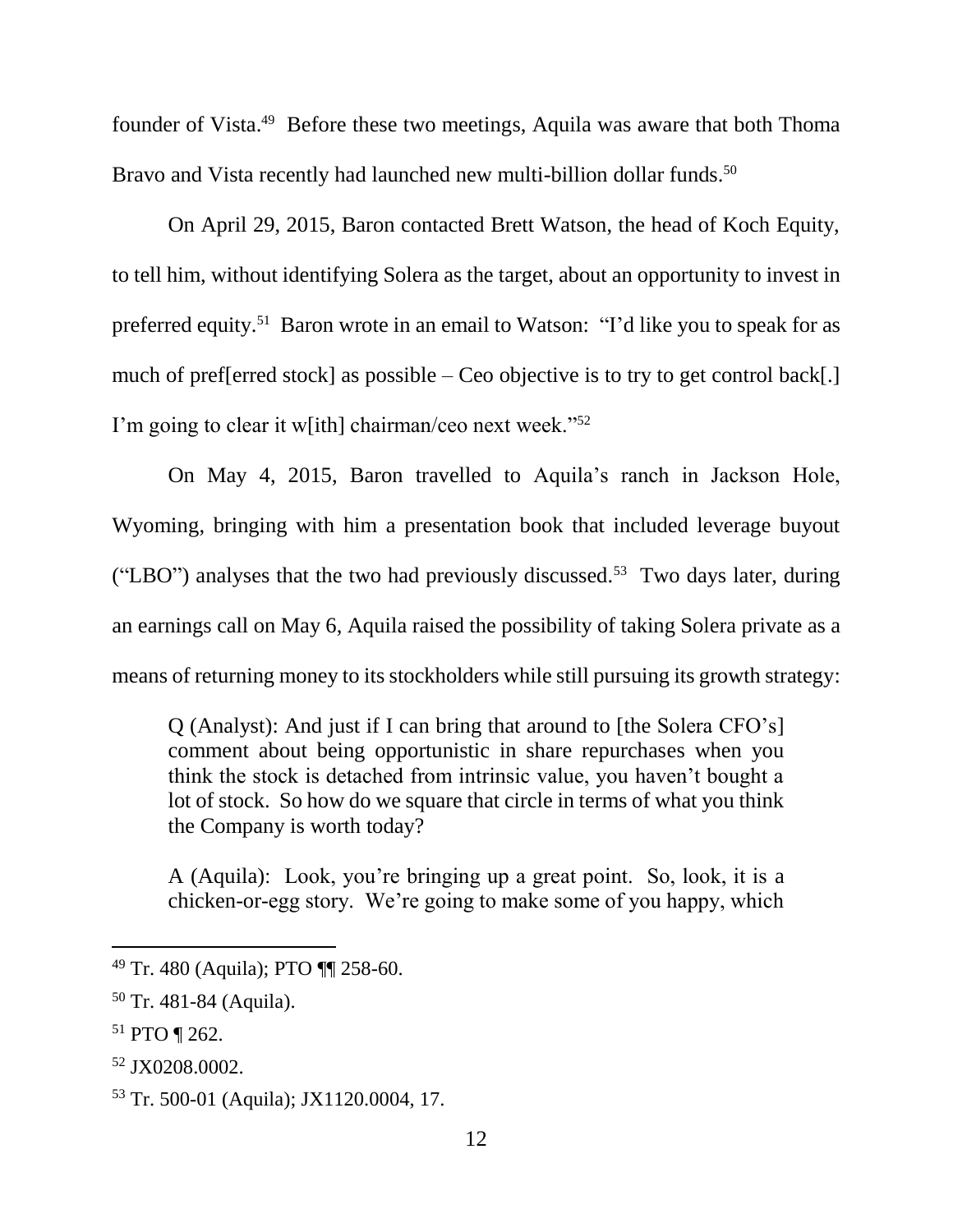we're trying to go down—we're trying to keep the ball down the middle of the fairway. We definitely like to hit the long ball as much as we can. But in reality, we have to do what we're doing, and we have to thread the needle the way we are. Our only other alternative is either to take up leverage, buy stock right now. That's going to cause a ratings issue. That's going to cause some dislocation. We want to buy content because we want double-digit businesses in the emerging content world as apps take a different role on your phone to manage your risks and your asset. So when you think of that, we've done a decent job. We bought, I don't know, \$300 million worth of stock back since we did the stock buying program, and our average price is, like, \$52, \$53.

So we're kind of dealing with all the factors—we got the short game playing out there. And we've got to thread the needle. *And the only other option to that is to go private and take all the shares out*. 54

Aquila testified that this comment was "not preplanned," and he was not "trying to suggest that [going private] was a decision that had been made."<sup>55</sup>

A few days later, on May 11, 2015, Aquila met with Smith from Vista and his partner Christian Sowul in Austin, Texas. 56 After the meeting, Sowul followed up with Baron, saying "we are very interested. [T]ony sounded like now is the time. [N]ext 4-6 weeks."<sup>57</sup>

Also on May 11, the Board commenced a series of meetings and dinners in

Dallas, Texas. 58 Before these meetings, Aquila discussed with every Board member

<sup>54</sup> JX0214.0014-15 (emphasis added).

<sup>55</sup> Tr. 424-25 (Aquila).

<sup>56</sup> JX0251.0001.

<sup>57</sup> JX0234.0001.

<sup>58</sup> Tr. 762-63 (Yarbrough).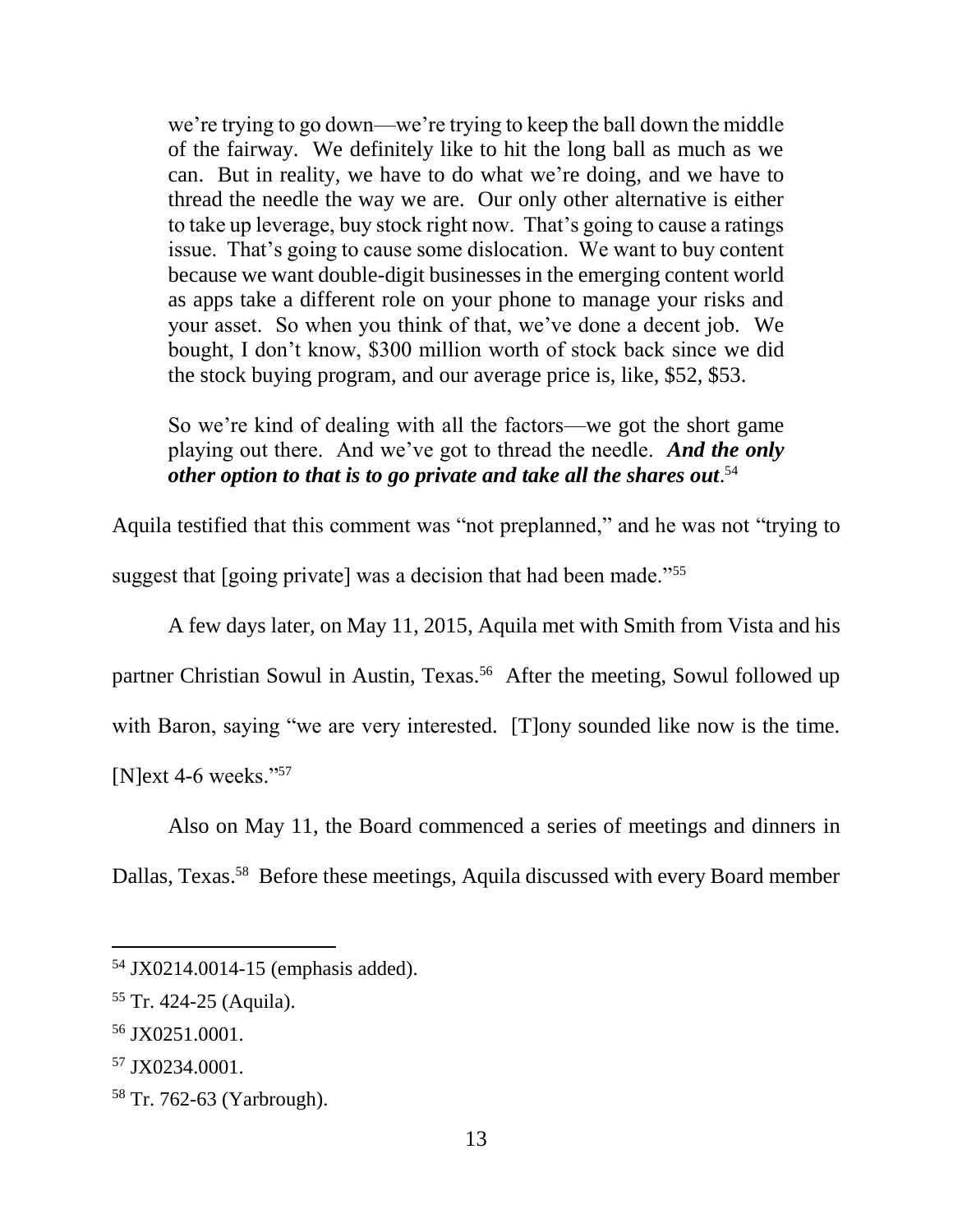the possibility of pursuing strategic alternatives, given that Solera was "out of runway" to execute its growth-by-acquisition strategy. 59 Company director Stuart Yarbrough encouraged Aquila to have these conversations with the other directors, and explained that the Board felt Solera was "being criticized in the market" and knew that the Company was paying higher multiples for larger acquisitions.<sup>60</sup>

On May 12, 2015, Company director Michael Lehman emailed Yarbrough and Larry Sonsini of the law firm Wilson Sonsini Goodrich & Rosati about the possibility of retaining his firm to assist in reviewing strategic alternatives. Lehman stated in the email: "Tony and the board have just begun conversations about 'evaluating strategic alternatives,'" of which "[o]ne of the more attractive conceptual alternatives is a 'going private,' which would likely mean that the CEO would have significant stake in that entity [] (think Dell computer type transaction)."<sup>61</sup>

In an executive session on May 13, the Board unanimously agreed that Aquila should "test the waters" with financial sponsors. <sup>62</sup> In doing so, the Board recognized that Aquila would probably have a significant equity stake in a private Solera, posing an "inherent" conflict in his outreach to private equity firms. 63 The Board authorized

<sup>59</sup> *Id*. at 425-27 (Aquila), 760-62 (Yarbrough).

<sup>60</sup> *Id.* at 862-64 (Yarbrough).

<sup>61</sup> JX0250.0003.

<sup>62</sup> Tr. 428-29 (Aquila), 762-63, 816 (Yarbrough).

<sup>63</sup> Tr. 829-31 (Yarbrough); JX0250.0003.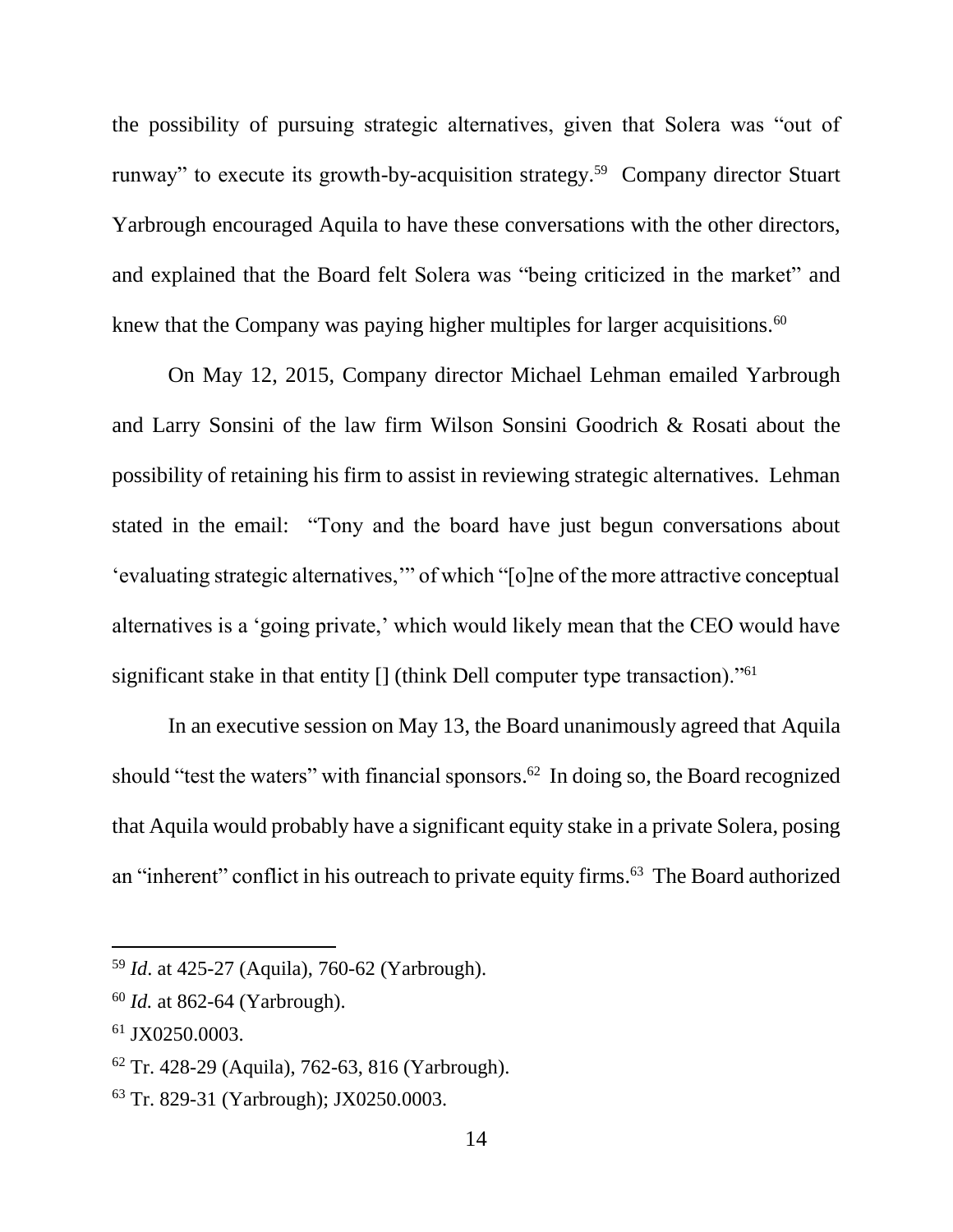Aquila to "put together a target list" of large private equity firms and to "go have discussions and see what the interest was."<sup>64</sup> The Board decided to start with private equity firms and add strategic firms later in the process because it believed that strategic firms presented a greater risk of leaks<sup>65</sup> and an interested strategic bidder could get up to speed quickly.<sup>66</sup> The Board also wanted to focus on larger private equity firms to avoid the complexity of firms having to partner with each other.<sup>67</sup> At this stage, the Board prohibited "any use of nonpublic information." 68

# **G. A Special Committee is Formed after Aquila "Tests the Waters"**

Between May 13 and June 1, 2015, Aquila, with assistance from Rothschild, contacted nine private equity firms: Pamplona, Silver Lake, Apax, Access Industries, Hellman & Friedman, Vista, Blackstone, CVC Capital Partners, and Thoma Bravo.<sup>69</sup> Aquila and Rothschild had follow-up contact with at least Silver Lake,<sup>70</sup> Blackstone,<sup>71</sup> and Thoma Bravo<sup>72</sup> between June 1 and July 14, 2015. After

- <sup>66</sup> *Id.* at 764-65 (Yarbrough).
- <sup>67</sup> *Id.* at 865 (Yarbrough).
- <sup>68</sup> *Id.* at 764 (Yarbrough).

 $\overline{a}$ 

<sup>72</sup> *Id*. ¶¶ 278, 283-84.

<sup>64</sup> Tr. 865 (Yarbrough).

<sup>65</sup> *Id.* at 764 (Yarbrough).

<sup>69</sup> PTO ¶¶ 268, 271-78.

<sup>70</sup> *Id.* ¶ 279.

<sup>71</sup> *Id*. ¶¶ 277, 280, 282.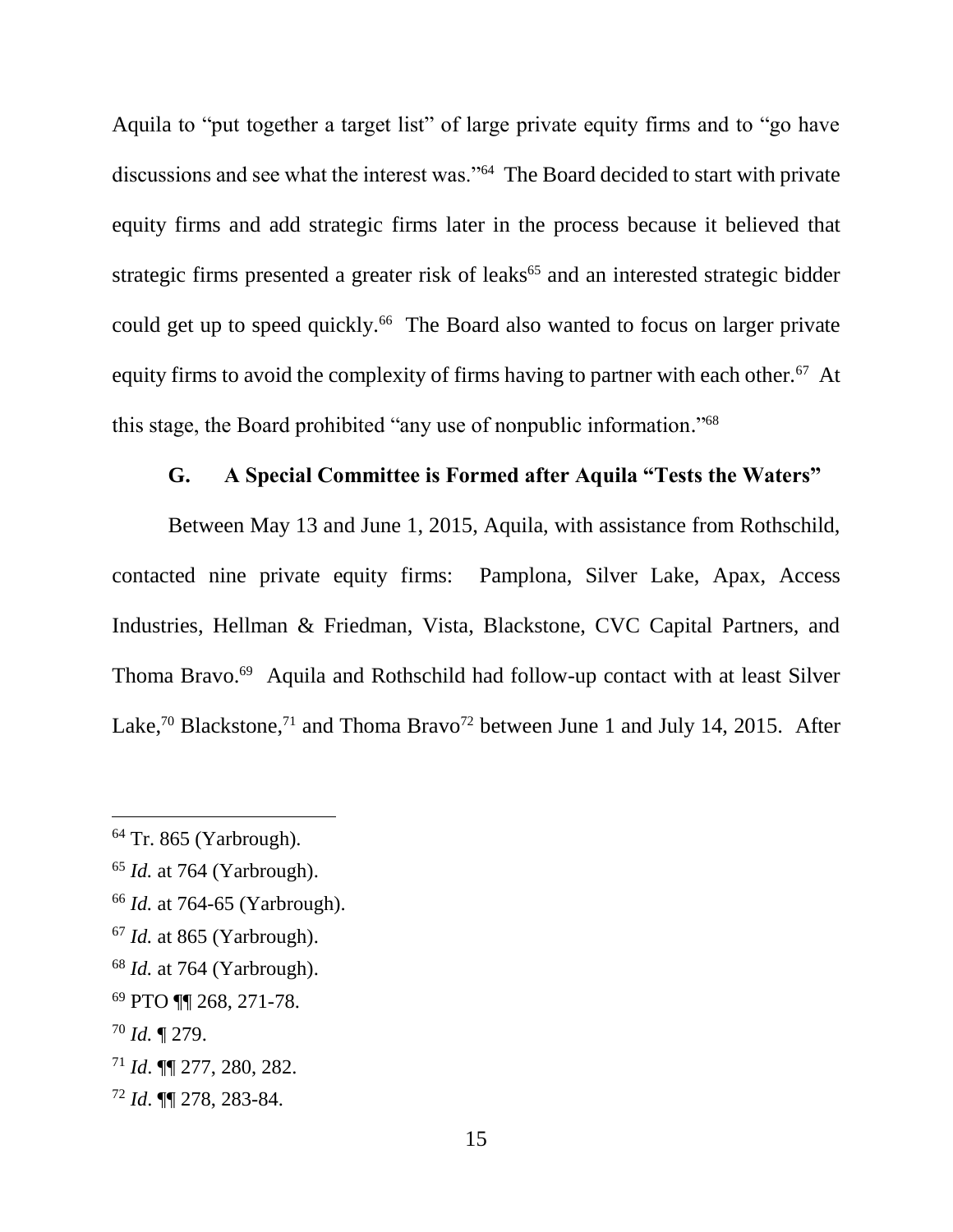his meeting with Aquila, Orlando Bravo emailed Baron, saying "Unreal meeting. I love Tony man. We want to do this deal."<sup>73</sup> On July 18, 2015, Aquila reported back to the Board that Thoma Bravo was going to make an offer for Solera.<sup>74</sup>

On July 19, 2015, Thoma Bravo submitted an indication of interest to purchase Solera at a price between \$56-\$58 per share. In the letter submitting their bid, Thoma Bravo stated that they "are contemplating this deal solely in the context of being able to partner with Tony Aquila and his management team."<sup>75</sup>

On July 20, 2015, the Board discussed the indication of interest received from Thoma Bravo and formed a special committee of independent directors to review the Company's strategic alternatives (the "Special Committee"). 76 The Special Committee consisted of Yarbrough (Chairman), Dattilo, and Patrick Campbell, each of whom had served on multiple boards and had extensive M&A experience.<sup>77</sup> The Special Committee was granted the "full power and authority of the Board" to review, evaluate, negotiate, recommend, or reject any proposed transaction or strategic alternatives.<sup>78</sup> The Board resolution establishing the Special Committee

<sup>73</sup> JX0315.0001.

<sup>74</sup> Tr. 526-27 (Aquila).

<sup>75</sup> PTO ¶ 285.

<sup>76</sup> *Id*. ¶¶ 286-87. The written consent establishing the Special Committee is dated July 23, 2015 (*see* JX0359), but it is stipulated that it was formed on July 20, 2015. PTO ¶ 287.

<sup>77</sup> PTO ¶ 287; Tr. 754-56, 771-772 (Yarbrough).

<sup>78</sup> JX0359.0002.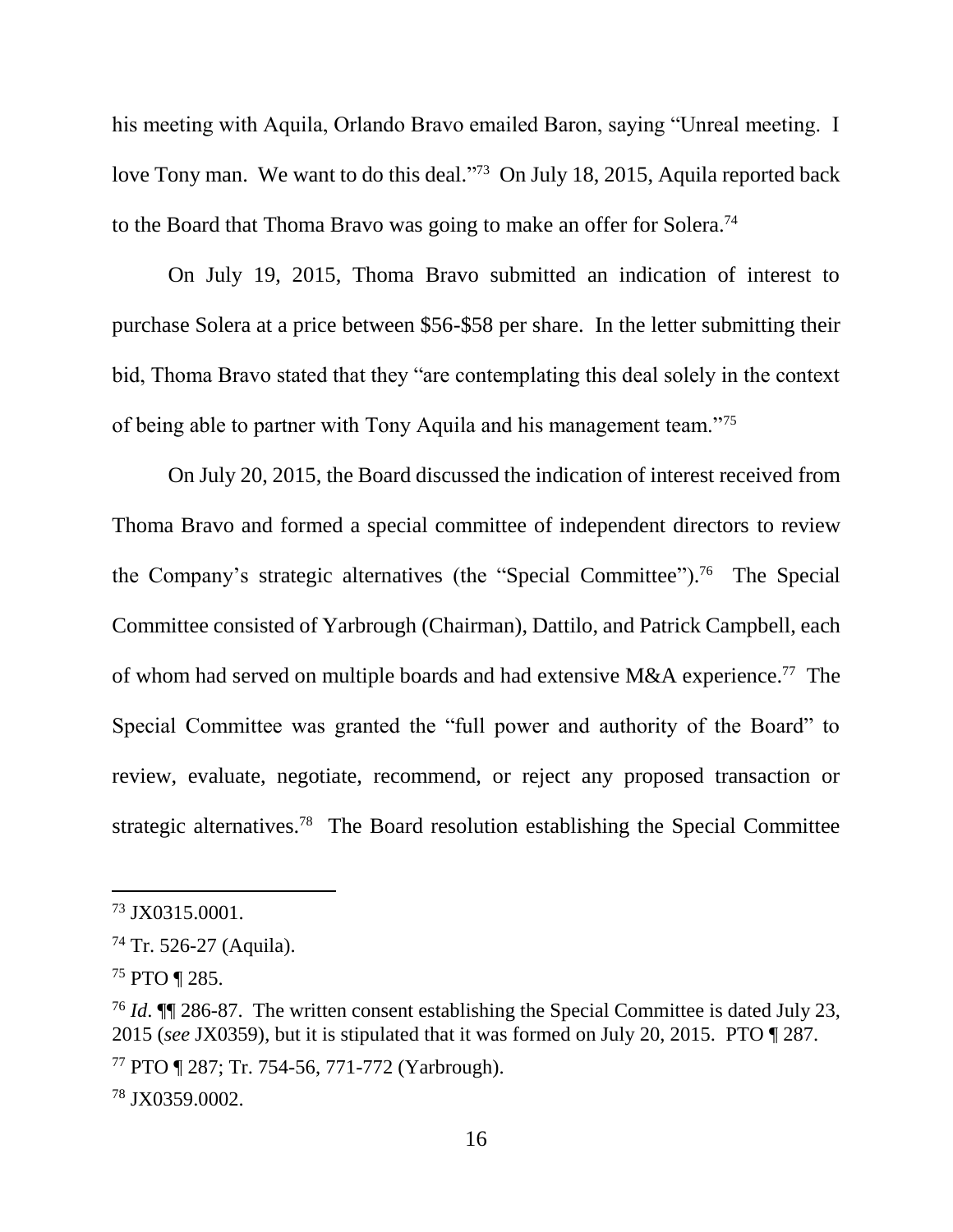further provided that "the Board shall not recommend a Possible Transaction or alternative thereto for approval by the Company's stockholders or otherwise approve a Possible Transaction or alternative thereto without a prior favorable recommendation of such Possible Transaction or alternative thereto by the Special Committee."<sup>79</sup>

## **H. The Special Committee Begins its Work**

On July 30, 2015, the Special Committee met with its legal advisors, Sullivan & Cromwell LLP and Richards, Layton & Finger P.A., and financial advisor Centerview Partners LLC ("Centerview"). 80 Rothschild remained active in the sales process and was formally engaged to represent the Company, <sup>81</sup> but, in reality, it also continued to represent Aquila personally. 82

At its July 30 meeting, the Special Committee approved a list of potential buyers to approach, including six strategic companies that were selected based on their business initiatives and stated future plans, and six financial sponsors (including Vista) that were selected based on their experience and interest in the technology and information services industry and their capability to execute and

<sup>79</sup> *Id.*

<sup>80</sup> Tr. 776-78 (Yarbrough); PTO ¶ 289.

<sup>81</sup> JX0625; JX0673.0020; JX1161.0001. Both Centerview and Rothschild each were paid approximately \$25 million in advisory fees. JX0673.0020.

<sup>82</sup> Tr. 568 (Aquila); JX1170.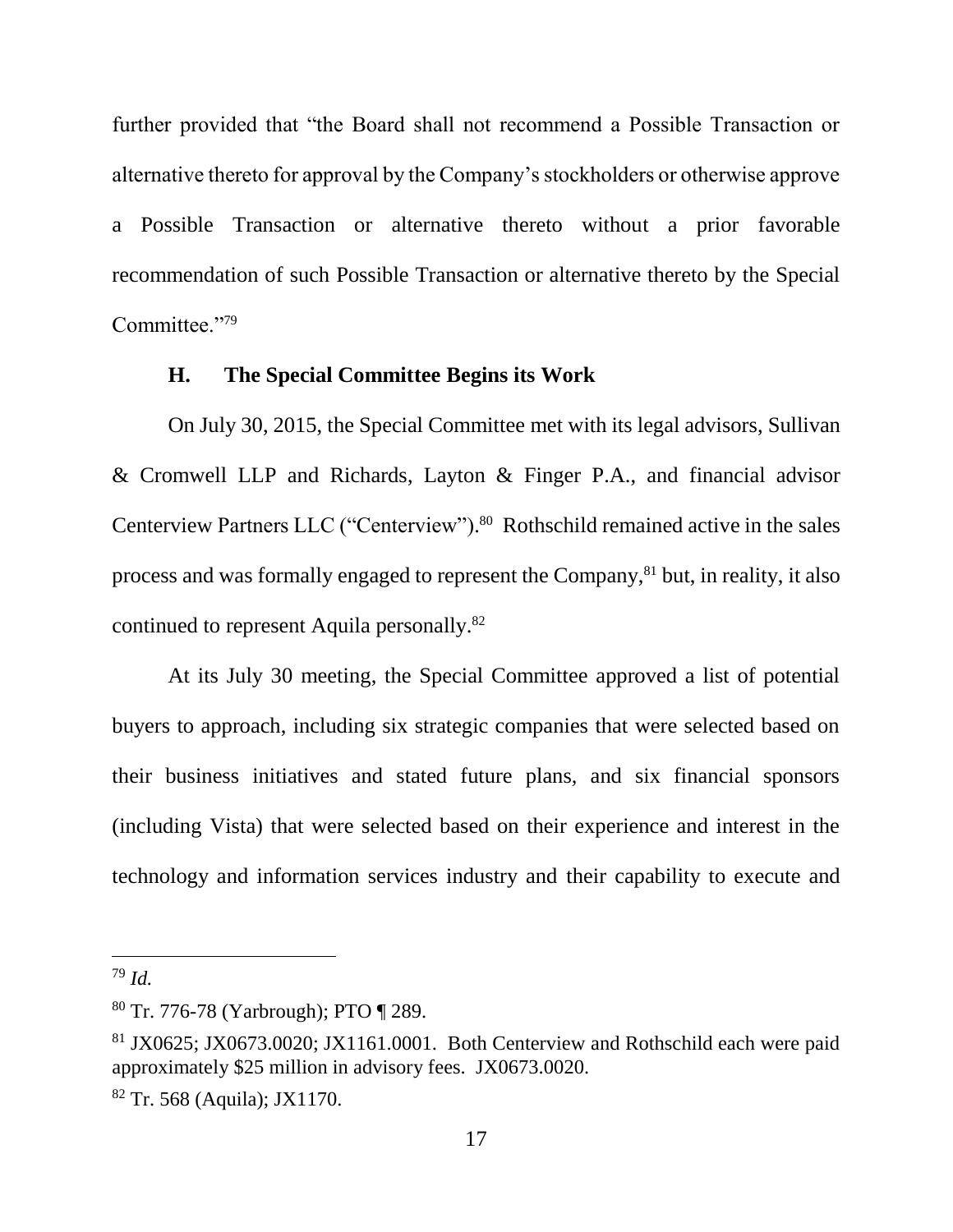finance a transaction of this size.<sup>83</sup> The Special Committee also distributed to management a short document that Sullivan & Cromwell prepared concerning senior management contacts with prospective bidders, which, aptly for a company focused on the automotive industry, was referred to as the "Rules of the Road."<sup>84</sup> The document stated, among other things, that "senior management must treat potential Bidders equally" and refrain from "any discussions with any Bidder representatives relating to any future compensation, retention or investment arrangements, without approval by the independent directors."<sup>85</sup>

Between July 30 and August 4, 2015, Centerview contacted 11 private equity firms and 6 potential strategic bidders, including Google and Yahoo!, the two that Special Committee Chair Yarbrough believed were most likely to bid.<sup>86</sup> Aquila already had "tested the waters" with some of the private equity firms that the Special Committee contacted. All six strategic firms contacted declined to explore a transaction involving Solera.<sup>87</sup> At this time, the Special Committee did not contact IHS Inc. ("IHS"), another possible strategic acquirer, because IHS was one of

<sup>83</sup> PTO ¶ 289.

<sup>84</sup> Tr. 782-83 (Yarbrough); JX0380.0003-05.

<sup>85</sup> JX0380.0005.

<sup>86</sup> PTO ¶ 295; Tr. 870-71 (Yarbrough).

<sup>87</sup> PTO ¶ 298.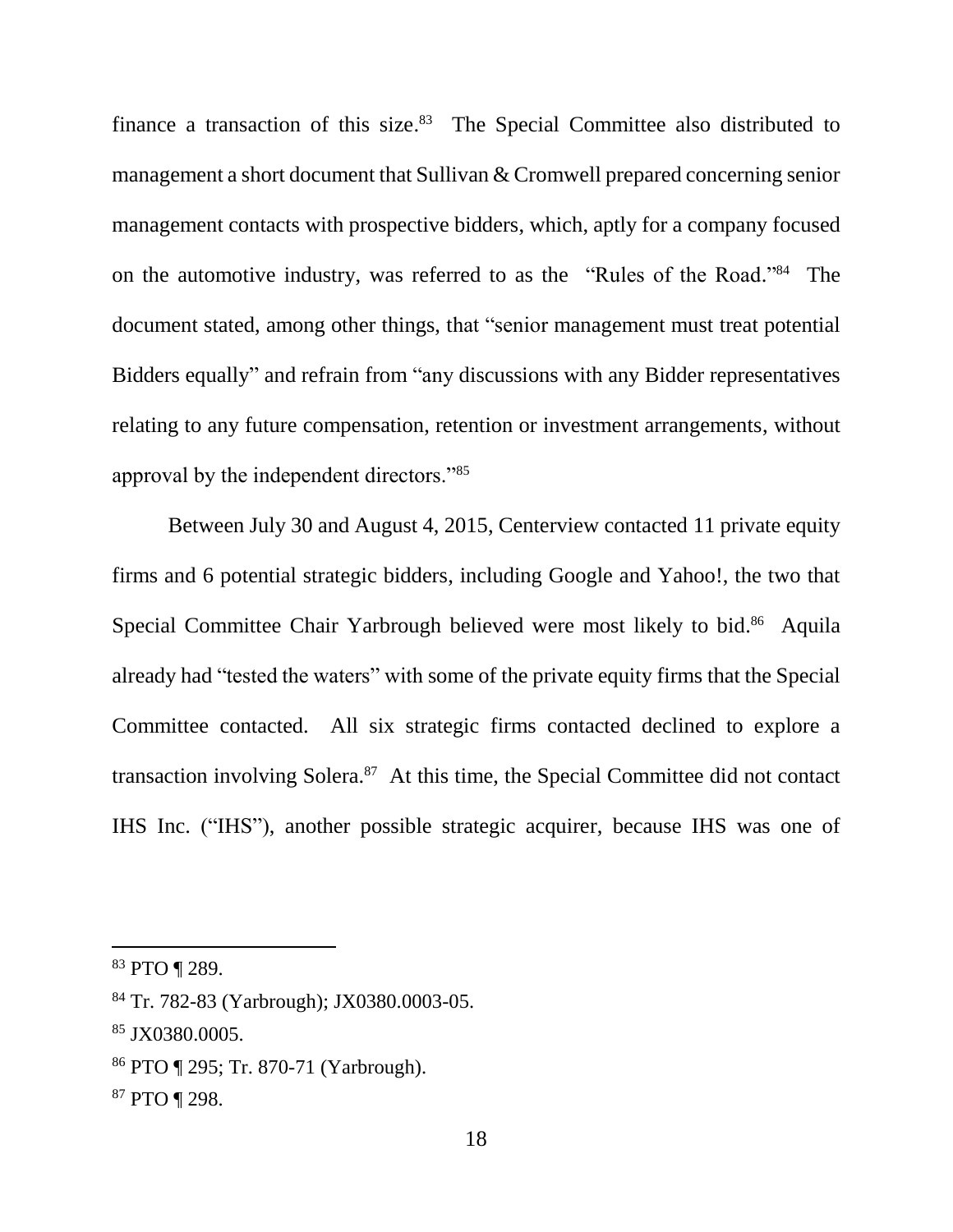Solera's key competitors and the Special Committee had "a low level of confidence" in IHS's ability to finance a transaction. 88

From time to time, Aquila, through Rothschild and his legal counsel, Kirkland  $&$  Ellis LLP,<sup>89</sup> apprised the Special Committee on his thoughts about the sales process. On July 30, 2015, Baron told the Special Committee's legal and financial advisors in an email that Aquila did not want IHS included in the sales process, stating "fishing expedition, too competitive, need 50% stock . . . "<sup>90</sup>

On August 3, 2015, Aquila's counsel sent the Special Committee a proposed "Management Retention Program."<sup>91</sup> This proposal stated that "an incremental \$75 million cash retention pool" should be created to align management and shareholder incentives, and to "enhance impartiality of management among all potential buyers."<sup>92</sup> The proposal warned that under the current compensation plan, "the program inadequately aligns management's interests with those of stockholders and exposes the Company to risks of losing key managers through closing" of a transaction.<sup>93</sup> Solera did not implement this proposed "Management Retention

l

<sup>92</sup> JX0402.0003, 07.

<sup>88</sup> Tr. 780-82 (Yarbrough).

 $89$  JX1170.

<sup>&</sup>lt;sup>90</sup> JX0378.0001.

<sup>91</sup> Tr. 546 (Aquila); JX0402.

<sup>93</sup> JX0402.0003.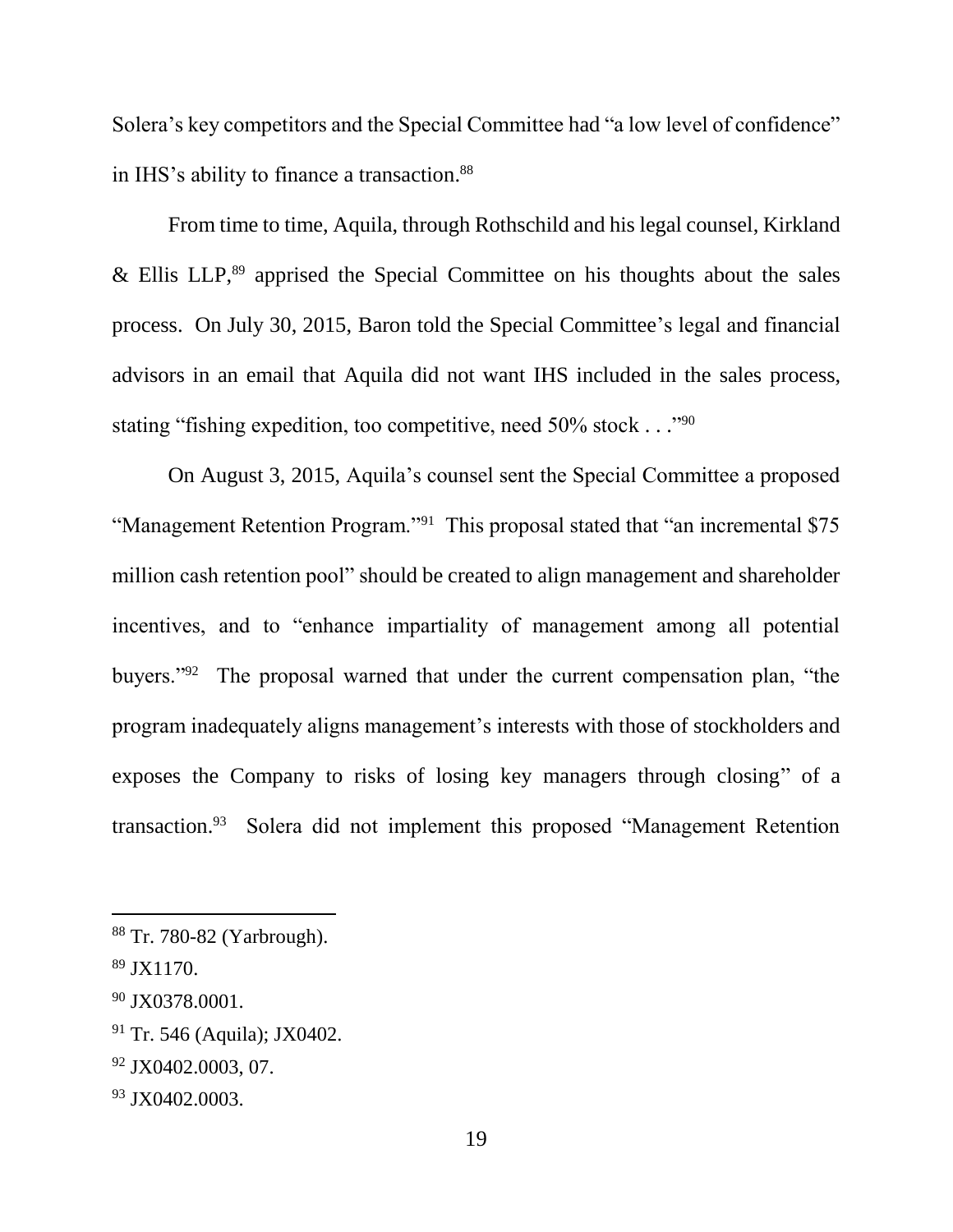Program," but the Compensation Committee did award Aquila a \$15 million bonus in August 2015.<sup>94</sup>

# **I. The Special Committee Solicits First-Round Bids and News of the Sales Process Leaks**

By August 11, 2015, Yarbrough viewed "the state of the world to be one where if there's going to be a deal, it's going to be with a private equity firm."<sup>95</sup> On August 10, 2015, at the direction of the Special Committee, Centerview sent a letter to the five remaining parties inviting them to submit first-round bids by August 17, 2015.<sup>96</sup> These parties had signed confidentiality agreements and were provided Board-approved five-year projections for the Company, which were based on projections created in the normal course of business but then modified in connection with the sales process (the "Hybrid Case Projections").<sup>97</sup> Before the August 17 bid deadline, Baron spoke to certain potential bidders directly without involving Centerview.<sup>98</sup>

<sup>94</sup> Tr. 558, 589 (Aquila).

<sup>95</sup> *Id.* at 854 (Yarbrough).

<sup>96</sup> PTO ¶ 299; JX0756.0044.

<sup>97</sup> PTO ¶ 388; JX0445.0005.

<sup>98</sup> *See* JX0467.0001 (Silver Lake); JX0456.0001 (Pamplona).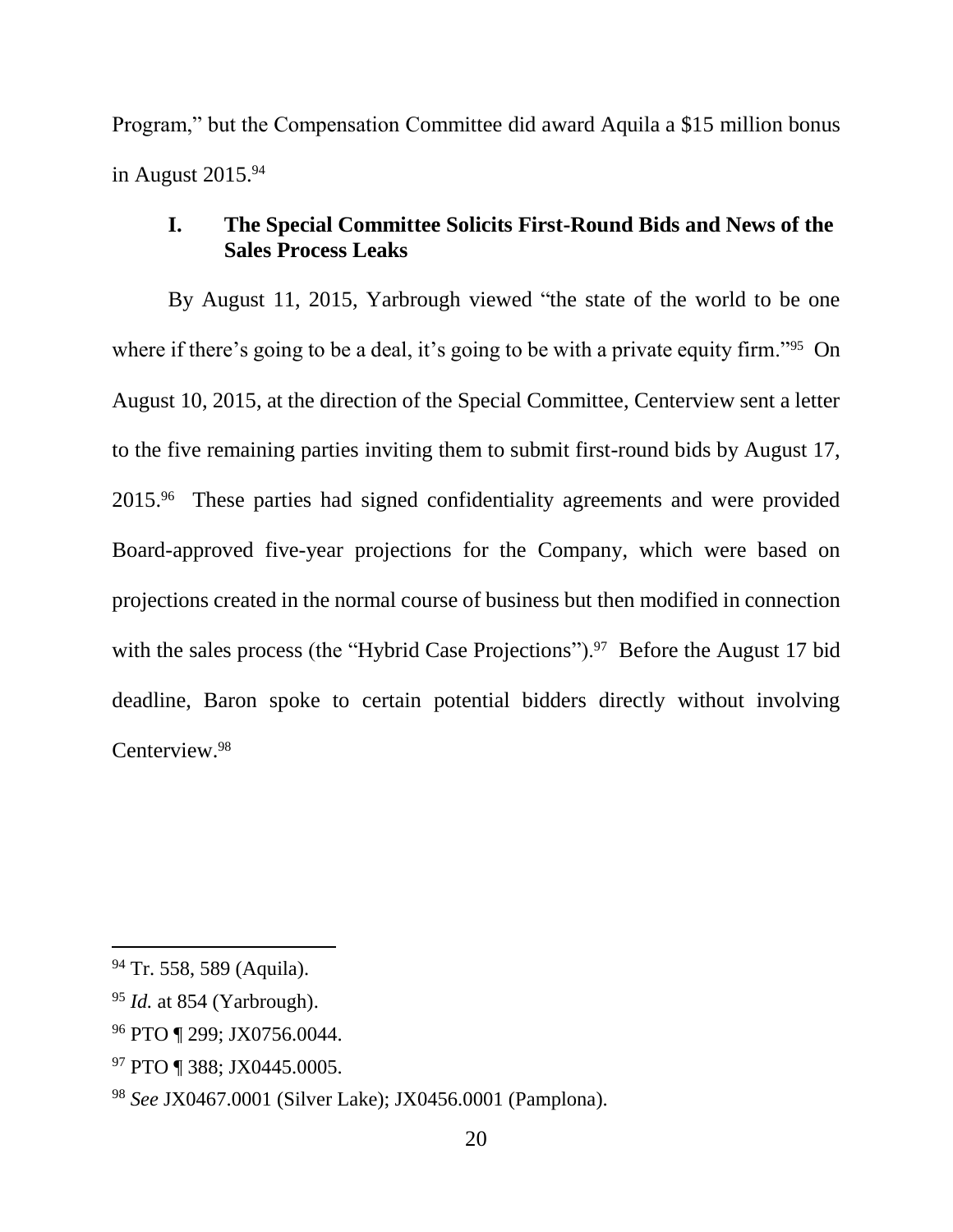By August 17, 2015, two potential bidders had dropped out of the sales process, believing "that they would not be able to submit competitive bids."<sup>99</sup> The remaining three financial sponsors provided indications of interest: Vista offered \$63 per share, Thoma Bravo offered \$60 per share, and Pamplona offered \$60-\$62 per share.<sup>100</sup> Each made clear that they wanted Aquila's participation in the deal.<sup>101</sup>

On August 19, 2015, news of the sales process leaked when Bloomberg reported that Solera was "exploring a sale that has attracted interest from private equity firms."<sup>102</sup> The next day, the Company issued a press release announcing that it had formed the Special Committee and that it was contemplating a sale.<sup>103</sup> Also on August 20, the Financial Times reported that Vista was "considering a bid of \$63 per share" and that Thoma Bravo and Pamplona were "considering separate bids for \$62 per share."<sup>104</sup>

In a further development on August 20, Advent International Corporation, a private equity firm, reached out to Centerview and Rothschild separately to express

 $99$  JX0465.0001.

 $100$  PTO ¶ 302.

<sup>101</sup> JX0340.0003; JX0464.0005, 08.

<sup>102</sup> PTO ¶ 305.

<sup>103</sup> *Id.* ¶ 306.

<sup>104</sup> JX0499.0002.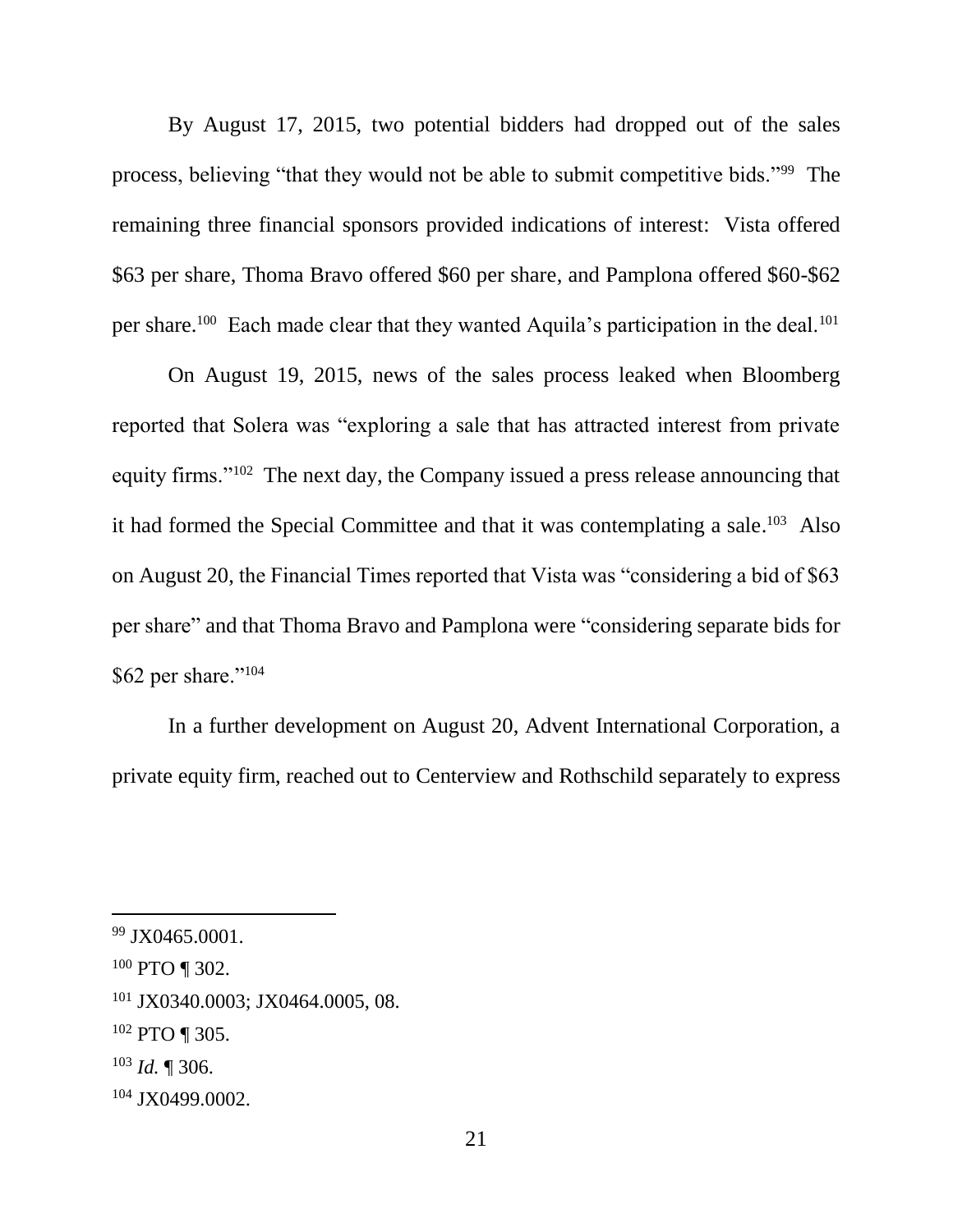interest in the Company.<sup>105</sup> Centerview confirmed to Baron that it planned to ignore the inquiry,<sup>106</sup> about which the members of the Special Committee were never informed. 107 The Special Committee also was not made aware of interest that Providence Equity Partners, L.L.C.,<sup>108</sup> another private equity firm, expressed to Centerview on August 26.<sup>109</sup> When Centerview made Baron aware of this inquiry, he responded: "Too late obv[iously] but Tony not a fan . . ."<sup>110</sup> Neither Advent nor Providence gave any indication as to the price they would be willing to pay for Solera or the amount of time they would need to get up to speed.<sup>111</sup>

During the August 22-23, 2015 weekend, Smith traveled to Aquila's ranch en route to his own ranch in Colorado.<sup>112</sup> Before the meeting, Smith's team at Vista researched the size of the option pools that Vista had offered management in its "recent take privates" so that Smith would "know the comps before his meeting with [T]ony."<sup>113</sup> Aquila did not have authorization from the Special Committee to discuss

<sup>108</sup> *Id.* at 845-46 (Yarbrough).

 $\overline{a}$ 

<sup>111</sup> JX0497; JX0556.

<sup>105</sup> JX0497.0001-02 (August 20, 2015 email from Advent to Centerview); JX0517.0001 (August 21, 2015 email referencing Advent call to UK head of Rothschild).

<sup>&</sup>lt;sup>106</sup> JX0497.0001.

<sup>107</sup> Tr. 844-45 (Yarbrough).

 $109$  JX0556.0001.

<sup>110</sup> *Id.*

<sup>112</sup> Tr. 597-98 (Aquila); JX0523; JX0525.

<sup>113</sup> JX0525.0002.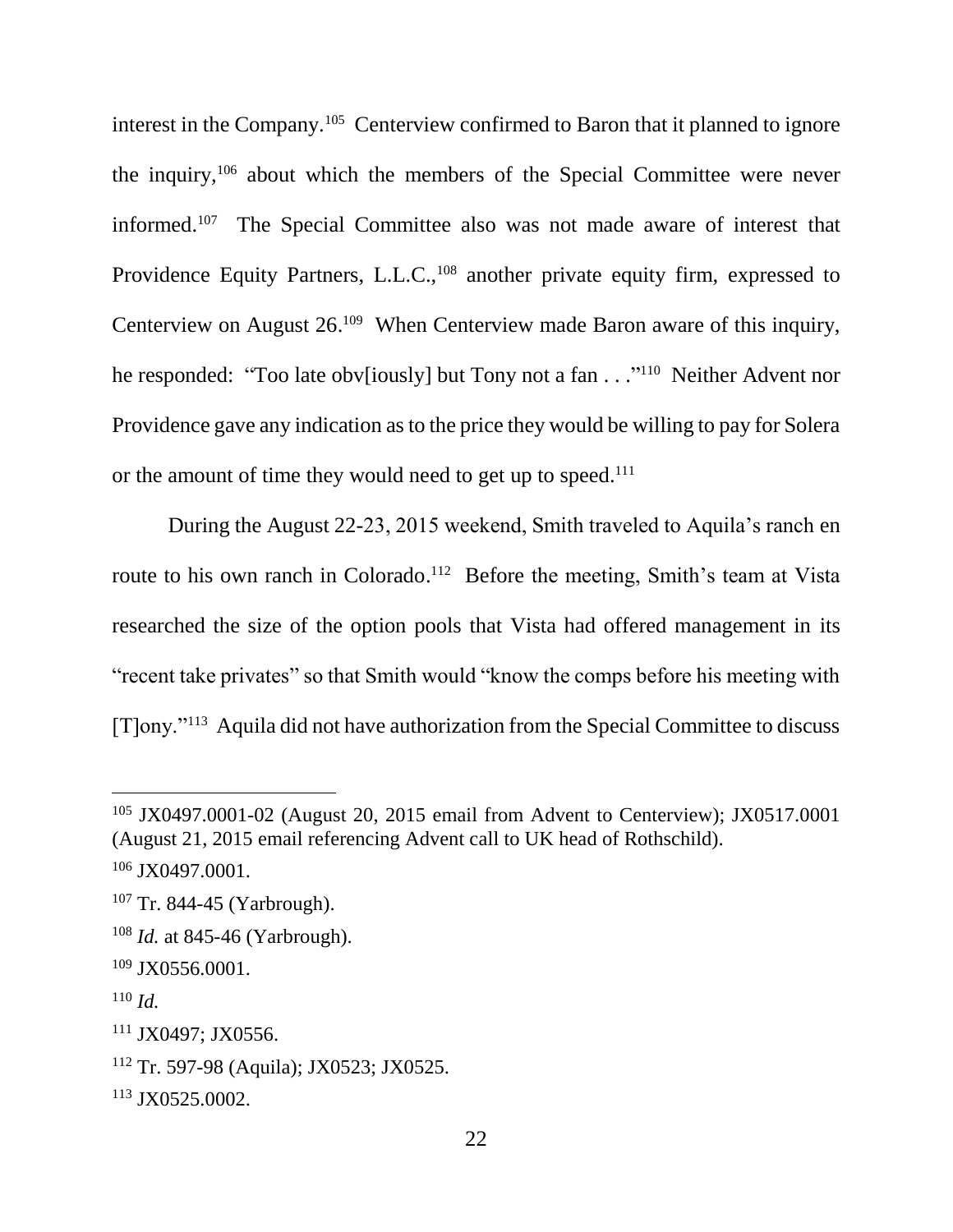his post-transaction compensation at this time.<sup>114</sup> Shortly after the meeting, Vista began to model a 9% option pool with a 1% long-term incentive plan (LTIP), up from the 5% option pool with a 1% LTIP that Vista had modeled before Aquila's meeting with Smith. 115

#### **J. IHS Expresses Interest in a Potential Transaction**

On August 21, 2015, IHS contacted Centerview to express its interest in a potential acquisition of Solera at an unspecified valuation and financing structure.<sup>116</sup> By August 23, IHS suggested that it would be able to submit a bid in excess of \$63 per share, and it indicated that it could complete due diligence and execute definitive transaction documents within ten calendar days despite not yet having received nonpublic information.<sup>117</sup> The parties entered into a confidentiality agreement on August 24.<sup>118</sup>

On August 26, 2015, senior representatives of IHS, including its CFO, attended a meeting with the Company's management, before which Aquila had a one-on-one conversation with IHS's CFO for 90 minutes.<sup>119</sup> Centerview requested

<sup>117</sup> *Id*. ¶ 308.

 $114$  Tr. 833 (Yarbrough).

<sup>115</sup> JX0525.0001; JX0541.0001.

 $116$  PTO ¶ 307.

<sup>118</sup> *Id.* ¶ 309.

<sup>119</sup> *Id*. ¶ 312.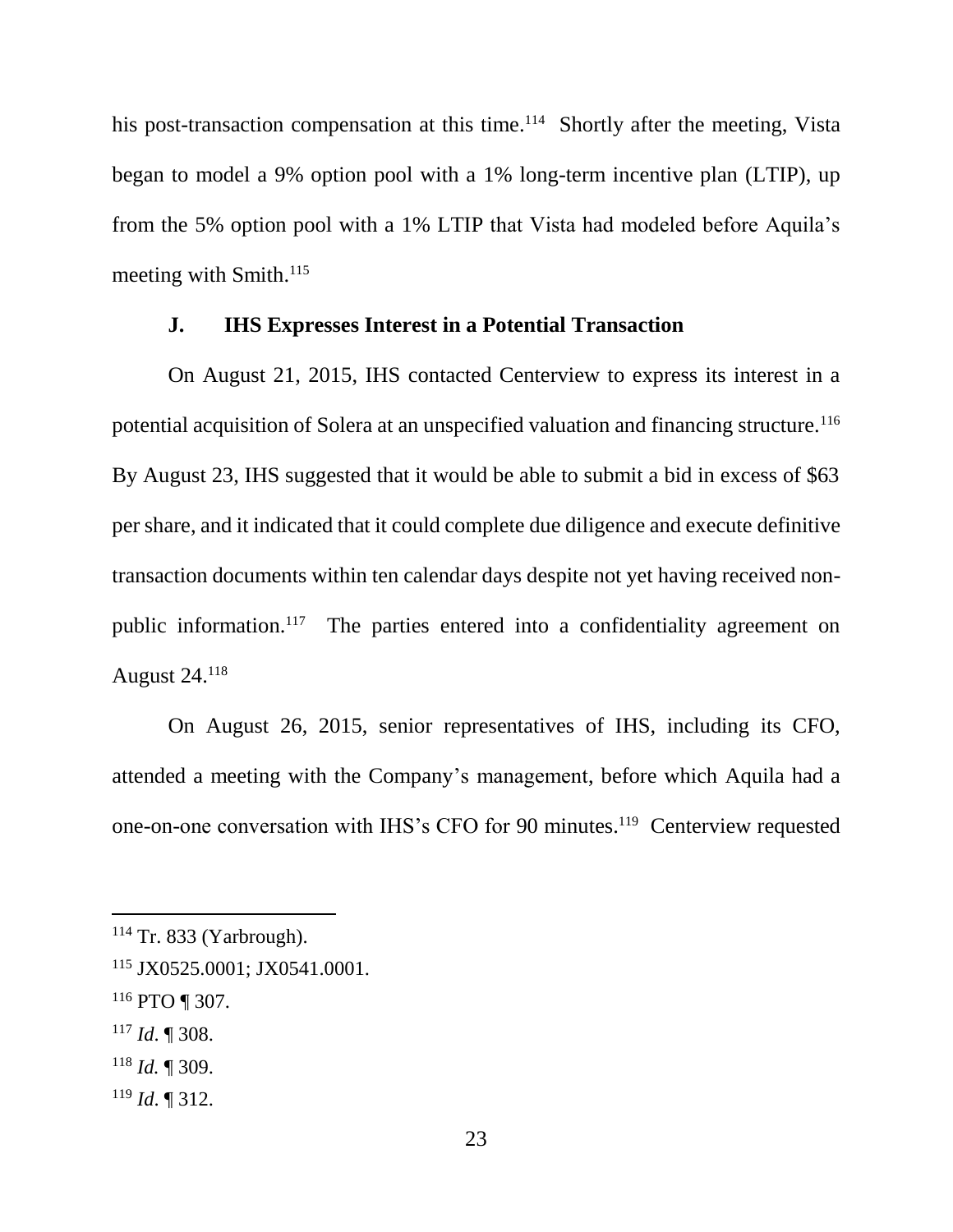numerous times that IHS's CEO Jerre Stead attend the management meeting, but he declined even though the acquisition would have been the largest in IHS's history.<sup>120</sup> By August 27, Solera had provided IHS with non-public Company information, including the Hybrid Case Projections.<sup>121</sup>

On September 1, IHS submitted a bid of \$55-\$58 per share, comprised of 75% cash and 25% stock, and included "highly confident" letters from financing sources. $122$  On September 2, Aquila travelled separately to meet with Stead personally, who commented that IHS was "looking at another big deal as well."<sup>123</sup> The next day, IHS submitted a revised bid of \$60 per share, but did not specify the mix of consideration and did not include any indication of financing commitments.<sup>124</sup> IHS said it could complete diligence "within a matter of days."<sup>125</sup>

<sup>120</sup> *Id*. ¶ 312; Tr. 441 (Aquila), 793 (Yarbrough).

 $121$  PTO ¶ 313.

<sup>122</sup> *Id.* ¶ 317.

<sup>123</sup> Tr. 442-44 (Aquila).

<sup>124</sup> PTO ¶ 321.

<sup>125</sup> JX0611.0002.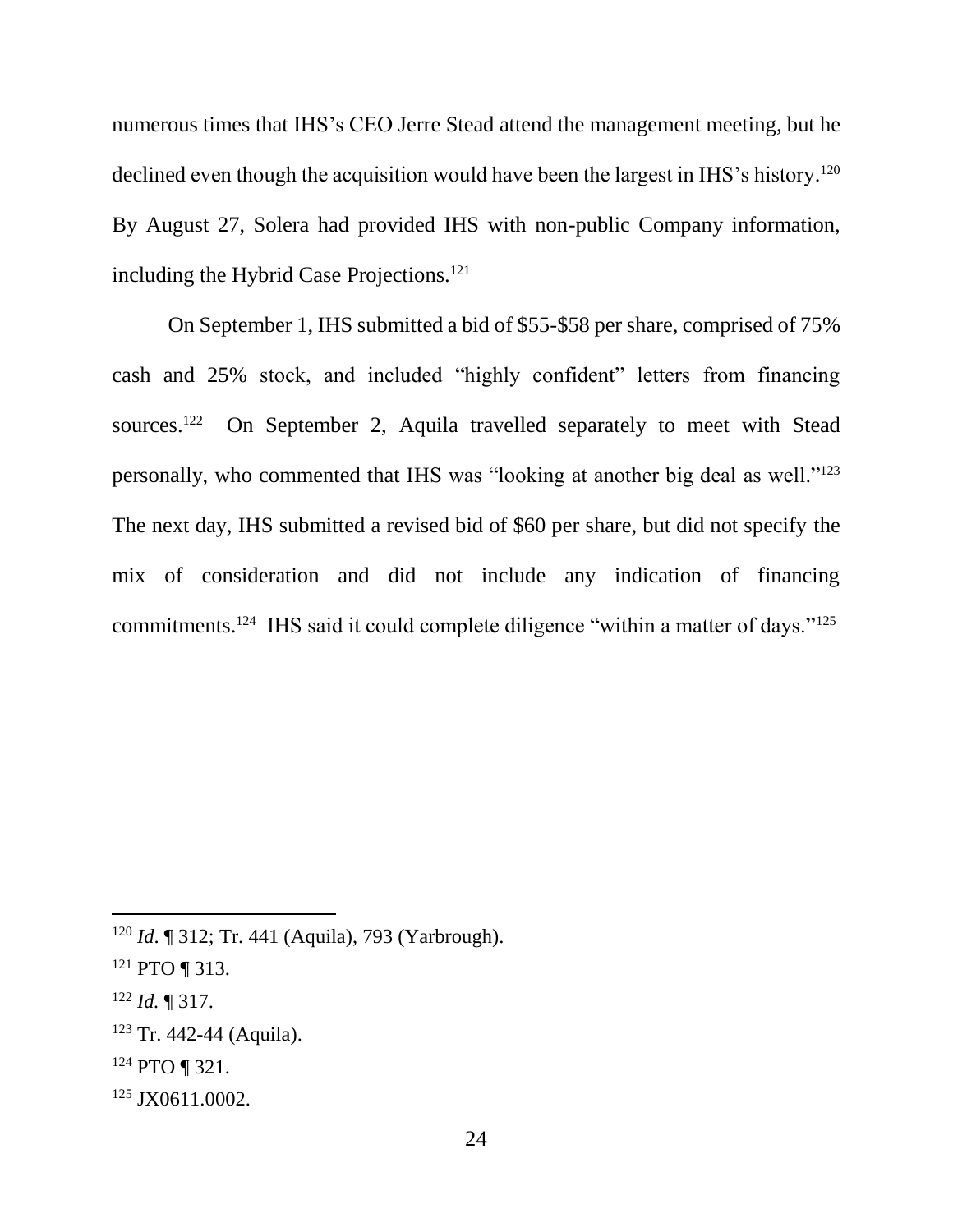## **K. The Special Committee Negotiates with Potential Buyers**

On September 4, 2015, Vista and Thoma Bravo submitted revised bids.<sup>126</sup> Pamplona had dropped out of the sales process by this point, $127$  and the Special Committee felt like it was "moving backwards" in its negotiations with IHS.<sup>128</sup>

Both of the active bidders lowered their offers. Thoma Bravo lowered its bid to \$56 per share, attributing the drop to "challenges in availability and terms of financing (both debt and equity) due in part to turbulence in global financial markets."<sup>129</sup> Vista lowered its bid to \$55 per share, but subsequently indicated that it could increase its price to \$56 per share.<sup>130</sup> Vista explained that it dropped its bid because of changes to Solera's balance sheet, increased financing costs, and a decline in Vista's forecasted EBITDA for Solera.<sup>131</sup> Unbeknownst to Solera, one of the reasons Vista lowered its bid is that it had made a spreadsheet error in its financial model before submitting its first-round bid, resulting in the model overstating Solera's future equity value by approximately \$1.9 billion.<sup>132</sup> If this error had been

<sup>126</sup> PTO ¶¶ 322, 324.

<sup>127</sup> *Id.* ¶ 311.

<sup>128</sup> Tr. 796-97 (Yarbrough).

<sup>129</sup> PTO ¶¶ 322-23.

<sup>130</sup> *Id*. ¶ 324.

<sup>131</sup> JX0620.0001-02; JX0626.0001.

<sup>&</sup>lt;sup>132</sup> Tr. 934-35, 964-67 (Sowul). Petitioners question the veracity of this explanation, but I found Sowul's testimony on the point to be credible and one of petitioners' own experts confirmed the spreadsheet error. *Id.* at 301-04 (Buckberg).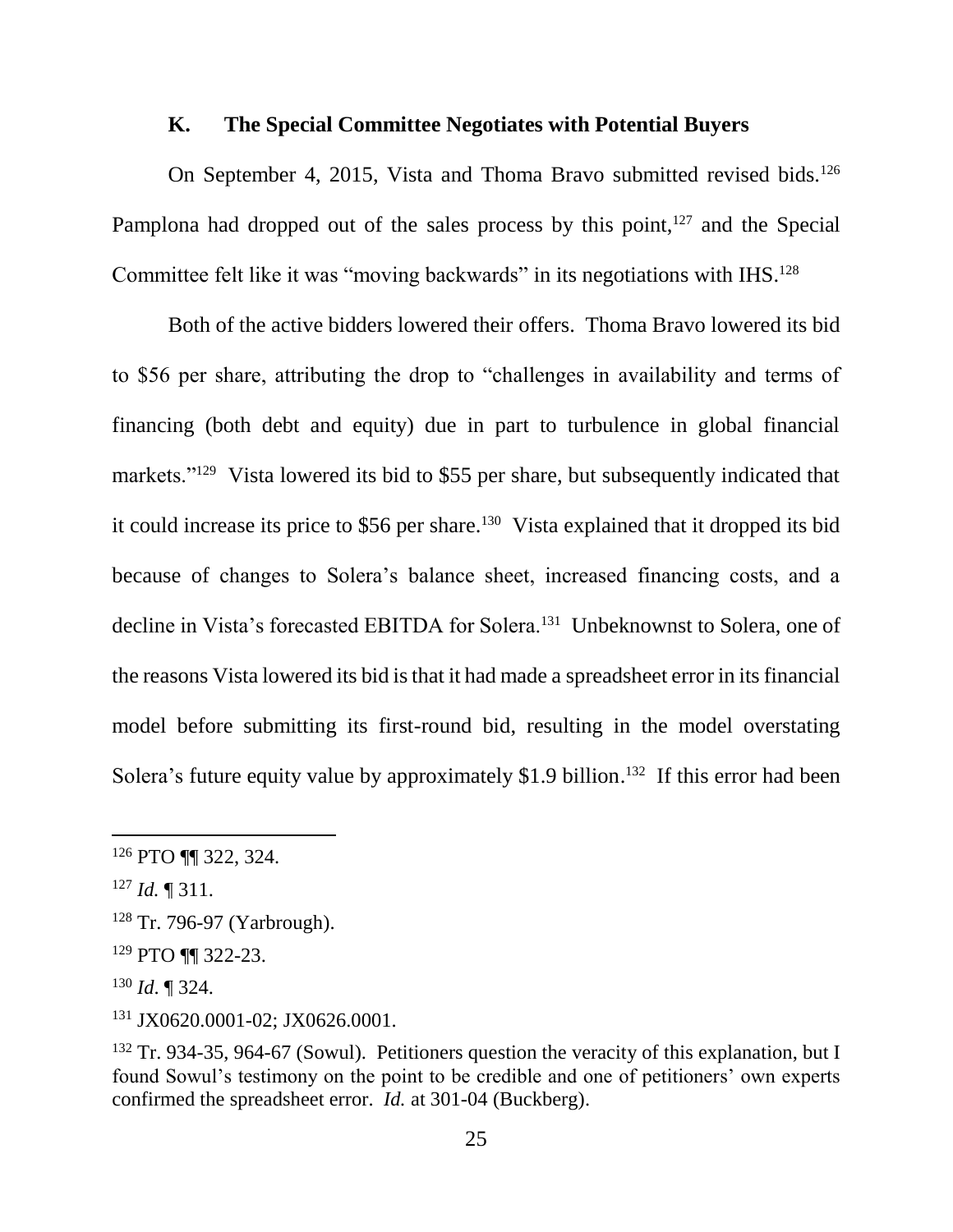noticed and corrected, Vista's first-round bid would have been closer to \$55 per share, rather than  $$63$  per share.<sup>133</sup>

On September 5, 2015, Aquila signaled that he was willing to roll over \$15 million of his Solera shares in a transaction with any bidder.<sup>134</sup> That day, the Special Committee met<sup>135</sup> and decided to press for more from the bidders, proposing to Vista that it either raise its price to \$58 per share, or agree to a go-shop and reduced termination fee to enable Solera to continue discussions with IHS.<sup>136</sup> Vista agreed to the go-shop and the termination fee reduction on September 7, but also told Centerview that day that one of its anticipated sources of equity financing had withdrawn its commitment and that it would need additional time to obtain replacement financing to support its bid.<sup>137</sup>

On September 8, Vista lowered its bid to \$53 per share.<sup>138</sup> Vista told Solera that its bid would expire at midnight, and that "[a]fter midnight, we will not be spending any more time on" Solera.<sup>139</sup> The Special Committee rejected Vista's bid

 $\overline{a}$ 

<sup>138</sup> *Id*. ¶ 332.

<sup>133</sup> *Id.* at 934-35 (Sowul).

<sup>134</sup> PTO ¶¶ 382-84; Tr. 589 (Aquila); JX0623.

<sup>&</sup>lt;sup>135</sup> JX0628.

<sup>136</sup> PTO ¶ 325.

<sup>137</sup> *Id.* ¶¶ 329-31.

<sup>139</sup> JX0638.0001.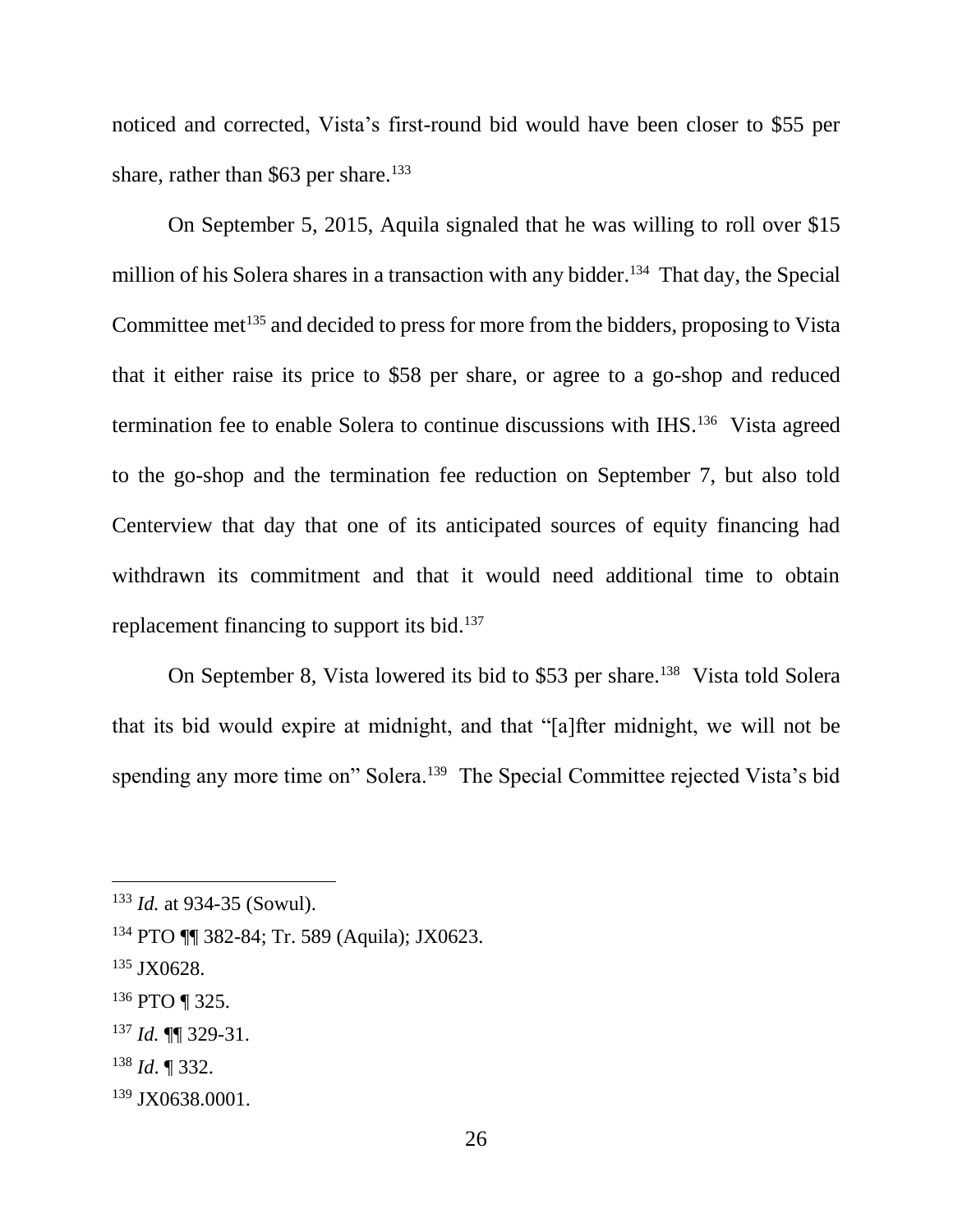as inadequate that same day,  $140$  and decided "to let the process play out." $141$  The Special Committee set September 11, 2015 as a deadline for Vista and Thoma Bravo to make final bids.<sup>142</sup> On September 9, Bloomberg reported that Solera had received bids from Vista and Thoma Bravo, and that the Company was "nearing a deal to sell itself for about \$53 a share."<sup>143</sup>

When September 11 arrived, Thoma Bravo offered \$54 per share, expiring at midnight and contingent on Solera "shutting off dividends" and reducing advisory fees.<sup>144</sup> The Special Committee said "no."<sup>145</sup> The press again reported in real time, with Reuters writing that Vista and Thoma Bravo had "made offers that failed to meet Solera's valuation expectations," and that Solera was "trying to sell itself to another company"—IHS—"rather than an investment firm."<sup>146</sup>

The next morning, on September 12, Vista submitted an all-cash, fully financed revised bid of \$55.85 per share that also included the go-shop and termination fee provisions the Special Committee had requested.<sup>147</sup> The Special

<sup>140</sup> PTO ¶ 334.

<sup>141</sup> Tr. 969-70 (Sowul).

<sup>142</sup> *Id.* at 806 (Yarbrough).

<sup>&</sup>lt;sup>143</sup> JX0644,0001.

<sup>144</sup> PTO ¶ 338; Tr. 806 (Yarbrough).

 $145$  Tr. 807 (Yarbrough).

<sup>&</sup>lt;sup>146</sup> JX0651.0001.

<sup>147</sup> PTO ¶ 339; JX0756.0052; Tr. 807-08 (Yarbrough).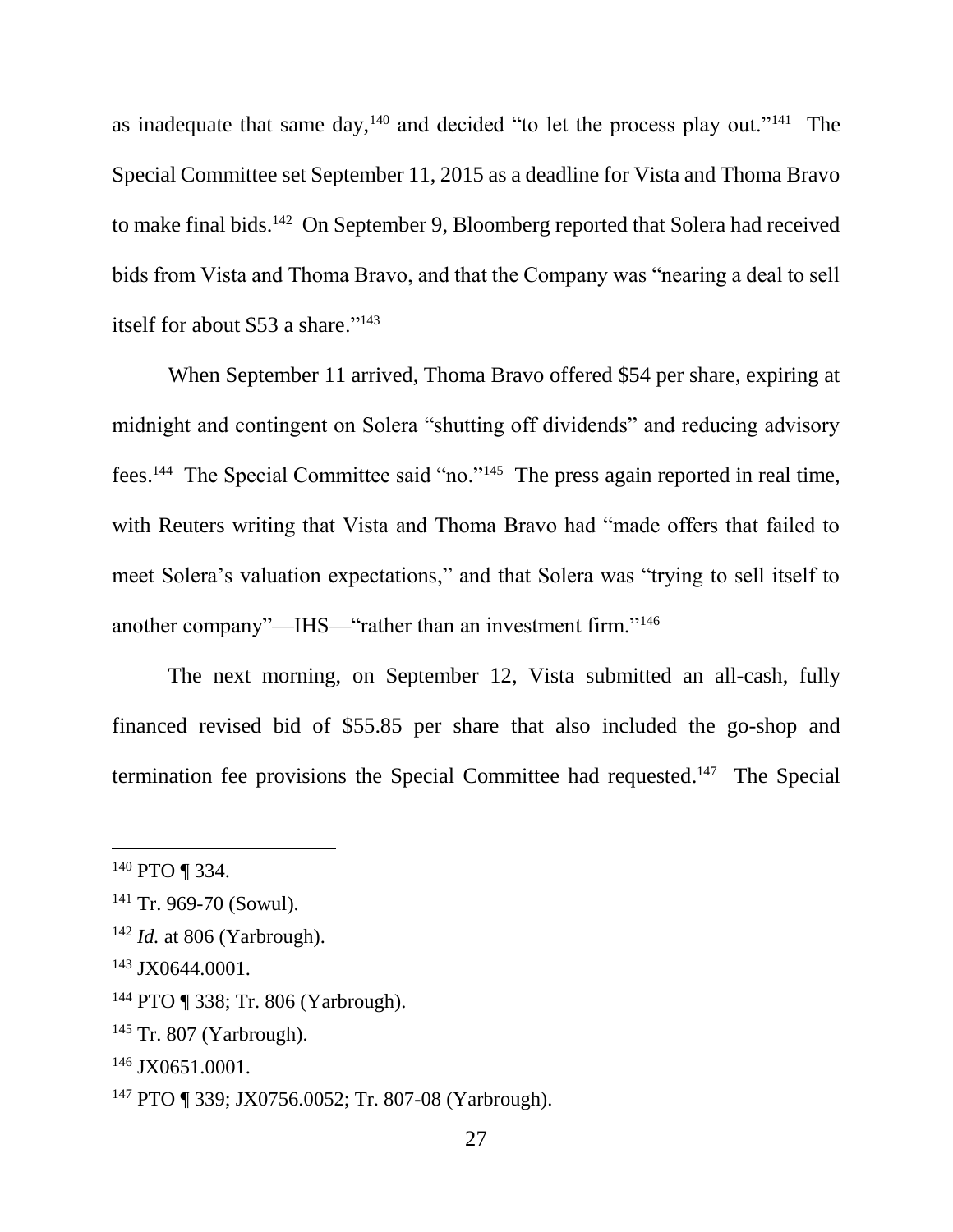Committee tried to push Vista up to \$56 per share, but Vista refused, saying \$55.85 was its best and final offer.<sup>148</sup> Centerview opined that \$55.85 per share was fair, from a financial point of view, to Solera stockholders.<sup>149</sup> Later in the day on September 12, the Special Committee accepted Vista's offer after receiving Centerview's fairness opinion, and the Board approved the transaction. 150 On September 13, the Company and Vista entered into a definitive merger agreement (the "Merger Agreement"). 151

# **L. The Go-Shop Period Expires and the Merger Closes**

On September 13, 2015, Solera announced the proposed Merger.<sup>152</sup> The press release stated that the purchase price valued Solera at approximately \$6.5 billion, including net debt, "represent[ing] an unaffected premium of 53% over Solera's closing share price of \$36.39 on August 3, 2015." 153

In advance of the press release, Baron sent a celebratory email to his colleagues, in which he noted "we were the architects with the CEO from the beginning as to how to engineer the process from start to finish."<sup>154</sup> The next

<sup>148</sup> PTO ¶ 339.

<sup>149</sup> *Id.* ¶ 341; Tr. 807-08 (Yarbrough); JX0661.0001-04.

<sup>150</sup> *Id*. ¶¶ 346-47.

<sup>151</sup> *Id*. ¶ 348.

<sup>&</sup>lt;sup>152</sup> JX0681.

<sup>153</sup> JX0681.0001.

<sup>&</sup>lt;sup>154</sup> JX0670.0002.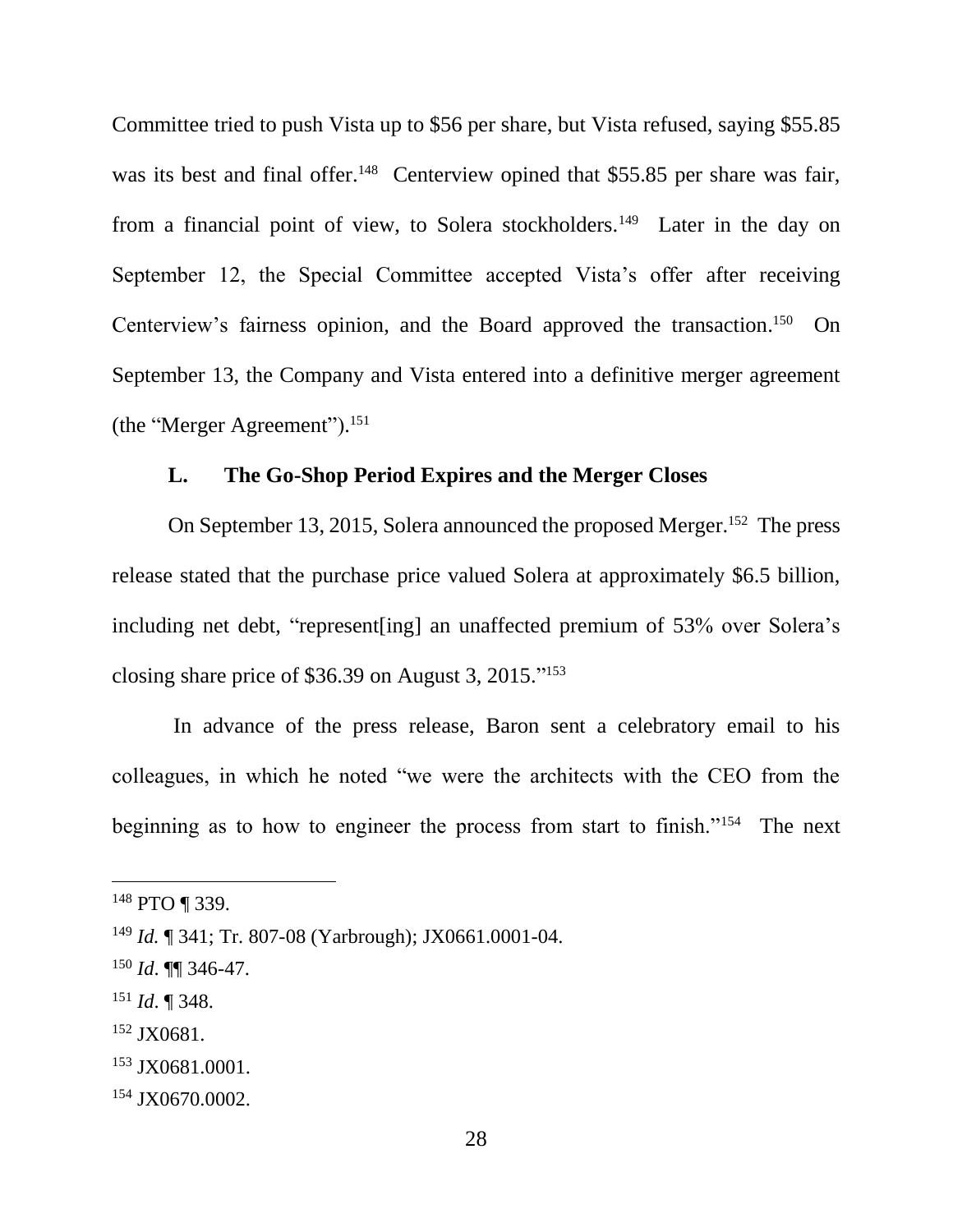morning, an internal email of the Fir Tree petitioners praised the transaction as yielding a "Good price!"<sup>155</sup>

The Merger Agreement provided for a 28-day go-shop period during which the termination fee would be 1% of the equity value for any offer made by IHS, a reduction from the 3% termination fee applicable to any other potential buyer.<sup>156</sup> The Special Committee reached out to IHS the day after signing the Merger Agreement and gave IHS nearly full access to the approximately 12,000-document data room that the private equity firms had been given access to during the presigning sales process.<sup>157</sup>

On September 29, 2015, with two weeks left in the go-shop, IHS informed Solera that it would not pursue an acquisition of the Company. IHS noted that it "was appreciative of the go-shop provisions negotiated in the merger agreement . . . and the fact that [Solera] had provided equal access to information in order for IHS to consider a bid."<sup>158</sup> On October 5, 2015, Solera issued its preliminary proxy

<sup>155</sup> JX0683.0001.

 $156$  PTO ¶ 350.

<sup>&</sup>lt;sup>157</sup> *Id.*  $\parallel$  351; Tr. 811 (Yarbrough). Solera withheld six documents. Four of the six documents concerned Digital Garage, a strategically sensitive new smartphone application, and the other two concerned personnel matters. Tr. 811 (Yarbrough); PTO ¶ 139-44. <sup>158</sup> PTO ¶ 354.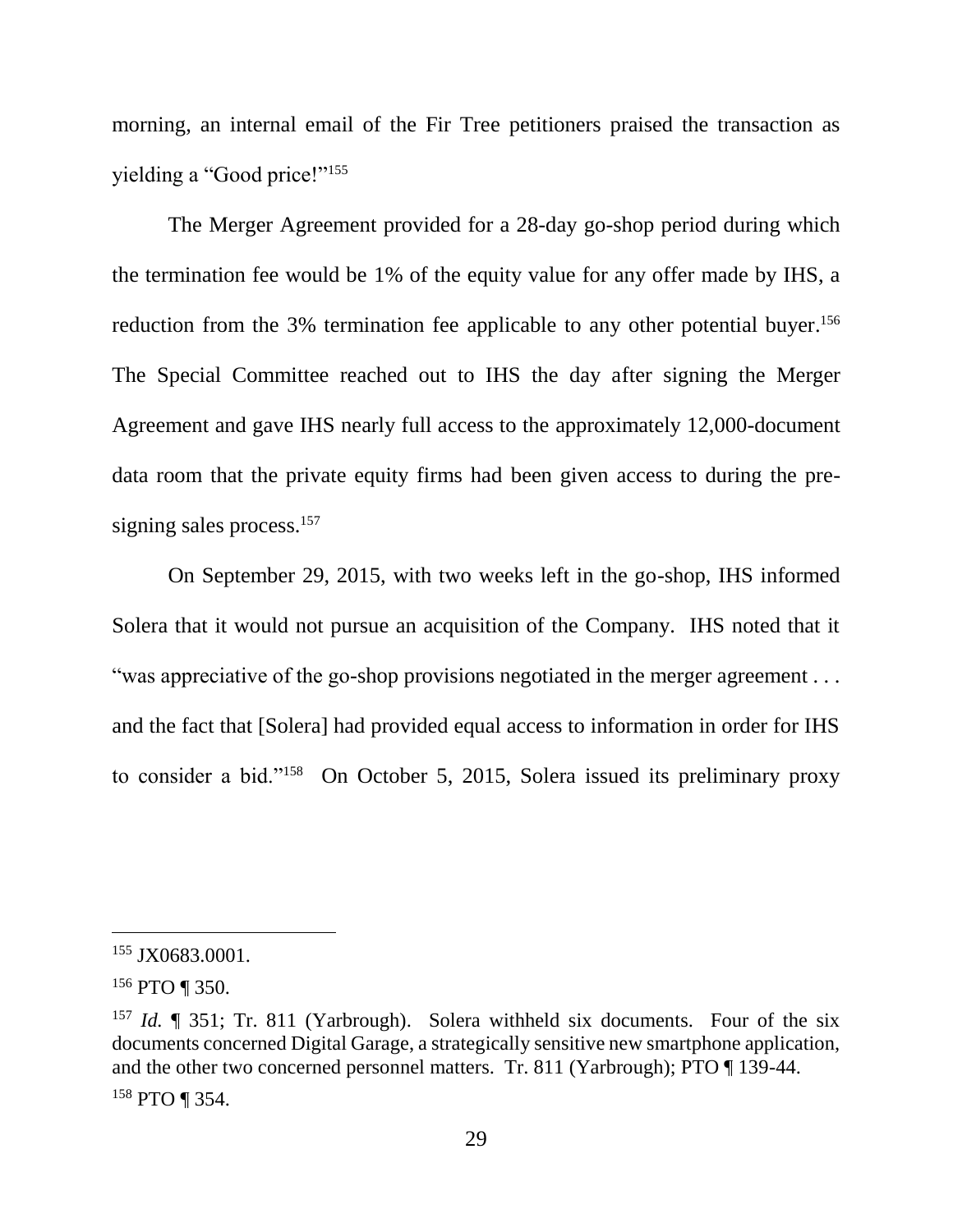statement, which disclosed a summary of the Hybrid Case Projections.<sup>159</sup> The goshop expired on October 11, without Solera receiving any alternative proposals.<sup>160</sup>

On October 15, 2015, Vista sent Aquila a proposed compensation package, offering Aquila the opportunity to obtain up to 6% of Solera's fully-diluted equity.<sup>161</sup> This amount was later revised up, with Vista offering Aquila up to 10% of the fullydiluted equity. Under the revised plan, Aquila would invest \$45 million in the deal— \$15 million worth of his shares of Solera and \$30 million borrowed from Vista.<sup>162</sup> Vista's proposal positioned Aquila to earn up to \$969.6 million over a seven-year period if Vista achieved a four-times cash-on-cash return.<sup>163</sup>

On October 30, 2015, Solera issued its definitive proxy statement concerning the proposed Merger, which also included a summary of the Hybrid Case Projections.<sup>164</sup> On December 8, Solera's stockholders voted to approve the Merger. Of the Company's outstanding shares, approximately 65.4% voted in favor, approximately 10.9% voted against, and approximately 3.4% abstained. 165 The

<sup>159</sup> *Id*. ¶ 355.

<sup>160</sup> *Id*. ¶ 356.

<sup>161</sup> JX0744.0001, 03; Tr. 611-614 (Aquila).

<sup>162</sup> PTO ¶¶ 382-387; JX0760.0004.

<sup>163</sup> JX0760.0004, 09-10.

<sup>&</sup>lt;sup>164</sup> PTO ¶ 5; JX0756.0069.

<sup>165</sup> PTO ¶¶ 6-7.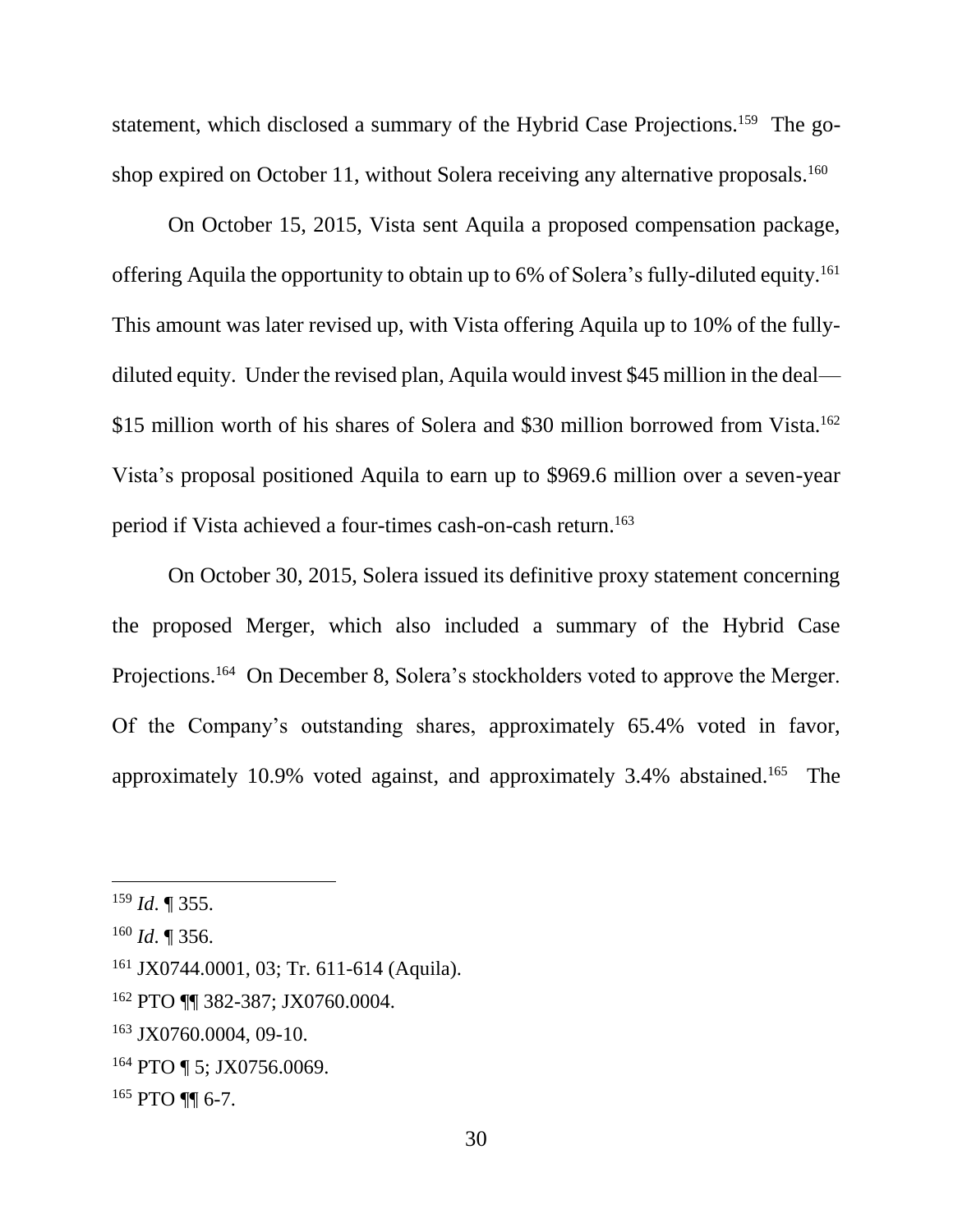Merger closed on March 3, 2016.<sup>166</sup> The next day, Aquila signed a new employment agreement with Solera.<sup>167</sup>

## **II. PROCEDURAL POSTURE**

On March 7 and March 10, 2016, petitioners filed their petitions for appraisal. The court consolidated the petitions on March 30, 2016. A five-day trial was held in June 2017, and post-trial argument was held on December 4, 2017.

At the conclusion of the post-trial argument, the court asked the parties to confer to see if they could agree on an expert the court might appoint to opine on a significant issue of disagreement concerning the methods the parties' experts used to determine the terminal period investment rate in their discounted cash flow analyses. On December 19, 2017, the parties advised the court that they were unable to reach agreement on a suggested expert and each submitted two candidates for the court's consideration.

On February 22, 2018, Solera filed a motion requesting the opportunity to submit supplemental briefs to address the implications of certain appraisal decisions issued after the post-trial argument*.* The court granted this motion on February 26, 2018, noting in its order that it had "made no decision about whether to proceed with

 $^{166}$  *Id.*  $\P$  1.

<sup>&</sup>lt;sup>167</sup> JX0855.0001.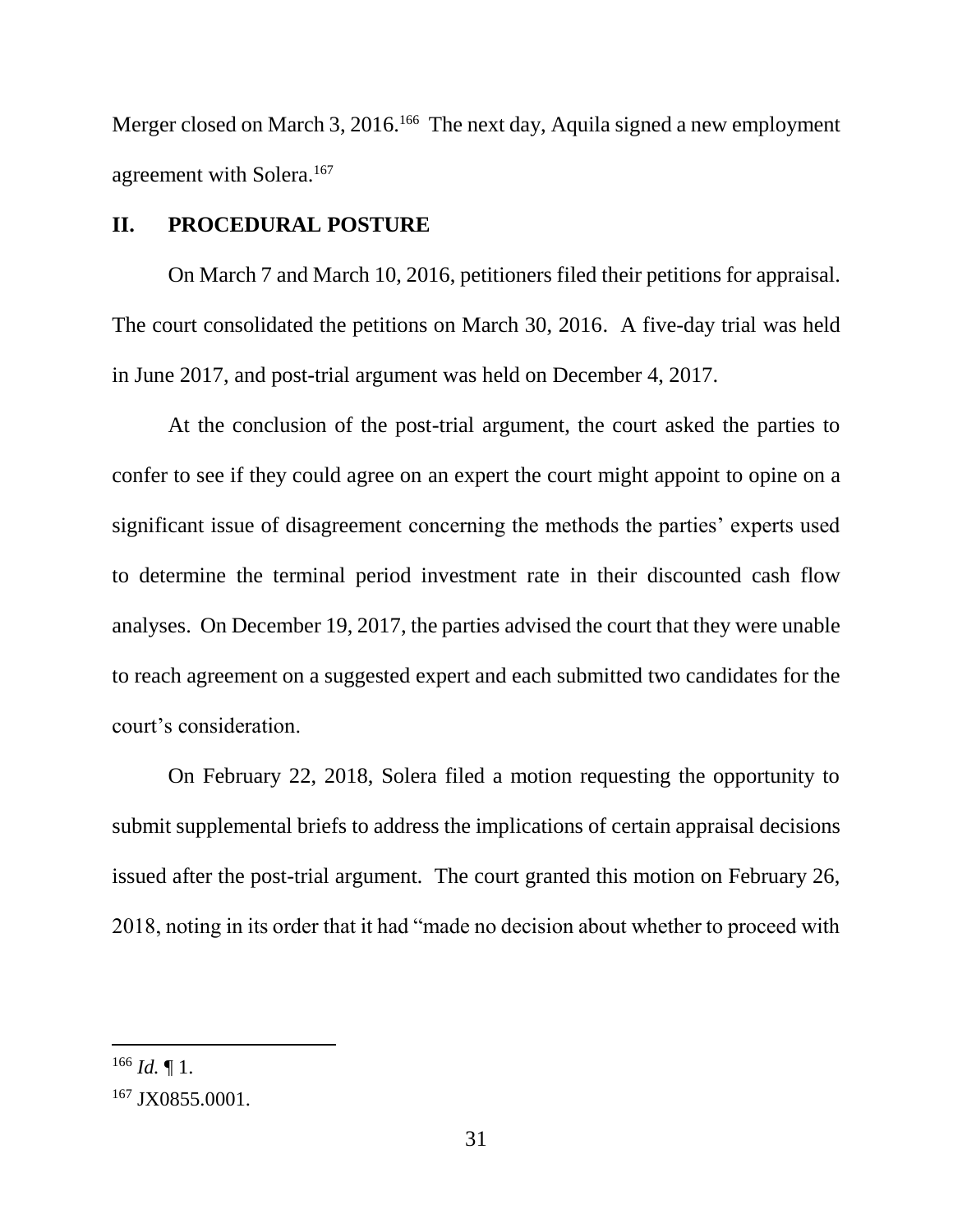an independent expert" and would "revisit the issue after reviewing the supplemental submissions."<sup>168</sup> Supplemental briefing was completed on April 6, 2018.<sup>169</sup>

## **III. ANALYSIS**

#### **A. Legal Standard**

Petitioners request appraisal of their shares of Solera under 8 *Del. C.* § 262. "An action seeking appraisal is intended to provide shareholders who dissent from a merger, on the basis of the inadequacy of the offering price, with a judicial determination of the fair value of their shares."<sup>170</sup> Respondent has not disputed petitioners' eligibility for an appraisal of their shares.

In an appraisal action, the court has a statutory mandate to:

[D]etermine the fair value of the shares exclusive of any element of value arising from the accomplishment or expectation of the merger or consolidation, together with interest, if any, to be paid upon the amount determined to be the fair value. In determining such fair value, the Court shall take into account all relevant factors.<sup>171</sup>

Appraisal excludes any value resulting from the merger, including synergies that may arise,<sup>172</sup> because "[t]he basic concept of value under the appraisal statute is that the stockholder is entitled to be paid for that which has been taken from him, viz.,

<sup>168</sup> Dkt. 122.

 $169$  Dkt.  $125$ .

<sup>170</sup> *Cavalier Oil Corp. v. Harnett*, 564 A.2d 1137, 1142 (Del. 1989) (citation omitted).

<sup>171</sup> 8 *Del. C.* § 262(h).

<sup>172</sup> *See M.P.M. Enters., Inc. v. Gilbert*, 731 A.2d 790, 797 (Del. 1999).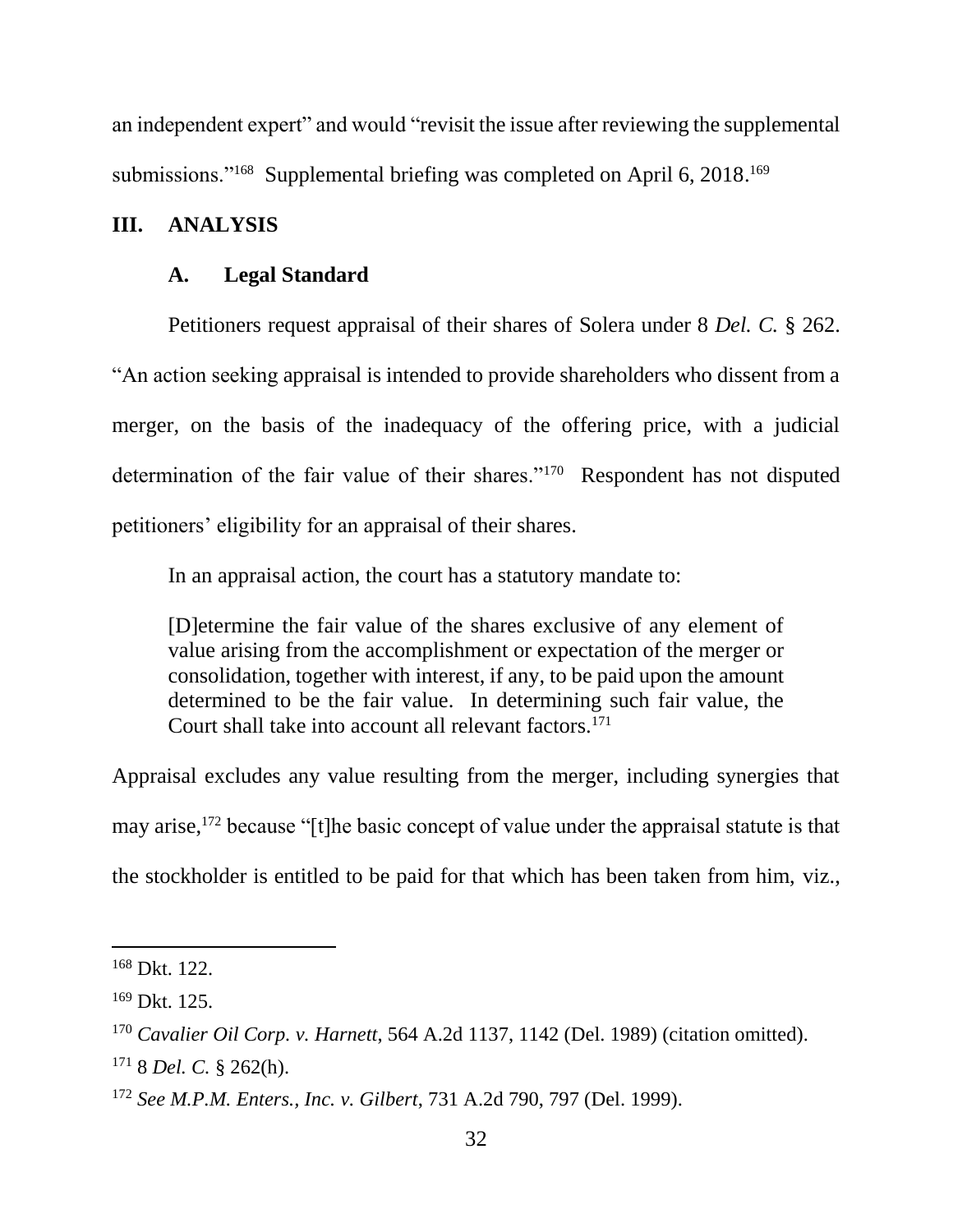his proportionate interest in a going concern."<sup>173</sup> In valuing a company as a "going concern" at the time of a merger, the court must take into consideration the "operative reality"<sup>174</sup> of the company, viewing the company as "occupying a particular market position in the light of future prospects."<sup>175</sup> A dissenting stockholder is then entitled to his proportionate interest in the going concern.<sup>176</sup>

In using "all relevant factors" to determine fair value, the court has significant discretion to use the valuation methods it deems appropriate, including the parties' proposed valuation frameworks, or one of the court's own fashioning.<sup>177</sup> This court has relied on a number of different approaches to determine fair value, including comparable company and precedent transaction analyses, a discounted cash flow model, and the merger price.<sup>178</sup> "This Court may not adopt at the outset an 'eitheror' approach, thereby accepting uncritically the valuation of one party, as it is the

<sup>173</sup> *Tri-Cont'l Corp. v. Battye*, 74 A.2d 71, 72 (Del. 1950).

<sup>174</sup> *M.G. Bancorporation, Inc. v. Le Beau*, 737 A.2d 513, 525 (Del. 1999).

<sup>175</sup> *Matter of Shell Oil Co.*, 607 A.2d 1213, 1218 (Del. 1992).

<sup>176</sup> *Cavalier Oil*, 564 A.2d at 1144.

<sup>177</sup> *In re Appraisal of Ancestry.com, Inc.*, 2015 WL 399726, at \*15 (Del. Ch. Jan. 30, 2015) (citing *Glob. GT LP v. Golden Telecom, Inc.* 11 A.3d 214, 218 (Del. 2010)).

<sup>178</sup> *See Laidler v. Hesco Bastion Envtl., Inc.*, 2014 WL 1877536, at \*6 (Del. Ch. May 12, 2014) (compiling authorities); *see also In re Lane v. Cancer Treatment Ctrs. of Am., Inc.*, 1994 WL 263558, at \*2 (Del. Ch. May 25, 1994) ("[R]elevant factors to be considered include 'assets, market value, earnings, future prospects, and any other elements that affect the intrinsic or inherent value of a company's stock.'") (quoting *Weinberger*, at 711).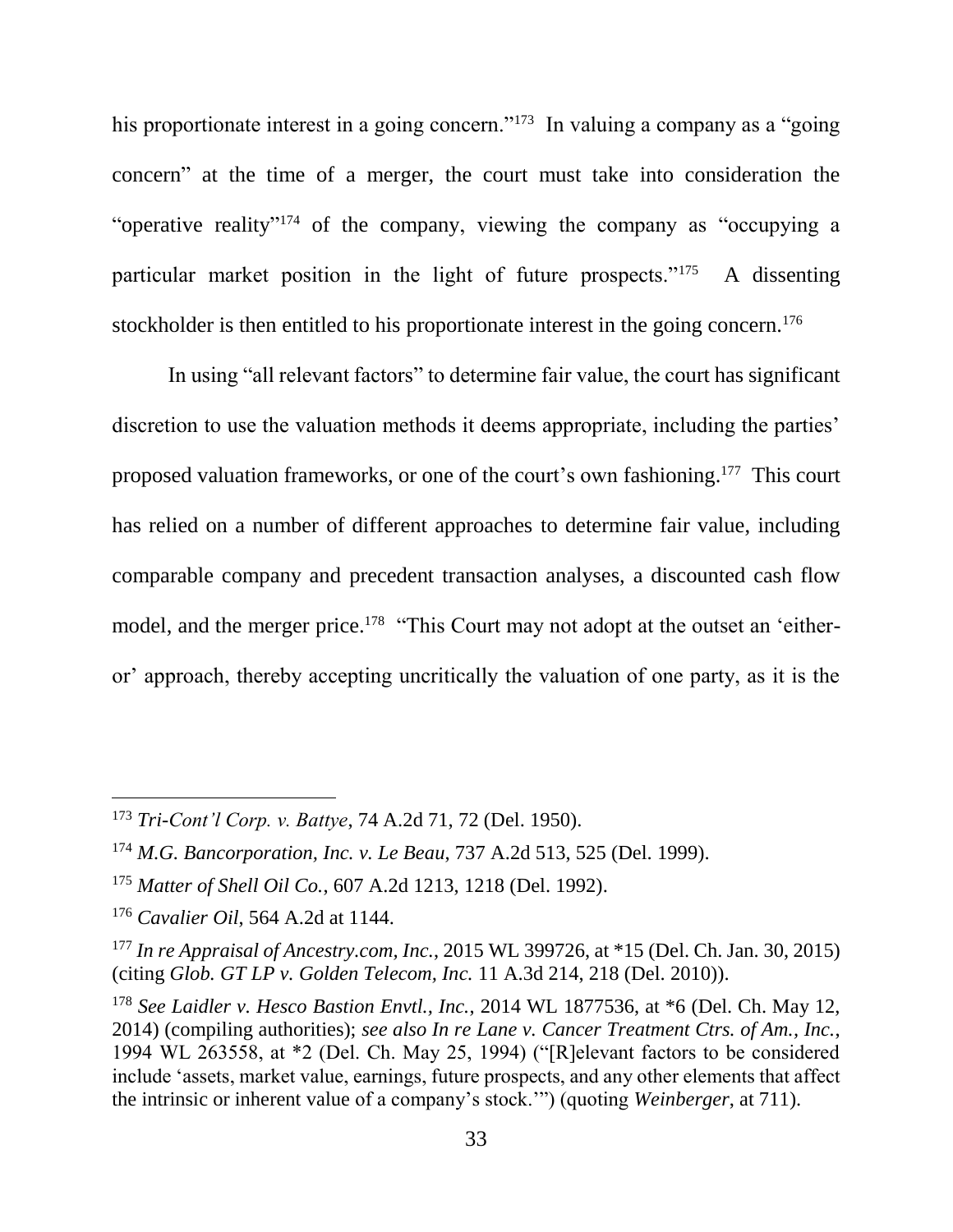Court's duty to determine the core issue of fair value on the appraisal date."<sup>179</sup> "In an appraisal proceeding, the burden to establish fair value by a preponderance of the evidence rests on both the petitioner and the respondent."<sup>180</sup>

## **B.** *DFC***,** *Dell***, and Recent Court of Chancery Appraisal Decisions**

Over the past year, the Delaware Supreme Court has issued two decisions providing important guidance for the Court of Chancery in appraisal proceedings: *DFC Global Corporation v. Muirfield Value Partners, L.P.*<sup>181</sup> and *Dell, Inc. v. Magnetar Global Event Driven Master Fund Ltd.* 182 Given their importance, a brief discussion of each case is appropriate at the outset.

In *DFC*, petitioners sought appraisal of shares they held in a publicly traded payday lending firm, DFC, that was purchased by a private equity firm.<sup>183</sup> This court attempted to determine the fair value of DFC's shares by equally weighting three measures of value: a discounted cash flow model, a comparable company analysis, and the transaction price.<sup>184</sup> The court gave equal weight to these three measures of

<sup>179</sup> *In re Appraisal of Metromedia Int'l Gp., Inc.*, 971 A.2d 893, 899-900 (Del. Ch. 2009) (citation omitted).

<sup>180</sup> *Laidler*, 2014 WL 1877536, at \*6 (citing *M.G. Bancorporation., Inc., v. Le Beau*, 737 A.2d at 520).

<sup>181</sup> 172 A.3d 346 (Del. 2017).

<sup>182</sup> 177 A.3d 1 (Del. 2017).

<sup>183</sup> *DFC*, 172 A.3d at 348.

<sup>184</sup> *In re Appraisal of DFC Glob. Corp*., 2016 WL 3753123, at \*1 (Del. Ch. July 8, 2016), *rev'd*, *DFC*, 172 A.3d 346.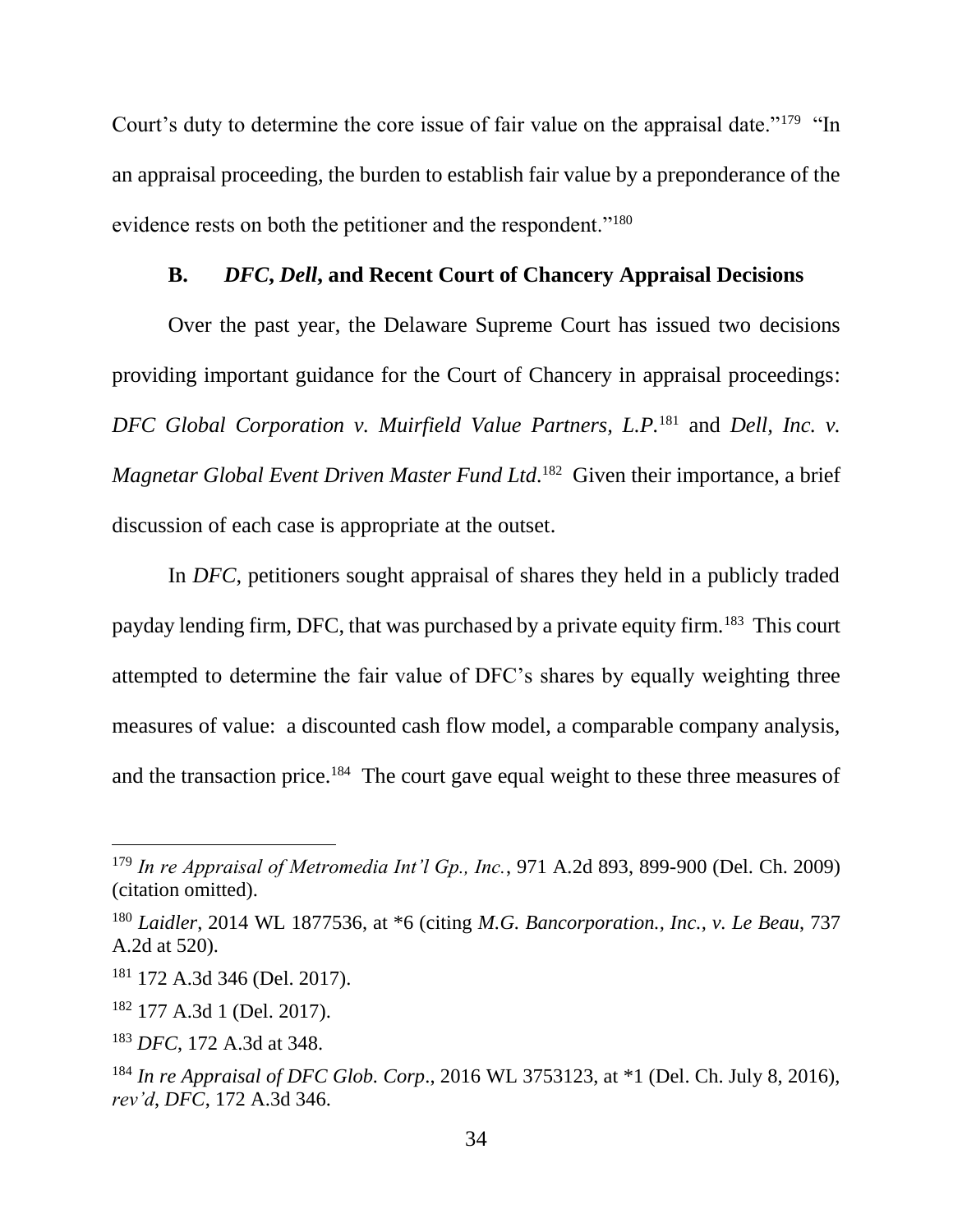value because it found that each similarly suffered from limitations arising from the tumultuous regulatory environment that was swirling around DFC during the period leading up to its sale.<sup>185</sup> The court's analysis resulted in a fair value of DFC at approximately 8% above the transaction price.<sup>186</sup>

The Delaware Supreme Court reversed and remanded to the trial court.<sup>187</sup> Based on its own review of the trial record, the Supreme Court held that the Court of Chancery's decision to afford only one-third weight to the transaction price was "not rationally supported by the record,"<sup>188</sup> explaining:

Although there is no presumption in favor of the deal price . . . economic principles suggest that the best evidence of fair value was the deal price, as it resulted from an open process, informed by robust public information, and easy access to deeper, non-public information, in which many parties with an incentive to make a profit had a chance to bid.<sup>189</sup>

<sup>185</sup> *See id.* at \*21 ("Each of these valuation methods suffers from different limitations that arise out of the same source: the tumultuous environment in the time period leading up to DFC's sale. As described above, at the time of its sale, DFC was navigating turbulent regulatory waters that imposed considerable uncertainty on the company's future profitability, even its viability. Some of its competitors faced similar challenges. The potential outcome could have been dire, leaving DFC unable to operate its fundamental businesses, or could have been very positive, leaving DFC's competitors crippled and allowing DFC to gain market dominance. Importantly, DFC was unable to chart its own course; its fate rested largely in the hands of the multiple regulatory bodies that governed it. Even by the time the transaction closed in June 2014, DFC's regulatory circumstances were still fluid.").

<sup>186</sup> *DFC*, 172 A.3d at 360-61.

<sup>187</sup> *Id.* at 351.

<sup>188</sup> *Id*. at 349.

<sup>189</sup> *Id*.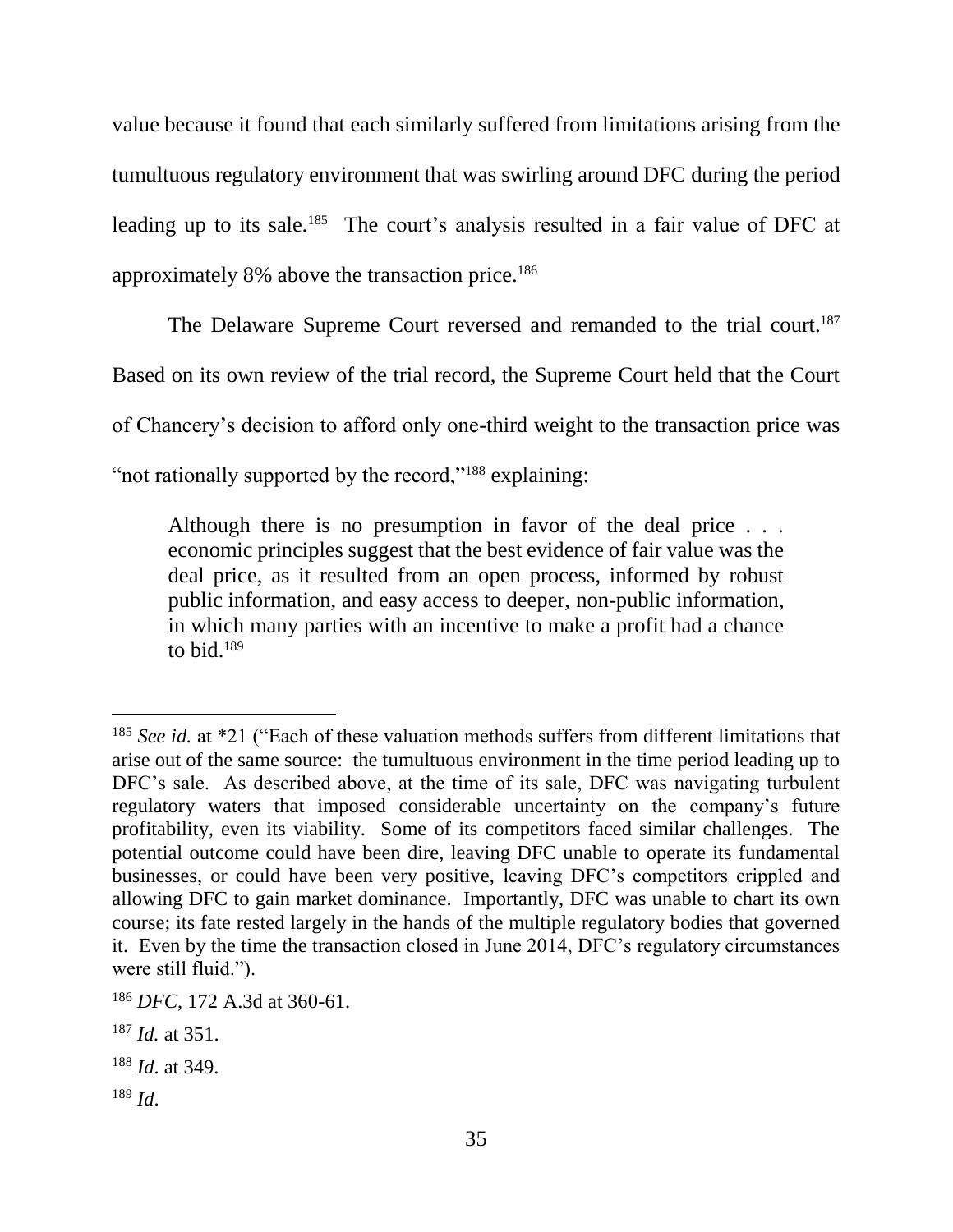The Supreme Court further explained that the purpose of appraisal "is not to make sure that the petitioners get the highest conceivable value," but rather "to make sure that they receive fair compensation for their shares in the sense that it reflects what they deserve to receive based on what would fairly be given to them in an arm'slength transaction."<sup>190</sup>

According to the Supreme Court, "[m]arket prices are typically viewed superior to other valuation techniques because, unlike, e.g., a single person's discounted cash flow model, the market price should distill the collective judgment of the many based on all the publicly available information about a given company and the value of its shares."<sup>191</sup> The "collective judgment of the many" may include that of "equity analysts, equity buyers, debt analysts, [and] debt providers."<sup>192</sup> The Supreme Court cautioned that "[t]his, of course, is not to say that the market price is always right, but that one should have little confidence she can be the special one able to outwit the larger universe of equally avid capitalists with an incentive to reap rewards by buying the asset if it is too cheaply priced."<sup>193</sup>

Several months after deciding *DFC*, the Supreme Court reiterated the same appraisal thesis in *Dell,* where the trial court had reached a determination of fair

<sup>192</sup> *Id.* at 373.

l

<sup>193</sup> *Id*. at 367.

<sup>190</sup> *Id*. at 370-71.

<sup>191</sup> *Id*. at 369-70.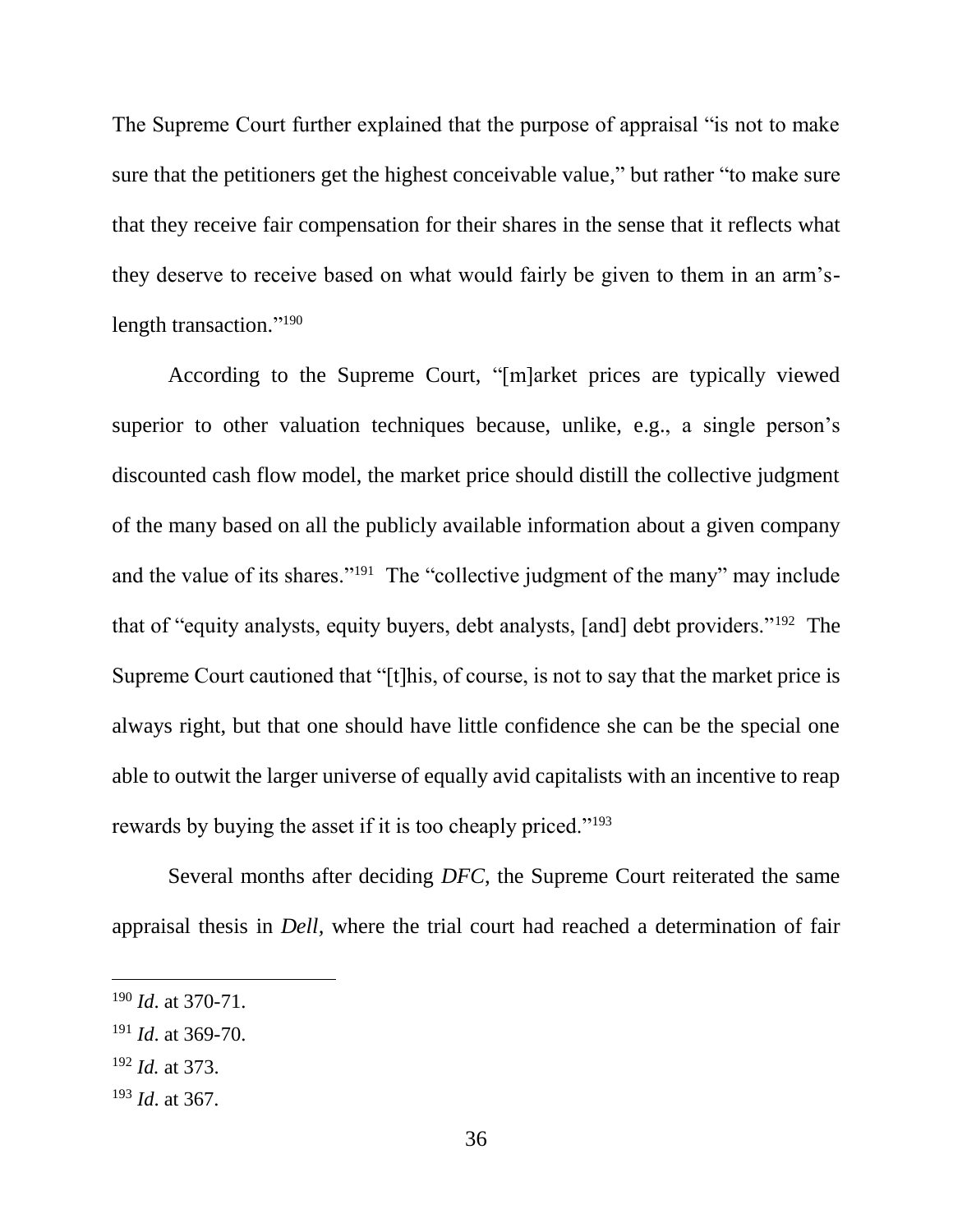value at approximately 28% above the transaction price.<sup>194</sup> In *Dell*, the Supreme Court found that the Court of Chancery erred by relying completely on a discounted cash flow analysis and affording zero weight to market data, *i.e.*, the stock price and the deal price, because "the evidence suggests that the market for Dell's shares was actually efficient and, therefore, likely a possible proxy for fair value."<sup>195</sup> With respect to the company's stock price, the Supreme Court explained:

Dell's stock traded on the NASDAQ under the ticker symbol DELL. The Company's market capitalization of more than \$20 billion ranked it in the top third of the S&P 500. Dell had a deep public float and was actively traded as more than 5% of Dell's shares were traded each week. The stock had a bid-ask spread of approximately 0.08%. It was also widely covered by equity analysts, and its share price quickly reflected the market's view on breaking developments.<sup>196</sup>

The Supreme Court thus held that "the record does not adequately support the Court of Chancery's conclusion that the market for Dell's stock was inefficient and that a valuation gap in the Company's market trading price existed in advance of the lengthy market check, an error that contributed to the trial court's decision to disregard the deal price."<sup>197</sup>

<sup>194</sup> *In re Appraisal of Dell Inc*., 2016 WL 3186538, at \*1, 18 (Del. Ch. May 31, 2016), *rev'd*, *Dell*, 177 A.3d 1.

<sup>195</sup> *Dell*, 117 A.3d at 6.

<sup>196</sup> *Id*. at 7.

<sup>197</sup> *Id*. at 27.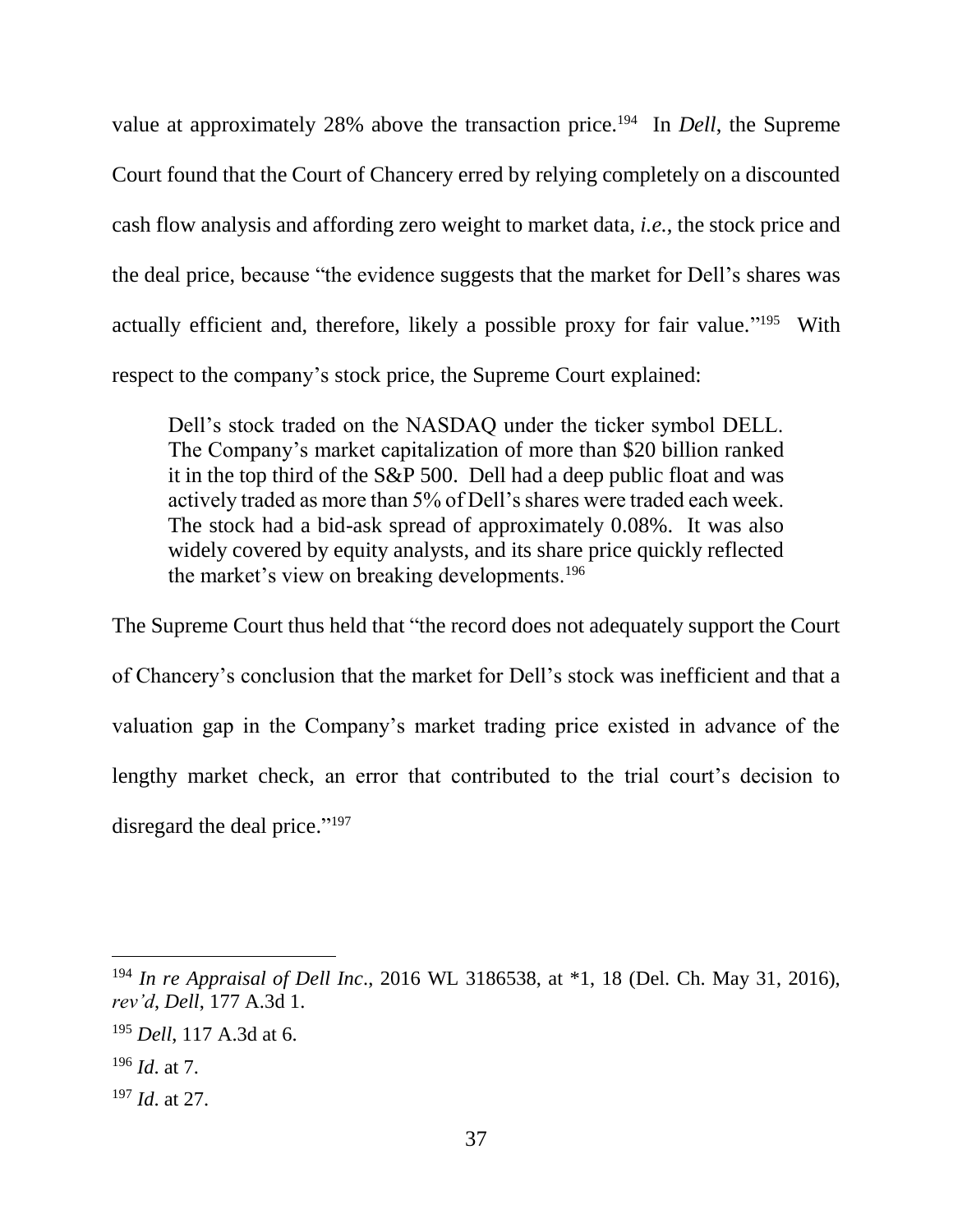With respect to the deal price, the Supreme Court said that "it is clear that Dell's sale process bore many of the same objective indicia of reliability" as the one in *DFC*, which "included that 'every logical buyer' was canvassed, and all but the buyer refused to pursue the company when given the opportunity; concerns about the company's long-term viability (and its long-term debt's placement on negative credit watch) prevented lenders from extending debt; and the company repeatedly underperformed its projections."<sup>198</sup> Given leaks in the press that Dell was exploring a sale, moreover, the world was put on notice of the possibility of a transaction so that "any interested parties would have approached the Company before the go-shop if serious about pursuing a deal."<sup>199</sup>

Dell's bankers canvassed the interest of 67 parties, including 20 possible strategic acquirers during the go-shop, and the go-shop's overall design was relatively open and flexible.<sup>200</sup> The special committee had the power to say "no," and it convinced the eventual buyer to raise its bid six times.<sup>201</sup> The Supreme Court thus found that "[n]othing in the record suggests that increased competition would have produced a better result. [The financial advisor] also reasoned that any other

<sup>198</sup> *Id*. at 28 (citing *DFC*, 172 A.3d at 374-77); *see also id.* ("[The financial advisor] did not initially solicit the interest of strategic bidders because its analysis suggested none was likely to make an offer.").

 $199$  *Id.* 

<sup>200</sup> *Id.* at 29.

<sup>201</sup> *Id*. at 28.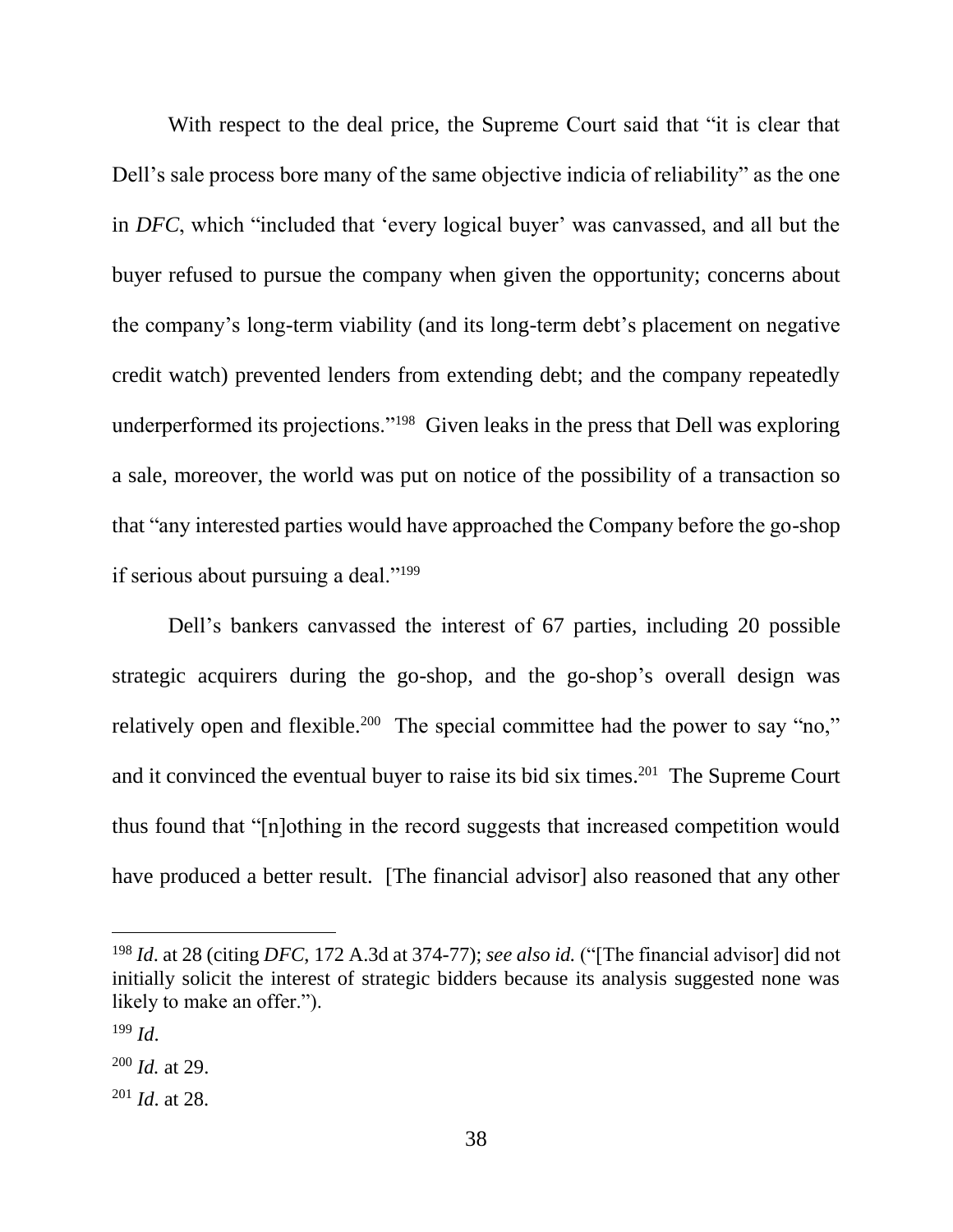financial sponsor would have bid in the same ballpark as [the buyer]."202 Significantly, the Court did not view a dearth of strategic buyer interest as negatively impacting the reliability of the deal price, explaining:

Fair value entails at minimum a price some buyer is willing to pay not a price at which no class of buyers in the market would pay. The Court of Chancery ignored an important reality: if a company is one that no strategic buyer is interested in buying, it does not suggest a higher value, but a lower one.<sup>203</sup>

In sum, the Supreme Court held that "[o]verall, the weight of evidence shows

that Dell's deal price has heavy, if not overriding, probative value." <sup>204</sup> It

summarized its decision as follows:

In so holding, we are not saying that the market is always the best indicator of value, or that it should always be granted some weight. We only note that, when the evidence of market efficiency, fair play, low barriers to entry, outreach to all logical buyers, and the chance for any topping bidder to have the support of Mr. Dell's own votes is so compelling, then failure to give the resulting price heavy weight because the trial judge believes there was mispricing missed by all the Dell stockholders, analysts, and potential buyers abuses even the wide discretion afforded the Court of Chancery in these difficult cases.<sup>205</sup>

l <sup>202</sup> *Id*.

<sup>203</sup> *Id*. at 29 (citation omitted).

<sup>204</sup> *Id*. at 30. *See also id.* at 23 ("In fact, the record as distilled by the trial court suggests that the deal price deserved heavy, if not dispositive, weight.").

<sup>205</sup> *Id.* at 35.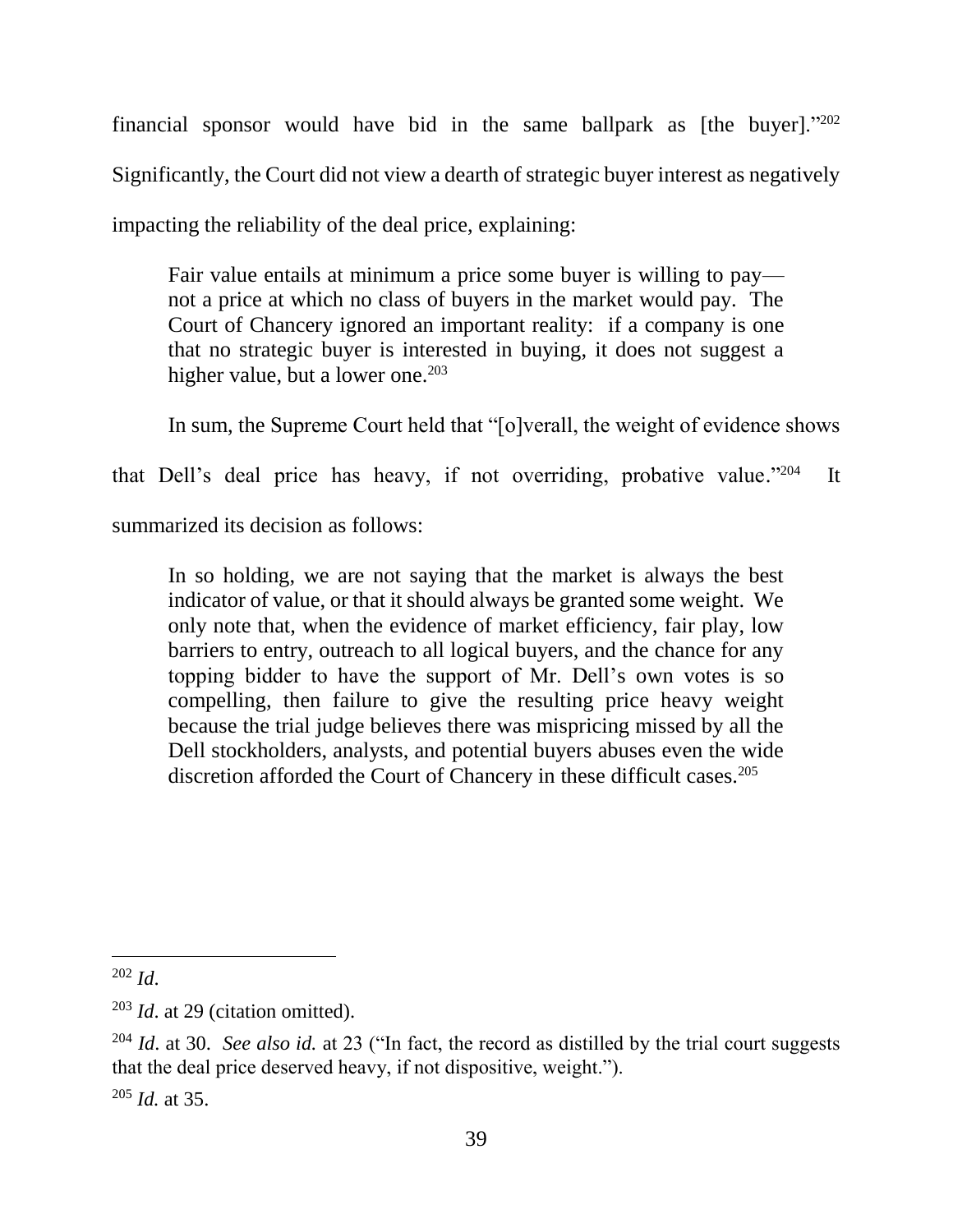Shortly after *Dell* was decided, the Court of Chancery rendered appraisal decisions in *Verition Partners Master Fund Ltd. v. Aruba Networks, Inc.*<sup>206</sup> and *In re Appraisal of AOL Inc.*<sup>207</sup> 

In *Aruba*, the court observed that the Supreme Court's decisions in *DFC* and *Dell* "endorse using the deal price in a third-party, arm's-length transaction as evidence of fair value" and "caution against relying on discounted cash flow analyses prepared by adversarial experts when reliable market indicators are available."<sup>208</sup> The court further observed that *DFC* and *Dell* "recognize that a deal price may include synergies, and they endorse deriving an indication of fair value by deducting synergies from the deal price."<sup>209</sup> Rather than hold that the deal price less synergies represented fair value, however, the *Aruba* court determined that fair value was "the unaffected market price" of petitioners' shares, which was more than 30% below the transaction price. 210 The court identified "two major shortcomings" of its "deal-price-less-synergies figure" that supported this conclusion and explained its rationale for using the "unaffected market price" as follows:

<sup>206</sup> 2018 WL 922139 (Del. Ch. Feb. 15, 2018), *reargument denied*, 2018 WL 2315943 (Del. Ch. May 21, 2018).

<sup>207</sup> 2018 WL 1037450 (Del. Ch. Feb. 23, 2018).

<sup>208</sup> 2018 WL 922139 at \*1-2 (citations omitted).

<sup>209</sup> *Id.* at \*2 (citation omitted).

 $^{210}$  *Id.* at  $*1$ , 4.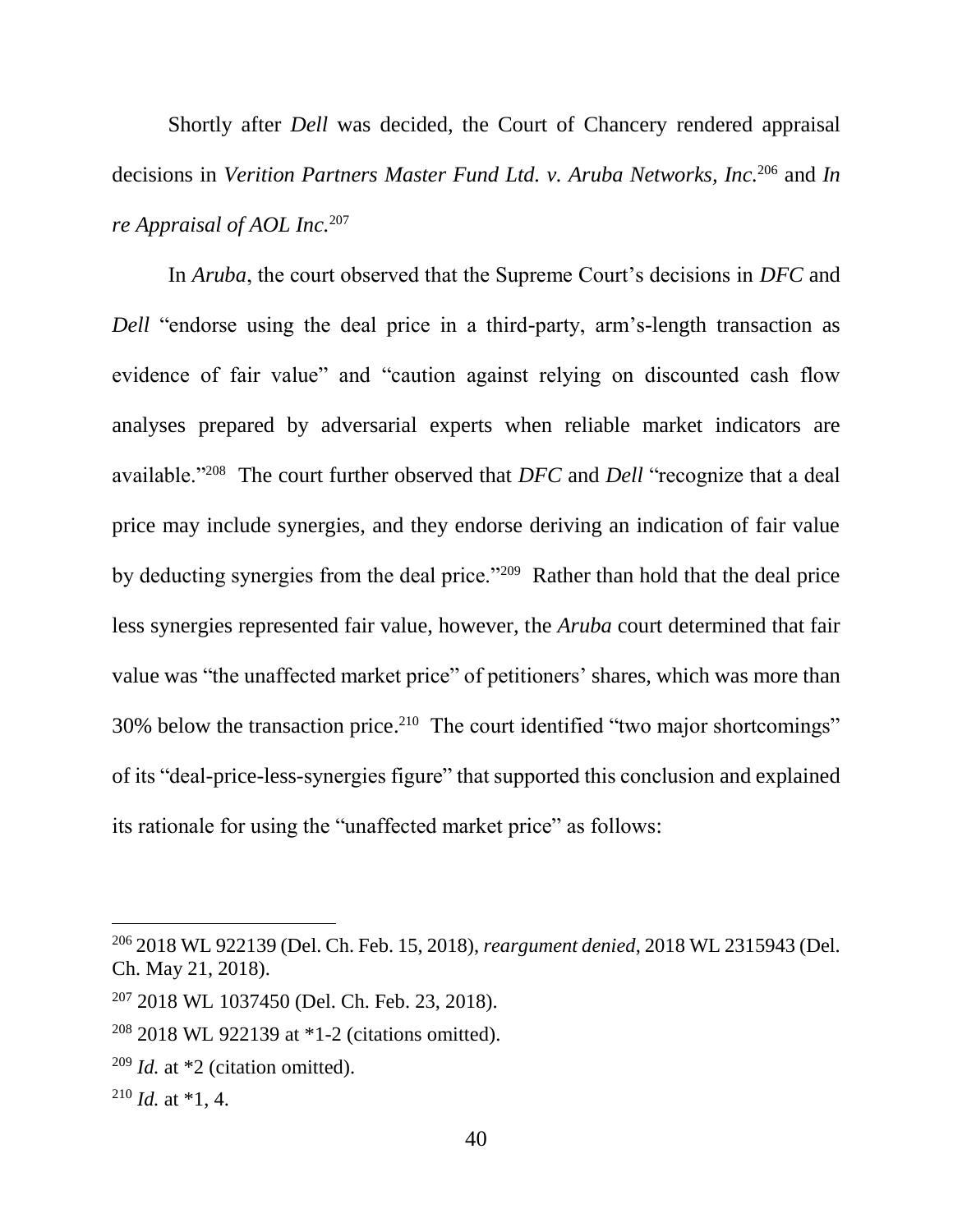First, my deal-price-less-synergies figure is likely tainted by human error. Estimating synergies requires exercises of human judgment analogous to those involved in crafting a discounted cash flow valuation. The Delaware Supreme Court's preference for market indications over discounted cash flow valuations counsels in favor of preferring market indications over the similarly judgment-laden exercise of backing out synergies.

Second, my deal-price-less-synergies figure continues to incorporate an element of value derived from the merger itself: the value that the acquirer creates by reducing agency costs. A buyer's willingness to pay a premium over the market price of a widely held firm reflects not only the value of anticipated synergies but also the value created by reducing agency costs. The petitioners are not entitled to share in either element of value, because both arise from the accomplishment or expectation of the merger. The synergy deduction compensates for the one element of value arising from the merger, but a further downward adjustment would be necessary to address the other.

Fortunately for a trial judge, once Delaware law has embraced a traditional formulation of the efficient capital markets hypothesis, the unaffected market price provides a direct route to the same endpoint, at least for a company that is widely traded and lacks a controlling stockholder. Adjusting down from the deal price reaches, indirectly, the result that the market price already provides.<sup>211</sup>

In *AOL*, the court similarly construed *DFC* and *Dell* to mean that where

"transaction price represents an unhindered, informed, and competitive market valuation, the trial judge must give particular and serious consideration to transaction price as evidence of fair value" and that where "a transaction price is used to determine fair value, synergies transferred to the sellers must be deducted."<sup>212</sup> In

<sup>211</sup> *Id.* at \*2-4 (internal citations, quotations, and alterations omitted).

 $212$  2018 WL 1037450, at  $*1$ .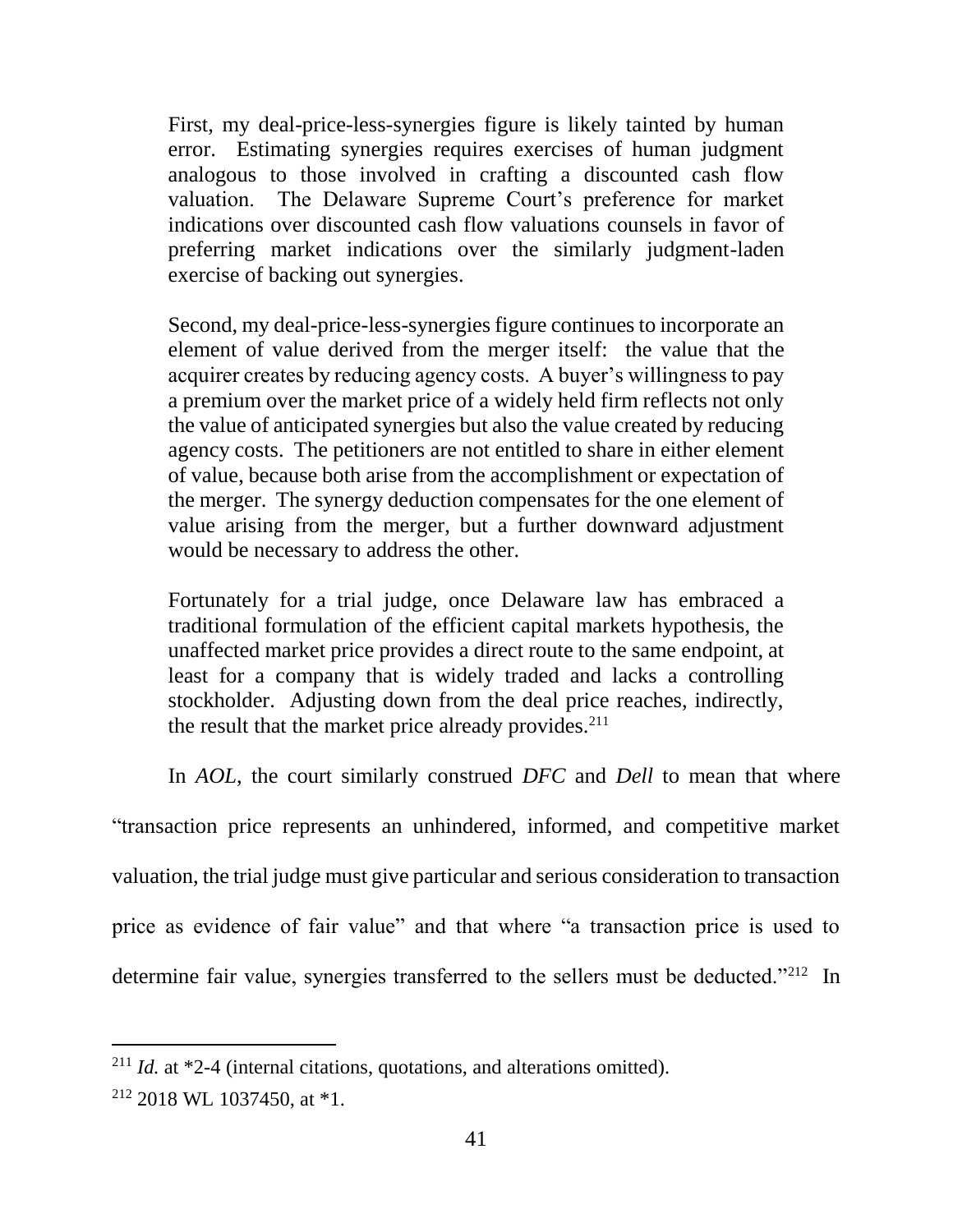doing so, the court coined the phrase "Dell Compliant" to mean a transaction "where (i) information was sufficiently disseminated to potential bidders, so that (ii) an informed sale could take place, (iii) without undue impediments imposed by the deal structure itself."<sup>213</sup> The court found that the sales process did not satisfy this standard and ultimately determined the fair value of petitioners' shares based on its own discounted cash flow analysis (\$48.70 per share), which was about 2.6% less than the deal price  $(\$50$  per share).<sup>214</sup>

#### **C. The Parties' Contentions**

Petitioners contend that the fair value of their shares is \$84.65 per share approximately 51.6% over the deal price. Their sole support for this valuation is a discounted cash flow model prepared by their expert, Bradford Cornell, Visiting Professor of Financial Economics at the California Institute of Technology.<sup>215</sup> Cornell also performed a multiples-based comparable company analysis "as a reasonableness check" but gave it no weight in his valuation.<sup>216</sup>

 $213$  *Id.* at  $*8$ .

<sup>&</sup>lt;sup>214</sup> *Id.* at \*21. Just last week, the Court of Chancery similarly found in another case that flaws in a sales process leading to a merger undermined the reliability of the merger price as an indicator of fair value. *Blueblade Capital Opportunities LLC v. Norcraft Cos., Inc.*, 2018 WL 3602940, at \*1-2 (Del. Ch. July 27, 2018).

<sup>215</sup> JX0898.0094-95, 200.

<sup>216</sup> JX0898.0098.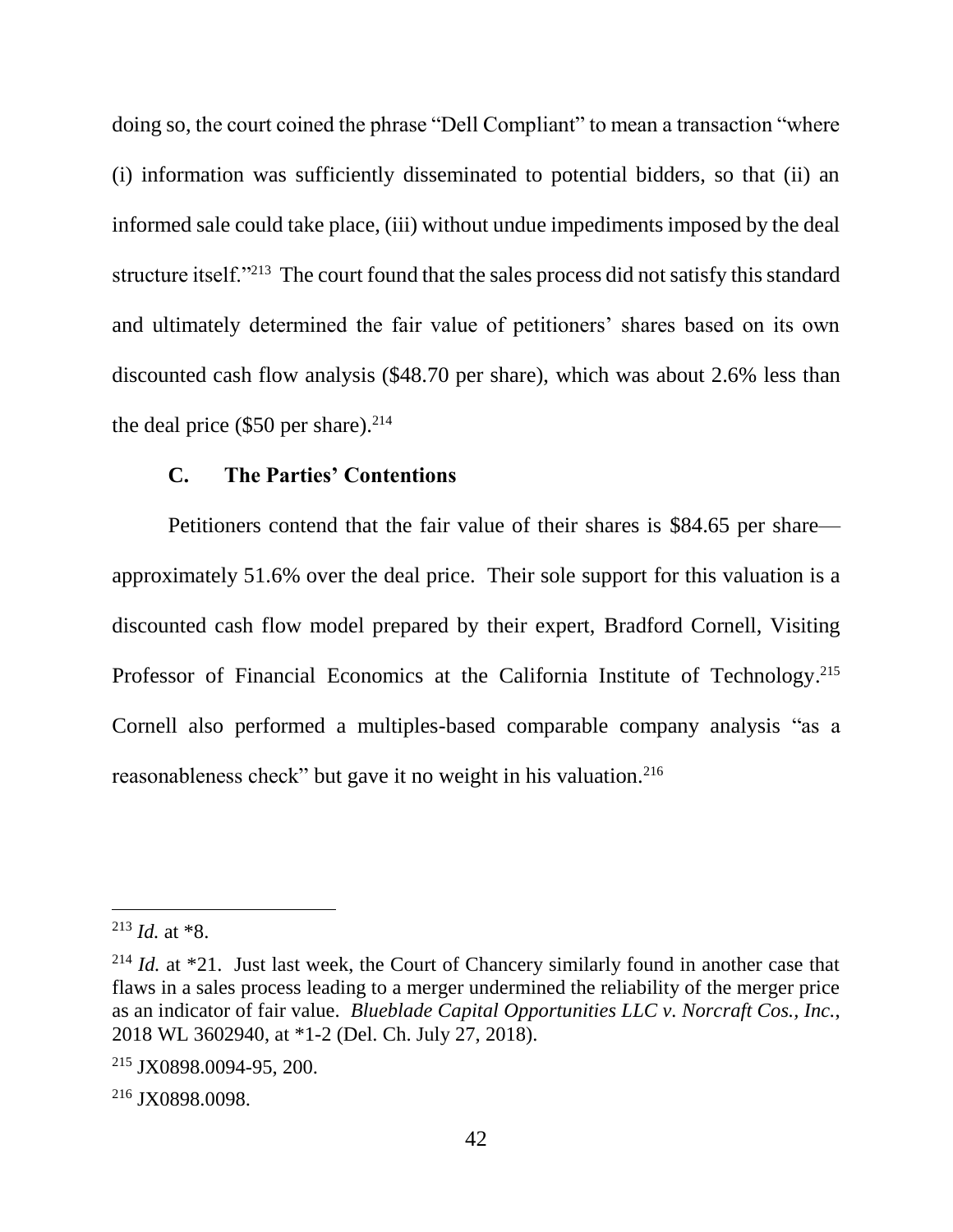Respondent's expert was Glenn Hubbard, the Dean and Russell L. Carson Professor in Finance and Economics at the Graduate School of Business of Columbia University, as well as Professor of Economics at Columbia University. He concluded that the "best evidence of Solera's value is the market-generated Merger price [\$55.85], adjusted for synergies [\$1.90] to \$53.95."<sup>217</sup> Hubbard also conducted a valuation based on a discounted cash flow model, which resulted in a valuation of \$53.15 per share, but found the methodology to be less reliable in this instance.<sup>218</sup> Hubbard further considered, as a "check," Solera's historical valuation multiples, analysts' stock price targets, and valuation multiples from comparable companies and precedent transactions.<sup>219</sup>

This sharp divide of \$31.50 per share between the experts' DCF models is the result of a number of disagreements regarding the proper inputs and methods to use in the analysis. The most significant disagreements are explained later.

Throughout trial and post-trial briefing, respondent consistently maintained that the best evidence of Solera's value at the time of the Merger was the deal price minus synergies. Seizing on the *Aruba* decision, respondent changed course during

<sup>217</sup> Resp't's Post-Trial Opening Br. 1 (Dkt. 106); *see also* JX0894.0125-26. <sup>218</sup> JX0894.0126.

<sup>219</sup> *Id.*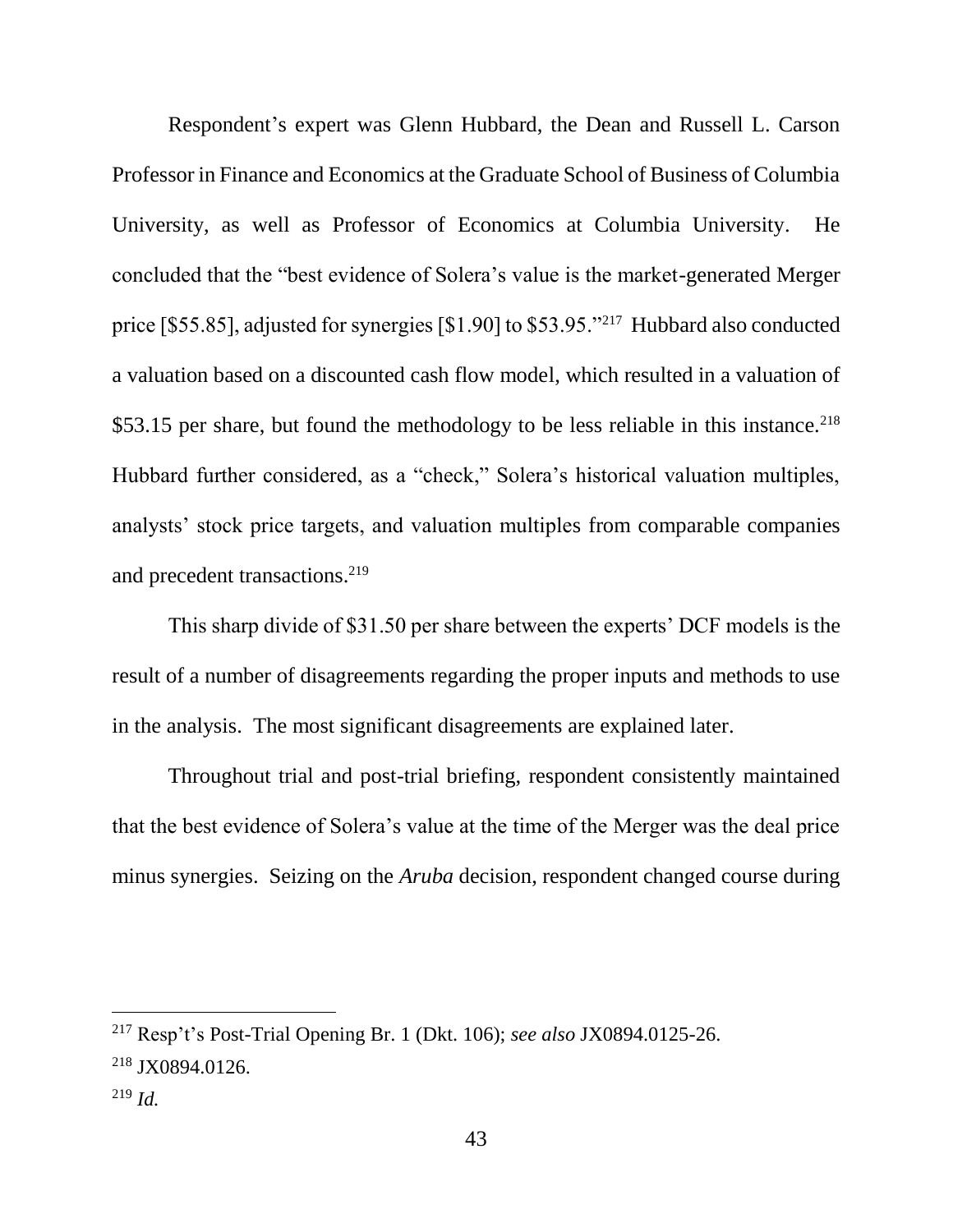supplemental briefing, arguing that "[i]n light of recent cases, the best evidence of Solera's fair value is its unaffected stock price of \$36.39 per share."<sup>220</sup>

#### **D. Determination of Solera's Fair Value**

I now turn to my own independent determination of the fair value of Solera's shares with the guidance from *DFC* and *Dell* in mind. Those decisions teach that deal price is "the best evidence of fair value"<sup>221</sup> when there was an "open process,"<sup>222</sup> meaning that the process is characterized by "objective indicia of reliability."<sup>223</sup> Such "indicia" include but, consistent with the mandate of the appraisal statute to consider "all relevant factors,"<sup>224</sup> are not limited to:

• "[R]obust public information,"<sup>225</sup> comprised of the stock price of a company with "a deep base of public shareholders, and highly active trading,"<sup>226</sup> and

 $220$  Resp't's Suppl. Post-Trial Br. 5 (Dkt. 123).

<sup>221</sup> *DFC*, 172 A.3d at 349.

<sup>222</sup> *Id*.

<sup>223</sup> *Dell*, 177 A.3d at 28.

<sup>224</sup> 8 *Del. C.* § 262(h) ("In determining such fair value, the Court shall take into account all relevant factors."); *see also DFC*, 172 A.3d at 364 (affirming *Golden Telecom* and restating that "§ 262(h) gives broad discretion to the Court of Chancery to determine the fair value of the company's shares, considering 'all relevant factors'").

<sup>225</sup> *DFC*, 172 A.3d at 349.

<sup>226</sup> *Id*. at 373.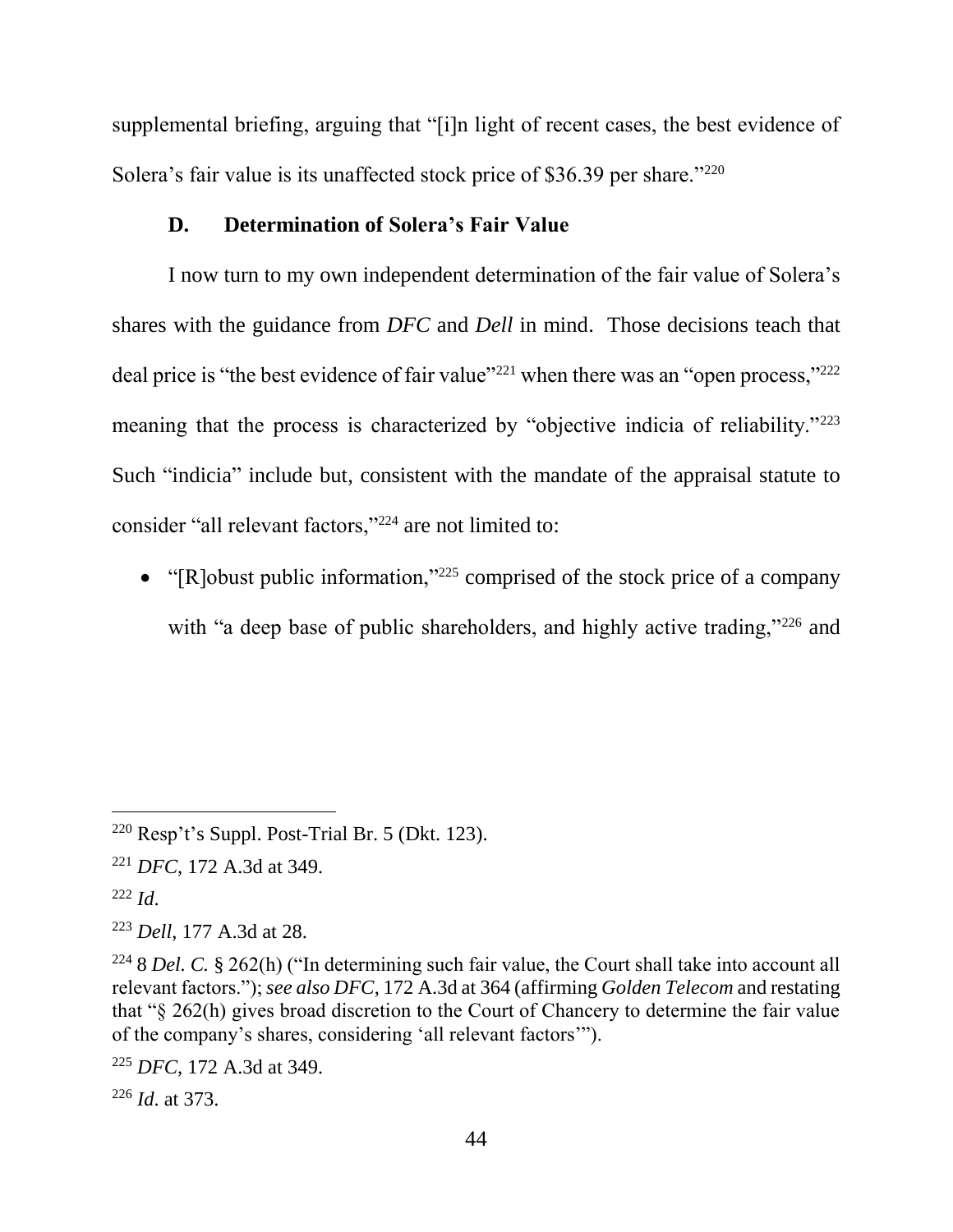the views of "equity analysts, equity buyers, debt analysts, debt providers and others."<sup>227</sup>

- "[E]asy access to deeper, non-public information,"<sup>228</sup> where there is no discrimination between potential buyers and cooperation from management helps address any information asymmetries between potential buyers.<sup>229</sup>
- "[M]any parties with an incentive to make a profit had a chance to bid,"230 meaning that there was a "robust market check"<sup>231</sup> with "outreach to all logical buyers"<sup>232</sup> and a go-shop characterized by "low barriers to entry"<sup>233</sup> such that there is a realistic possibility of a topping bid.
- A special committee, "composed of independent, experienced directors and armed with that power to say 'no,"<sup>234</sup> which is advised by competent legal and financial advisors.

<sup>227</sup> *Id.*

<sup>228</sup> *Id*. at 349.

<sup>229</sup> *Dell*, 177 A.3d at 32-34.

<sup>230</sup> *DFC*, 172 A.3d at 349.

<sup>231</sup> *Id*. at 366.

<sup>232</sup> *Dell*, 177 A.3d at 35.

<sup>233</sup> *Id*.

<sup>234</sup> *Id*. at 28.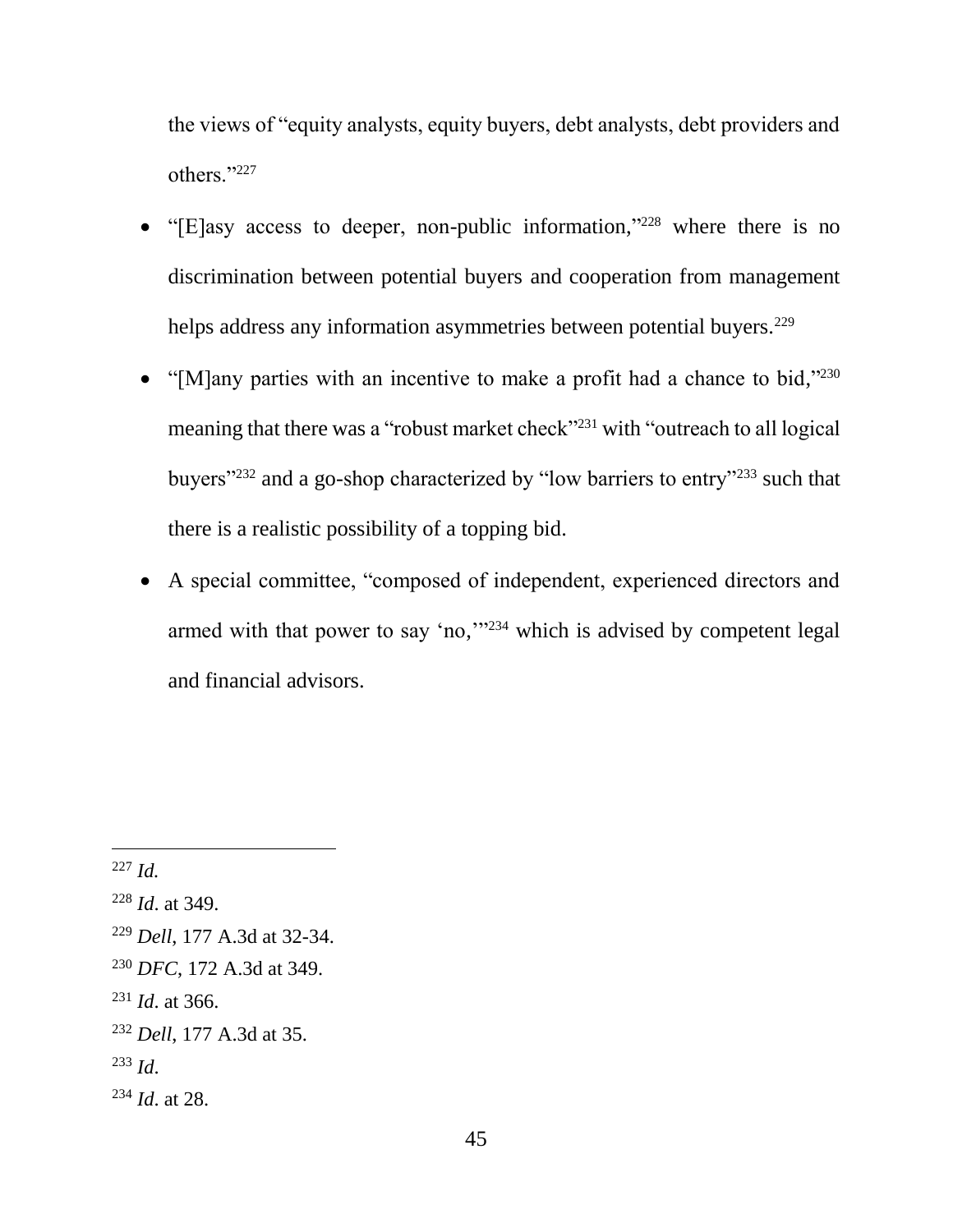• "[N]o conflicts related to the transaction,"<sup>235</sup> with the company purchased by a third party in an arm's length sale<sup>236</sup> and "no hint of self-interest."<sup>237</sup>

If the process was open, then "the deal price deserve[s] heavy, if not dispositive, weight."<sup>238</sup> This is not to say that the market is always correct: "In some cases, it may be that a single valuation metric is the most reliable evidence of fair value and that giving weight to another factor will do nothing but distort that best estimate. In other cases, it may be necessary to consider two or more factors."<sup>239</sup> Whichever route it takes, however, the Court of Chancery is required to "justify its methodology (or methodologies) according to the facts of the case and relevant, accepted financial principles." 240

## **1. The Deal Price Less Synergies Deserves Dispositive Weight**

For the reasons explained below, I find that the Merger was the product of an open process that, although not perfect, has the requisite objective indicia of reliability emphasized in *DFC* and *Dell*. Thus, I conclude that the deal price, minus synergies, is the best evidence of fair value and deserves dispositive weight in this

<sup>235</sup> *DFC*, 172 A.3d at 373.

<sup>236</sup> *Id*. at 349.

<sup>237</sup> *Id*.

<sup>238</sup> *Dell*, 177 A.3d at 23.

<sup>239</sup> *DFC*, 172 A.3d at 388.

<sup>240</sup> *Dell*, 177 A.3d at 22 (citation omitted).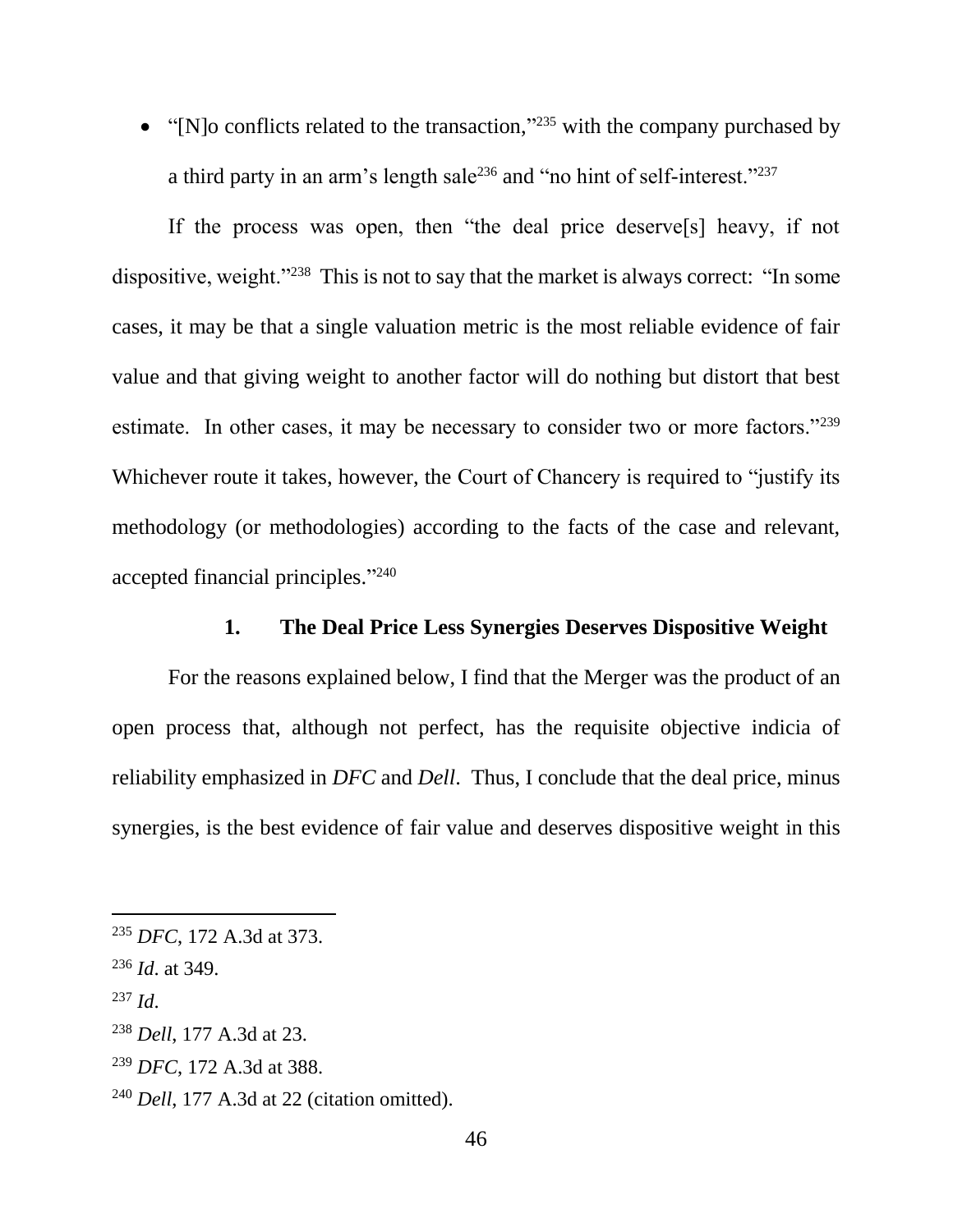case. My consideration of the evidence supporting this conclusion follows in three parts focusing on (i) the opportunity many potential buyers had to bid, (ii) the Special Committee's role in actively negotiating an arm's-length transaction, and (iii) the evidence that the market for Solera's stock was efficient and well-functioning.

## **a. Many Heterogeneous Potential Buyers Had a Meaningful Opportunity to Bid**

Appraisal decisions have placed weight on the deal price when the process "involved a reasonable number of participants and created credible competition" among bidders.<sup>241</sup> Here, Solera reached out to nine large private equity funds in May and June 2015 during the "test the waters" period.<sup>242</sup> Then, after Thoma Bravo submitted an indication of interest on July 19,  $2015$ ,  $243$  the Special Committee engaged with 18 potential bidders, 11 financial and 7 strategic firms.<sup>244</sup> As Hubbard testified, a "broad range of sophisticated buyers," both financial and strategic, had the chance to bid for Solera.<sup>245</sup> Petitioners' own expert offered no opinion "that more bidders should have been contacted."<sup>246</sup>

<sup>241</sup> *Merion Capital L.P. v. Lender Processing*, 2016 WL 7324170, at \*18 (Del. Ch. Dec. 16, 2016).

<sup>242</sup> PTO ¶¶ 268, 271-78.

<sup>243</sup> *Id.* ¶ 285.

<sup>244</sup> *Id.* ¶¶ 295, 307-09.

<sup>245</sup> Tr. 1029-31, 1036-37 (Hubbard).

<sup>246</sup> *Id*. at 132 (Cornell).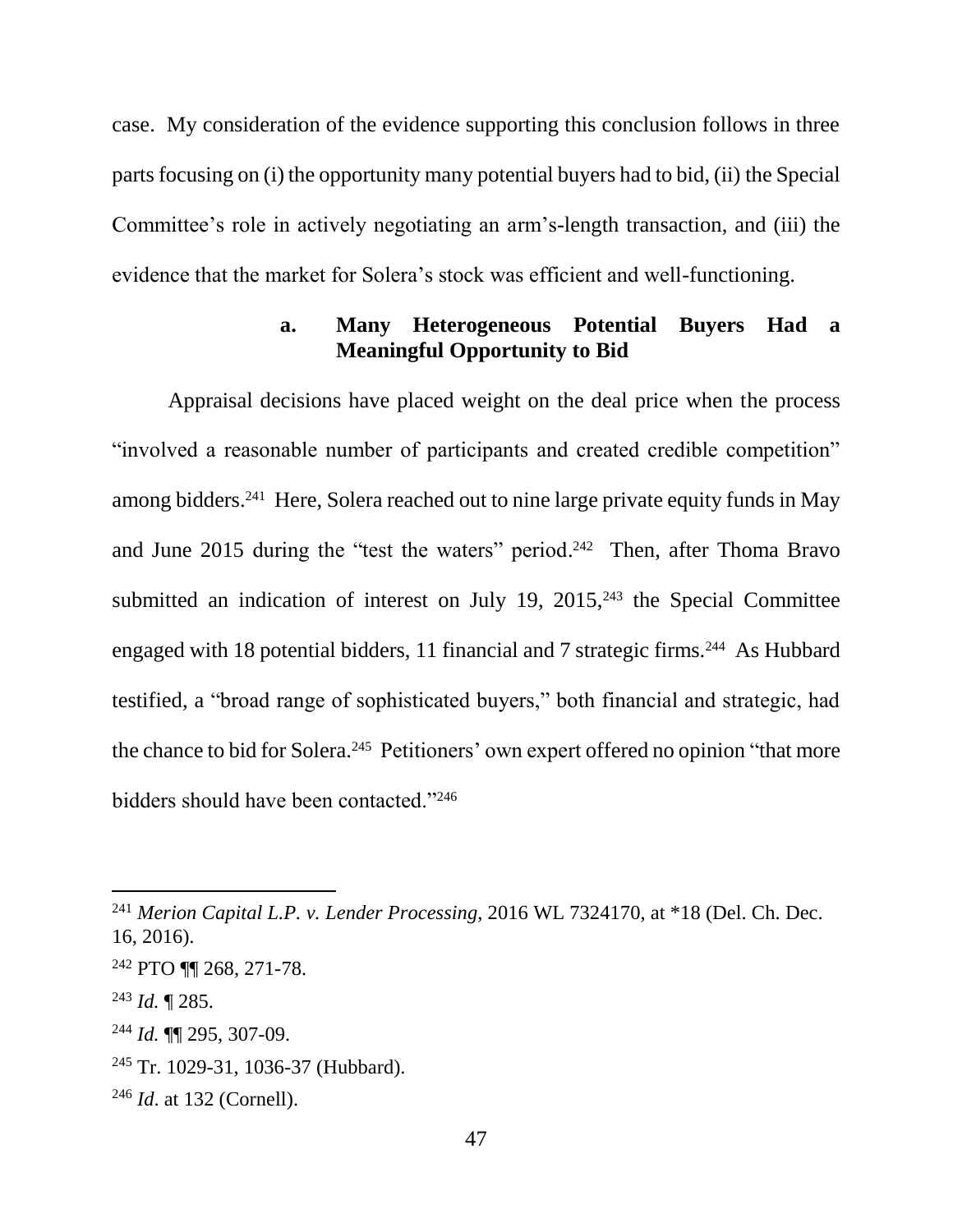Not only were the 18 potential bidders directly contacted and aware that Solera could be acquired at the right price, but "the whole universe of potential bidders was put on notice,"<sup>247</sup> with increasing specificity over time, that the Company was considering strategic alternatives.<sup>248</sup> Aquila publicly presaged the sales process during the Company's earnings call on the May  $6$ ,  $2015$ ,  $249$  and the Company confirmed it had formed a Special Committee and was contemplating a sale on August 20,  $2015$ ,  $250$  the day after Bloomberg reported that Solera was "exploring a sale that has attracted interest from private equity firms."<sup>251</sup>

The press revealed not only the identities of potential buyers, but also the approximate amounts of their bids. On August 20, 2015, for example, the Financial Times reported that Vista was "considering a bid of \$63 per share," with Thoma Bravo and Pamplona "considering separate bids for \$62 per share."<sup>252</sup> On September

<sup>247</sup> *In re Appraisal of PetSmart, Inc.*, 2017 WL 2303599, at \*28 (Del. Ch. May 26, 2017); *see also* Tr. 1036 (Hubbard) ("Once a sales process became public in the Bloomberg story, anyone who wished to bid on this asset could certainly have jumped in."); *Dell*, 177 A.3d at 28 ("[G]iven leaks that Dell was exploring strategic alternatives, record testimony suggests that [Dell's banker] presumed that any interested parties would have approached the Company before the go-shop if serious about pursuing a deal.").

 $248$  Tr. 789 (Yarbrough) ("And then an upside of that is that everybody in the world knew that we were looking at strategic alternatives at that point.").

 $249$  JX0214.0014-15.

<sup>250</sup> PTO ¶ 306.

<sup>251</sup> *Id*. ¶ 305.

<sup>252</sup> JX0499.0002.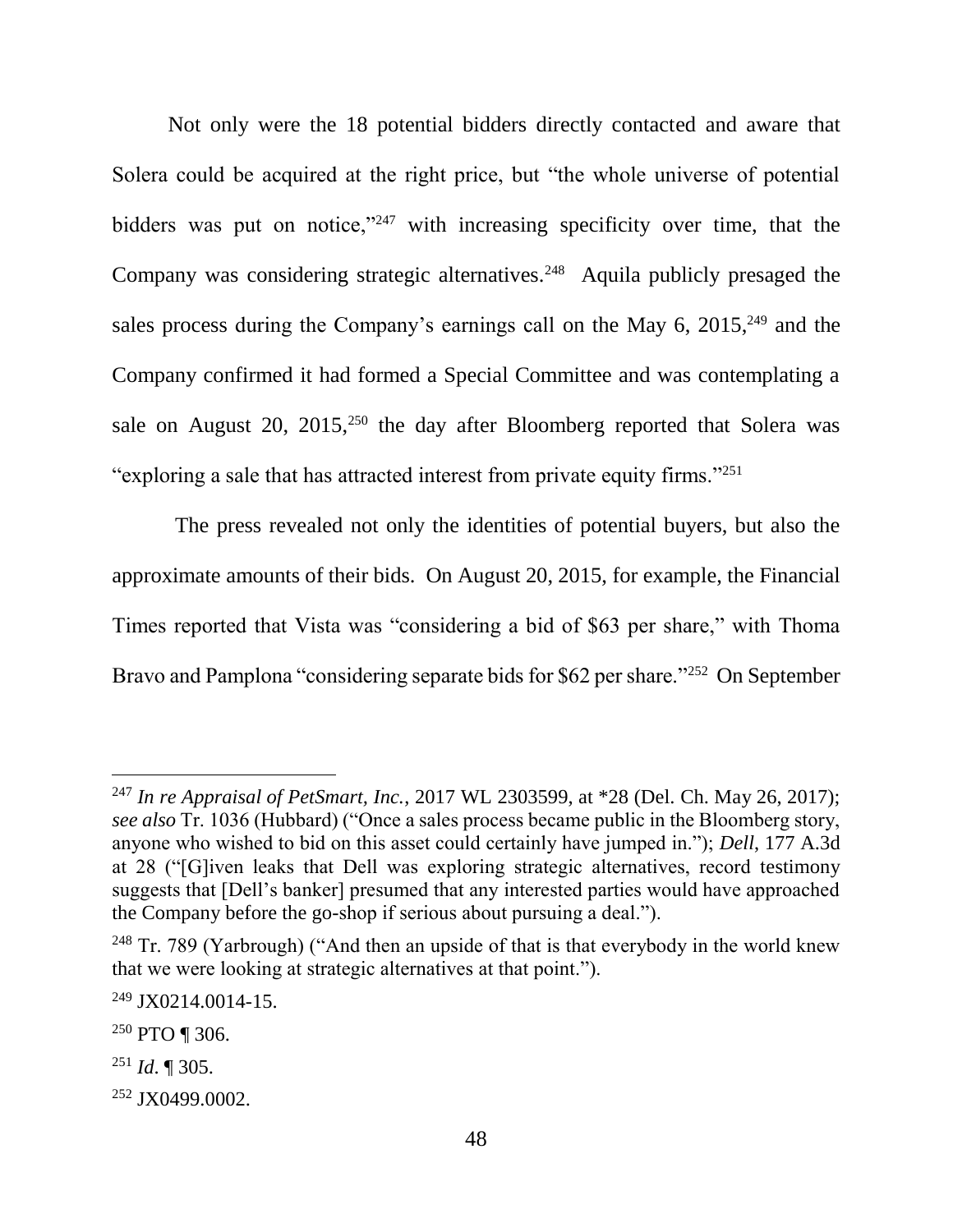9, 2015, Bloomberg reported that Solera had received bids from Vista and Thoma Bravo, and that the Company was "nearing a deal to sell itself for about \$53 a share."<sup>253</sup> Two days later, Reuters wrote that Vista and Thoma Bravo "had made offers that failed to meet Solera's valuation expectations," and that the Company was "trying to sell itself to another company"—IHS—"rather than an investment  $firm. "254"$  The visible threat of other buyers made the sales process more competitive.<sup>255</sup> Given these public disclosures, any potential bidder knew in essentially real time that Solera was exploring a sale and the approximate price levels of the offers. 256 Yet no one else ever seriously showed up to make a topping bid.

Petitioners point out that Advent and Providence were excluded from the sales process, but whether either would have bid competitively is unknown. Notably, when Advent and Providence expressed interest to Solera's bankers, neither provided any indication as to their ability to pay or their sources of financing; rather, their introductory emails were perfunctory, suggesting to me that they were

<sup>253</sup> JX0644.0001.

<sup>254</sup> JX0651.0001.

<sup>255</sup> *Lender Processing*, 2016 WL 7324170, at \*18 ("Importantly, however, if bidders perceive a sale process to be relatively open, then a credible threat of competition can be as effective as actual competition.").

<sup>&</sup>lt;sup>256</sup> Leaks of the amounts of the bids theoretically could have functioned to anchor the bidding process, but Solera never publicly confirmed the validity of these reports and petitioners have never argued that these leaks had any impact on the competitive dynamic among bidders.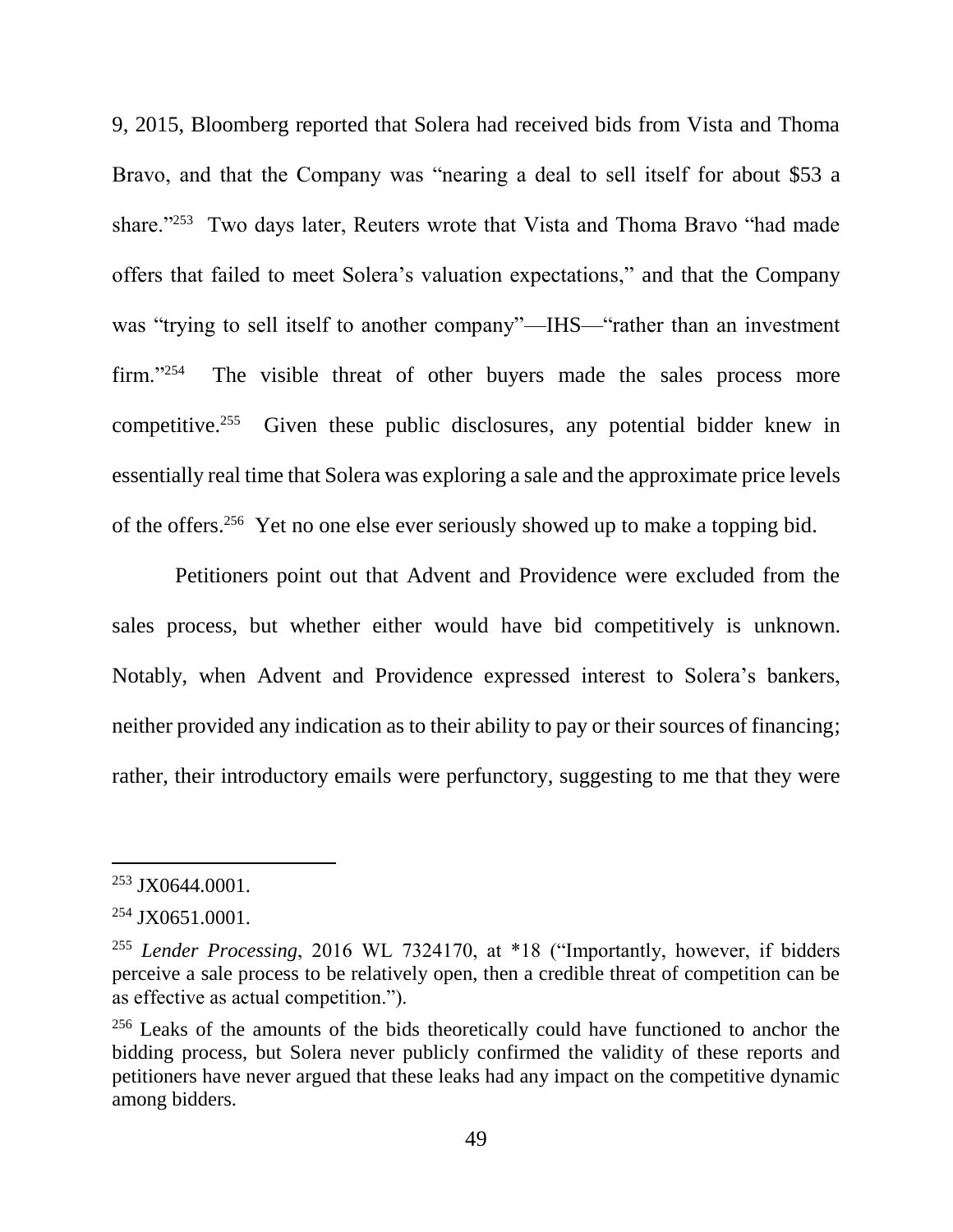just "kicking the tires."<sup>257</sup> There also is no evidence that either of them followed up to express any further interest in Solera, either before or during the go-shop period. 258

The fact that only one potential strategic bidder—IHS—made a bid does not undermine the reliability of the sales process as a price discovery tool. That six potential strategic acquirers declined to explore a transaction involving Solera shows that six sophisticated, profit-motivated actors were offered the opportunity to participate in a sales process to acquire the Company, yet none was interested enough to even sign a non-disclosure agreement.<sup>259</sup> As noted above, our Supreme Court forcefully made this point in *Dell*:

The Court of Chancery stressed its view that the lack of competition from a strategic buyer lowered the relevance of the deal price. But its assessment that more bidders—both strategic and financial—should have been involved assumes there was some party interested in proceeding. Nothing in the record indicates that was the case. Fair value entails at a minimum a price some buyer is willing to pay—not a price at which no class of buyers in the market would pay. The Court of Chancery ignored an important reality: if a company is one that no

<sup>257</sup> *See* JX0497; JX0556.

<sup>258</sup> As petitioners acknowledge, it also is doubtful whether including more financial sponsors in the sales process (beyond the eleven that the Special Committee contacted) would have meaningfully increased competition between the bidders. Pet'rs' Post-Trial Opening Br. 27-28 (Dkt. 105). *See also Lender Processing*, 2016 WL 7324170, at \*17 (citation omitted) ("Financial sponsors . . . predominately use the same pricing models, the same inputs, and the same value-creating techniques.").

<sup>259</sup> *See DFC*, 172 A.3d at 349 ("Any rational purchaser of a business should have a targeted rate of return that justifies the substantial risks and costs of buying a business. That is true for both strategic and financial buyers.").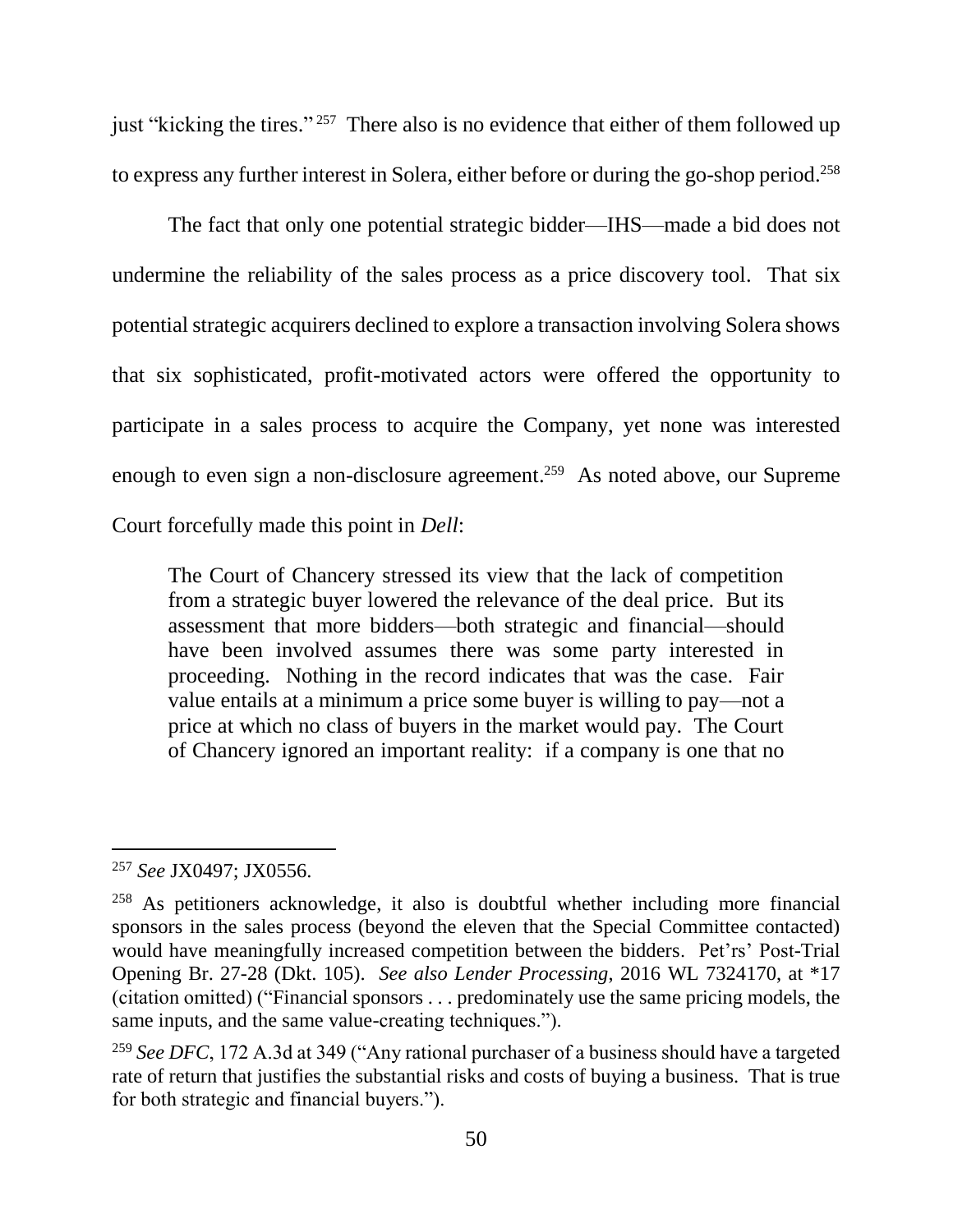strategic buyer is interested in buying, it does not suggest a higher value, but a lower one.<sup>260</sup>

The record shows, furthermore, that the mere presence in the sales process of IHS, as a strategic bidder that was one of Solera's key competitors, incentivized the financial sponsors to put forth more competitive bids.<sup>261</sup>

The record also reflects that the Company provided all seriously interested bidders access to deeper, non-public information after they signed non-disclosure agreements. Although the Special Committee initially excluded IHS from the process due to competitive concerns and doubts about its ability to finance a deal, $^{262}$ once news of the sales process leaked out, the Special Committee worked promptly to accommodate IHS. After IHS contacted Centerview on August 21, 2015 to express interest,<sup>263</sup> representatives of Solera and IHS held a management meeting by August 26, <sup>264</sup> and Solera provided IHS with the Hybrid Case Projections by August

<sup>&</sup>lt;sup>260</sup> 177 A.3d at 29 (citing *DFC*, 172 A.3d at 375 n.154 ("[T]he absence of synergistic buyers for a company is itself relevant to its value.")).

<sup>261</sup> *See* Tr. 973-74 (Sowul) ("And so that party, that IHS, that strategic, could, in theory, pay a lot more than we could. And we knew they were interested. . . . So we would have to pay as little as we can to maximize our returns but pay as much as we can so that we can be competitive against a strategic."); *see also PetSmart*, 2017 WL 2303599, at \*29 (citation omitted) ("Importantly, the evidence reveals that the private equity bidders did not know who they were bidding against and whether or not they were competing with strategic bidders. They had every incentive to put their best offer on the table.").

<sup>262</sup> Tr. 780-82 (Yarbrough).

<sup>263</sup> PTO ¶ 307.

<sup>264</sup> *Id*. ¶ 312.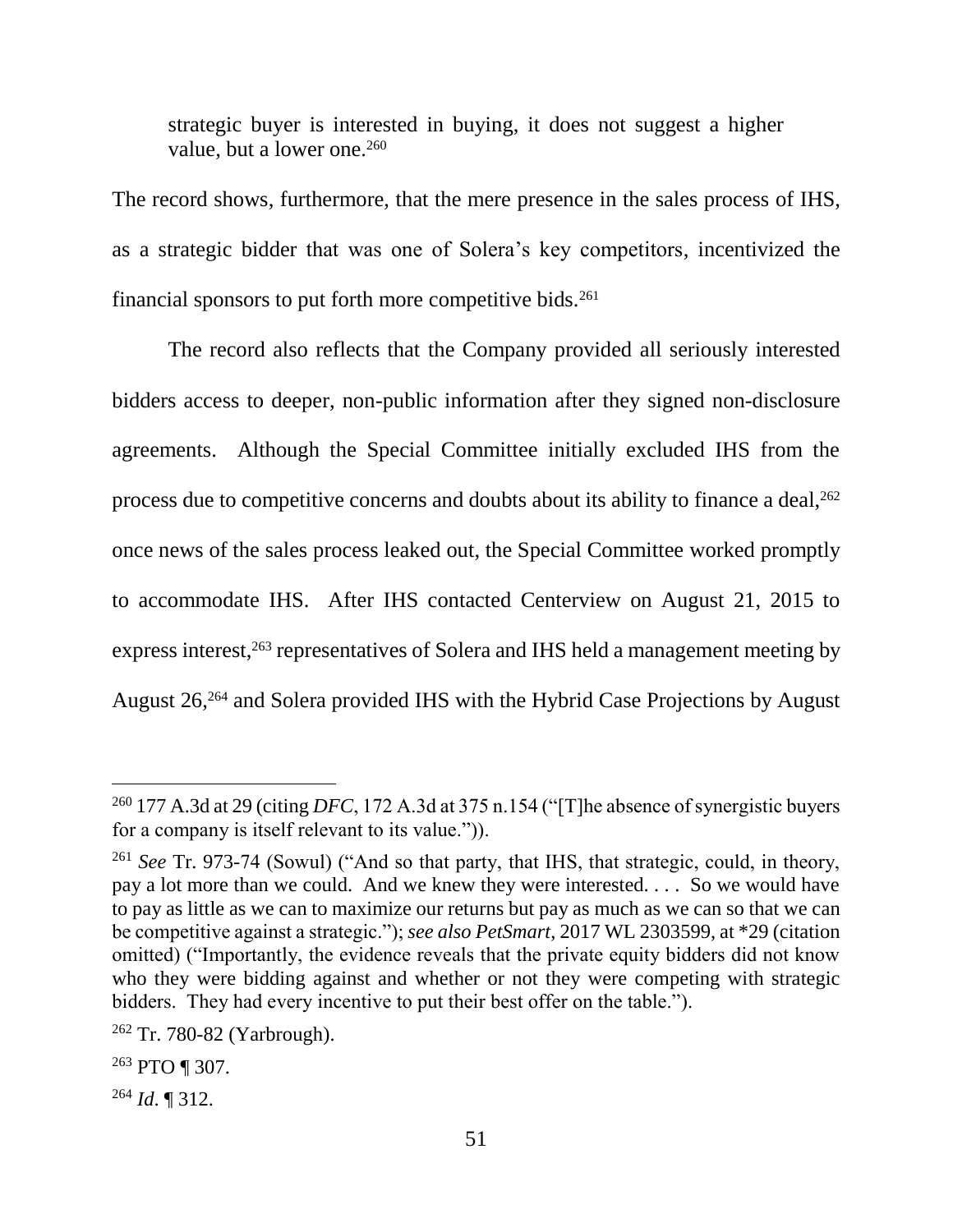27.<sup>265</sup> And, after IHS's CEO failed to attend the management meeting on August 26, Aquila traveled separately to meet him.<sup>266</sup> IHS ultimately declined to make a topping bid during the go-shop period, but it was not for lack of access to information. Solera gave IHS nearly full access to the approximately 12,000 document data room,<sup>267</sup> and IHS specifically commented that it "was appreciative of . . . the fact that [Solera] had provided equal access to information in order for IHS to consider a bid."<sup>268</sup>

Finally, I am not persuaded by petitioners' argument that "[t]he sale of Solera took place against the backdrop of extraordinary market volatility," such that it "was not the product of a well-functioning market."<sup>269</sup> According to petitioners, the court should not rely on the Merger price as evidence of fair value because there was macroeconomic volatility, "evidenced by the VIX spiking to an [sic] historic high [on August 24, 2015] and sharp declines in global equity markets,"<sup>270</sup> which constrained potential bidders' ability to finance and willingness to enter a deal.<sup>271</sup> In

<sup>265</sup> *Id.* ¶ 313.

<sup>266</sup> *Id.* ¶ 312; Tr. 442-43 (Aquila).

<sup>267</sup> PTO ¶ 351; Tr. 811 (Yarbrough).

<sup>268</sup> PTO ¶ 354.

<sup>269</sup> Pet'rs' Post-Trial Opening Br. 28.

<sup>&</sup>lt;sup>270</sup> *Id.* at 28-29. VIX stands for the CBOE Volatility Index, which Buckberg described as "a measure of market expectations of near-term volatility conveyed by S&P 500 stock index option prices." JX0895.0012 (Buckberg expert report).

<sup>271</sup> Pet'rs' Post-Trial Opening Br. 28-33.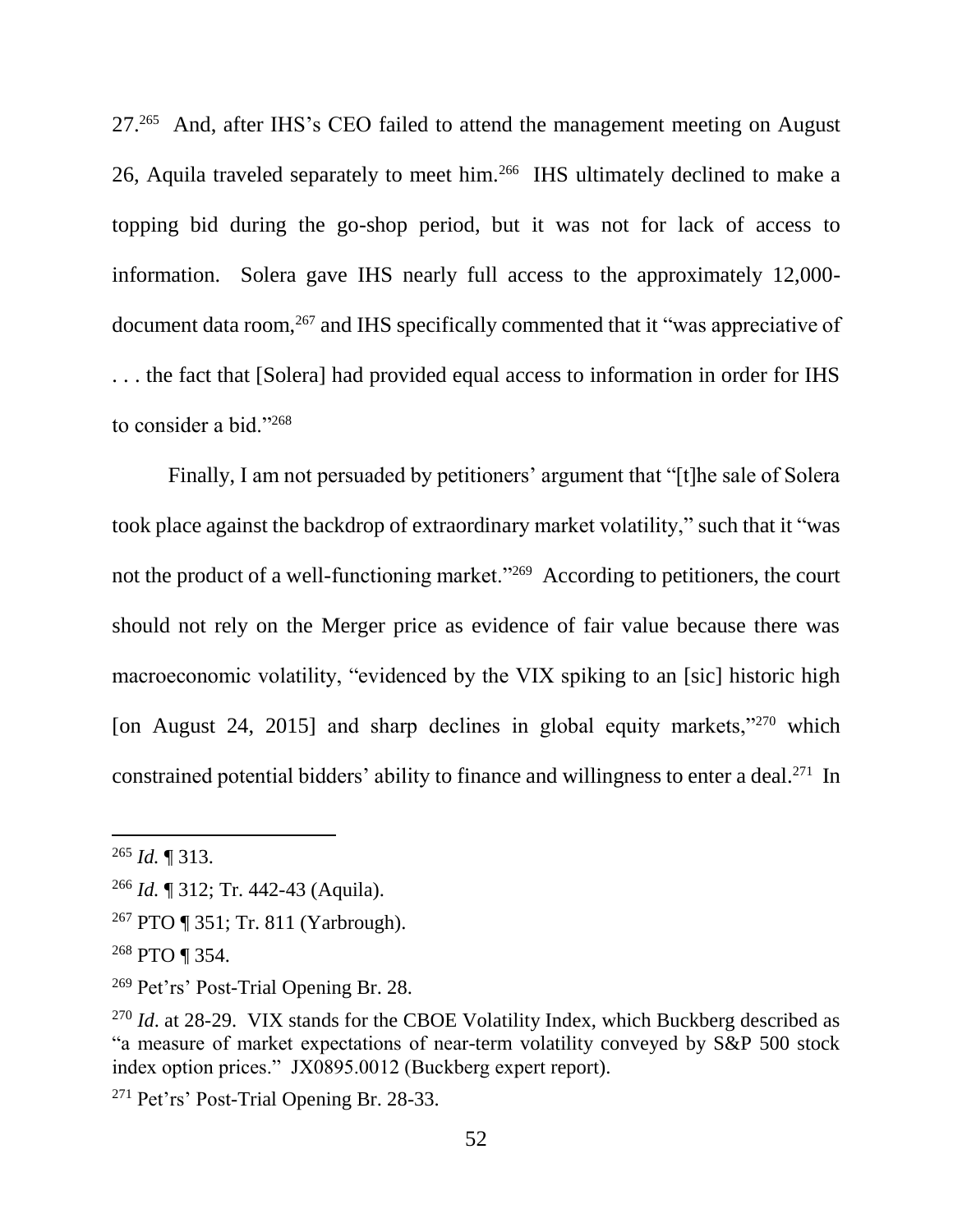support of this theory, petitioners called Dr. Elaine Buckberg as an expert on market volatility.<sup>272</sup>

Buckberg testified that "investors are less willing to proceed with investments in the face of substantial uncertainty and volatility," and that when investors "do decide to proceed with an investment in the face of such uncertainty, they would expect to be compensated for the additional risk with a lower price."<sup>273</sup> In that vein, Yarbrough, the Chairman of the Special Committee, candidly acknowledged that market volatility impacted "the financing side, [it] was making it more difficult on the debt financing side, and I think it also trickled over into the equity piece, too."<sup>274</sup>

As an initial factual matter, it is questionable whether the level of market volatility during the sales process was as extraordinary as petitioners suggest. On August 24, 2015, the VIX closed at  $40.74$ <sup>275</sup> Although petitioners describe this as the VIX's "highest point since January 2009" and "a level exceeded only six times in the VIX's twenty-seven year history,"<sup>276</sup> that assertion appears to be an exaggeration. As Hubbard testified, the August 24 closing VIX has been exceeded

 $272$  Tr. 250 (Buckberg).

<sup>273</sup> *Id.* at 253 (Buckberg).

<sup>274</sup> *Id.* at 852 (Yarbrough).

<sup>&</sup>lt;sup>275</sup> JX0895.0026.

<sup>276</sup> Pet'rs' Post-Trial Opening Br. 15.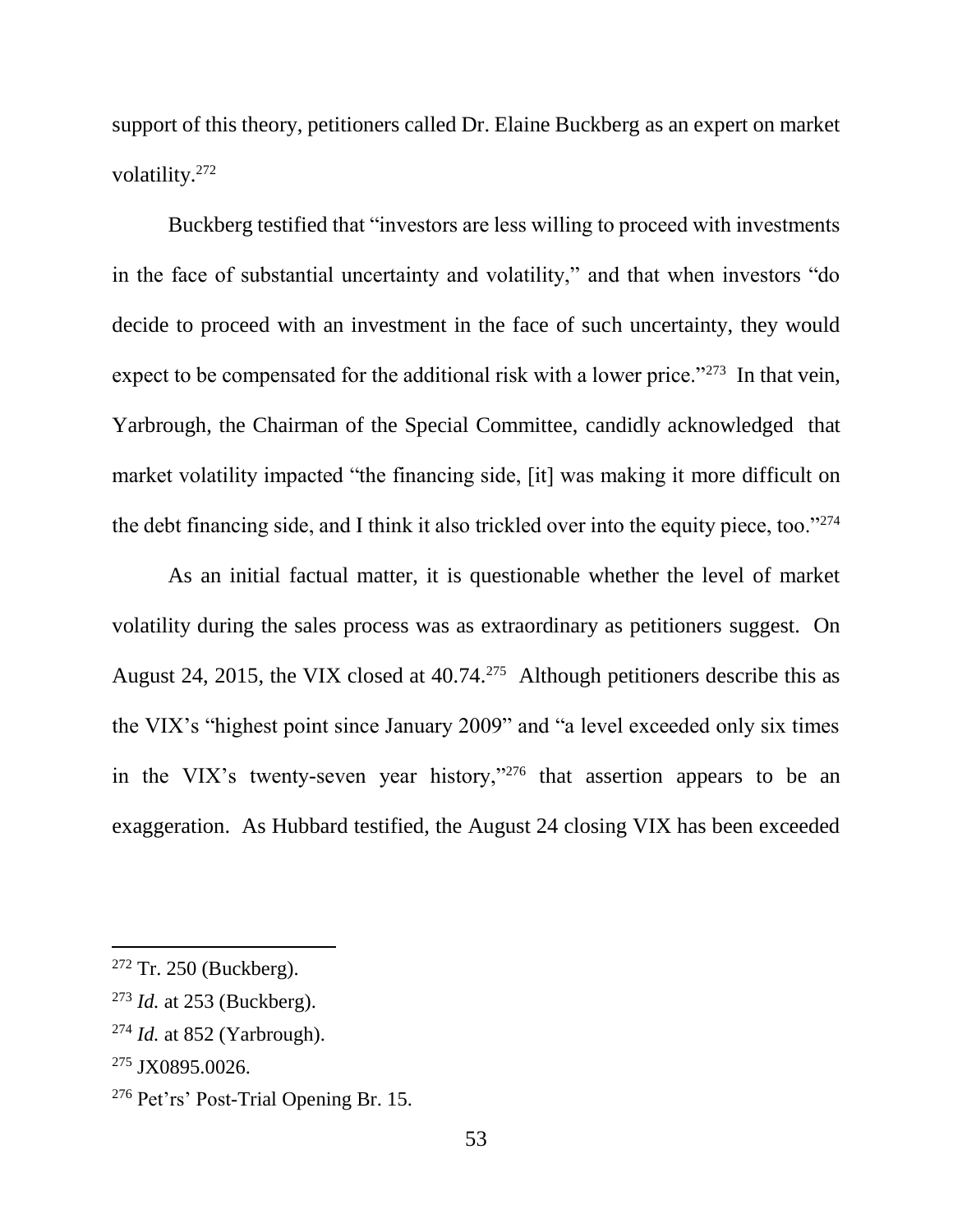on 157 days in the VIX's history.<sup>277</sup> The August 24 spike also was relatively shortlived. By August 28, just four days after closing at 40.74, the VIX had fallen back to "about 26," and had fallen further by September 11, the last trading day before the Special Committee accepted Vista's \$55.85 bid.<sup>278</sup> Including the spike on August 24, the "average VIX was 19.4 in August 2015 and 24.4 in September, as compared to an average of 19.7 since 1990."<sup>279</sup>

Even accepting that market volatility impacted the sales process by increasing financing costs and decreasing the price that financial sponsors were willing to pay, petitioners' argument is unavailing in my opinion for two reasons. First, Buckberg made no attempt to quantify the impact of volatility on the Merger price.<sup>280</sup> Second, and more importantly, petitioners' position ignores that they are only entitled to the fair value of Solera's stock at the time of the Merger, not to the best price theoretically attainable had market conditions been the most seller-friendly.<sup>281</sup> As the Supreme Court pointedly explained in *DFC*:

 $\overline{a}$ 

<sup>281</sup> *DFC*, 172 A.3d at 370.

<sup>&</sup>lt;sup>277</sup> Tr. 1042-43 (Hubbard).

<sup>278</sup> *Id*. at 337-38 (Buckberg).

<sup>279</sup> JX0899.0027.

<sup>280</sup> *See* Tr. 295-96 (Buckberg); *see also DFC*, 172 A.3d at 350 ("[T]he fact that a financial buyer may demand a certain rate of return on its investment in exchange for undertaking the risk of an acquisition does not mean that the price it is willing to pay is not a meaningful indication of fair value.").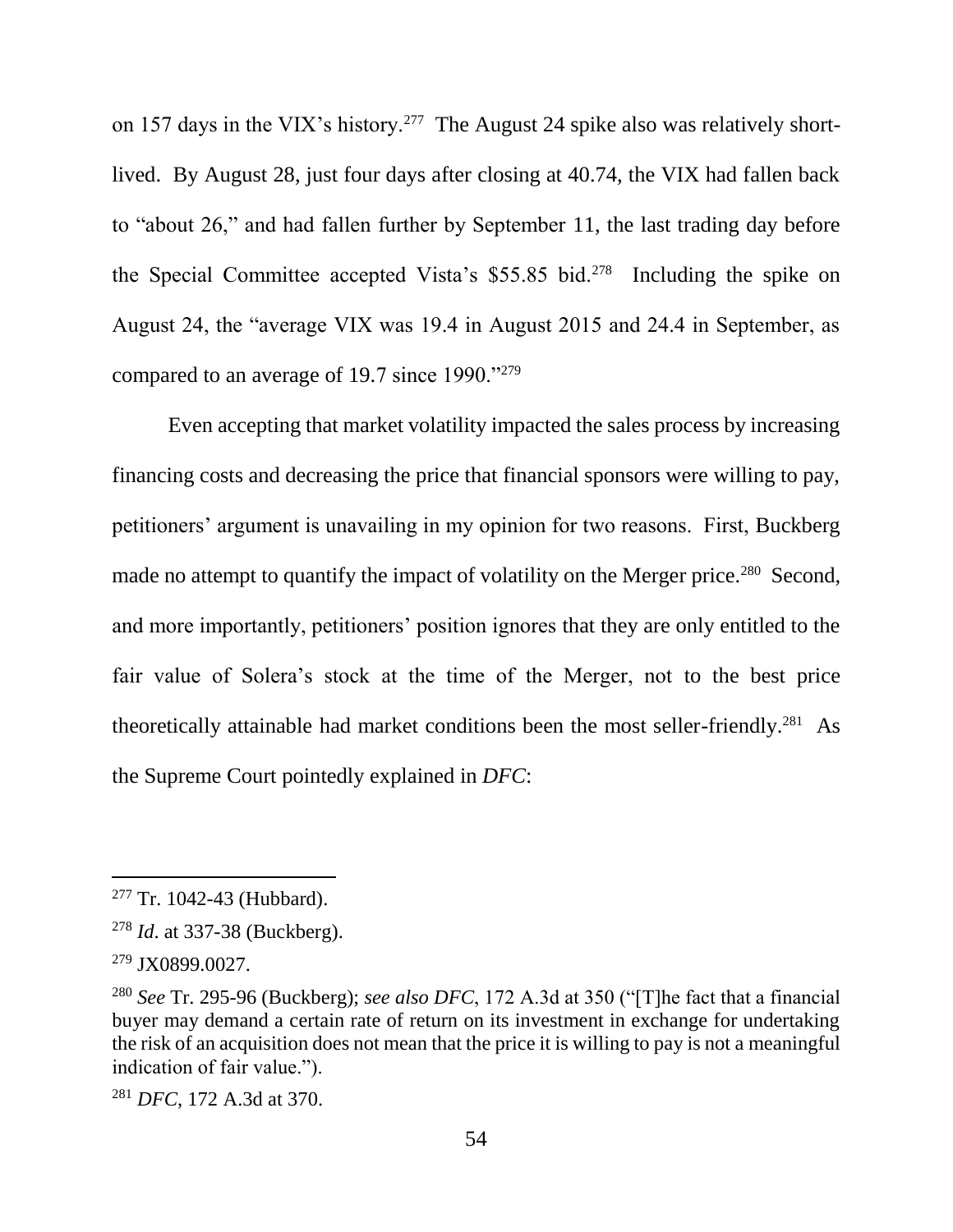Capitalism is rough and ready, and the purpose of an appraisal is not to make sure that the petitioners get the highest conceivable value that might have been procured had every domino fallen out of the company's way; rather, it is to make sure that they receive fair compensation for their shares in the sense that it reflects what they deserve to receive based on what would fairly be given to them in an arm's-length transaction.<sup>282</sup>

The record demonstrates that the Merger price "resulted from an open process, informed by robust public information, and easy access to deeper, non-public information, in which many parties with an incentive to make a profit had a chance to bid." $283$  Thus, consistent with our high court's recent teachings, economic principles suggest that the Merger price is what petitioners "deserve to receive" for their shares.

# **b. A Fully-Empowered Special Committee Actively Negotiated the Merger**

Reliance on the deal price as evidence of fair value is strengthened when independent representatives of a target company actively negotiate with potential buyers and demonstrate a real willingness to reject inadequate bids.<sup>284</sup> Here, the record indicates that Solera's Special Committee was both competent and effective.

<sup>282</sup> *Id*. at 370-71.

<sup>283</sup> *Id*. at 349.

<sup>284</sup> *See Dell*, 177 A.3d at 28 ("The Committee, composed of independent, experienced directors and armed with the power to say 'no,' persuaded [the bidder] to raise its bid six times. Nothing in the record suggests that increased competition would have produced a better result."); *PetSmart*, 2017 WL 2303599, at \*30 ("Had the auction not generated an offer that the Board deemed too good to pass up, I am satisfied that the Board was ready to pursue other initiatives as a standalone company."); *Lender Processing*, 2016 WL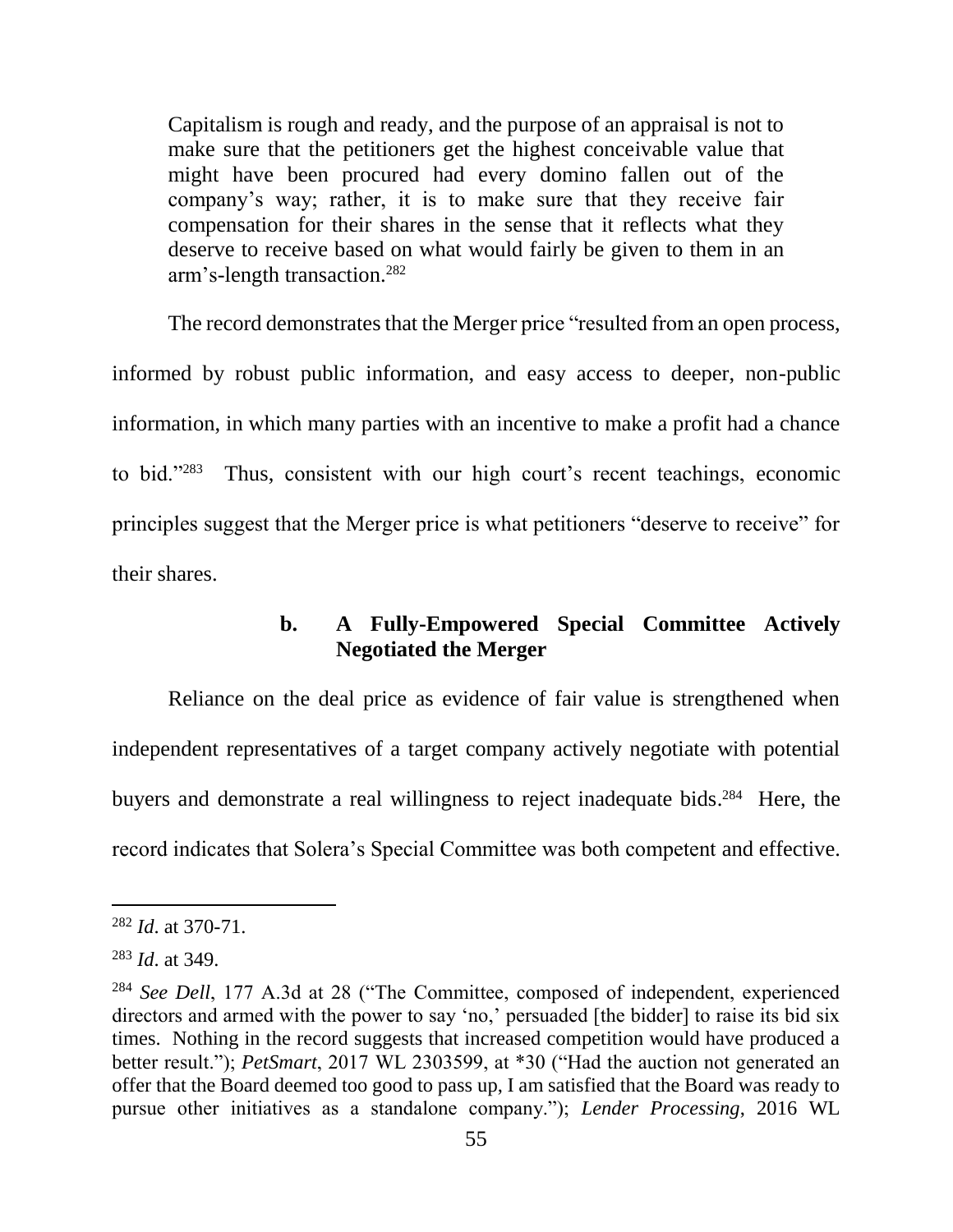On July 20, 2015, the day after receiving an indication of interest from Thoma Bravo, the Board delegated to the Special Committee the "full power and authority of the Board" to review, evaluate, negotiate, recommend, or reject any proposed transaction or strategic alternative.<sup>285</sup> The authorizing resolution further provided that Solera could not do a deal without the Special Committee's approval.<sup>286</sup> All three directors on the Special Committee were independent and experienced.<sup>287</sup> Yarbrough, the Chairman of the Special Committee, testified knowledgeably and forthrightly at trial about the process undertaken by the Special Committee, which was aided by reputable legal and financial advisors.<sup>288</sup> Petitioners tellingly make no effort to impugn the motives of any of the members of the Special Committee.

The record also demonstrates that the Special Committee actively engaged with the bidders, did not favor any one in particular, and expressed a willingness to walk away from bids that it did not find satisfactory. The Special Committee *twice* rejected bids that it considered inadequate—Vista's bid at \$53 per share<sup>289</sup> and

<sup>7324170,</sup> at \*19 ("Reinforcing the threat of competition from other parties was the realistic possibility that the Company would reject the [] bid and pursue a different alternative."). <sup>285</sup> JX0359.0002.

<sup>286</sup> *Id*.

<sup>287</sup> Tr. 754-56, 771-72 (Yarbrough).

<sup>288</sup> *Id.* at 776-78 (Yarbrough).

<sup>289</sup> PTO ¶ 334.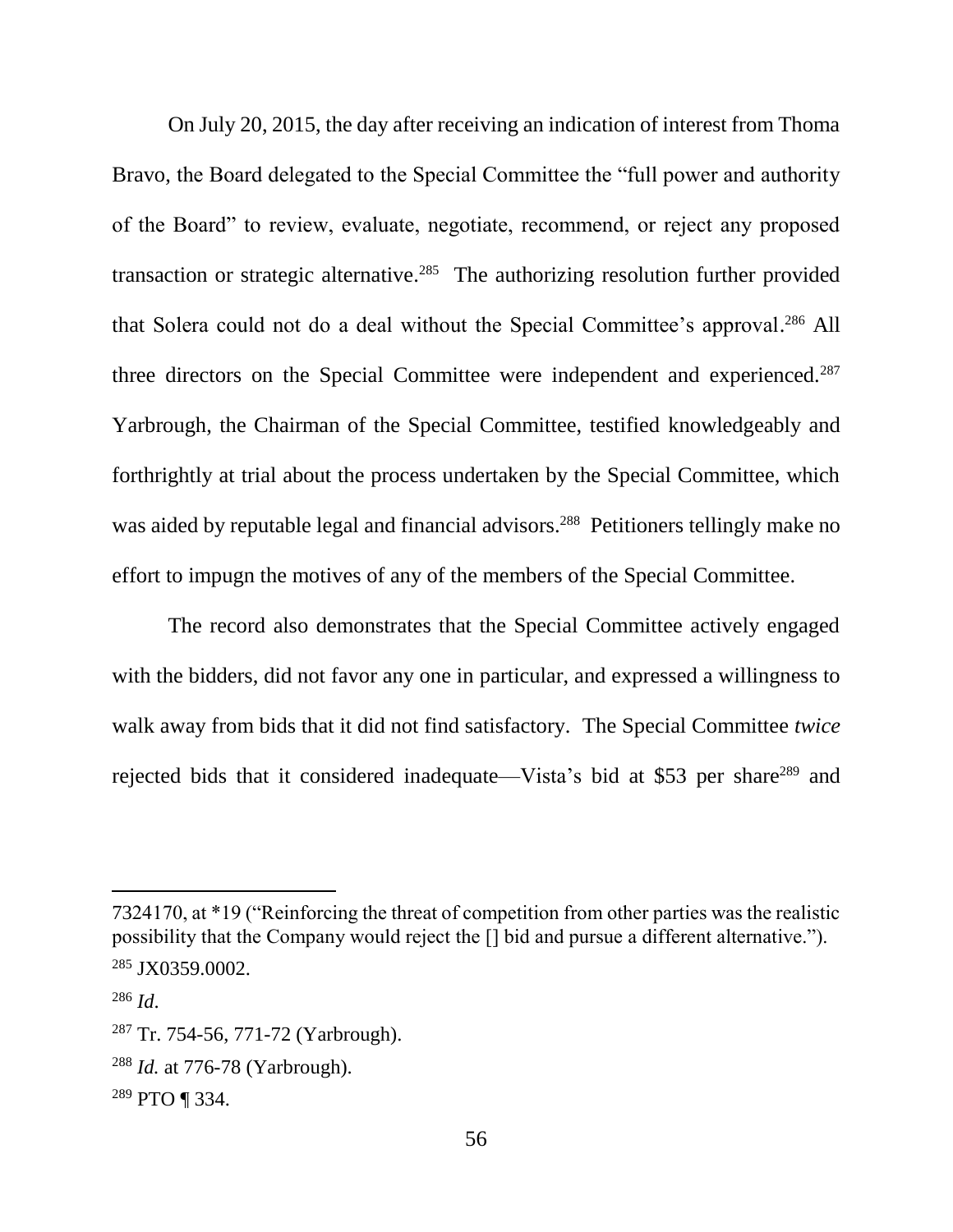Thoma Bravo's bid at \$54 per share<sup>290</sup>—each time without the safety net of another offer. 291 The Special Committee's initial decision to defer inviting IHS into the sales process was reasonable, given its concerns about protecting Solera's competitively sensitive information and about IHS's ability to finance a transaction.<sup>292</sup> In any event, that decision became academic after news of the sales process leaked in the press, at which point the Company promptly engaged with IHS for over two weeks before signing a deal with Vista. Critically, as a condition of that deal, the Special Committee extracted the right to conduct a go-shop and for a reduced 1% termination fee for IHS (as opposed to 3% for other bidders) to facilitate continued discussions with IHS.<sup>293</sup> And, for reasons explained below, the negotiations with all bidders were not skewed by an artificially low stock price, since the market for Solera's stock before the Merger appears to have been efficient.<sup>294</sup>

<sup>290</sup> *Id*. ¶ 338.

<sup>291</sup> Tr. 806-07 (Yarbrough).

<sup>292</sup> *See PetSmart*, 2017 WL 2303599, at \*28 (emphasis in original) ("I note that the Board considered inviting the most likely strategic partner . . . into the process, but made the reasoned decision that, without a firm indication of interest from [the competitor], the risks of providing [the company's] most direct competitor with unfettered access to [the company's] well-stocked data room outweighed any potential reward. Nevertheless, the evidence revealed that the Board held the door open for [the competitor] to join the auction *if* it expressed serious interest in making a bid.").

<sup>293</sup> PTO ¶¶ 325, 339, 350.

<sup>294</sup> *See infra* Section III.D.1.c.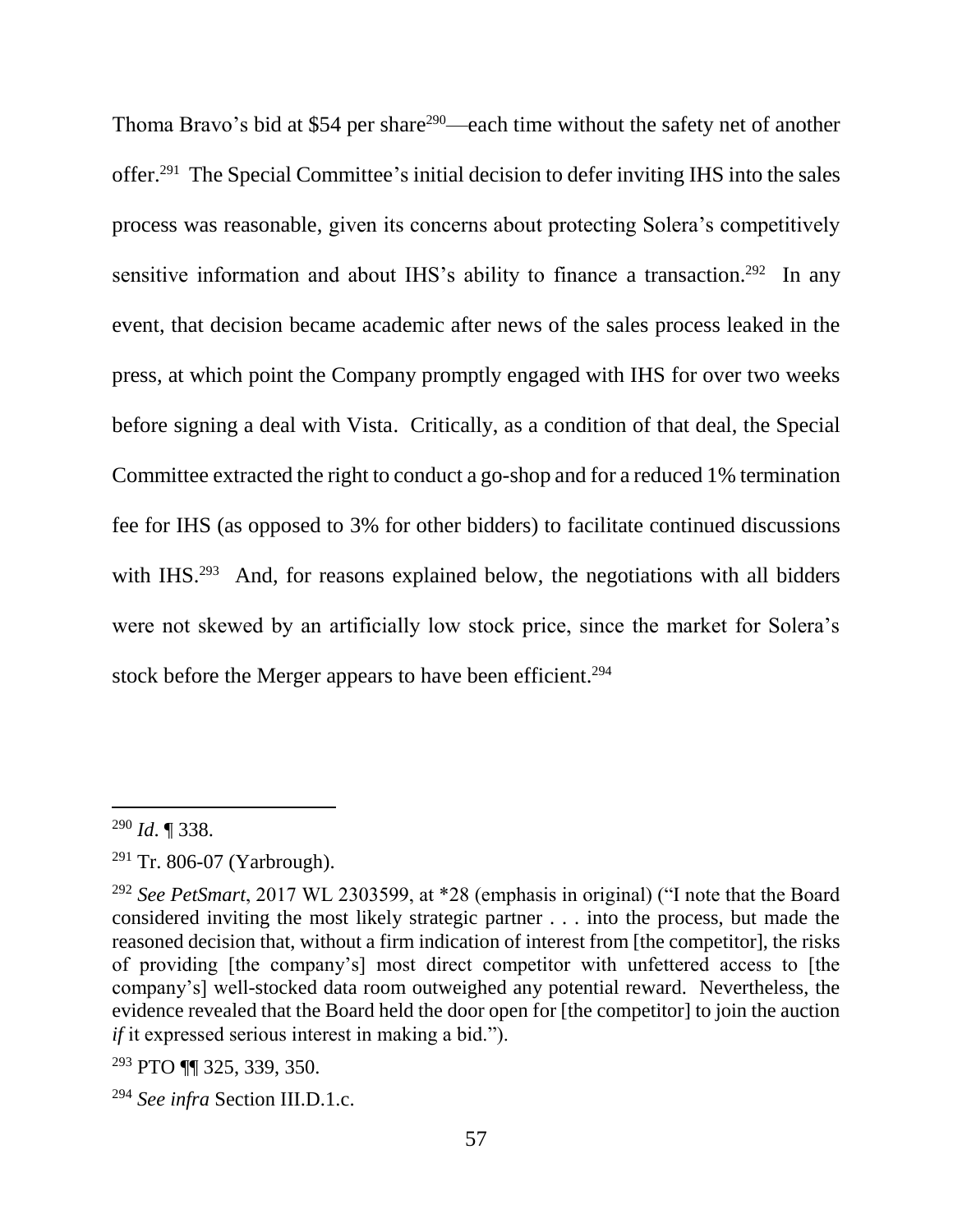Finally, the evidence shows that the Special Committee made a thoughtful, reasoned decision to accept Vista's "last and final" offer at \$55.85 after countering with \$56 and being rejected.<sup>295</sup> Before the Special Committee did so, Centerview counseled the Special Committee that "[i]t is uncertain whether extending the process will result in higher and fully financed offers, or will lead to further deterioration in Vista's bid" and that the "Vista bid can act as a pricing floor while IHS is given a further opportunity to bid at a reduced termination fee pursuant to the go-shop negotiated by the Committee."<sup>296</sup> As Yarbrough testified, with that advice in mind, the Special Committee unanimously decided to accept Vista's offer after comparing it to the Company's stand-alone prospects:

We then asked for Centerview to go through a presentation analysis of [Vista's bid], with the preliminary steps to their fairness opinion. And then we ultimately had a vote on it, discussed stand-alone, decided that we preferred the 55.85 and moving forward with an all-cash, riskless deal. And so we had a unanimous vote on the special committee, and then we had a board meeting shortly thereafter where Centerview again presented to the board. We made our recommendation to the board and then the board unanimously accepted the recommendation.<sup>297</sup>

In response to this evidence, petitioners advance essentially two arguments challenging the integrity and quality of the sales process. I address each in turn.

<sup>&</sup>lt;sup>295</sup> Tr. 807-08 (Yarbrough).

<sup>&</sup>lt;sup>296</sup> JX0633.0013.

 $297$  Tr. 807-08 (Yarbrough).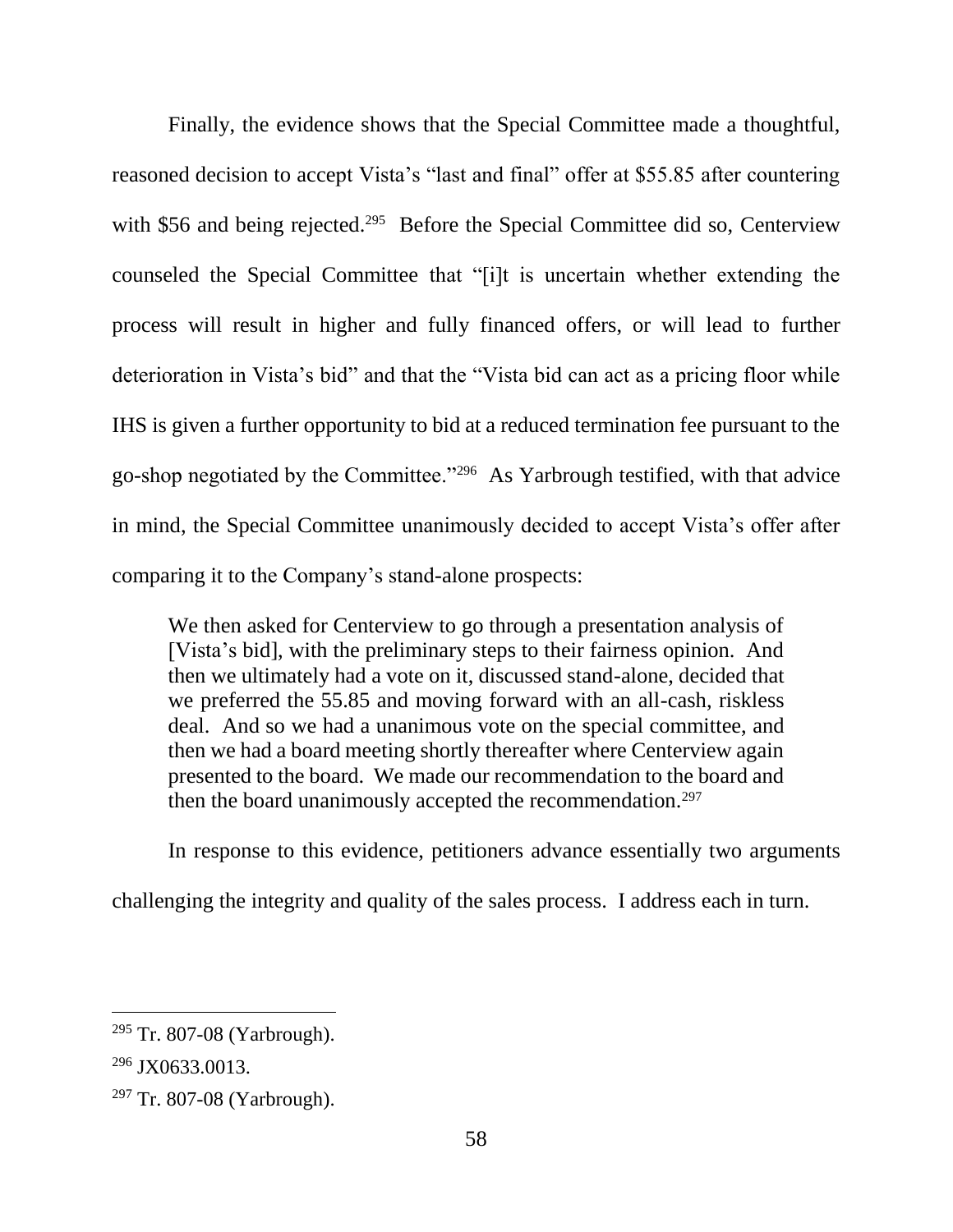Petitioners' primary challenge is that Aquila's conflicts of interest tainted the sales process through meetings he (with Baron's assistance) held with private equity firms before, and on one notable occasion after, the Special Committee was formed. Although Solera's Board could have done a better job of monitoring Aquila and his interactions with potential buyers, particularly after the Special Committee was in place, those interactions did not compromise the integrity or effectiveness of the sales process in my opinion.

The reality is that Aquila's participation in a transaction was a prerequisite for a financial sponsor to do a deal. As petitioners put it, "Aquila *is* Solera." 298 Consistent with that reality, all of the private equity firms that later submitted bids made clear that those bids depended on Aquila continuing to lead the Company.<sup>299</sup> In other words, a go-private transaction never would have been a possibility without buyers becoming personally acquainted and comfortable with Aquila. Thus, Aquila engaging in one-on-one conversations with private equity firms before the Special Committee was formed had the utility of gauging interest in the Company to see if

<sup>298</sup> Pet'rs' Post-Trial Opening Br. 4 (emphasis in original).

 $299$  JX0340.0003 ("We are contemplating this deal solely in the context of being able to partner with Tony Aquila and his management team.") (Thoma Bravo); JX0464.0005 ("We have been impressed by the high caliber of the management team we have met, and look forward to forming a successful and productive partnership with them and the other members of the Solera management team.") (Vista); JX0464.0008 ("Our team is ecstatic about the opportunity to partner with Tony and other members of senior management.") (Pamplona).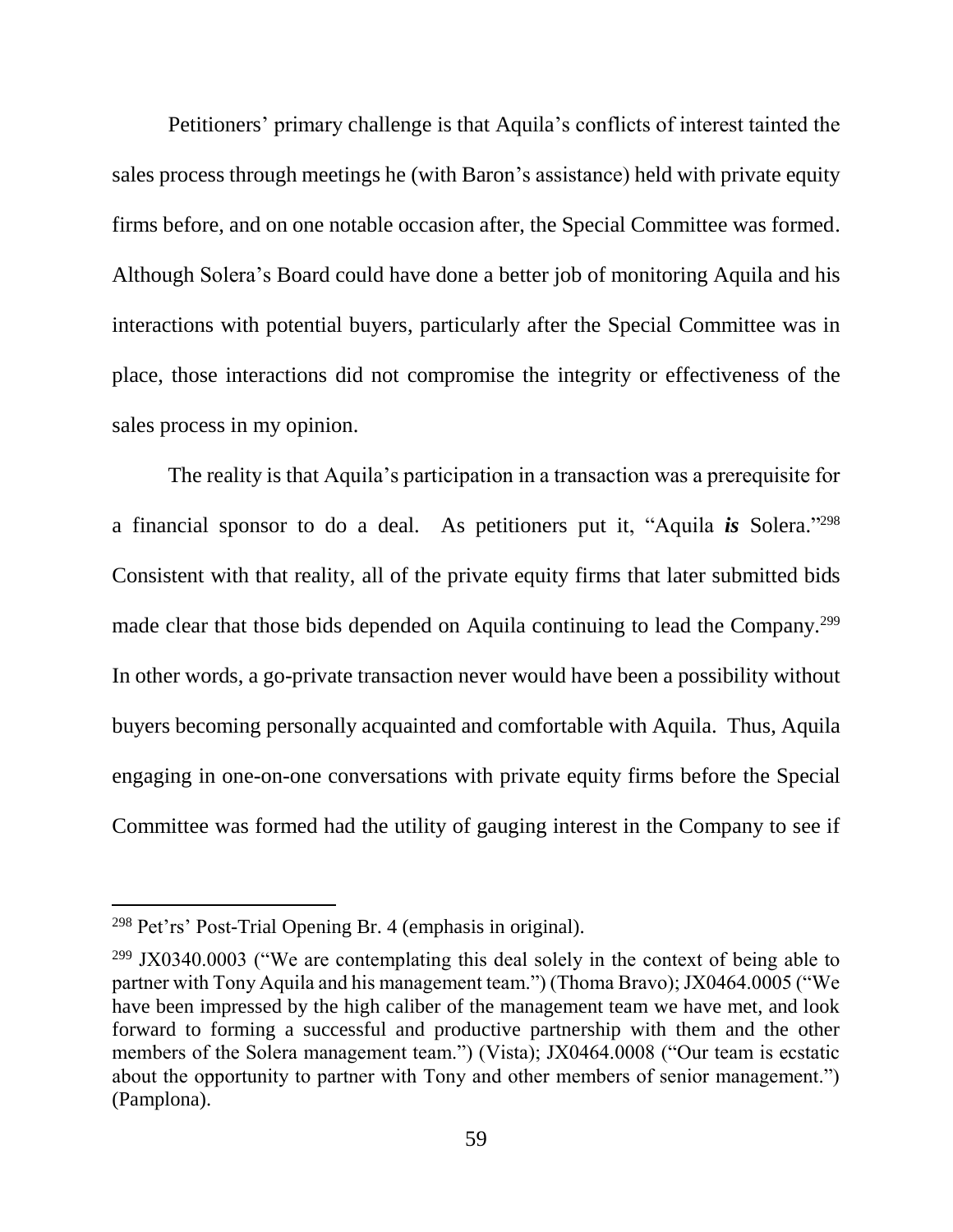undertaking a formal sales process made sense. Critically, there is no indication in the record that any of those contacts predetermined or undermined the process when the Special Committee took charge.

That said, once the Company had received an indication of interest and put the Special Committee in place, the Special Committee should have monitored Aquila's contacts with potential bidders more carefully. Petitioners justifiably criticize Aquila's private two-hour meeting with Vista in August, shortly after which Vista began to model a larger option pool for post-Merger Solera executives.<sup>300</sup> Although Aquila and Sowul (a principal at Vista) both testified that compensation was not discussed during that meeting or at any time before the deal with Vista was signed<sup>301</sup>—and there is no direct evidence that it was—the timing is certainly suspicious and casts doubt on whether Aquila abided by the "Rules of the Road" advice the Special Committee's counsel provided, *i.e.*, to refrain from discussing post-Merger employment and compensation during the sales process. <sup>302</sup> If best practices had been followed, a representative of the Special Committee would have accompanied Aquila to the August meeting with Vista as a precaution.<sup>303</sup>

<sup>300</sup> JX0525; JX0541.

<sup>301</sup> Tr. 452 (Aquila), 971-73 (Sowul).

<sup>302</sup> Tr. 782-83 (Yarbrough); JX0380.0003-05.

<sup>303</sup> *See In re Lear Corp. S'holder Litig.*, 926 A.2d 94, 117 (Del. Ch. 2007) (Strine, V.C.) ("I believe it would have been preferable for the Special Committee to have had its chairman or, at the very least, its banker participate with [the CEO] in negotiations with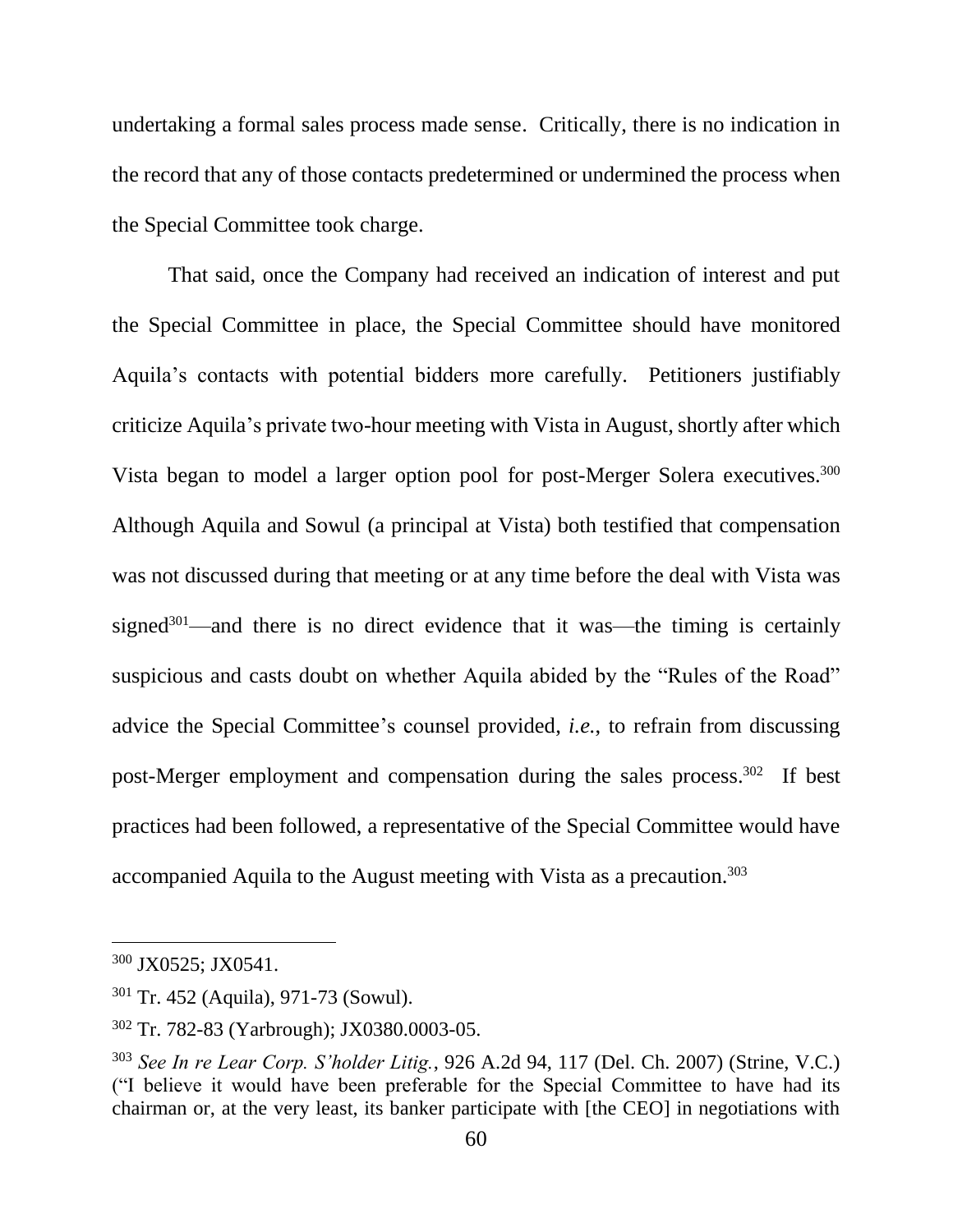Even if it is assumed that compensation discussions did occur during this meeting, nothing in the record indicates that any of Aquila's (or Baron's) actions before or during the sales process compromised or undermined the Special Committee's ability to negotiate a deal.<sup>304</sup> The record is devoid of any evidence, for example, that Aquila participated in price discussions with any of the bidders or influenced the outcome of a competitive sales process. Indeed, petitioners do not contend that Aquila ever discussed price with the Special Committee or any bidder, nor do they contend that he played any role in the deliberations or decision-making process of the Special Committee more generally.

Further, the record does not show that structural issues inhibited the effectiveness of the go-shop.<sup>305</sup> To the contrary, IHS indicated that it appreciated that the Company was transparent and facilitated its diligence. There also was a lower termination fee if IHS submitted a topping bid. In short, IHS had a realistic pathway to success,<sup>306</sup> but it ultimately decided not to submit a topping bid.

<sup>[</sup>the buyer]. By that means, there would be more assurance that [the CEO] would take a tough line and avoid inappropriate discussions that would taint the process.").

<sup>&</sup>lt;sup>304</sup> I view Baron's statement in an email to his colleagues at Rothschild that "we were the architects with the CEO from the beginning as to how to engineer the process from start to finish" to be puffery. The email completely ignores Centerview's role in the sales process, and Baron's statement that he is "excited to . . . market the heck out of this for future business" betrays his motivation for exaggerating his involvement in the transaction. Notably, three recipients of Baron's email were his superiors at Rothschild. JX0670.0002.

<sup>305</sup> *Dell*, 177 A.3d at 31-32.

<sup>306</sup> *Id*.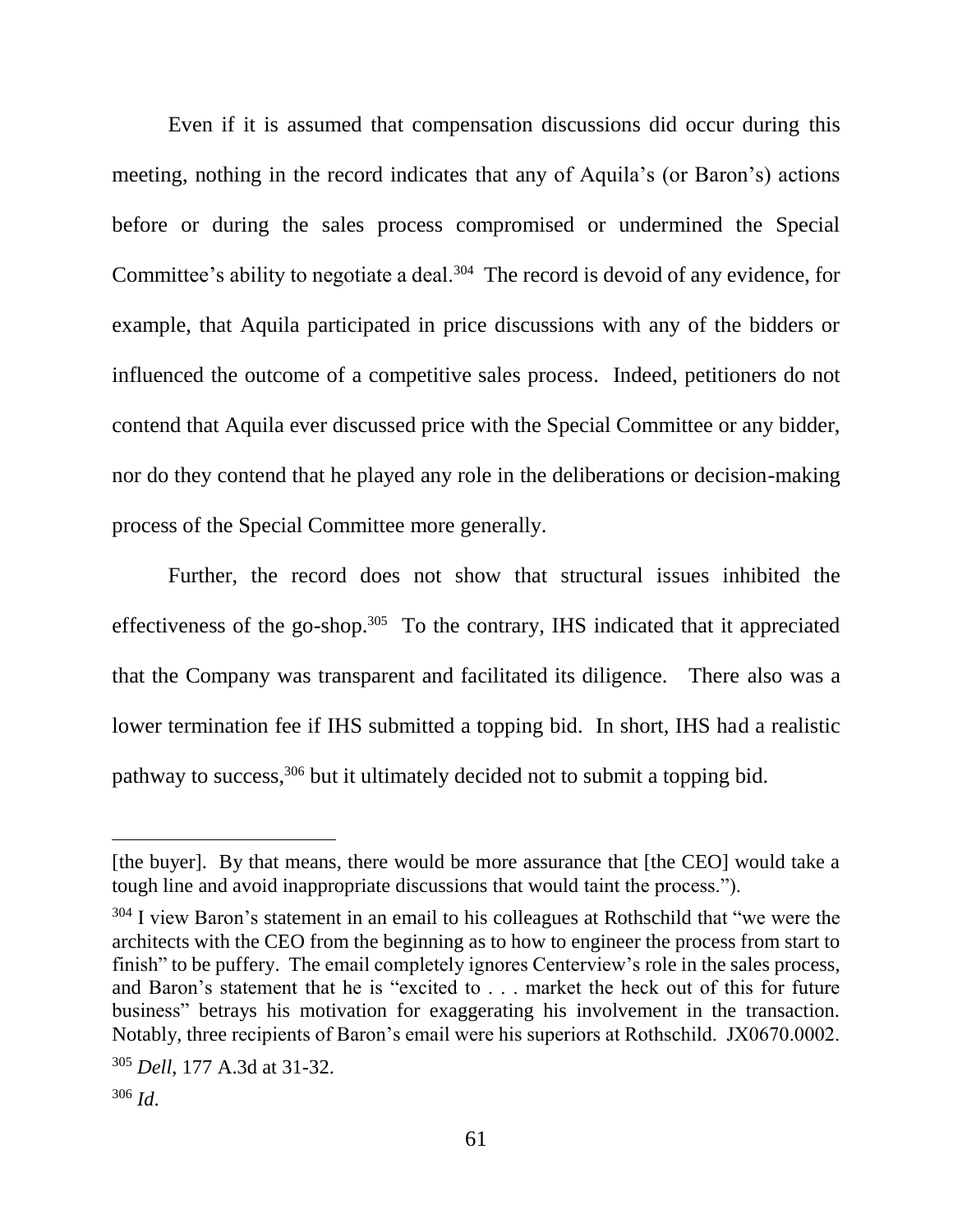As a secondary matter, petitioners advance a one-paragraph argument that the Merger was a *de facto* MBO (management buyout) because the Special Committee "knew" that if Solera was to be sold, it was going to be sold to a private equity firm, and all the private equity firms made clear that they "only wanted Solera if Aquila was part of the deal."<sup>307</sup> Petitioners thus contend that the Merger warrants "heightened scrutiny."<sup>308</sup> This argument fails for essentially two reasons.

First, contrary to petitioners' characterization of the transaction, the Merger did not have the requisite characteristics of an MBO. Petitioners' own expert (Cornell) agreed that the common definition of an MBO is a transaction "where, when it was negotiated, senior management was a participant in the transaction as an acquirer," but then conceded that the Merger was not an MBO because "it was not a joint purchase between management and another party."<sup>309</sup> During the sales process, Aquila did not have an agreement with Vista or any other bidder to participate as a buyer in a particular transaction.<sup>310</sup> To the contrary, he expressed a willingness to invest \$15 million in a transaction with *any* of the potential buyers,

<sup>307</sup> Pet'rs' Post-Trial Opening Br. 26.

<sup>308</sup> *Id.* at 27.

<sup>309</sup> JX0902.0005; *see also* Tr. 148-49 (Cornell).

<sup>310</sup> JX0899.0011.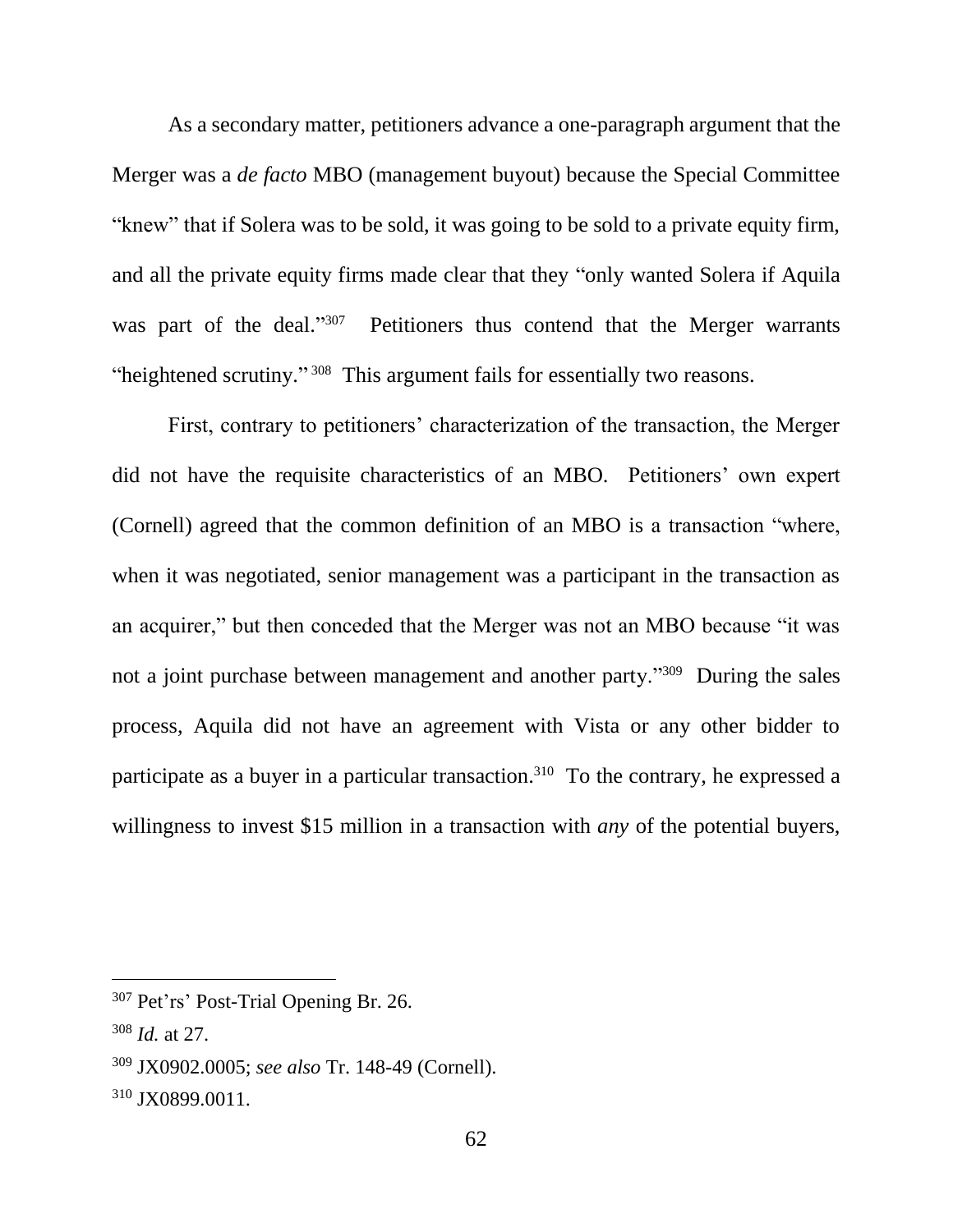not just Vista.<sup>311</sup> Further, Aquila was a not an "acquirer" in the Merger<sup>312</sup> because, before the transaction, Aquila's holdings at the \$55.85 per share were worth approximately \$55 million,<sup>313</sup> and after the Merger, Aquila invested \$45 million into the post-Merger company.<sup>314</sup> In short, as Cornell admitted, the Merger was not even "similar to an MBO."315

Second, petitioners contend that MBOs should be subject to "heightened scrutiny" but fail to explain why. As the Supreme Court stated in *Dell*, even though there may be "theoretical characteristics" of an MBO that could "detract[] from the reliability of the deal price,"<sup>316</sup> the deal price that results from an MBO is not inherently suspect or unreliable *per se*. 317 Here, to repeat, the Special Committee had the full authority to control the sales process, and exercised that authority by deciding which bidders to contact, how to respond to bids, and ultimately whether to approve the Merger.

<sup>311</sup> Tr. 589 (Aquila).

<sup>312</sup> Tr. 1034 (Hubbard) ("Q. Was Mr. Aquila a net buyer in this transaction? A. Not the way economists would use that term, no. O. And how do you understand that term? A. Actually, the economic definition is pretty much as the plain English. It would mean contributing new cash as a net buyer. That did not happen.").

<sup>313</sup> JX0899.0009.

<sup>314</sup> PTO ¶¶ 382-387.

<sup>315</sup> Tr. 148-49 (Cornell).

<sup>316</sup> *Dell*, 177 A.3d at 31.

<sup>&</sup>lt;sup>317</sup> *See id.* at 6 (noting that the features of an MBO transaction that may render the deal price unreliable "were largely absent" in the Dell MBO).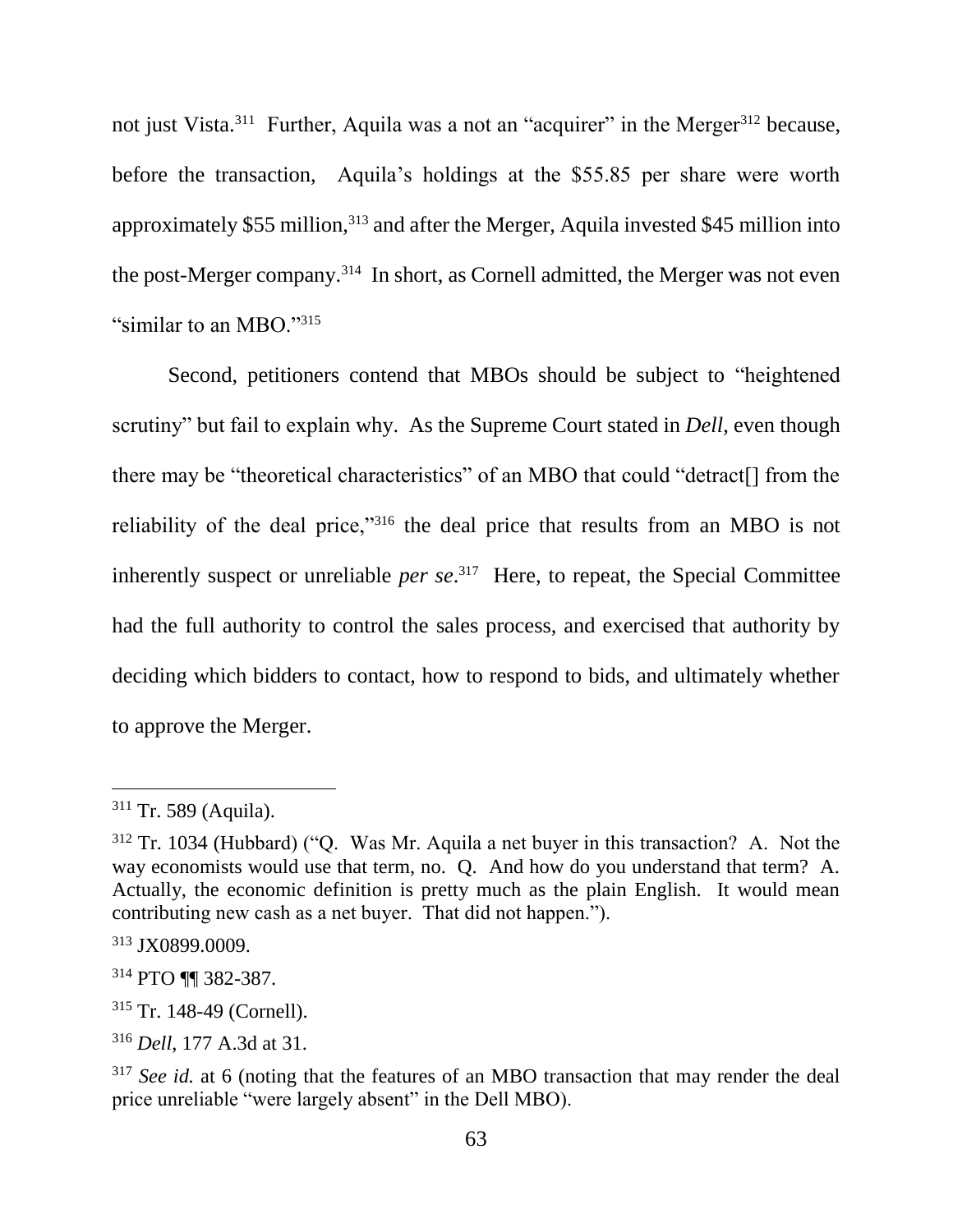## **c. The Equity and Debt Markets Corroborate that the Best Evidence of Solera's Fair Value was the Merger Price**

In *DFC,* the Supreme Court endorsed the economic proposition that the "price at which [a company's] shares trade is informative of fair value" in an appraisal action when "the company had no conflicts related to the transaction, a deep base of public shareholders, and highly active trading," because "that value reflects the judgments of many stockholders about the company's future prospects, based on public filings, industry information, and research conducted by equity analysts."<sup>318</sup> The Court in *Dell* reiterated the same point, explaining that in an efficient market "a mass of investors quickly digests all publicly available information about a company, and in trading the company's stock, recalibrates its price to reflect the market's adjusted, consensus valuation of the company."<sup>319</sup> My inference from *DFC* and *Dell* is that the Supreme Court has emphasized this point because the price

<sup>318</sup> *DFC*, 172 A.3d at 373.

<sup>319</sup> *Dell*, 177 A.3d at 25 (citation omitted); *see also* JX0894.0034 (Hubbard expert report) ("In a well-functioning stock market, a company's market price quickly reflects publicly available information. A market price balances investors' willingness to buy and sell the shares in light of this information, and thus represents their consensus view as to the value of the equity of the company. As a result, finance academics view market prices as an important indicator of intrinsic value absent evidence of frictions that impede market efficiency.").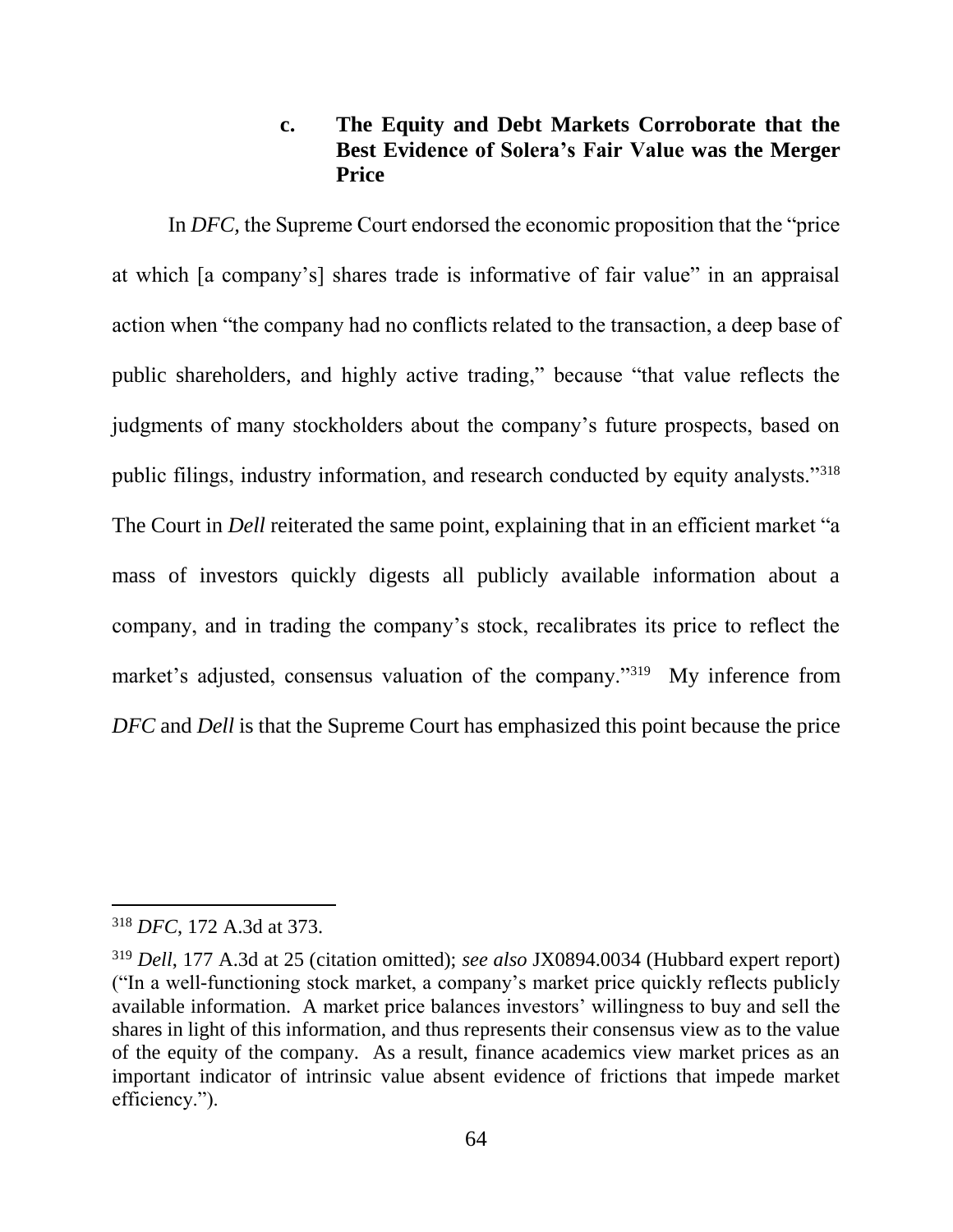of a widely dispersed stock traded in an efficient market may provide an informative lower bound in negotiations between parties in a potential sale of control.<sup>320</sup>

Here, the record supports the conclusion that the market for Solera's stock was efficient and well-functioning, since: (i) Solera's market capitalization of about \$3.5 billion placed it in the middle of firms in the S&P MidCap 400 index;<sup>321</sup> (ii) the stock was actively traded on the New York Stock Exchange, as indicated by weekly trading volume of 4% of shares outstanding; $322$  (iii) the stock had a relative bid-ask spread of approximately 0.06%, in line with a number of S&P MidCap 400 and S&P 500 companies;<sup>323</sup> (iv) the Company's short interest ratio indicated that, on average, investors who had sold the stock short would be able to cover their positions in about two days, which was faster than about three-quarters of S&P 400 MidCap companies and about half of S&P 500 companies; <sup>324</sup> (v) at least eleven equity analysts covered

<sup>&</sup>lt;sup>320</sup> *See Dell*, 177 A.3d at 27 n.131 ("This is evident as the court observed that the stock price anchors negotiations and, if the stock price is low, the deal price necessarily might be  $low.'$ ).

<sup>&</sup>lt;sup>321</sup> JX0894.0035. The S&P MidCap 400 contains 400 firms that are generally smaller than those in the S&P 500 but "capture a period in the typical enterprise life cycle in which firms have successfully navigated the challenges inherent to small companies, such as raising initial capital and managing early growth." *Mid Cap: A Sweet Spot for Performance*, S&P DOW JONES INDICES 1 (September 2015), https://us.spindices.com/documents/education/practice-essentials-mid-cap-a-sweet-spotfor-performance.pdf.

<sup>322</sup> JX0894.0035, 137.

<sup>323</sup> *Id*.

<sup>324</sup> *Id*.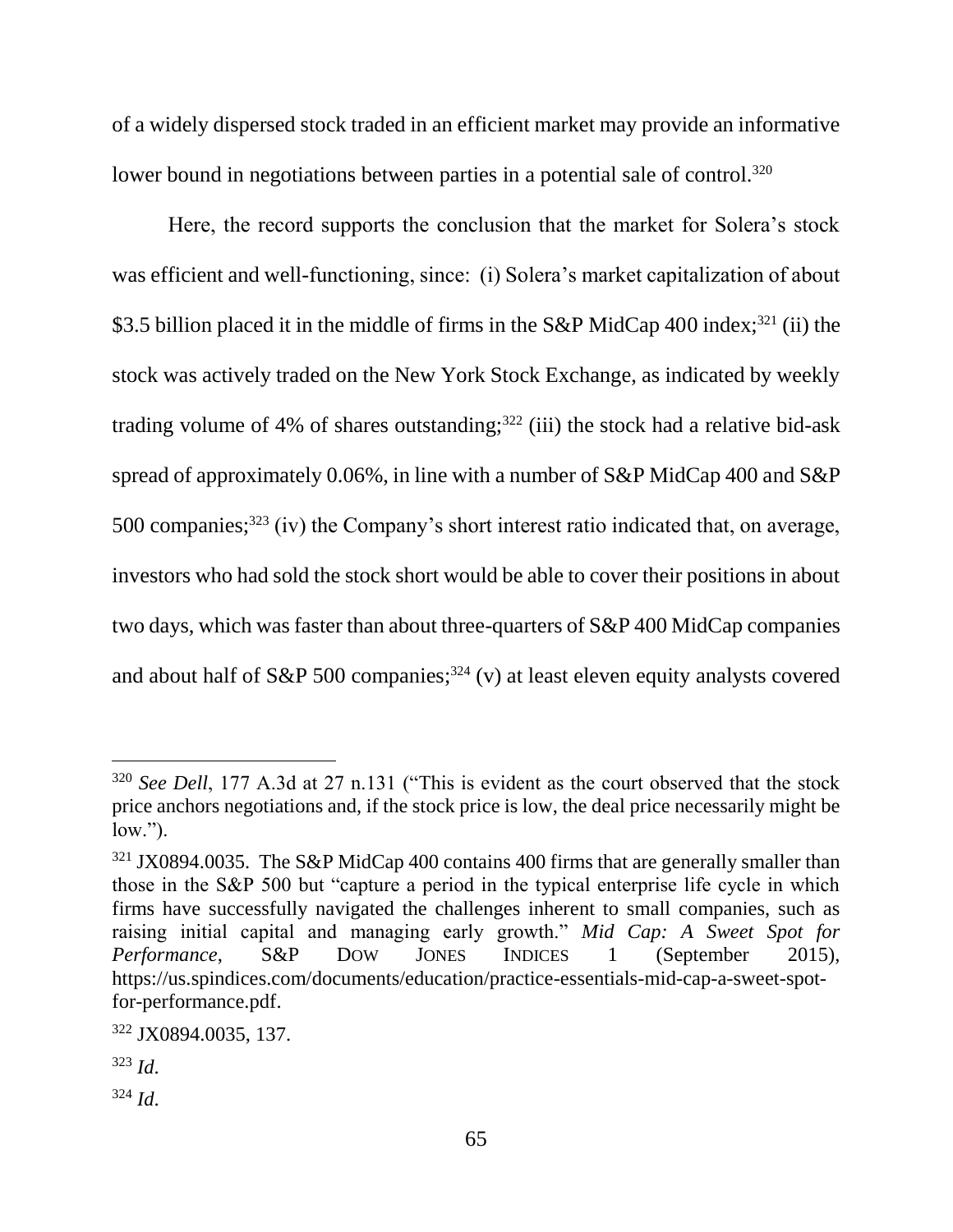Solera during the year before the Merger; <sup>325</sup> and (vi) Solera's stock price moved sharply as rumor of the sales process leaked into the market.<sup>326</sup>

The proxy statement for the Merger identified August 3, 2015 as the unaffected date for purposes of calculating a premium.<sup>327</sup> As of that date, a wellinformed, liquid trading market determined, before news of a potential transaction leaked into the market, that the Company's stock was worth \$36.39.<sup>328</sup> Significantly, research analysts' price targets had been declining in the months before news of a potential transaction, and these targets remained *below* the deal price through announcement of the Merger.<sup>329</sup> As Hubbard put it, the takeaway from these two objective indications of value is that "market participants playing with real money, looking at the information that they have, don't think that the stock is worth \$55.85 during that period."330

<sup>325</sup> JX0894.0035.

<sup>326</sup> *See* JX0842-43 (observing that Solera's stock rose more than ten percent on multiple times its normal daily trading volume on August 4 and 5, 2015, and concluding that "this trading activity is consistent with trading on rumors of a transaction").

<sup>327</sup> PTO ¶ 363.

<sup>328</sup> *Id.* ¶ 364 & Ex. A.

<sup>329</sup> Tr. 1052-53 (Hubbard); JX0894.0047-48.

<sup>330</sup> Tr. 1053 (Hubbard). *See also DFC*, 172 A.3d at 369 (quoting *Applebaum v. Avaya, Inc.*, 812 A.2d 880, 889-90 (Del. 2002)) ("[A] well-informed, liquid trading market will provide a measure of fair value superior to any estimate the court could impose.").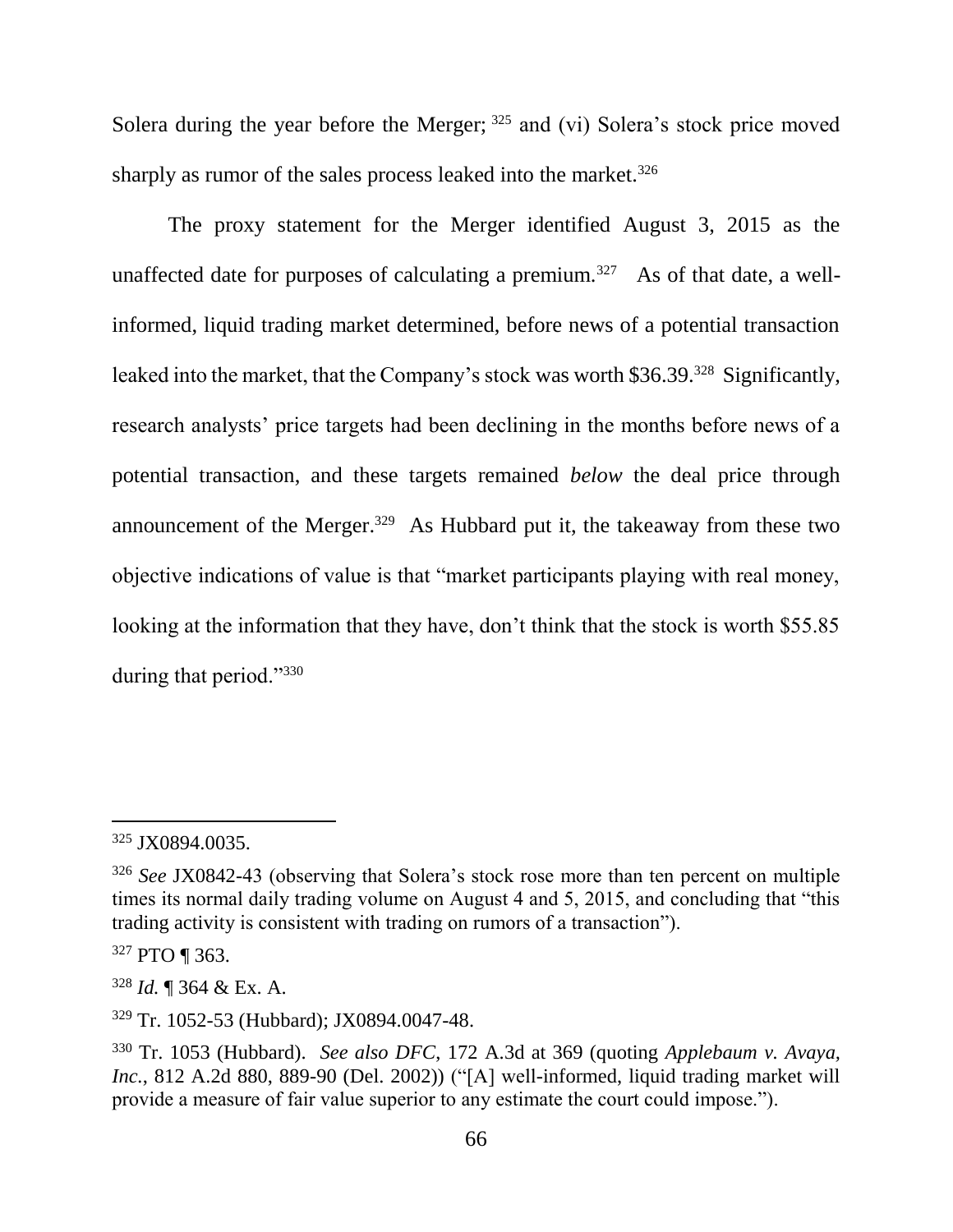Despite these market realities, petitioners contend that Solera was worth \$84.65 per share—more than double its unaffected stock price of \$36.39 per share as of August 3. 331 Although one would expect a control block to trade at a higher price than a minority block,<sup>332</sup> petitioners are unable to explain such a gaping disconnect between Solera's unaffected market price and the Merger price.

Petitioners argue that the pre-Merger stock price was artificially low because the market for Solera was not efficient due to asymmetric information. More specifically, petitioners contend that Solera was "poised to 'harvest returns'"<sup>333</sup> from acquisitions it made between 2012 and 2015, but management struggled to disclose sufficient information, due to competitive concerns, to allow the market to value the Company properly.<sup>334</sup> This argument ignores evidence that many equity investors and analysts actually *did* understand Solera's long-term plans, with some approving of management's strategy but others not buying the story.<sup>335</sup> Consider the following

<sup>&</sup>lt;sup>331</sup> Pet'rs' Post-Trial Opening Br. 4.

<sup>332</sup> *See, e.g.*, *DFC*, 172 A.3d at 369 n.117 ("One of the reasons, of course, why a control block trades at a different price than a minority block is because a controller can determine key issues like dividend policy."); *IRA Tr. v. Crane*, 2017 WL 7053964, at \*7 n.54 (Del. Ch. Dec. 11, 2017) ("That control of a corporation has value is well-accepted.").

<sup>333</sup> Pet'rs' Post-Trial Opening Br. 6.

<sup>334</sup> *See, e.g.*, PTO ¶¶ 243-44.

<sup>335</sup> *Dell*, 177 A.3d at 26-27; *see also id.* at 24 ("[A]nalysts scrutinized [the company's] long-range outlook when evaluating the Company and setting price targets, and the market was capable of accounting for [the company's] recent mergers and acquisitions and their prospects in its valuation of the Company.").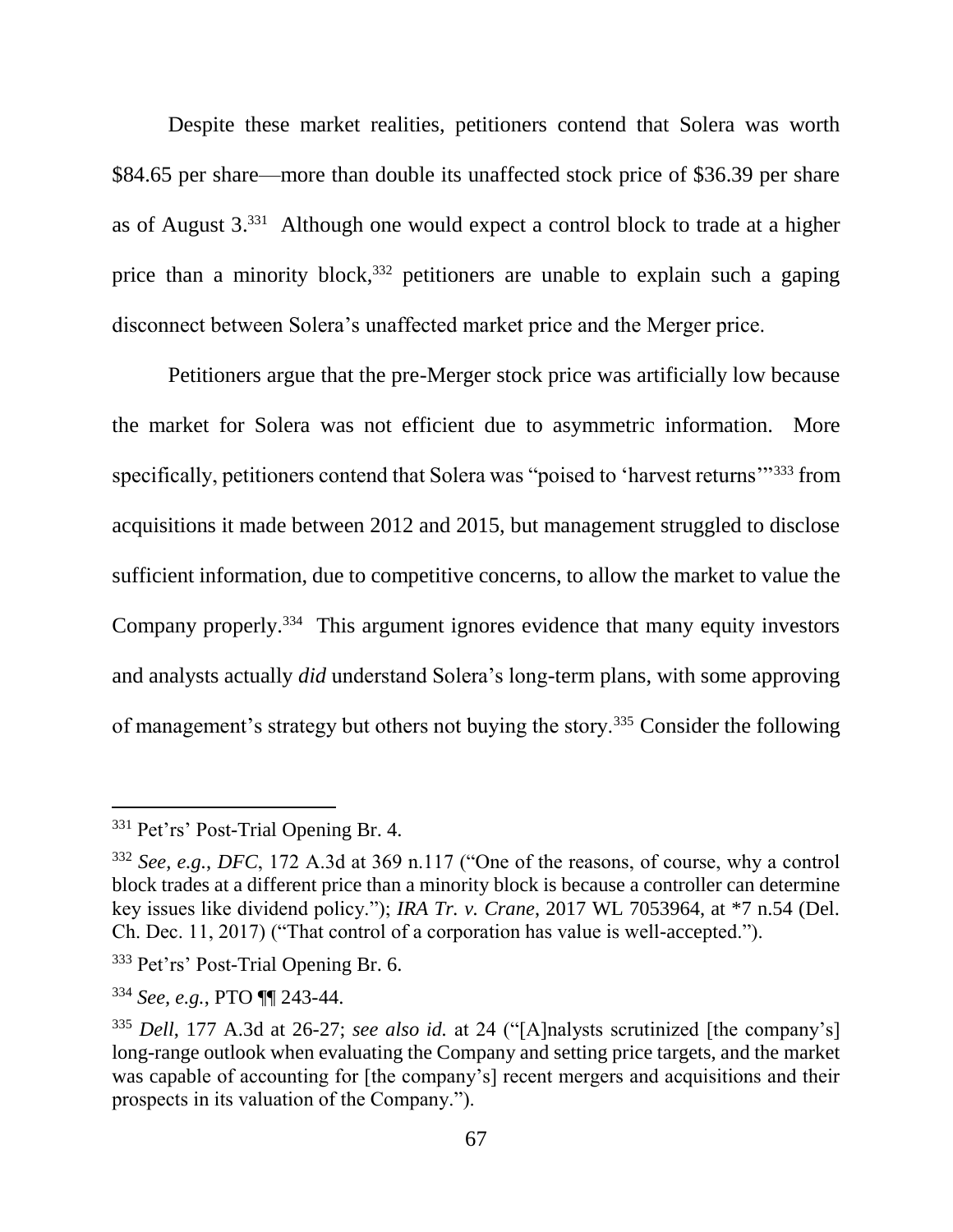varied perspectives that analysts (and one of the petitioners) expressed within just a

few months before news of the sales process leaked to the press:

| <b>Positive</b>                                    | <b>Negative</b>                             |
|----------------------------------------------------|---------------------------------------------|
| "After years of M&A, [Solera] is                   | "Solera's story remains more complicated    |
| confident the various pieces it has been           | than most investors would like, we see      |
| putting together are finally starting to           | more downside risk to estimates in the      |
| make more sense. More financial                    | short term, and there are some valid        |
| disclosures (started); a renewed IR push           | concerns and criticisms of the story        |
| and new branding efforts are all efforts           | presently." (William Blair, July 13,        |
| to help investors better understand Tony's         | $2015)^{339}$                               |
| vision." (Barclays, April 13, 2015) <sup>336</sup> |                                             |
|                                                    | "Since hitting a peak equity value in early |
| "While we acknowledge some shareholder             | calendar year 2014 at \$4.8 billion, the    |
| angst over share price performance                 | negative effect of sub-par returns from     |
| relative to the market and the group, we           | acquisitions, increased leverage and        |
| believe there is inherent franchise value in       | growth in interest expense has reduced      |
| this collection of assets and businesses.          | shareholder value by over \$2.2 billion to  |
| Tony Aquila, Solera's CEO, should be               | \$2.6 billion A frequent complaint          |
| instrumental in optimizing its competitive         | from investors regarding a potential        |
| position and generating shareholder value.         | investment in [Solera] is a lack of         |
| As a result, [Solera] remains an attractive        | confidence in both management and the       |
| risk/reward, in our view, for patient              | Board of Directors." (Barrington            |
| investors whose risk profile can tolerate          | Research, July 20, 2015) <sup>340</sup>     |
| elevated financial leverage." (SunTrust            |                                             |
| Robinson Humphrey, July 17, 2015) <sup>337</sup>   | "With significantly higher leverage, down   |
|                                                    | earnings over the next 12 months, and       |
| "We appreciate Solera's strategy of                | recent inconsistent performance, we are     |
| moving into tangential markets that align          | stepping to the sidelines until we get      |
| with the company's core business while             | increased clarity into either accelerating  |
| still providing diversification away from          | revenue growth or a return to sustainable   |
| auto claims. Recent acquisitions and               | earnings growth." (Piper Jaffray, July 20,  |
| investments show progress on                       | $2015)^{341}$                               |

<sup>336</sup> JX0202.0001.

l

<sup>339</sup> JX0312.0002.

<sup>337</sup> JX0328.0001.

<sup>340</sup> JX0348.0002.

<sup>341</sup> JX0344.0002.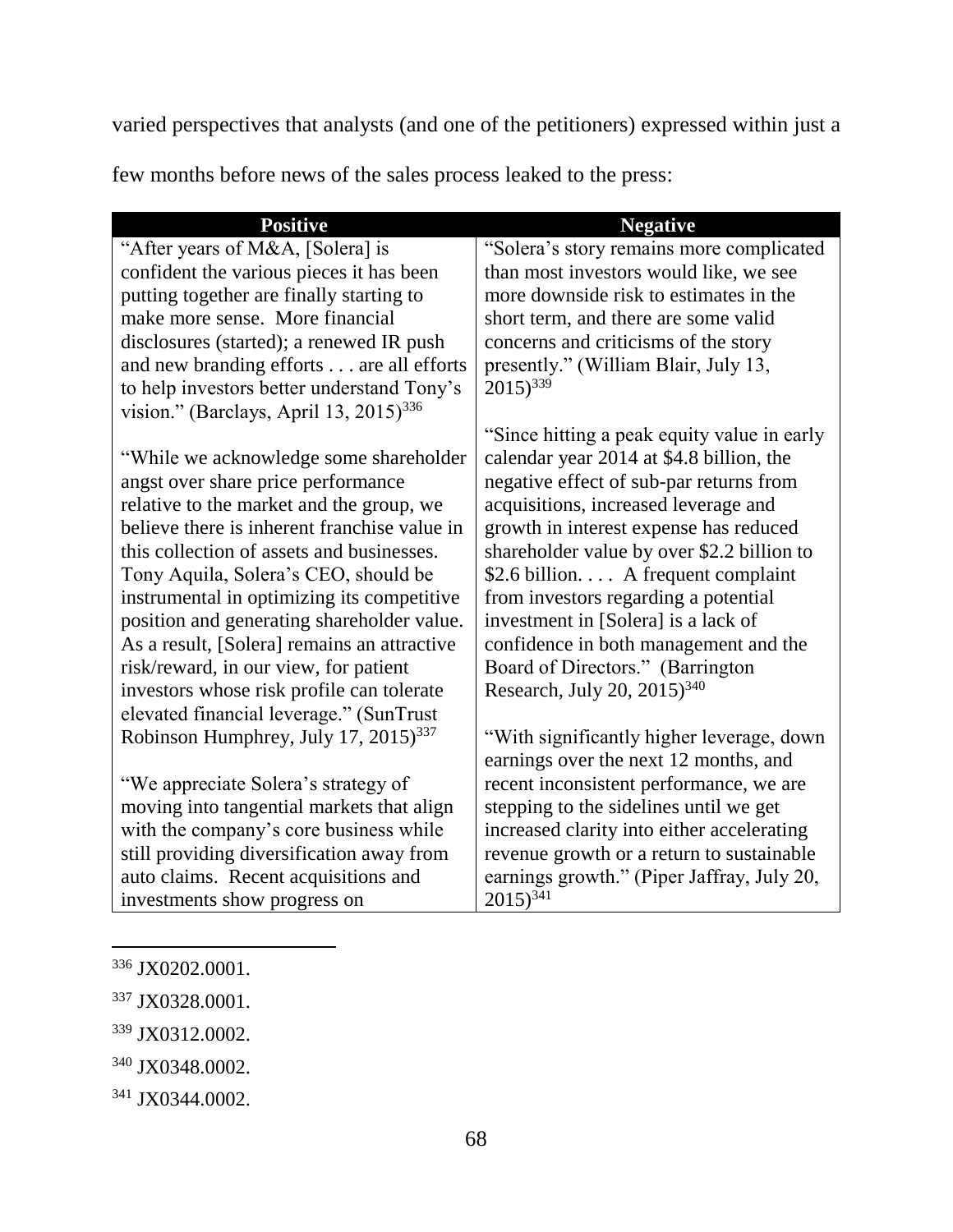| <b>Positive</b>                             | <b>Negative</b>                             |
|---------------------------------------------|---------------------------------------------|
| management's long-term strategy to          | The Fir Tree petitioners "decide[d] to      |
| capture more of a household's auto and      | throw in the towel on [Solera]" and sold    |
| insurance related decisions by leveraging   | their shares in mid-2015 because, in part,  |
| [Solera's] existing assets into attractive  | the Company was "taking margins down,"      |
| adjacencies and horizontal products." (J.P. | "will pay anything for an asset they like," |
| Morgan, July 21, 2015) <sup>338</sup>       | and leverage reached "5.5x-6x" after its    |
|                                             | most recent acquisition. (Fir Tree email to |
|                                             | Bloomberg, July 15, 2015) <sup>342</sup>    |

These reviews suggest that there was disagreement in the financial community over Solera's strategy, not that the market as a whole did not understand it. Given the many factors indicating that the market for the Company's stock was efficient, the market presumably would have digested all of these sentiments and incorporated them into Solera's stock price. Yet Solera's pre-Merger unaffected stock price as of August 3 was still only \$36.39.

The debt market further corroborates that, given its operative reality, Solera was not as valuable as petitioners contend. Petitioners do not dispute that the debt market had run dry for Solera as a public company as of the Merger. With its leverage already rising, the Company made an acquisition in November 2014, financing the deal with a \$400 million notes offering.<sup>343</sup> Moody's promptly downgraded the Company's credit rating from Ba2 to Ba3.<sup>344</sup> In July 2015, after

<sup>338</sup> JX0350.0002.

<sup>342</sup> JX0319.0001.

<sup>343</sup> Tr. 393-96 (Aquila).

<sup>344</sup> JX0140.0003.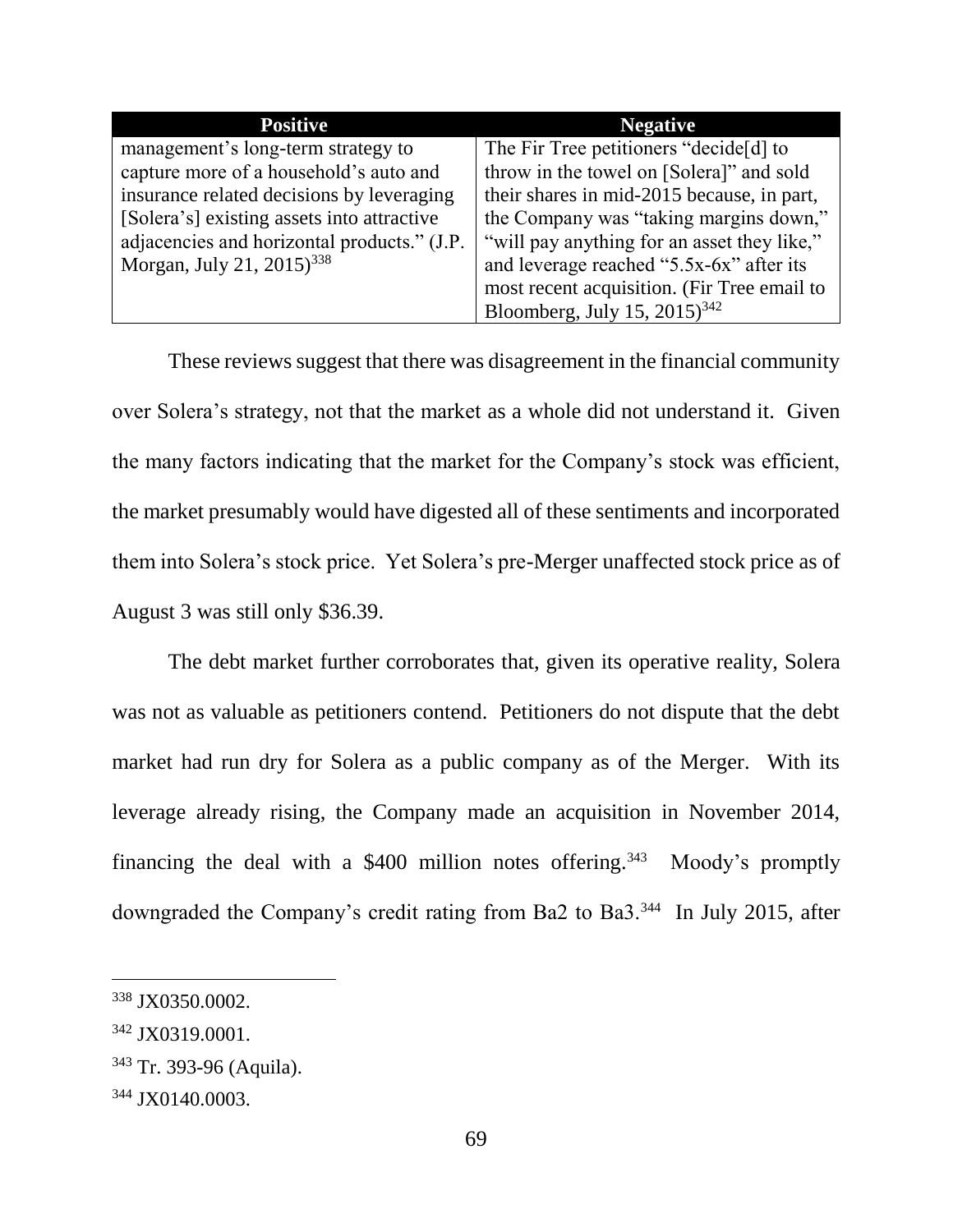Solera issued \$850 million of senior unsecured notes to finance another acquisition and retire outstanding debt, Moody's downgraded Solera again, from Ba3 to B1.<sup>345</sup> Further exemplifying Solera's challenges in taking on additional debt to finance acquisitions, the July 2015 debt offering fell short, and Goldman Sachs had to absorb \$11.5 million of notes that it was unable to syndicate into the market.<sup>346</sup>

By July 2015, "despite the lucrative fees that investment bankers make from refinancing a large tranche of public company debt and syndicating a new issue,"<sup>347</sup> Solera had run "out of runway" in the debt market.<sup>348</sup> "In other words, participants in the public bond markets weren't convinced they would get their money back if they gave it to [Solera], and [Solera] was not offering enough interest to compensate investors for the risk they saw in the company."<sup>349</sup> Petitioners' own expert admitted that the acquisition debt market for Solera was tight at equity values greater than the Merger price.<sup>350</sup> In short, the debt market, like many equity market participants,

<sup>345</sup> JX0310.0004.

<sup>346</sup> Tr. 413-14 (Aquila); JX0318.0001.

<sup>347</sup> *DFC*, 172 A.3d at 355.

<sup>348</sup> Tr. 399-401 (Aquila).

<sup>349</sup> *DFC*, 172 A.3d at 374.

<sup>350</sup> *See* Tr. 114 (Cornell) ("[I]n this market condition, for whatever reason, there wasn't a lot of cheap debt available, and that limited what a private equity firm's going to be able to pay and satisfy itself and its shareholders."); *see also DFC*, 172 A.3d at 375 ("As is the case with refinancings, so too do banks like to lend and syndicate the acquisition debt for an M&A transaction if they can get it done. That is how they make big profits. That lenders would not finance a buyout of DFC at a higher valuation logically signals weakness in its future prospects, not that debt providers and equity buyers were all mistaken. So did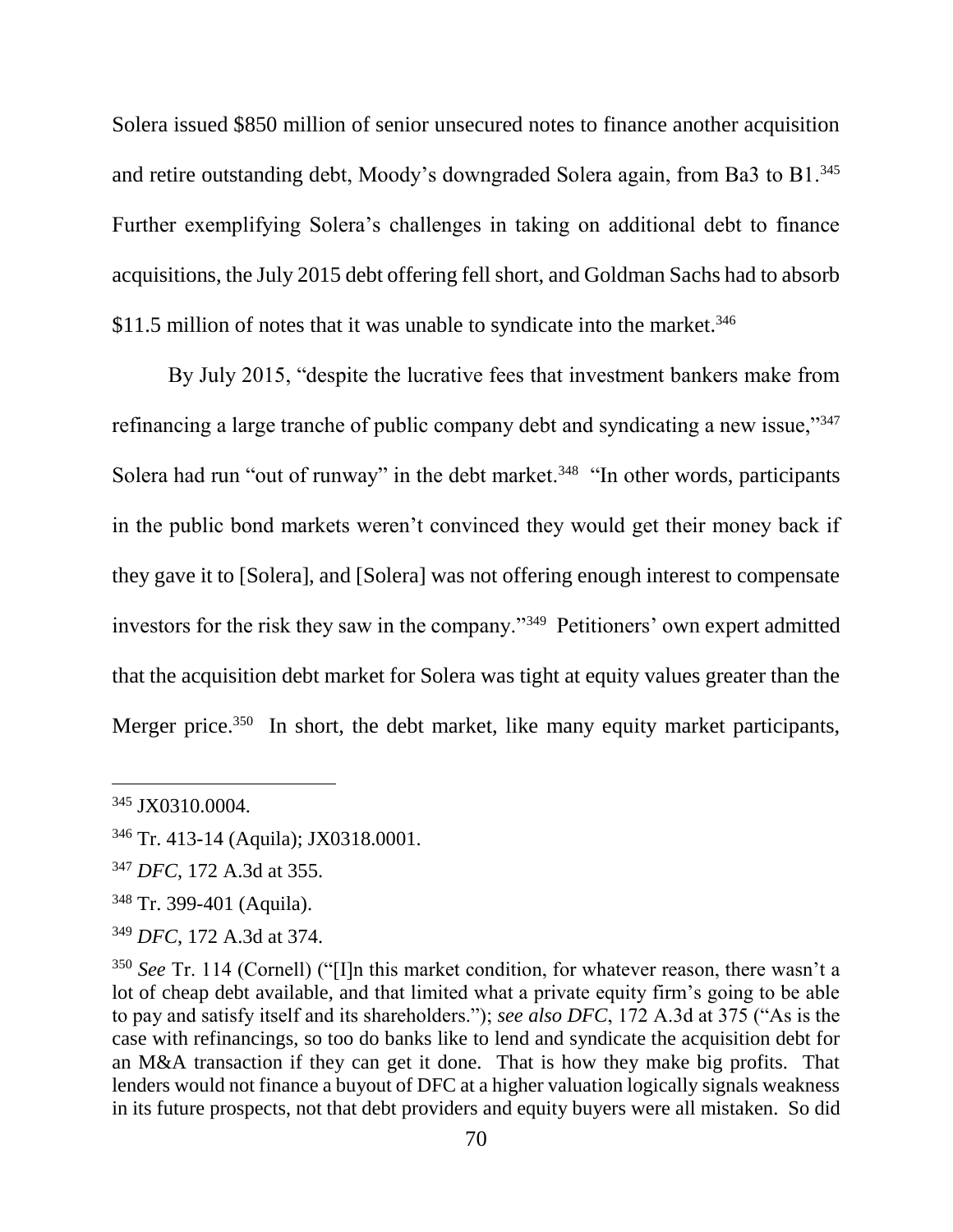viewed Solera skeptically and perceived its growth-by-acquisition strategy as laden with risk.<sup>351</sup>

\* \* \* \* \*

To summarize, the Merger was the product of a two-month outreach to large private equity firms in May and June, a six-week auction by an independent Special Committee that solicited eleven private equity and seven strategic firms, and public announcements that put a "For Sale" sign on the Company. The Special Committee had competent advisors and the power to say no to an underpriced bid, which it did twice. The Merger price of \$55.85 proved to be a market-clearing price through a 28-day go-shop and a three-month window-shop. No one was willing to pay more. Thus, as this court once put it, the "logical explanation . . . is self-evident": Solera "was not worth more" than \$55.85 per share.<sup>352</sup>

the fact that DFC's already non-investment grade debt suffered a downgrade in 2013 and then was put on a negative credit watch in 2014.").

<sup>351</sup> *See DFC*, 172 A.3d at 349 ("Like any factor relevant to a company's future performance, the market's collective judgment of the effect of . . . risk may turn out to be wrong, but established corporate finance theories suggest that the collective judgment of the many is more likely to be accurate than any individual's guess. When the collective judgment involved, as it did here, not just the views of the company stockholders, but also those of potential buyers of the entire company and those of the company's debtholders with a self-interest in evaluating the regulatory risks facing the company, there is more, not less, reason to give weight to the market's view of an important factor.").

<sup>352</sup> *Highfields Capital. Ltd. v. AXA Fin., Inc.*, 939 A.2d 34, 60 (Del. Ch. 2007).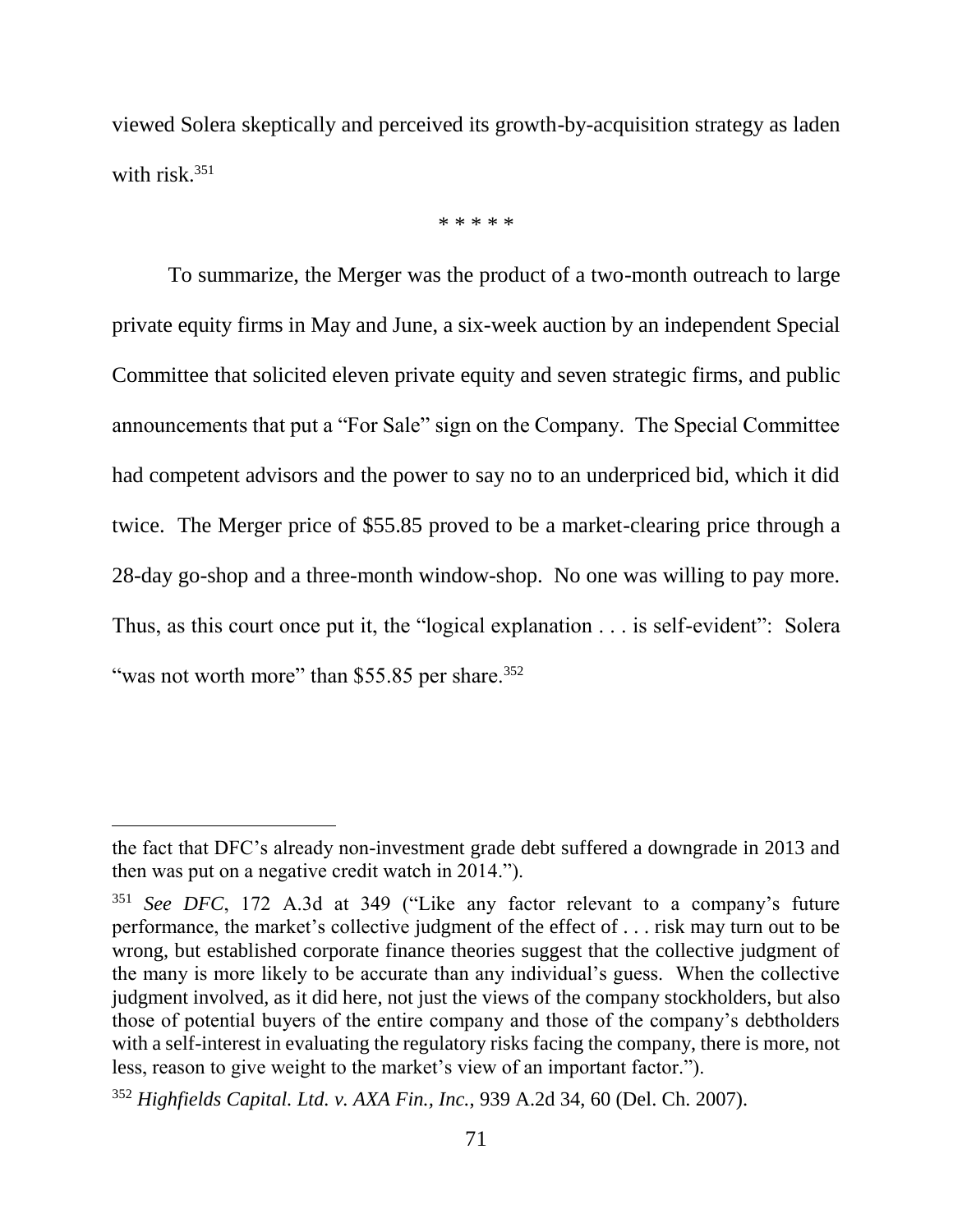### **2. Merger Fees Should not be Added to the Deal Price**

Petitioners argue that, "if deal price is an indicator of fair value," the court should add nearly \$450 million—or \$6.51 per share—to the Merger price. According to petitioners, this is the amount of transaction costs Vista incurred in connection with the Merger for buyer fees and expenses, seller fees, debt fees, and an "early participation premium" to retire debt in connection with the transaction.<sup>353</sup> Petitioners offer no precedent or other legal support for this request. They simply contend that these costs should be added because the court's "focus should be on what Vista was actually willing to spend to buy the Company."<sup>354</sup> This argument fails for two independent reasons.

First, petitioners' argument cannot be squared with the definition of "fair value" in the appraisal context that our Supreme Court recently articulated in *DFC* when explaining the purpose of appraisal:

[F]air value is just that, "fair." It does not mean the highest possible price that a company might have sold for had Warren Buffet negotiated for it on his best day and the Lenape who sold Manhattan on their worst. . . . *[T]he purpose of appraisal* is not to make sure that the petitioners get the highest conceivable value that might have been procured had every domino fallen out of the company's way; rather, it *is to make sure that they receive fair compensation for their shares in the sense that it reflects what they deserve to receive based on what would fairly be given to them in an arm's-length transaction*. 355

<sup>353</sup> Pet'rs' Post-Trial Opening Br. 34-35.

<sup>354</sup> *Id*. at 35.

<sup>355</sup> *DFC*, 172 A.3d at 370-71 (emphasis added).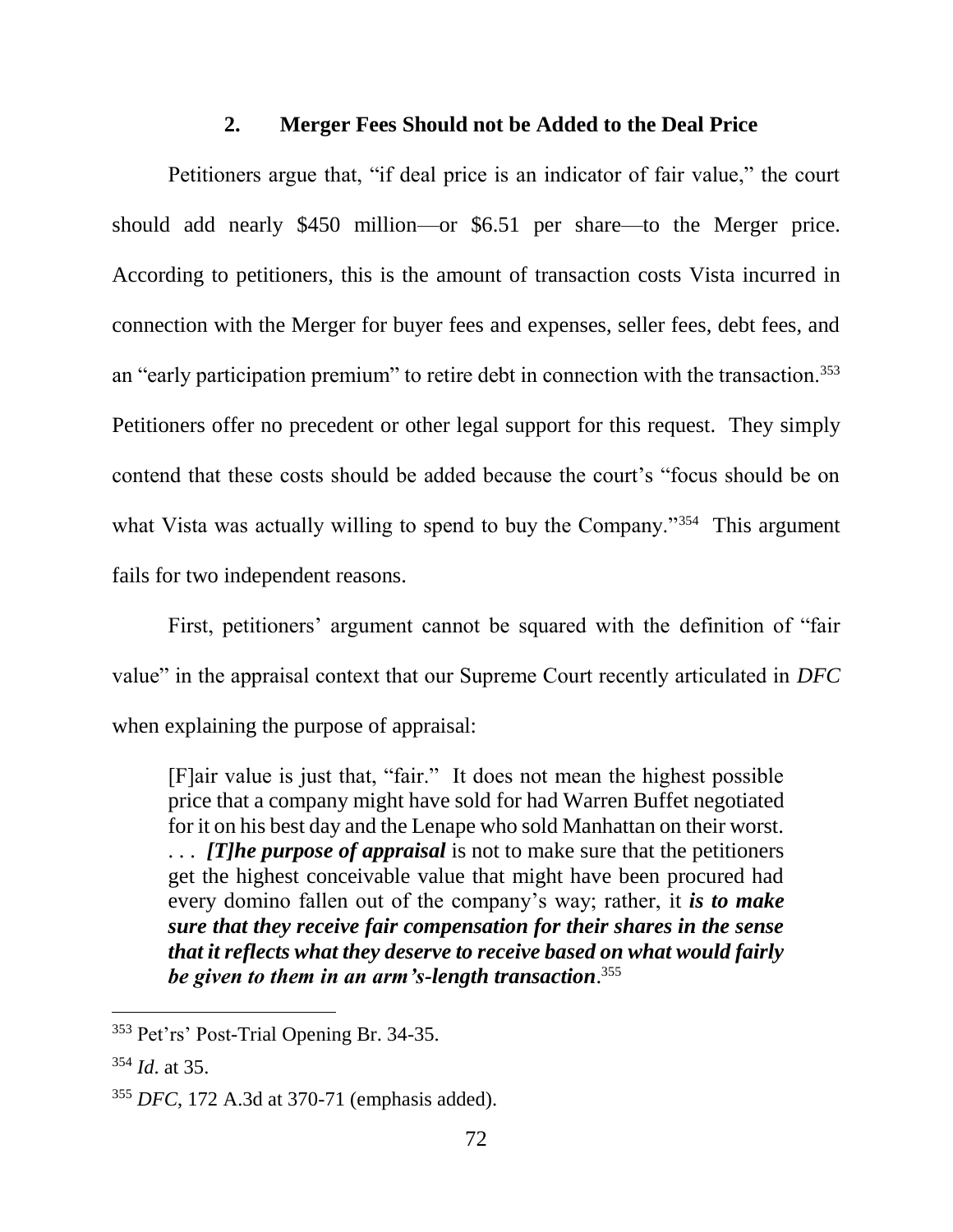The Merger price was the result of arm's-length bargaining between the Special Committee and Vista. Perhaps Vista would have been willing to pay more than \$55.85 for the Company, but that is irrelevant to the court's independent determination of *fair* value as that term was explained in *DFC*. 356

Second, policy concerns counsel against adding transaction fees to the deal price in determining Solera's fair value. If stockholders received payment for transaction fees in appraisal proceedings, then it would compel rational stockholders in even the most pristine deal processes to seek appraisal to capture their share of the transaction costs (plus interest) that otherwise would be unavailable to them in any non-litigated arm's-length merger. This incentive would undermine the underlying purpose of appraisal proceedings as explained in *DFC*.

### **3. Deduction for Merger Synergies**

The appraisal statute provides that "the Court shall determine the fair value of the shares exclusive of any element of value arising from the accomplishment or expectation of the merger."<sup>357</sup> Thus, the "appraisal award excludes synergies in

<sup>&</sup>lt;sup>356</sup> The Supreme Court also made clear that a deal price arrived at by using an LBO model can be the most reliable evidence of fair value of a target company. *See DFC*, 172 A.3d at 350 ("[T]he fact that a financial buyer may demand a certain rate of return on its investment in exchange for undertaking the risk of an acquisition does not mean that the price it is willing to pay is not a meaningful indication of fair value.").

<sup>357</sup> 8 *Del. C.* §262(h).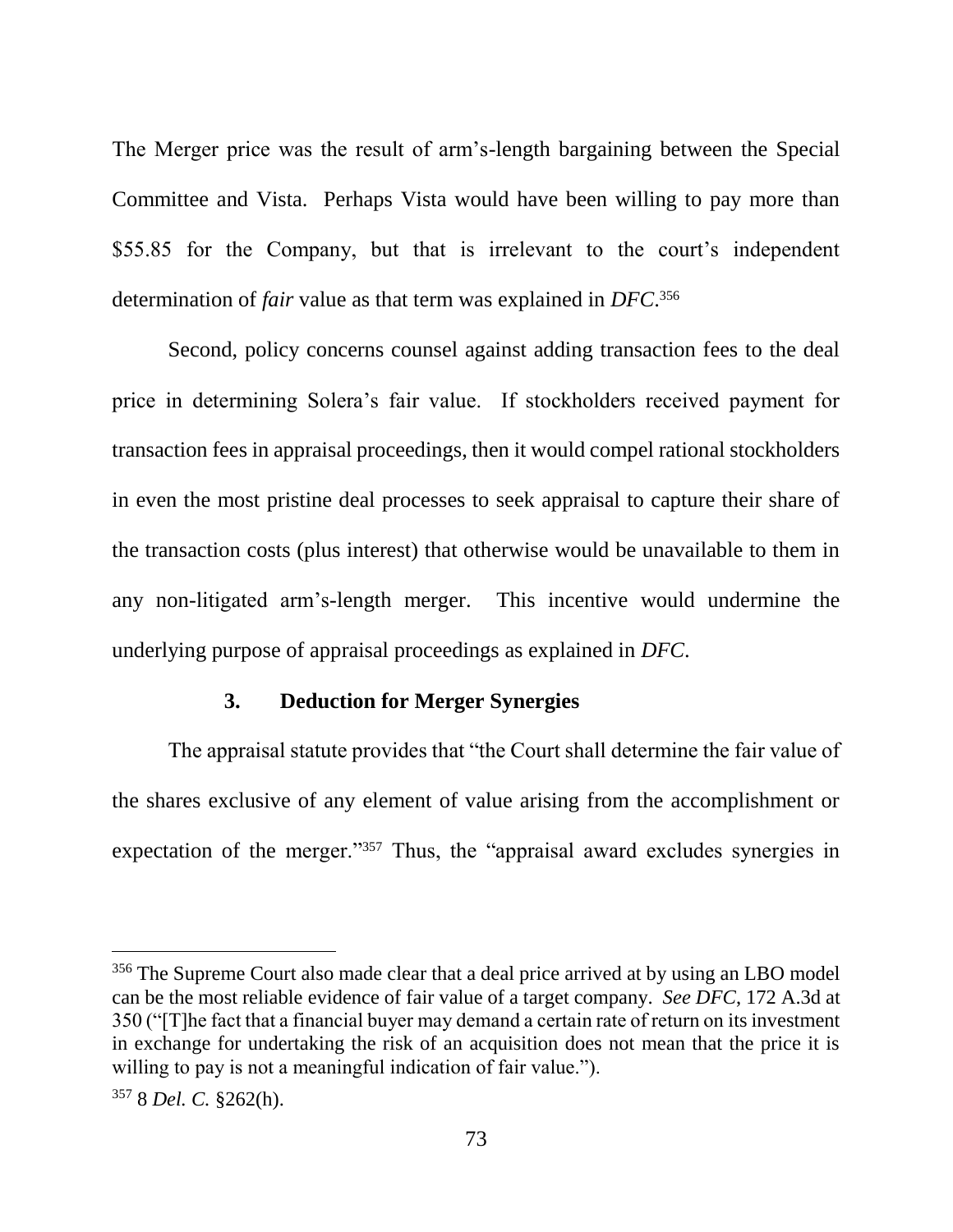accordance with the mandate of Delaware jurisprudence that the subject company in an appraisal proceeding be valued as a going concern."<sup>358</sup>

Synergies do not only arise in the strategic-buyer context. It is recognized that synergies may exist when a financial sponsor is an acquirer.<sup>359</sup> As of trial, Vista owned 40 software businesses, three of which (EagleView, Omnitracs, and DealerSocket) Vista believed had significant "touch points" with Solera from which synergies could be realized.<sup>360</sup>

Vista modeled out four different categories of synergies in its financial analysis of the Company during the bidding process.<sup>361</sup> Respondent's expert presented evidence at trial concerning three of those categories: portfolio company revenue synergies, private company cost savings, and the tax benefits of incremental leverage.<sup>362</sup> In total, he calculated total expected synergies of \$6.12 per share.<sup>363</sup> From there, respondent's expert made a "conservative" estimate that  $31\%$  of the

<sup>358</sup> *Union Ill. 1995 Inv. Ltd. P'ship v. Union Fin. Gp., Ltd.*, 847 A.2d, 340, 343 (Del. Ch. 2004) (Strine, V.C).

<sup>359</sup> *See, e.g.*, *PetSmart*, 2017 WL 2303599, at \*31 n.364 (citation omitted) (noting "synergies financial buyers may have with target firms arising from other companies in their portfolio"); *Lender Processing*, 2016 WL 7324170, at \*17 n.14 (noting that "a source of private value" to a financial buyer is "a synergistic portfolio company").

<sup>360</sup> Tr. 908-16 (Sowul); JX0613.0033.

<sup>361</sup> *Id.* at 908-09 (Sowul).

<sup>362</sup> *Id*. at 1045-48 (Hubbard); JX0894.0066-71.

<sup>363</sup> *Id*. at 1045-46 (Hubbard); JX0894.0070-71.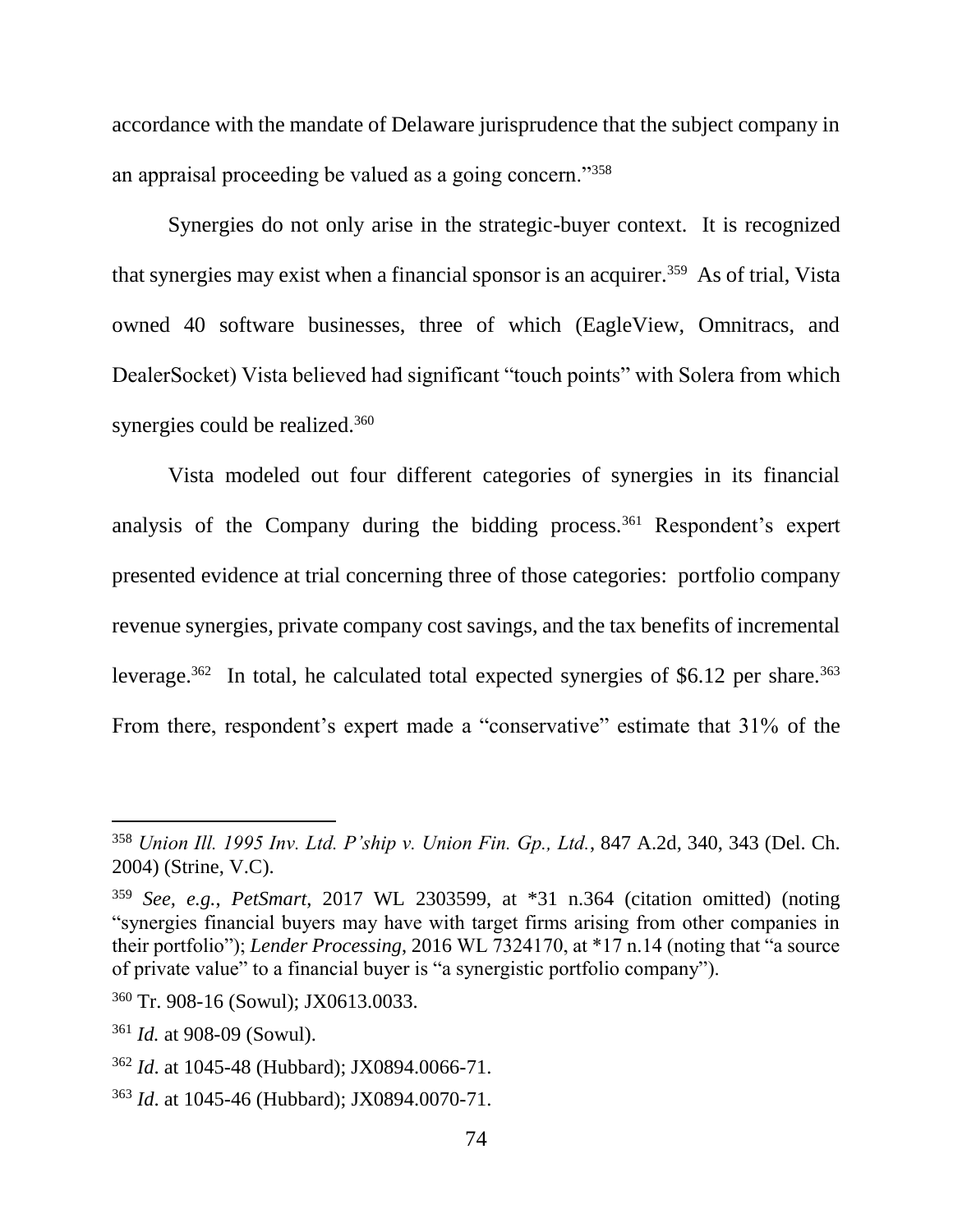value of the synergies—equating to \$1.90 per share—remained with the seller by using the lowest percentage identified in one of three empirical studies.<sup>364</sup>

I find this evidence, which petitioners made no effort to rebut, convincing.<sup>365</sup> Deducting \$1.90 from the Merger price of \$55.85 leads to a value of \$53.95 per share. For all the reasons discussed above, and based on my lack of confidence in the DCF models advanced by the parties (as discussed next), I conclude that this amount (\$53.95 per share) is the best evidence of the fair value of petitioners' shares of Solera at the time of the Merger.

## **4. The Dueling Discounted Cash Flow Models**

 $\overline{a}$ 

Consistent with the court's duty to consider "all relevant factors" in determining Solera's fair value,<sup>366</sup> I consider next the DCF models the parties'

<sup>364</sup> Tr. 1047-48 (Hubbard); JX0894.0070-71. This 31% figure is the "median portion of synergies shared with the seller" as determined by a 2013 Boston Consulting Group study of 365 deals. JX0894.0070-71. Although the appraisal statute mandates excision of synergies specific to the merger at issue, this court has used general estimates of the percentage of synergies shared, as provided by experts, to derive appraisal value from deal price. *See Union Ill.*, 847 A.2d at 353 & n.26 (relying on a "reasonable synergy discount" propounded by a party's expert).

<sup>&</sup>lt;sup>365</sup> See DFC, 172 A.3d at 371 ("Part of why the synergy excision issue can be important is that it is widely assumed that the sales price in many M&A deals includes a portion of the buyer's expected synergy gains, which is part of the premium the winning buyer must pay to prevail and obtain control.").

<sup>366</sup> *See* 8 *Del. C.* § 262(h) ("In determining such fair value, the Court shall take into account all relevant factors."); *DFC*, 172 A.3d at 388 ("But, in keeping with our refusal to establish a 'presumption' in favor of the deal price because of the statute's broad mandate, we also conclude that the Court of Chancery must exercise its considerable discretion while also explaining, with reference to the economic facts before it and corporate finance principles, why it is according a certain weight to a certain indicator of value.").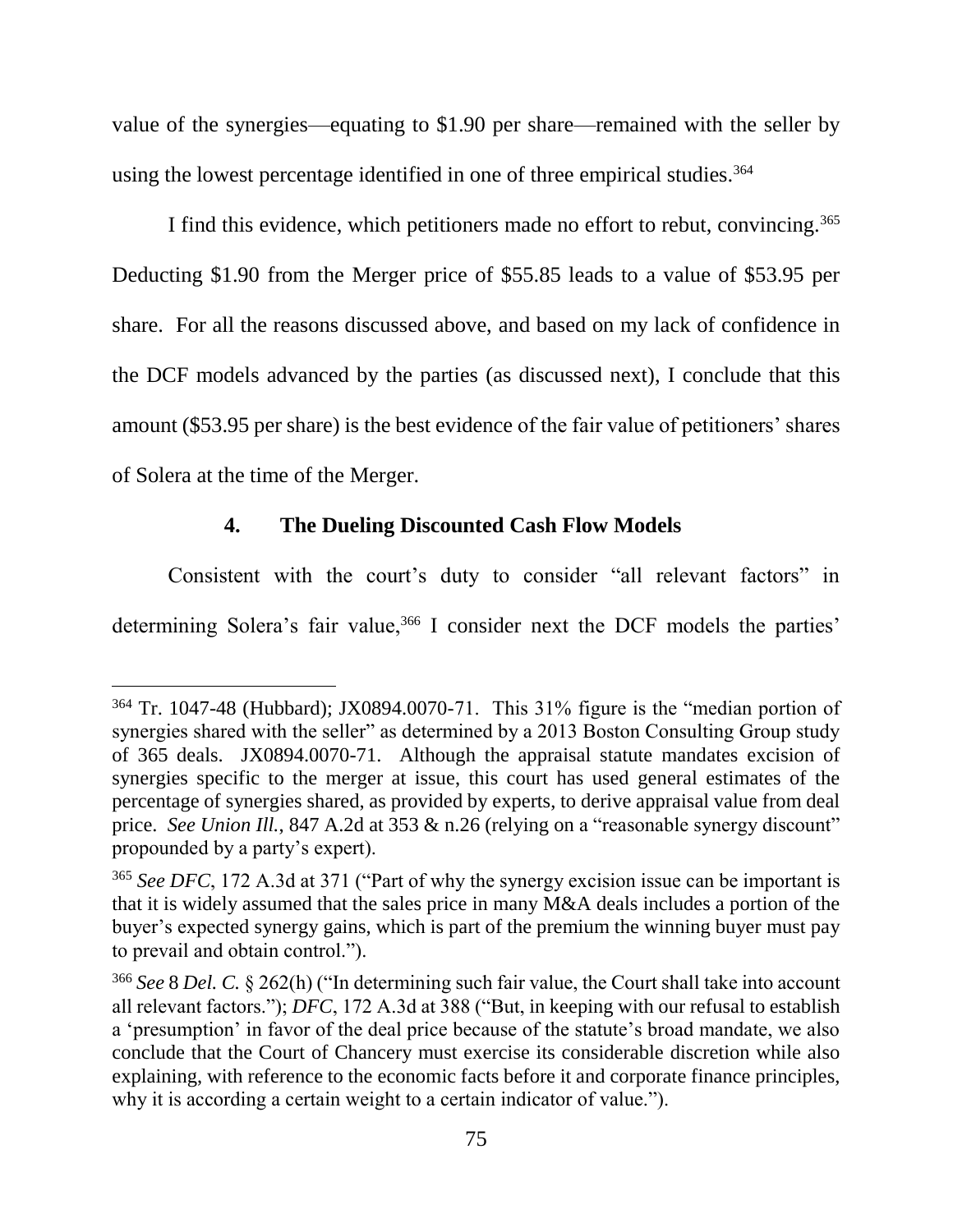experts prepared. Compared with a market-generated transaction price, "the use of alternative valuation techniques like a DCF analysis is necessarily a second-best method to derive value."367

In this action, both parties' experts created "three-stage" DCF models consisting of (i) the five-year Hybrid Case Projections (fiscal years 2016 through 2020), (ii) a five-year transition period (fiscal years 2021 through 2025), and (iii) a terminal period beginning in fiscal year 2026.<sup>368</sup> The outcome of these models nonetheless resulted in widely divergent DCF valuations—\$84.65 per share for petitioners, and \$53.15 per share for respondent.

As a preliminary matter, I find comfort that respondent's DCF analysis is in the same ballpark as the deal price less estimated synergies.<sup>369</sup> On the other side of the ledger, given my conclusions about the quality of the sales process for Solera, petitioners' DCF analysis strikes me as facially unbelievable as it suggests that, in a transaction with an equity value of approximately \$3.85 billion at the deal price,  $370$ potential buyers left almost \$2 billion on the table by not outbidding Vista. Our

<sup>367</sup> *Union Ill.*, 847 A.2d at 359.

<sup>368</sup> JX0894.0075 (Hubbard); JX0898.0098, 0124 (Cornell).

<sup>369</sup> *See S. Muio & Co. LLC v. Hallmark Entm't Invs. Co.*, 2011 WL 863007, at \*20 (Del. Ch. Mar. 9, 2011) (quoting *Hanover Direct, Inc. S'holders Litig.*, 2010 WL 3959399, at \*2-3 (Del. Ch. Sept. 24, 2010)) (noting that the court "gives more credit and weight to experts who apply 'multiple valuation techniques that support one another's conclusions' and that 'serve to cross-check one another's results.'"), *aff'd*, 35 A.3d 419 (Del. 2011). <sup>370</sup> JX0835.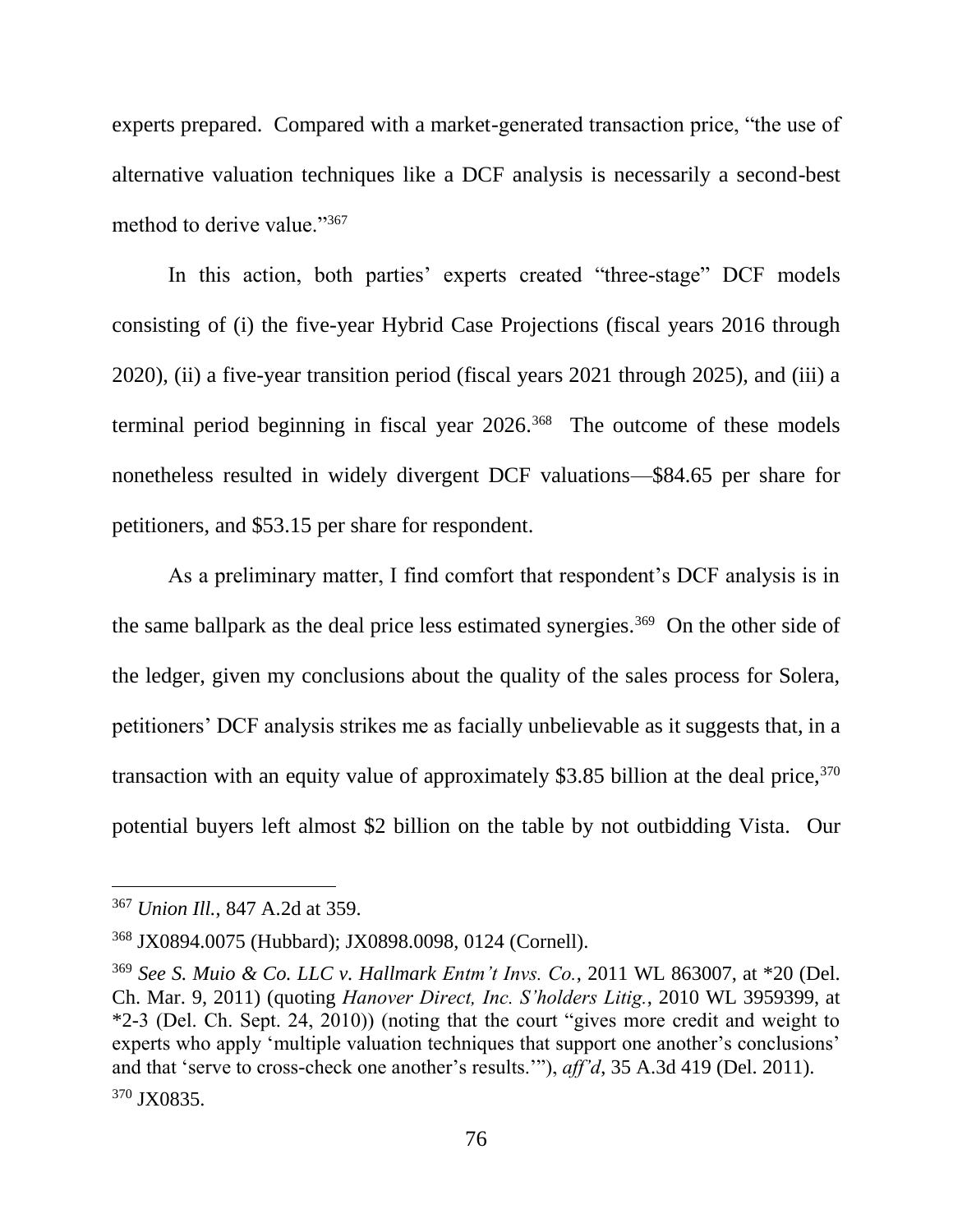Supreme Court has acknowledged that a DCF that results in a valuation so substantially below the transaction price may indeed lack "credibility on its face."<sup>371</sup>

"Delaware courts must remain mindful that 'the DCF method is [] subject to manipulation and guesswork [and that] the valuation results that it generates in the setting of a litigation [can be] volatile."<sup>372</sup> "[E]ven slight differences in [a DCF's] inputs can produce large valuation gaps."<sup>373</sup> A number of factors explain the gaping difference between petitioners' and respondent's DCF analyses, and, notably, many of these disagreements relate to how to value Solera into perpetuity. Such assumptions about Solera's business in the terminal period, *i.e.*, *ten-plus years into the future*, are unavoidably tinged with a heavy dose of speculation.

<sup>&</sup>lt;sup>371</sup> See Dell, 177 A.3d at 36 (citations omitted) ("As is common in appraisal proceedings, each party—petitioners and the Company—enlisted highly paid, well-credentialed experts to produce DCF valuations. But their valuation landed galaxies apart—diverging by approximately \$28 billion, or 126%. . . . The Court of Chancery recognized that '[t]his is a recurring problem,' and even believed the 'market data is sufficient to exclude the possibility, advocated by the petitioners' expert, that the Merger undervalued the Company by \$23 billion.' Thus, the trial court found petitioners' valuation lacks credibility on its face. We agree."); *PetSmart, Inc.*, 2017 WL 2303599, at \*2 ("Moreover, the evidence does not reveal any confounding factors that would have caused the massive market failure, to the tune of \$4.5 billion (a 45% discrepancy)."); *Highfields*, 939 A.2d at 52 (citation omitted) (disregarding analysis that was "markedly disparate from market price data for [the company's] stock and other independent indicia of value").

<sup>372</sup> *PetSmart*, 2017 WL 2303599, at \*40 n.439 (quoting William T. Allen, *Securities Markets as Social Products: The Pretty Efficient Capital Market Hypothesis*, 28 J. CORP. L. 551, 560 (2003)).

<sup>373</sup> *Dell*, 177 A.3d at 38.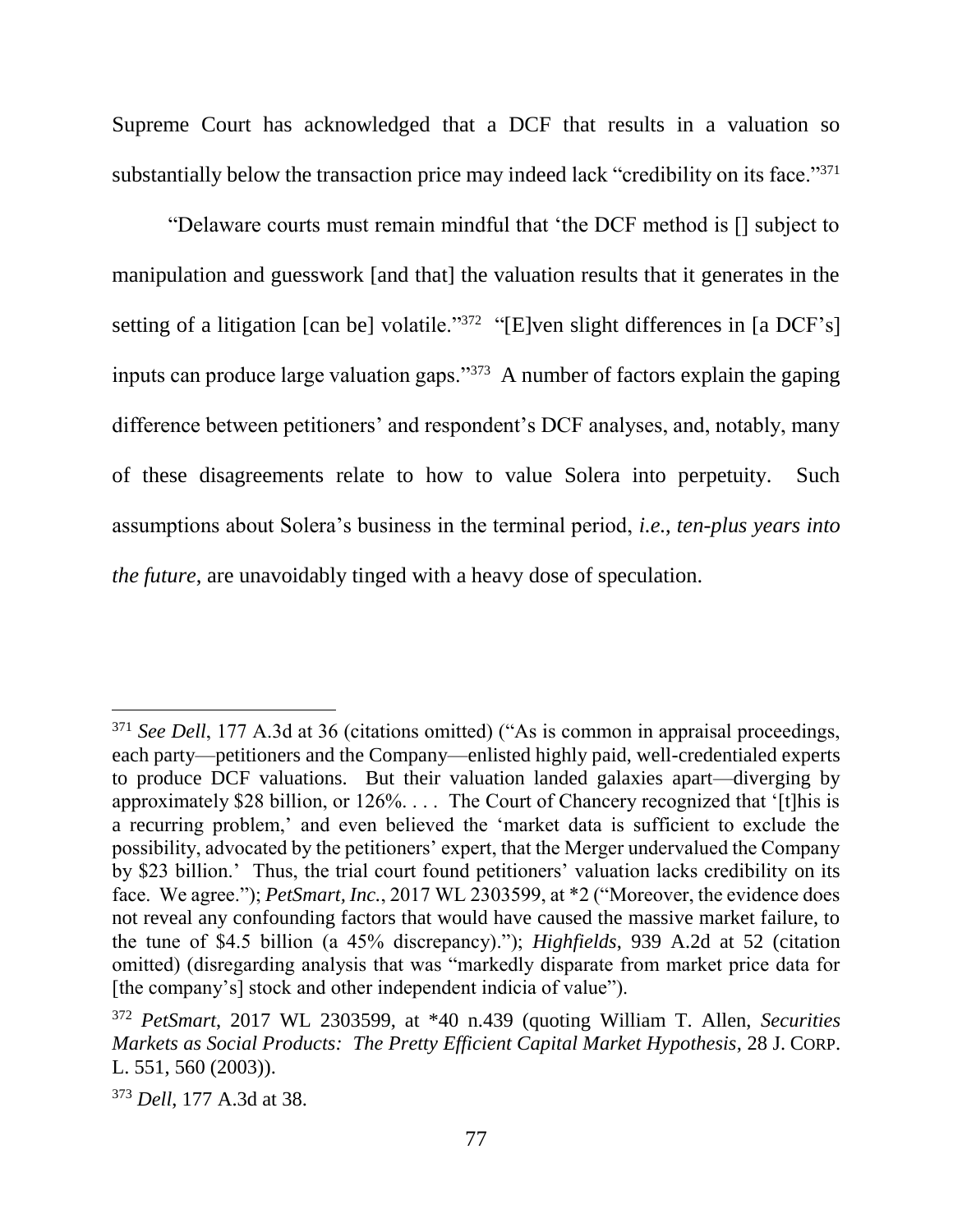I highlight below some of the major areas of disagreement between the parties. This discussion is meant to be illustrative and not exhaustive. All of these disagreements predictably result in a higher asserted valuation by petitioners and a lower asserted valuation by respondent.

The most significant point of contention in the DCF models concerns the estimated amount of cash that Solera would need to reinvest over the terminal period.<sup>374</sup> This "plowback" rate is the percentage of after-tax operating profits that the Company would need to invest to grow at a specified rate into perpetuity.<sup>375</sup> Using the method identified in "many leading valuation texts including Damodaran (2012) and Koller, Goedhart and Wessels (2015)," which petitioners' expert has called the "traditional model,"<sup>376</sup> respondent argues that the required reinvestment rate is 37.1%<sup>377</sup> Petitioners, on the other hand, argue that the inflation plowback formula published in articles written by Bradley and Jarrell should be used, resulting in a required reinvestment rate of only 16.4%.<sup>378</sup> According to petitioners, holding

<sup>374</sup> JX0899.0004.

<sup>375</sup> JX0899.0045.

<sup>376</sup> JX1419.0002, 0007.

<sup>377</sup> JX0894.0082; Tr. 1067-68, 1189 (Hubbard).

<sup>378</sup> JX0900.0027; Tr. 64-66, 77-81 (Cornell). Respondent not only argues that it is incorrect to apply Bradley/Jarrell, but that petitioners also misapplied the formula. Specifically, respondent argues that petitioners erred by applying their Bradley/Jarrell-derived investment rate to net operating profit after tax (NOPAT) instead of net cash flow (NCF). According to respondent, this mistake resulted in improperly assuming away Solera's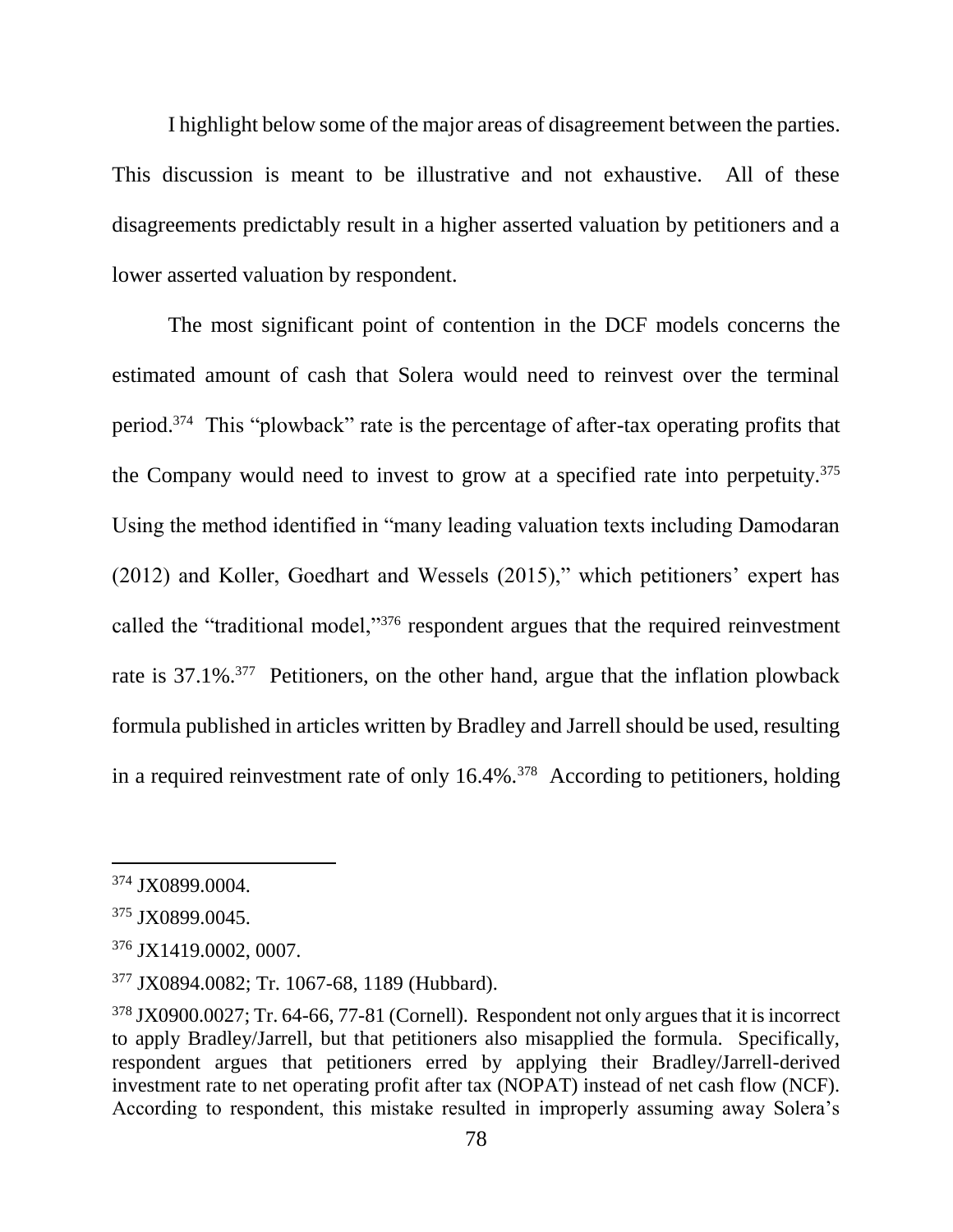all else constant in respondent's DCF analysis, the difference between using these two reinvestment rates yields a huge \$23.90 per share difference in Solera's valuation.<sup>379</sup>

Another notable area of disagreement in the DCF models is Solera's return on invested capital ("ROIC") in the terminal period. Respondent assumed, consistent with "a theory this court has repeatedly cited with approval,"<sup>380</sup> that in the long run the present value of Solera's growth opportunities would disappear due to increased competition, so the Company's ROIC would gradually converge with its weighted average costs of capital ("WACC").<sup>381</sup> Petitioners disagree with applying the convergence model to Solera. They contend that the Company possesses "moats" around its business, such as barriers to entry, competitive advantages, and market

required maintenance investment into perpetuity. Resp't's Post-Trial Opening Br. 47, 51- 52.

<sup>379</sup> Tr. 103; JX0900.0007-08.

<sup>380</sup> *PetSmart*, 2017 WL 2303599, at \*39; *see also [In re John Q. Hammons Hotels Inc.](https://1.next.westlaw.com/Link/Document/FullText?findType=Y&serNum=2024467839&pubNum=0000999&originatingDoc=I8b82892042ae11e7b6b5ffabbbad7186&refType=RP&originationContext=document&transitionType=DocumentItem&contextData=(sc.UserEnteredCitation))  S'holder Litig.*[, 2011 WL 227634, at \\*4 n.16 \(Del. Ch. Jan. 14, 2011\)](https://1.next.westlaw.com/Link/Document/FullText?findType=Y&serNum=2024467839&pubNum=0000999&originatingDoc=I8b82892042ae11e7b6b5ffabbbad7186&refType=RP&originationContext=document&transitionType=DocumentItem&contextData=(sc.UserEnteredCitation)) (stating that the convergence model is "a reflection of the widely-accepted assumption that for companies in highly competitive industries with no competitive advantages, value-creating investment opportunities will be exhausted over a discrete forecast period, and beyond that point, any additional growth will be value-neutral," leading to "return on new investment in perpetuity [that] converge<sup>[s]</sup> to the company's cost of capital"); *[Cede & Co. v. Technicolor, Inc.](https://1.next.westlaw.com/Link/Document/FullText?findType=Y&serNum=1990152561&pubNum=0000999&originatingDoc=I8b82892042ae11e7b6b5ffabbbad7186&refType=RP&originationContext=document&transitionType=DocumentItem&contextData=(sc.UserEnteredCitation))*, 1990 WL 161084, at  $*26$  (Del. Ch. Oct. 19, 1990) (discussing that "profits above the cost of capital in an industry will attract competitors, who will over some time period drive returns down to the point at which returns equal the cost of capital"), *aff'd in part and rev'd in part on other grounds*, [634 A.2d 345 \(Del. 1993\).](https://1.next.westlaw.com/Link/Document/FullText?findType=Y&serNum=1993241544&pubNum=0000162&originatingDoc=I8b82892042ae11e7b6b5ffabbbad7186&refType=RP&originationContext=document&transitionType=DocumentItem&contextData=(sc.UserEnteredCitation))

<sup>381</sup> Tr. 1085-87 (Hubbard).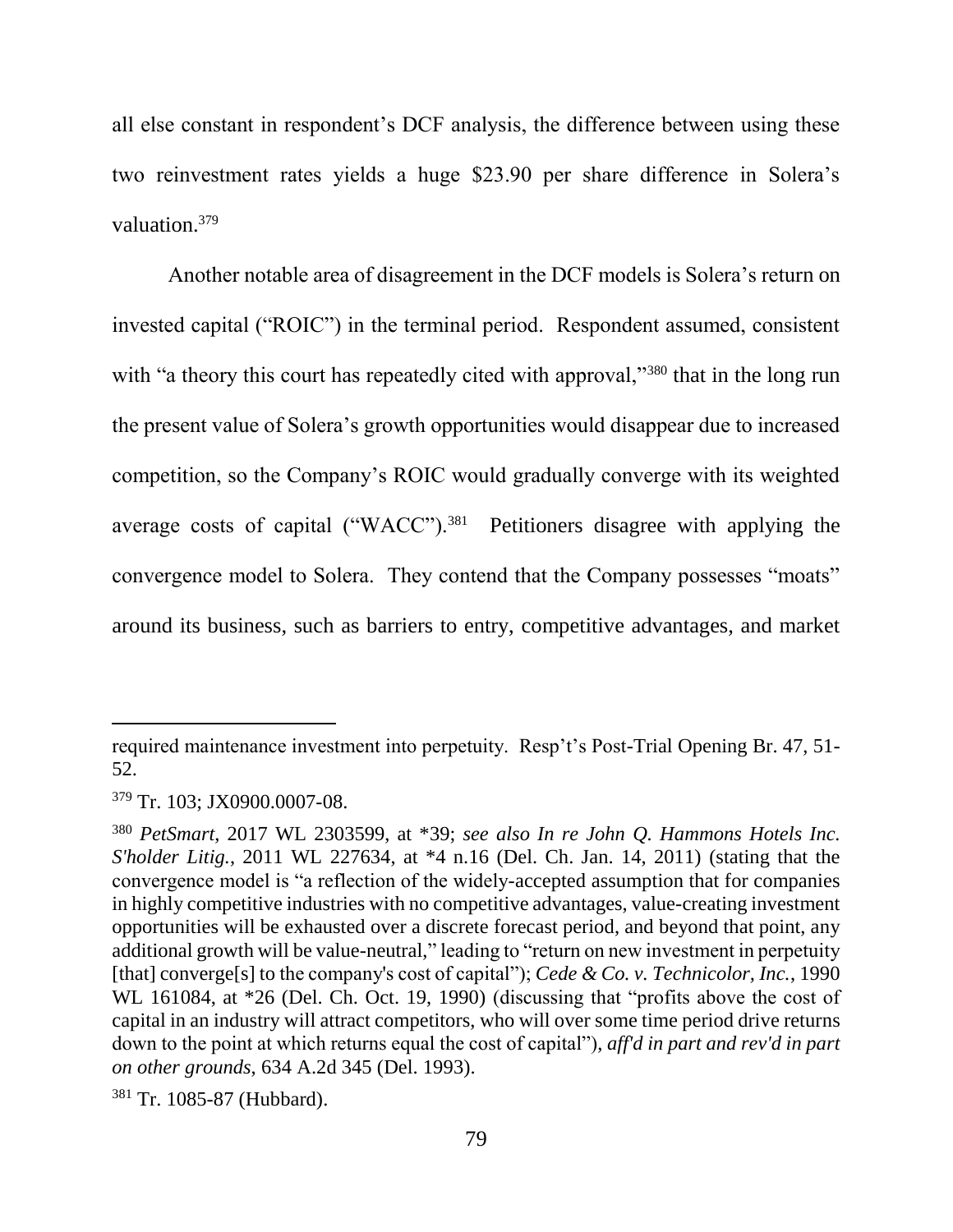dominance, that will give it *perpetual* advantages over potential competitors.<sup>382</sup> Petitioners thus argue that Solera will earn a return of 4.5% *above* its WACC in perpetuity during the terminal period.<sup>383</sup> When the court asked petitioner's expert how he landed on 4.5%, his response was candid: "It's a little bit of a finger in the wind."384

The parties also disagree about how to account for stock-based compensation ("SBC") in their DCF models, both for the discrete period and the terminal period. Respondent applied the "cash basis" method to stock-based compensation expense, using the cash amount that the Company would have to spend to account for SBC as a normalized percentage of revenue.<sup>385</sup> Petitioners did not independently calculate SBC and instead used the Company's projections.<sup>386</sup> These projections were calculated on a book basis, benchmarked to Solera's actual stock price, and assumed to grow at 5% annually.<sup>387</sup>

The parties also handled the contingent tax liability attached to Solera's foreign earnings very differently. As of the Merger, the Company had earned

<sup>382</sup> JX0900.0028, 32.

<sup>383</sup> JX0900.0031.

<sup>384</sup> Tr. 242-43 (Cornell).

<sup>385</sup> *Id*. at 1059-60 (Hubbard); JX0899.0043-44.

<sup>386</sup> *Id*. at 57 (Cornell).

<sup>387</sup> *Id*. at 1060 (Hubbard).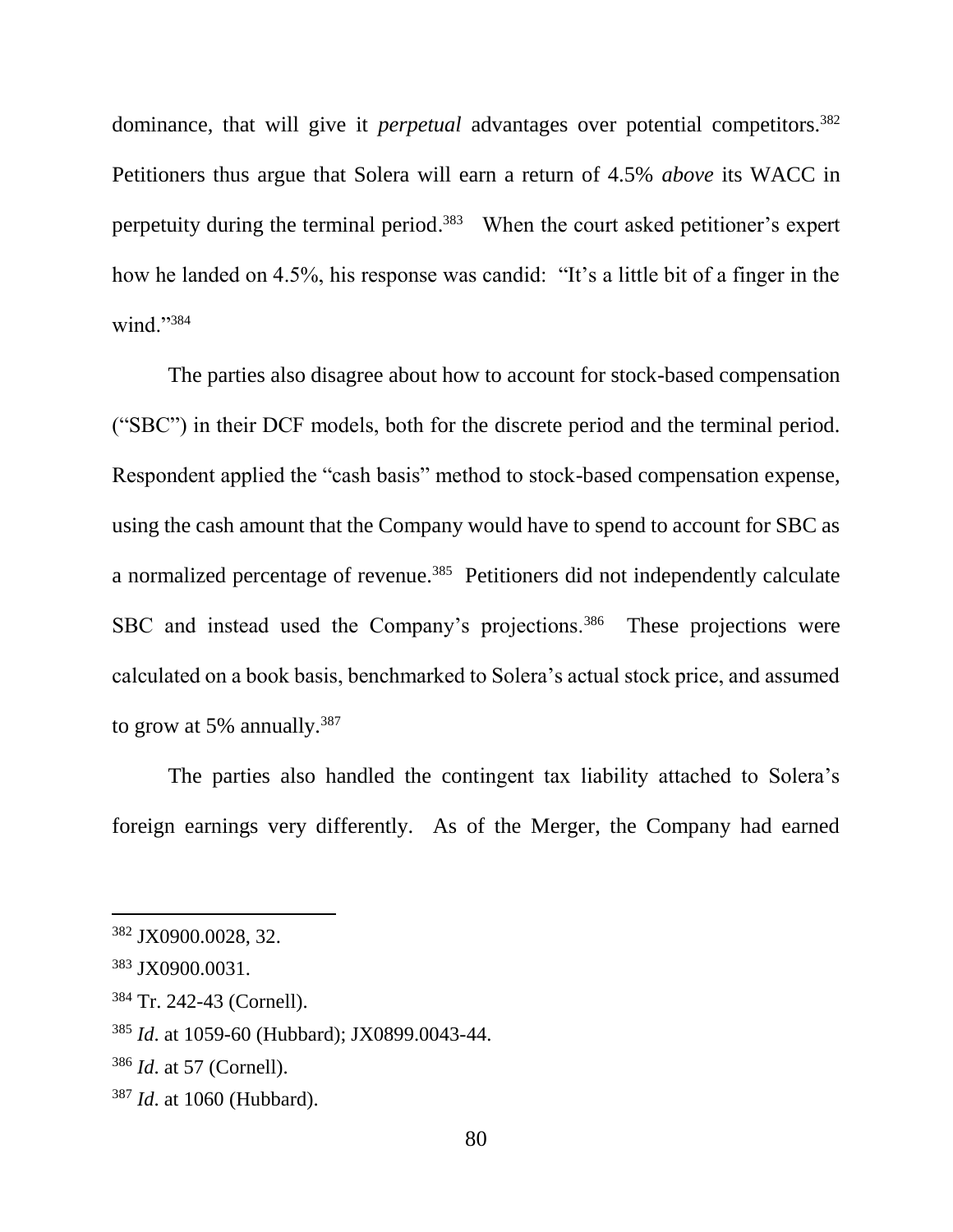approximately \$1.2 billion in foreign profits, for which it had only paid taxes where those profits were earned.<sup>388</sup> Solera historically designated these profits as permanently reinvested earnings ("PRE"). Before these earnings can be repatriated to the United States or paid to stockholders, the Company must pay the residual tax, *i.e.*, the marginal amount between the U.S. tax rate and the amount already paid internationally.<sup>389</sup> Respondent assumed that \$350 million of foreign earnings that had been de-designated as PRE would be repatriated as of the Merger had there not been a deal, and that the rest of Solera's foreign profits, both past and future, would be repatriated on a rolling basis following a five-year deferral period.<sup>390</sup> This repatriation would cause Solera to pay more in taxes, decreasing the Company's value. Petitioners, by contrast, assumed that such taxes would *never* be paid because they contend the timing of repatriation is unknown and thus these tax liabilities are speculative.<sup>391</sup>

Finally, the parties disagreed about the amount of cash to be added back to Solera's enterprise value in order to convert it to equity value. This court has repeatedly held that only "excess cash" is to be added back.<sup>392</sup> Solera had

<sup>388</sup> *Id.* at 692-93 (Giger).

<sup>389</sup> *Id.* at 1094-97 (Hubbard).

<sup>390</sup> *Id.* at 1094-98 (Hubbard).

<sup>391</sup> *Id.* at 70-75 (Cornell); JX0900.0040-42.

<sup>392</sup> *See, e.g.*, *In re Appraisal of SWS Grp., Inc.*, 2017 WL 2334852, at \*15 (Del. Ch. May 30, 2017) (citation omitted) ("It is true as a matter of valuation methodology that non-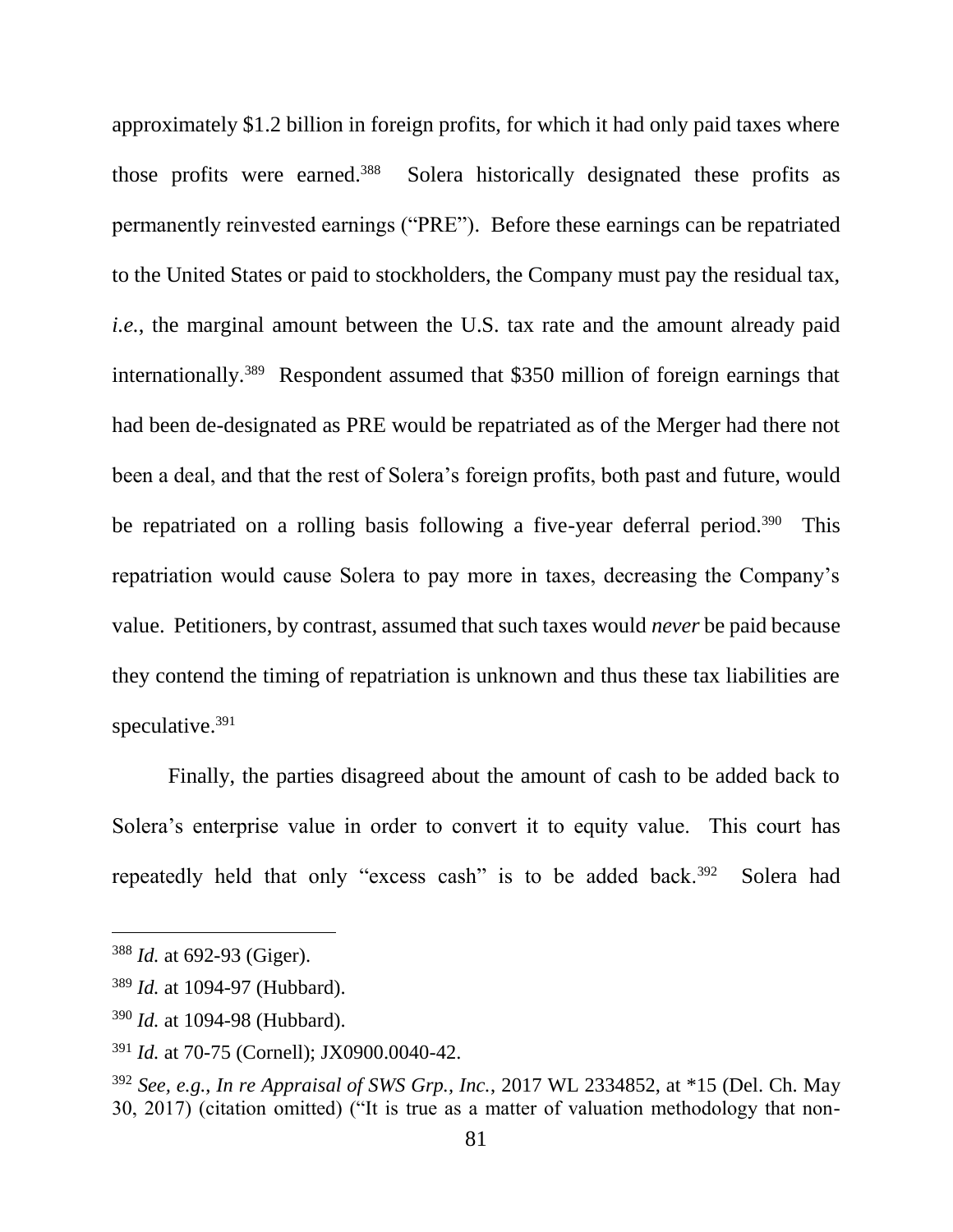approximately  $$480$  million of cash at closing.<sup>393</sup> During the sales process, the Company's CFO did a country-by-country analysis and determined that Solera needed \$160 million to \$165 million to fund its operations.<sup>394</sup> Respondent used that analysis to deduct \$165 million from the Company's \$480 million of cash at closing and added back the difference, *i.e.*, \$315 million.<sup>395</sup> Petitioners, on the other hand, added back *all* of the \$480 million, reasoning that "with modern computer technology, a good CFO doesn't need any wasting cash," and that "it would require an incompetent corporate treasurer for a big chunk of the cash balance to be wasting cash."<sup>396</sup>

\* \* \* \* \*

There are other points of disagreement in the parties' DCF models, but it is not necessary to detail them here. As explained above, the Merger price was the product of "an open process, informed by robust public information, and easy access to deeper, non-public information, in which many parties with an incentive to make a profit had a chance to bid."<sup>397</sup> Given the huge gap between petitioners' DCF

operating assets—including cash in excess of that needed to fund the operations of the entity—are to be added to a DCF analysis.").

<sup>393</sup> Tr. 229 (Cornell).

<sup>394</sup> *Id.* at 695 (Giger).

<sup>395</sup> JX0894.0103; Tr. 1092-94 (Hubbard).

<sup>396</sup> Tr. 67-68 (Cornell).

<sup>397</sup> *DFC*, 172 A.3d at 349.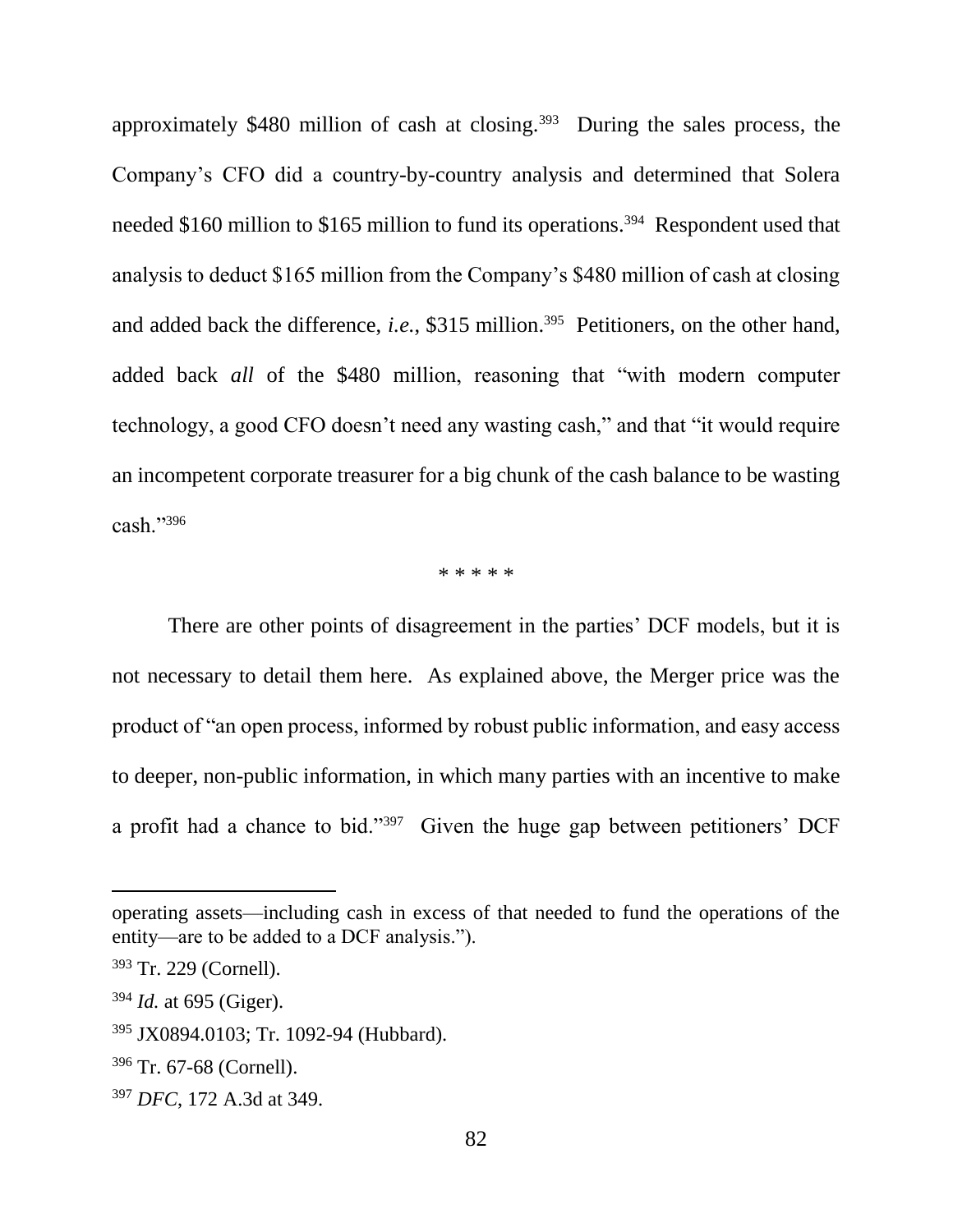valuation and the Merger price, which I have found to be a reliable indicator of value in accordance with the teachings of *DFC* and *Dell*, I find petitioners' DCF valuation not to be credible on its face and accord it no weight.<sup>398</sup>

My decision to do so is corroborated by the fact that nearly *88%* of petitioners' enterprise valuation is attributable to periods *after* the five-year Hybrid Case Projections.<sup>399</sup> In other words, petitioners' DCF valuation is largely a prediction about the Company's operations many years into the future. Such predictions, even when informed, are unavoidably speculative, where small variances in a DCF's inputs can lead to wide valuation swings.<sup>400</sup>

I also give no weight to respondent's DCF valuation, but for a different reason. Although that valuation is close to my Merger price less synergies calculation, respondent's own expert opined that his DCF valuation is "less reliable" than the

<sup>&</sup>lt;sup>398</sup> *See Dell*, 177 A.3d at 35 ("When . . . an appraisal is brought in cases like this where a robust sale process [involving willing buyers with thorough information and the time to make a bid] in fact occurred, the Court of Chancery should be chary about imposing the hazards that always come when a law-trained judge is forced to make a point estimate of fair value based on widely divergent partisan expert testimony."); *DFC*, 172 A.3d at 379 ("Simply given the Court of Chancery's own findings about the extensive market check, the value gap already reflected in the court's original discounted cash flow estimate of \$13.07 should have given the Court doubts about the reliability of its discounted cash flow analysis.").

<sup>399</sup> JX0898.0124.

<sup>400</sup> *See Dell*, 177 A.3d at 37-38 ("Although widely considered the best tool for valuing companies when there is no credible market information and no market check, DFC valuations involve many inputs—all subject to disagreement by well-compensated and highly credentialed experts—and even slight differences in these inputs can produce large valuation gaps.").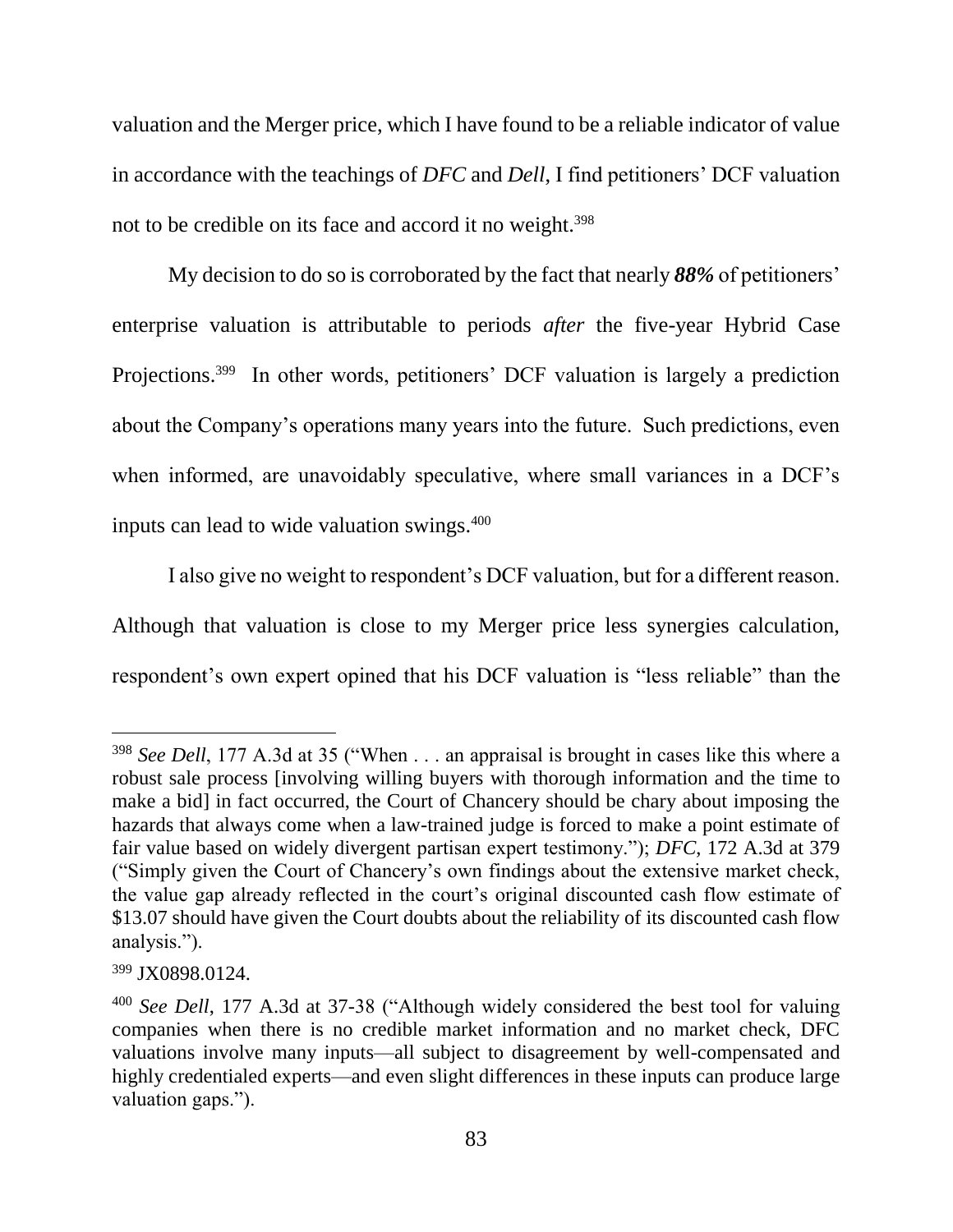Merger price minus synergies valuation "given the uncertainties . . . surrounding several inputs to the DCF valuation."<sup>401</sup> I agree, and will accord the value of the Merger price minus synergies dispositive weight in this case.<sup>402</sup>

# **5. Respondent's Unaffected Stock Price Argument is Unavailing**

In the wake of our Supreme Court's decisions in *DFC* and *Dell*, the Court of Chancery determined in *Aruba* that the fair value of petitioners' shares in an appraisal proceeding was the thirty-day average unaffected market price of the company's shares, *i.e.*, \$17.13 per share.<sup>403</sup> In reaching this conclusion, Vice Chancellor Laster declined to adopt his deal price (\$24.67 per share) less synergies figure of \$18.20 per share because of his concerns that this figure (i) "likely was tainted by human error," and (ii) "continues to incorporate an element of value derived from the merger itself: the value that the acquirer creates by reducing agency  $costs."404$ 

In its supplemental brief, respondent argues that, "in light of recent cases, the best evidence of Solera's fair value is its unaffected stock price of \$36.39 per

<sup>401</sup> JX0894.0126.

 $402$  Given my conclusion to accord no weight to either side's DCF model, there is no need to retain a court-appointed expert to resolve the parties' disagreement concerning the appropriate method to determine the investment rate for the terminal period.

<sup>403</sup> *Aruba*, 2018 WL 922139, at \*1, 4.

<sup>404</sup> *Id.* at \*2-3.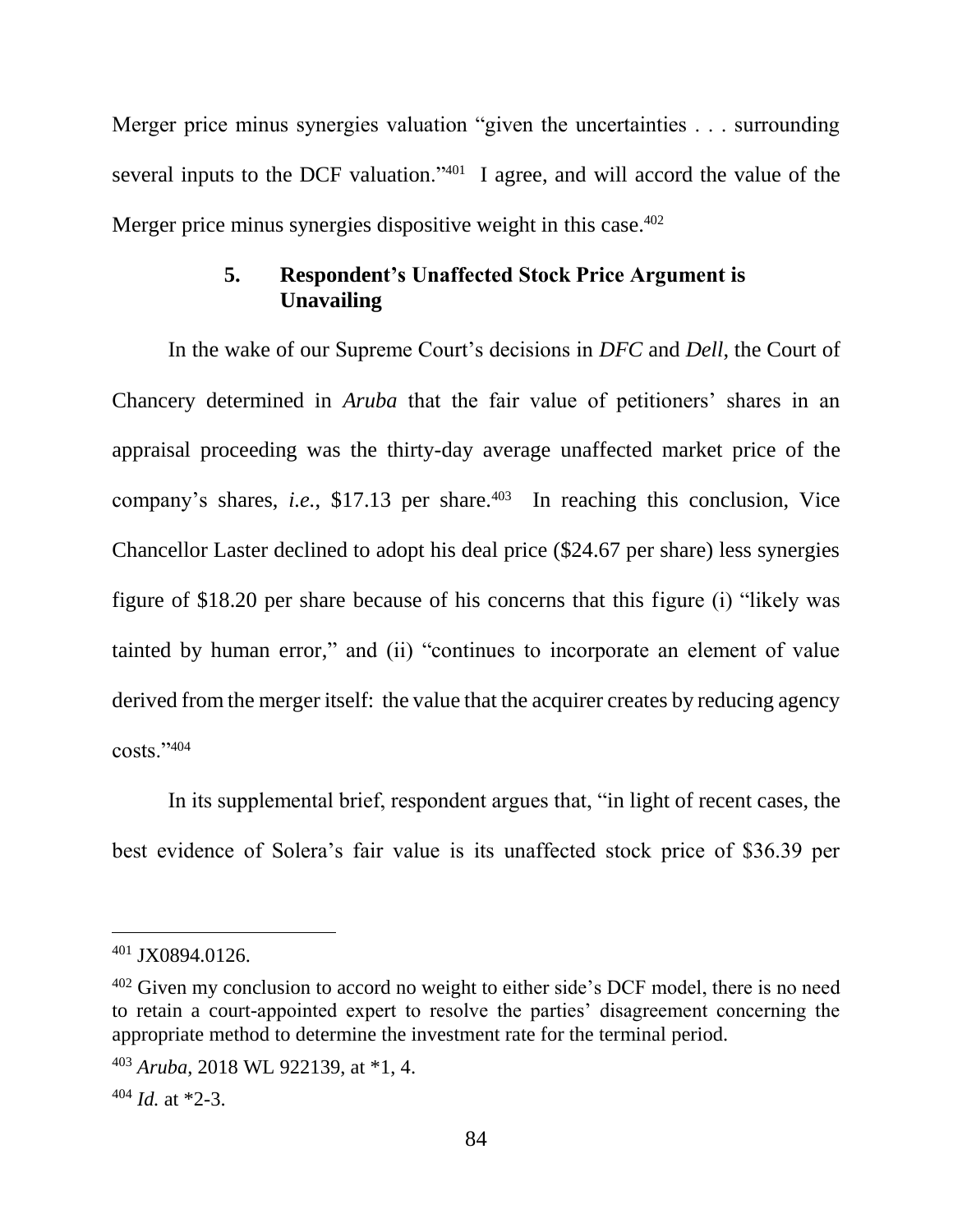share."<sup>405</sup> This argument, which advocates for a fair value determination about 35% below the deal price, reflects a dramatic change of position that I find as facially incredible as petitioners' DCF model. Before, during, and after trial (until *Aruba* was decided), respondent and its highly credentialed expert—a former chairman of the President's Council of Economic Advisors<sup>406</sup>—consistently asserted that the "market-generated Merger price, adjusted for synergies" of \$53.95 per share is the "*best evidence* of Solera's value" as of the date the Merger.<sup>407</sup> For the reasons explained above, the court independently has come to the same conclusion.

Notably, nothing prevented respondent from advancing at trial the "unaffected market price" argument the *Aruba* court embraced. The scholarship underpinning the notion that *both* synergies and agency costs are elements of value derived from a merger that should be excluded under Section 262(h) has been in the public domain for many years and was readily available when this case was tried.<sup>408</sup> Yet respondent

<sup>405</sup> Resp't's Suppl. Post-Trial Br. 5.

<sup>406</sup> Tr. 1023 (Hubbard).

<sup>407</sup> Resp't's Post-Trial Opening Br. 1 (emphasis added).

<sup>408</sup> *Aruba*, 2018 WL 922139, at \*3 n.16 (citing William J. Carney & Mark Heimendinger, *Appraising the Nonexistent: [The Delaware Court's Struggle with Control Premiums](https://1.next.westlaw.com/Link/Document/FullText?findType=Y&serNum=0297273691&pubNum=0001268&originatingDoc=Ib6b7039013f611e889decda6ddd4c244&refType=LR&fi=co_pp_sp_1268_847&originationContext=document&transitionType=DocumentItem&contextData=(sc.Search)#co_pp_sp_1268_847)*, 152 U. PA. L. REV. [845, 847–48, 857–58, 861–66 \(2003\);](https://1.next.westlaw.com/Link/Document/FullText?findType=Y&serNum=0297273691&pubNum=0001268&originatingDoc=Ib6b7039013f611e889decda6ddd4c244&refType=LR&fi=co_pp_sp_1268_847&originationContext=document&transitionType=DocumentItem&contextData=(sc.Search)#co_pp_sp_1268_847) Lawrence A. Hamermesh & Michael L. Wachter, *[Rationalizing Appraisal Standards in Compulsory Buyouts](https://1.next.westlaw.com/Link/Document/FullText?findType=Y&serNum=0348054629&pubNum=0001101&originatingDoc=Ib6b7039013f611e889decda6ddd4c244&refType=LR&fi=co_pp_sp_1101_1023&originationContext=document&transitionType=DocumentItem&contextData=(sc.Search)#co_pp_sp_1101_1023)*, 50 B.C. L. REV. [1021, 1023–24, 1034–35, 1044, 1046–54, 1067 \(2009\);](https://1.next.westlaw.com/Link/Document/FullText?findType=Y&serNum=0348054629&pubNum=0001101&originatingDoc=Ib6b7039013f611e889decda6ddd4c244&refType=LR&fi=co_pp_sp_1101_1023&originationContext=document&transitionType=DocumentItem&contextData=(sc.Search)#co_pp_sp_1101_1023) Lawrence A. Hamermesh & Michael L. Wachter, *The Short and [Puzzling Life of the "Implicit Minority Discount" in](https://1.next.westlaw.com/Link/Document/FullText?findType=Y&serNum=0335156058&pubNum=0001268&originatingDoc=Ib6b7039013f611e889decda6ddd4c244&refType=LR&fi=co_pp_sp_1268_30&originationContext=document&transitionType=DocumentItem&contextData=(sc.Search)#co_pp_sp_1268_30)  Delaware Appraisal Law*, 156 U. PA. L. REV. [1, 30–36, 49, 52, 60 \(2007\);](https://1.next.westlaw.com/Link/Document/FullText?findType=Y&serNum=0335156058&pubNum=0001268&originatingDoc=Ib6b7039013f611e889decda6ddd4c244&refType=LR&fi=co_pp_sp_1268_30&originationContext=document&transitionType=DocumentItem&contextData=(sc.Search)#co_pp_sp_1268_30) Lawrence A. Hamermesh & Michael L. Wachter, *[The Fair Value of Cornfields in Delaware Appraisal](https://1.next.westlaw.com/Link/Document/FullText?findType=Y&serNum=0323619679&pubNum=0001172&originatingDoc=Ib6b7039013f611e889decda6ddd4c244&refType=LR&fi=co_pp_sp_1172_128&originationContext=document&transitionType=DocumentItem&contextData=(sc.Search)#co_pp_sp_1172_128)  Law*, 31 J. CORP. L. [119, 128, 132–33, 139–42 \(2005\)\)](https://1.next.westlaw.com/Link/Document/FullText?findType=Y&serNum=0323619679&pubNum=0001172&originatingDoc=Ib6b7039013f611e889decda6ddd4c244&refType=LR&fi=co_pp_sp_1172_128&originationContext=document&transitionType=DocumentItem&contextData=(sc.Search)#co_pp_sp_1172_128).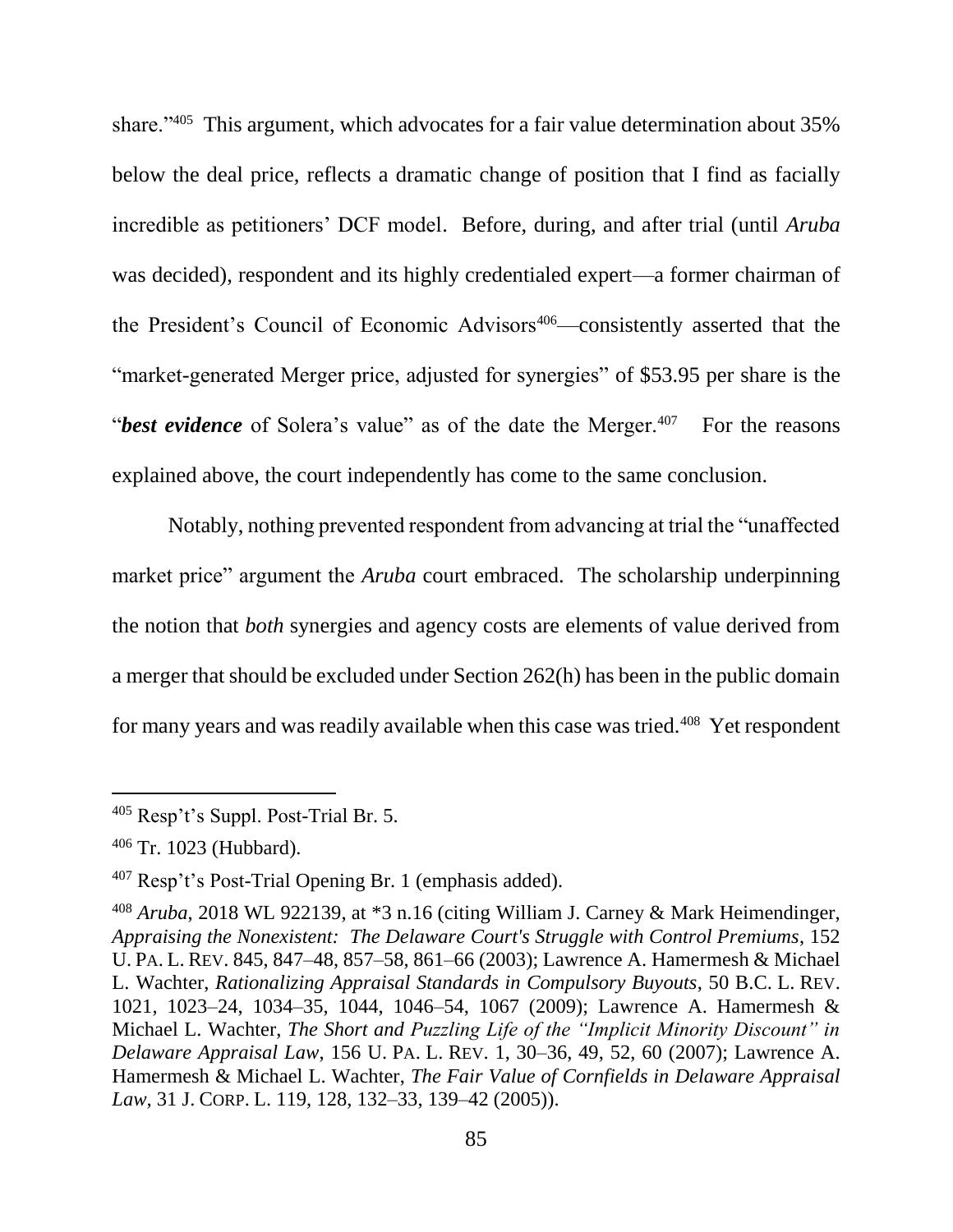made no effort to advance this theory at trial and, thus, petitioners were afforded no opportunity to respond to it. In this respect, I agree with the sentiment Vice Chancellor Glasscock expressed in a similar situation that "the use of trading price to determine fair value requires a number of assumptions that . . . are best made or rejected after being subject to a forensic and adversarial presentation by interested parties."<sup>409</sup>

As an example, even if one were to accept the legal theory that agency costs represent an element of value derived from the merger itself, little exists in the record to give the court any comfort about Solera's true unaffected market price. The \$36.39 per share figure on which the Company relies represents the closing price on a *single* day, August 3, 2015.<sup>410</sup> Although the Company used that date in its proxy statement as the unaffected date for purposes of calculating a premium,<sup>411</sup> and I have referenced it in this opinion a number of times for context, the parties never litigated the issue of Solera's unaffected market price and the court is in no position based on the trial record to reliably make such a determination.

With respect to the merits of the theory that agency costs represent an element of value derived from the merger itself, the *Aruba* court explained that the "concept

<sup>409</sup> *AOL*, 2018 WL 1037450, at \*10 n.118.

<sup>410</sup> PTO ¶ 79 & Ex. A.

<sup>411</sup> *Id.* ¶ 363.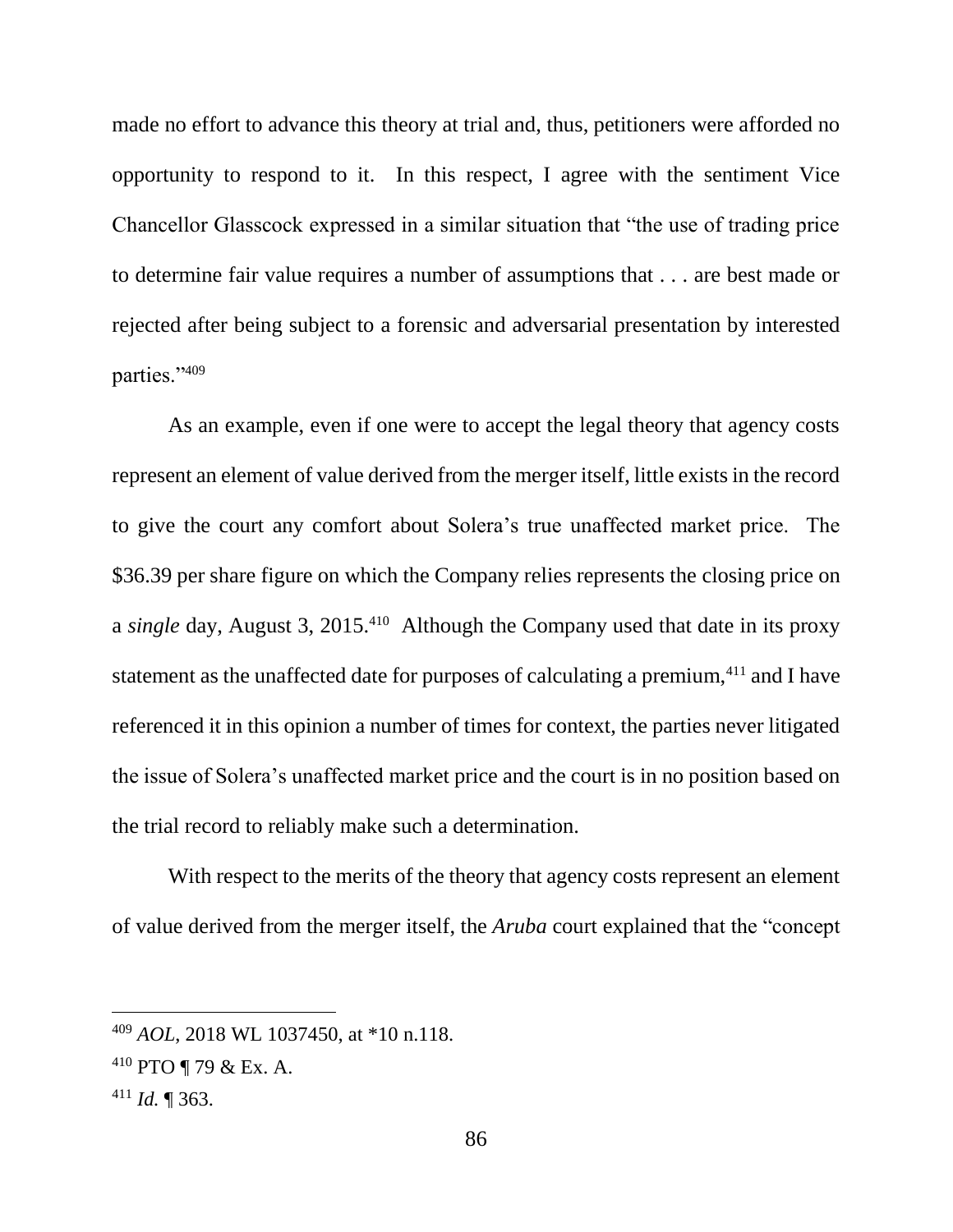of reduced agency costs is the flipside of the benefits of control," with the "key point" being that "control creates value distinct from synergy value."<sup>412</sup> This is because, as Professors Hamermesh and Wachter explain, "the aggregation of the shares is value-creating because a controller can then exercise the control rights involving directing the strategy and managing the firm."<sup>413</sup> They go on to argue that the "normative justification for awarding the value of control to the controller parallels the rationale for awarding the value of synergies to the bidder. Efficiency requires that those who create an efficient transaction—either through creating synergies or eliminating agency costs—should receive the value that they create."<sup>414</sup>

Significantly, however, a number of this court's appraisal decisions, one of which was affirmed in relevant part on appeal, suggest that the value of control is properly part of the going concern and not an element of value that must be excised under Section 262(h). 415 In *Le Beau v. M.G. Bancorporation., Inc.*, for example, respondent used a "capital market" approach that "involved deriving various pricing multiples from selected publicly-traded companies, and then applying those

<sup>412</sup> *Aruba*, 2018 WL 922139, at \*3 n.17 (citations omitted).

<sup>413</sup> Lawrence A. Hamermesh & Michael L. Wachter, *[Rationalizing Appraisal Standards in](https://1.next.westlaw.com/Link/Document/FullText?findType=Y&serNum=0348054629&pubNum=0001101&originatingDoc=Ib6b7039013f611e889decda6ddd4c244&refType=LR&fi=co_pp_sp_1101_1023&originationContext=document&transitionType=DocumentItem&contextData=(sc.Search)#co_pp_sp_1101_1023)  [Compulsory Buyouts](https://1.next.westlaw.com/Link/Document/FullText?findType=Y&serNum=0348054629&pubNum=0001101&originatingDoc=Ib6b7039013f611e889decda6ddd4c244&refType=LR&fi=co_pp_sp_1101_1023&originationContext=document&transitionType=DocumentItem&contextData=(sc.Search)#co_pp_sp_1101_1023)*, 50 B.C. L. REV. 1021, 1052 (2009). <sup>414</sup> *Id*.

<sup>&</sup>lt;sup>415</sup> *See id.* ("Finally, do minority shareholders receive the value of control that is created by the aggregation of the shares and the creation of a new controller? . . . Embracing the concept of an 'implicit minority discount,' the courts would award the dissenters [the value of control], on the theory that fair value should not be reduced for lack of control.").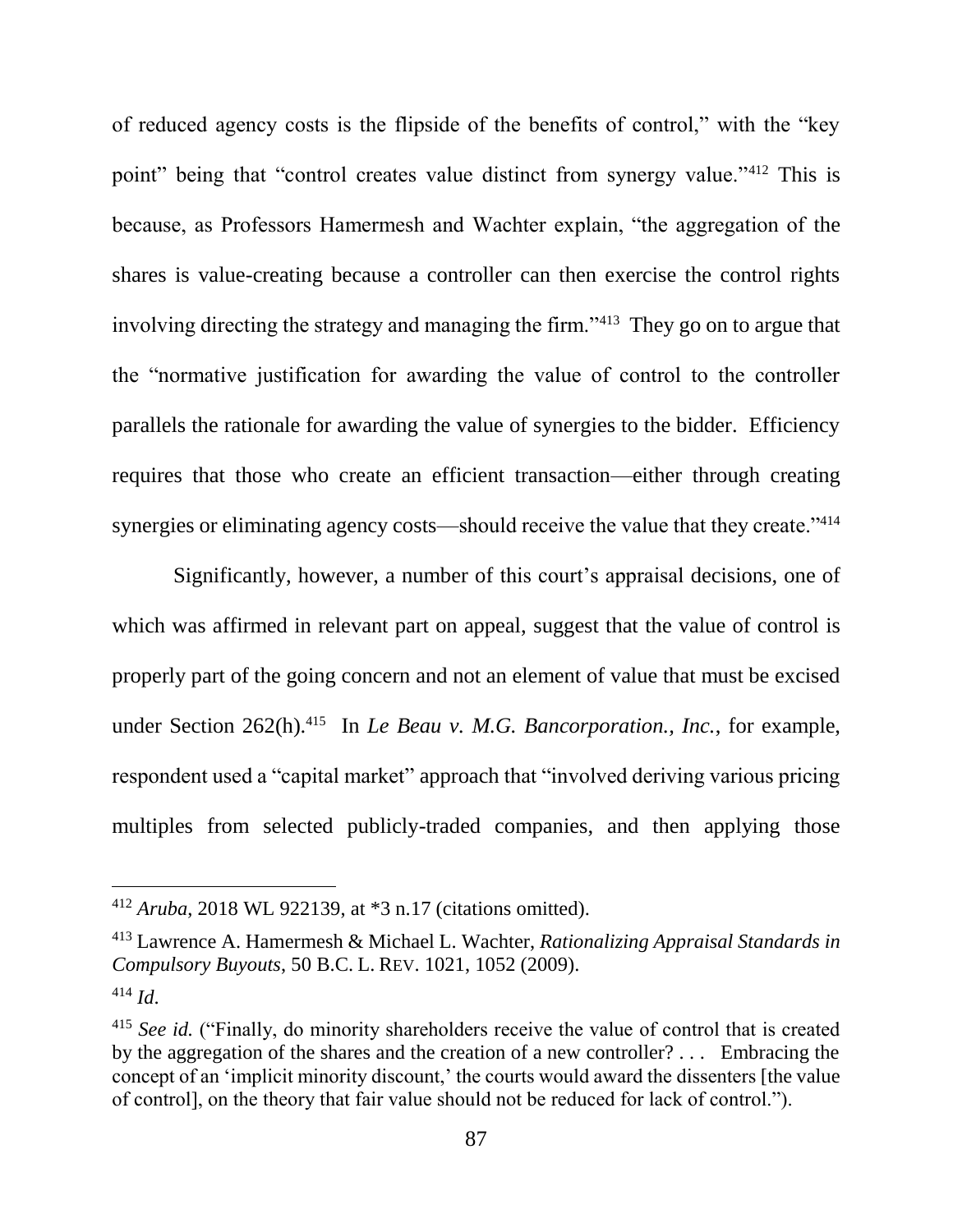multiples to MGB," the target corporation.<sup>416</sup> Then-Vice Chancellor Jacobs rejected the methodology because it "results in a minority valuation."<sup>417</sup> The Supreme Court affirmed this determination, explaining that the trial court's conclusion that the "capital market approach contained an inherent minority discount that made its use legally impermissible in a statutory appraisal proceeding [was] fully supported by the record evidence that was before the Court of Chancery and the prior holdings of this Court construing Section 262."<sup>418</sup>

Similarly, in *Borruso v. Communications Telesystems International*, Vice Chancellor Lamb held that "a control premium should be added to adjust the market value of the equity derived from the comparable company method."<sup>419</sup> The court explained it reasoning as follows:

[T]he comparable company method of analysis produces an equity valuation that inherently reflects a minority discount, as the data used for purposes of comparison is all derived from minority trading values of the comparable companies. Because that value is not fully reflective of the intrinsic worth of the corporation on a going concern basis, this court has applied an explicit control premium in calculating the fair value of the equity in an appraisal proceeding.<sup>420</sup>

<sup>416</sup> 1998 WL 44993, at \*7 (Del. Ch. Jan. 29, 1998), *aff'd in part and remanded in part*, 737 A.2d 513.

 $417$  *Id.* at  $*8$ .

<sup>418</sup> *M.G. Bancorporation., Inc., v. Le Beau*, 737 A.2d at 523 (citation omitted).

<sup>419</sup> 753 A.2d 451, 452 (Del. Ch. 1999).

<sup>420</sup> *Id.* at 458.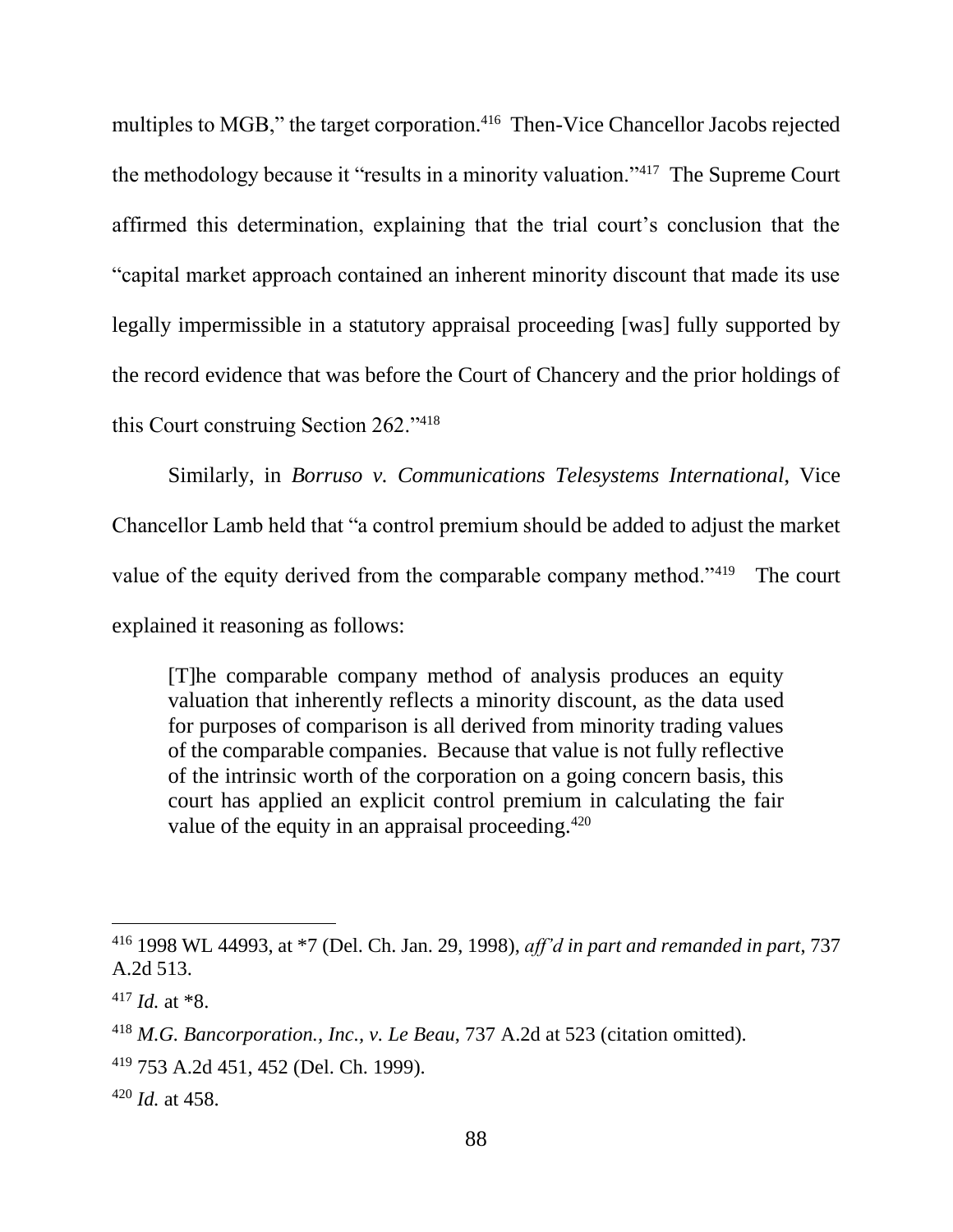More recently, then-Vice Chancellor Strine took the same approach in Andaloro v. PFPC Worldwide, Inc.<sup>421</sup> There, the court approved adjusting a comparable companies analysis by adding a control premium where "[w]hat is being corrected for is the difference between the trading price of a minority share and the trading price if all the shares were sold." 422

Our Supreme Court held long ago that the going concern value of a company must be determined in an appraisal case "irrespective of the synergies involved in a merger."<sup>423</sup> *DFC* and *Dell* both make the same point.<sup>424</sup> Although *DFC* and *Dell* are transformative decisions in my view in their full-throated endorsement of applying market efficiency principles in appraisal actions, $425$  I do not read those decisions—both of which unmistakably emphasize the probative value of deal price<sup>426</sup>—to suggest that agency costs represent an element of value attributable to a

<sup>421</sup> 2005 WL 2045640 (Del. Ch. Aug. 19, 2005).

<sup>422</sup> *Id.* at \*18 (citing *Borruso*, 753 A.2d 451).

<sup>423</sup> *See Gilbert*, 731 A.2d at 797 ("[S]ection 262(h) requires that the Court of Chancery discern the going concern value of the company irrespective of the synergies involved in a merger.").

<sup>424</sup> *Dell*, 177 A.3d at 21; *DFC*, 172 A.3d at 371.

<sup>425</sup> *See Aruba.,* 2018 WL 2315943, at \*8 & n.61 (reargument decision) (comparing *DFC* and *Dell* to how past "Supreme Court decisions had treated the unaffected trading price as a valuation indicator").

<sup>426</sup> *Dell*, 177 A.3d at 30 ("Overall, the weight of evidence shows that Dell's deal price has heavy, if not overriding, probative value."); *DFC*, 172 A.3d at 349 ("[E]conomic principles suggest that the best evidence of fair value was the deal price.").